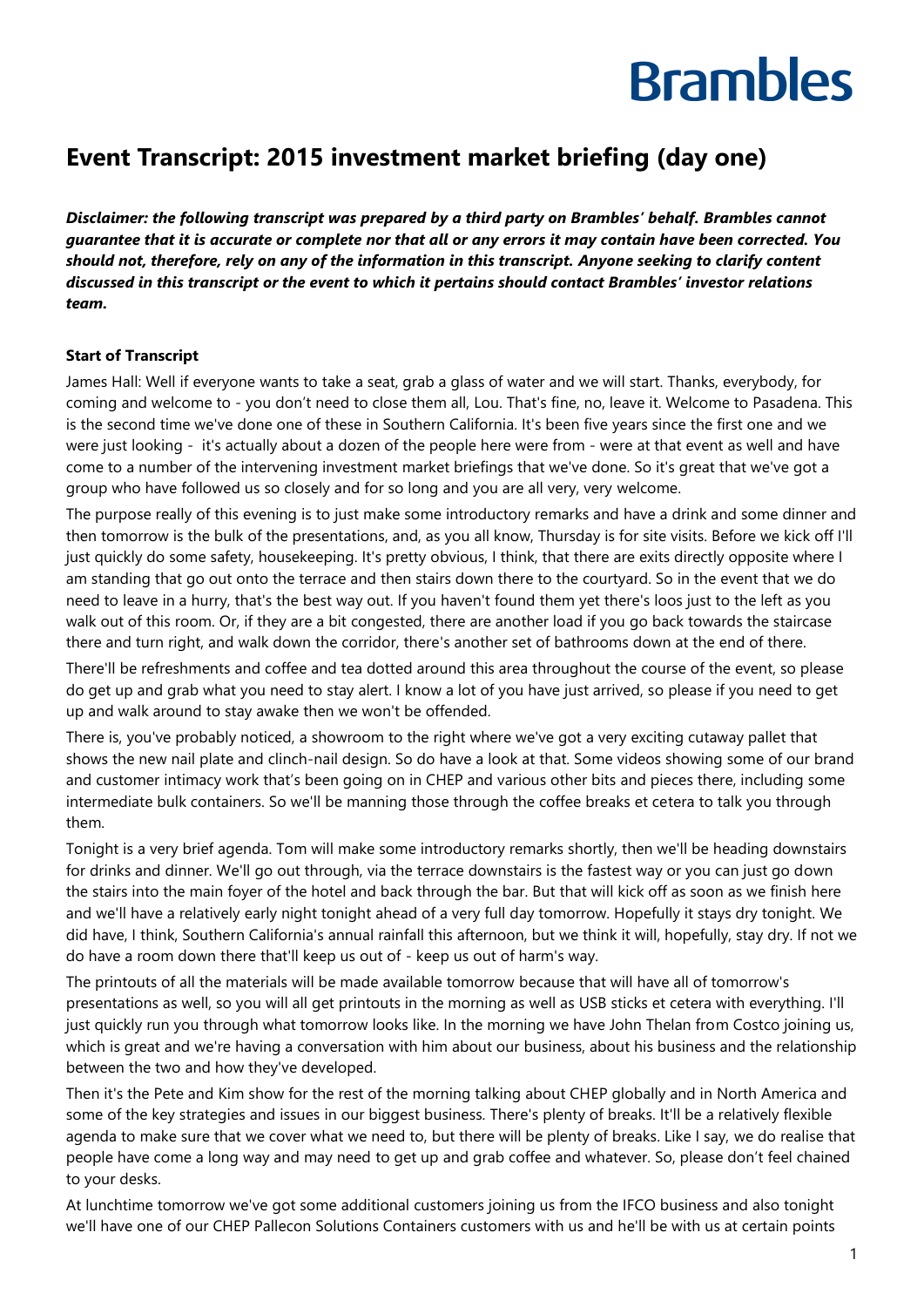tomorrow as well. His name is Rob Welling from Dairifair, which is our longest serving customer here in the CHEP business in the CHEP Containers business in the US.

Then the afternoon tomorrow is the RPC show, followed by the Containers show followed by the Zlatko show and then Tom will close things out. I don't need to go through all that in detail, people have got printouts of this material and obviously if you do have any questions just let me or Raluca or Louise, or Cierra or one of the other team here now.

Dinner tomorrow night, just a quick word on that - we will be leaving at 6:00pm. I believe the lanyards that you have have a different time; it says 7:00pm. But we'll be leaving in - we'll be shuttling up from the hotel in small groups tomorrow from 6:00 for dinner offsite. Then that's in old Pasadena which is - it's only 10 minutes' walk but the shuttle will be available too. Many of you I expect will want to go out for a drink afterwards. There's plenty of bars et cetera around the area where we're having dinner.

Then Thursday for those of you who are staying, which is, thankfully most of you, it's going to be an interesting day. We'll go out to Rancho Cucamonga for the IFCO site visit followed by the CHEP service centre at Riverside and we should be back here very comfortably by 3 o'clock. All of you, if you've got any concerns about your transfers or anything like that, then please do see Laura or someone else on the registration desk there.

The only other thing I'd say about Thursday is we do really need to be leaving here no later than 8:30. So I would ask everybody to make sure they are ready Thursday morning to get on the bus.

Just a quick note, as is our usual practice with the financials that we'll be talking about, the currency, unless stated, is going to be US dollars. Growth rates unless stated are going to be constant currency and where we talk about CAGRs those are at 30 June 2015 FX rates. All forward-looking statements are subject to the disclaimer. I am not going to read that out, but you should all be familiar with it, it's our standard disclaimer.

So thanks again for coming, everyone and I'll now hand over to Tom. Thanks.

Tom Gorman: We had this idea to have walk up music, I think the idea has failed because I tripped up. So they'll have to come up with another idea for tomorrow. That was supposed to be Mustang Sally, so - but I ran up here, so apologise for that.

Let me just start by reiterating what James said, and welcome all of you to Pasadena. It's really a pleasure to have you here. We do these investor investment briefings every 12 to 18 months or so and it really is a highlight of the IR calendar every time we get together. For me, in particular, I think this is now my 5th since I've been with Brambles and I think my 4th as CEO. So it is pleasure to see so many of you back here that take such a deep interest in our company. It is a great opportunity for us to present the company to you.

The strategy of an investor market briefing - or the purpose of the briefing - is not just to stand up here and throw slides at you, which we do quite well. But it is also a great opportunity for you to get to know the management team. So what I was going to do tonight, very briefly, is introduce the management team that's here tonight.

We actually have 23 people, including myself, from our various businesses that will be with us either tonight, tomorrow or Thursday. So, I'm just going to call out the names and then they'll either stand or some of them are standing already and they'll give you a wave. Again, the importance of this is that you get the opportunity to spend time with them; ask the questions that you're most interested in and, rather than hearing from me as you typically do or Zlatko or James, is actually to talk to the people that actually do the work, day in and day out.

We have an outstanding group of management with us and we cover a lot of different bases in the business. So, again, I would strongly encourage you to seek them out. But just to make sure we introduce everyone. From the IR team obviously James has spoken today already. He's here with Raluca who is in the back and Louise is probably in our little office. But you guys will see Louise, I think all of you know her.

From the finance team, obviously Zlatko is here, you'll hear from him tomorrow. But Cathy Press is here who is the Group vice-president of capital markets. Cathy doesn't want to stand up but we'll just say that her hair is, so everyone knows Cathy. We'll leave it at that and she'll yell at me later.

Then also Mike Ford some of you may - probably don't know Mike but he's one of our rising stars in finance and that'll be the last compliment that Mike gets for the evening. Then also, James referred to her already, but Sierra is here and Sierra is in the back, part of the communications team.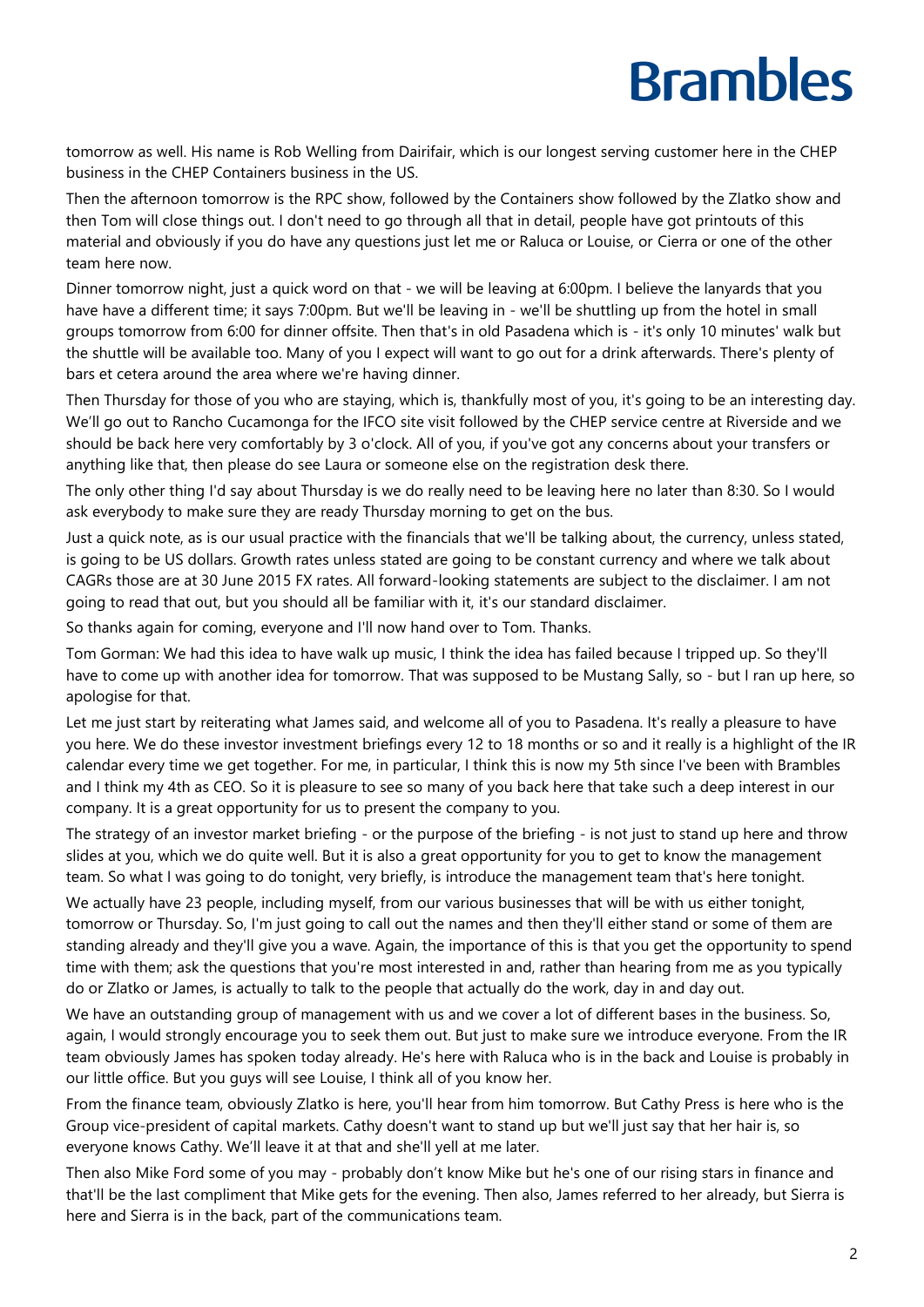We have a large group of management from the pallets group, so I'll just run through them quickly, but we referred to Peter Mackie is here. You'll hear a bit from Pete tomorrow. Kim Rumph is here I think Kim is a veteran of these now and you all know Kim, so she's here.

Chris Young, Chris is around, yeah Chris is in the corner and Chris will actually be running through the interview and the conversation with John Thelan tomorrow and I think that will be very interesting. I don't know if Kyle Otting is here tonight. Yeah, Kyle is here, you'll get to hear and you'll see a fair bit of Kyle; he's in charge of, he's vicepresident of plant operations for us.

Tracy Scott is here, Tracy is in the back. Tracy now runs all of our recycled business formerly known as the IFCO PMS business, so you can pepper him with all the questions that I refuse to answer. Todd Hoff is here, Todd runs all of our marketing, so you'll see a little bit about our brand repositioning tomorrow and I think Todd was a big - played a big role in that effort.

Skip Miller is not here tonight, but Skip will be out at the plant and Skip is in charge of all our customer service and solutioning. So I think you'll see Skip on Thursday.

Tom Storteboom is not here tonight, but you'll also see him on Thursday and Thomas does a lot of our product development work, he's the director of global product development. Then from the - again from the recycle business Brad Cutcher. I don't think Brad is here tonight but you'll get a chance to see him when you go to the facility.

From the containers business because they're lean and mean, there's only two, so Jason Rabbino is here - I think everyone knows Jason - and Drew Merrill who runs the Pallecon Solutions business for us in North America. You'll hear from both of those fine gentlemen tomorrow.

From the IFCO team, the RPC team, Wolfgang is here I think everybody knows Wolfgang now, but you'll hear a bit from Wolfgang. Then also Dan Walsh who's the president of IFCO in North America, they'll both be presenting tomorrow. Then a number of folks that'll be at the facility: Susan Atwater, Paul Pedersen and Andre Luecht; they're not here this evening, but again they'll be there. So all of the team that are here tonight, again I strongly encourage our guests to seek them out and have conversations with them.

So with that as a little bit of background, why don't we just get started? There's a few key points that I'll cover this evening in the introduction. I'd like to just remind you of these points and we'll come back to a few of these points throughout the conversation tomorrow. But first this evening I'm going to start by reiterating our investment proposition, why is it that people buy Brambles shares and invest in our company? Secondly, I would like to put a little more context around our objectives for sustainable value creation. So I'm going to spend a little bit of time drawing the picture of how we view value creation over time.

Thirdly, I'm going to share a vision around the quality of our business and the quantity of our growth opportunities. So this is terminology that internally and more and more externally we use pretty frequently - this idea of quality and quantity.

I am, tonight, going to discuss innovation in a small way but in particular I'd like to focus on four themes that we've been driving in innovation and then specifically give you some insights into our thoughts on the Internet of Things and how that might play to Brambles in the near and medium term.

Then, last but not least, I'll just throw a slide up just to reiterate our outlook and guidance. So we'll take you from the big picture all the way down to how we see FY16 unfolding. Throughout the management presentations tomorrow you will - I think we'll consistently come back to a couple of basic themes. You'll get this one theme around customer-centricity or customer intimacy and as we mentioned a couple of times we'll benefit from hearing from John Thelan on the stage tomorrow. Costco is a great customer of ours and John is a good friend of ours .I think it will be very interesting for you not only to hear what John has to say, but also an opportunity to present your questions to him.

So customer centricity is a theme and then this idea of building value through both quantity and quality, we'll come back to that repeatedly. So let's move on.

We re-affirmed our investment proposition at the August result presentation and I believe that this is a proposition that really is familiar to everyone. At the heart of our proposition is our customer value proposition and ultimately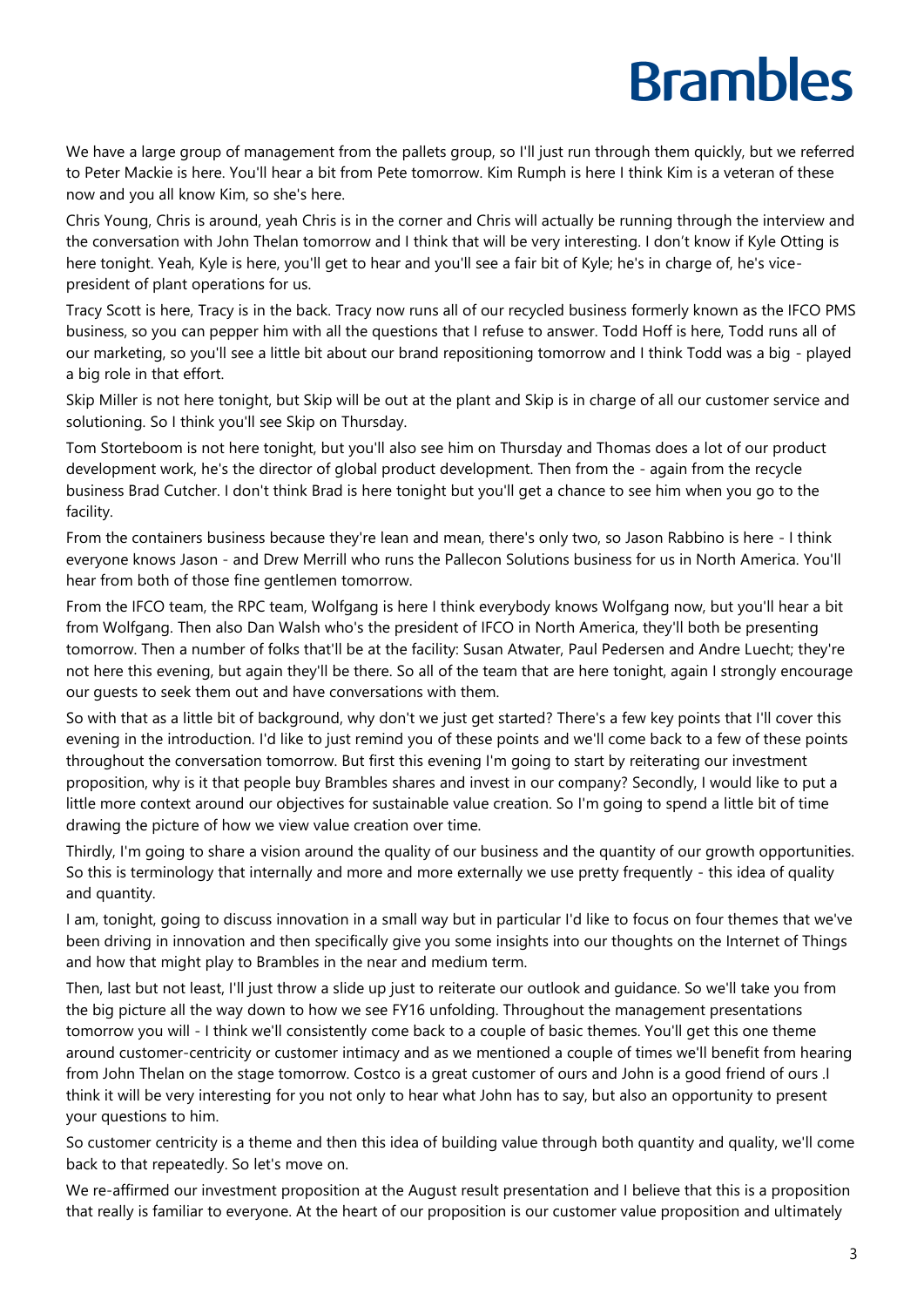this investor briefing is really about demonstrating how that continues to be strengthened. Now this is a result of our unique scale and expertise and what we believe is our very strong commitment to helping our customers make their supply chains more efficient and more sustainable.

As I said, we're very fortunate to have a number of our customers at this event. I've referred to John Thelan already. We also, you'll see Frank Ratto from Ratto Bros tomorrow, Roberto Postlethwaite from Cajas Agricolas will be here tomorrow and we've already referred to Rob Welling who is from Dairifair is one of the longest customers that we had all the way back to the CAPS days, actually. So again a good number and a good spread of customers.

Now by continually reinvesting in our customers we drive the outcomes that shareholders have come to expect from Brambles. That is the strong rates of return that we have in our business and the unique access we have to numerous opportunities for growth in existing and new supply chains.

So, what I would like to do now is just to spend a few minutes putting those FY19 objectives in context and provide some more insights about how we view these objectives internally. Now since September, or since December of 2013 we've had numerous discussions with existing and prospective shareholders about the achievability, the appropriateness and ultimately the necessity of having these objectives stated publicly. Now this discussion has certainly intensified since our FY15 result announcement last month when we indicated that we did not anticipate any improvement in our return on capital invested in FY16.

Now we do appreciate the fact that a fixed financial target in a fixed year is probably of limited relevance to long term value creation, and, ultimately, we recognise that it's the continued pursuit of value through both growth and returns that ultimately matters and ultimately creates value. So I'd like to make three additional observations again from our perspective about these objectives.

Firstly we believe that there is nothing unrealistic about the 20% objective for the Brambles Group over time. So we have plans in place to deliver that outcome. On a tangible capital basis, in fact, we consistently deliver returns above that level today. We believe an objective to return to those levels, especially after the impact of the acquisitions that we've made that demonstrates a commitment to disciplined capital allocation that I think our shareholders have a right to demand from the management team at Brambles.

Secondly, I think you all would understand this, there are levers that we could pull in this business that could increase returns in the short term and that would enable us to achieve certain return in a certain year or, in fact, to show more momentum in the direction of that objective. But from our perspective that would not be sustainable and ultimately it would undermine the foundation of our value proposition which is about putting the customer first. We believe that shareholders should take comfort from the fact that we are not making those kinds of decisions despite the very public objectives that we have made.

Now what that really means is the fact that we're seeing no improvement in '16 I believe you should take as a focus that we have around delivering outcomes for the customer. We very much believe that the objective of a 20% return on capital by FY19 is well within our reach, but we're not going to take actions in the short term that put at risk the long term value creation in the company.

Then, thirdly, I think it's important that you know that we as an executive team, and, specifically me as the CEO, we are not specifically incentivised in any way to achieve a 20% return on capital by FY19. Frankly I don't believe that our Remuneration Committee would allow us to do that.

However, it is important that you understand that the management team and the senior leadership of our company is in fact incentivised over the long term to achieve both growth and economic returns. I think those of you that know the company well and know our compensation system, we have a matrix in place which takes Brambles value added, which is essentially the value that we create after a 12% capital charge, and the compound annual growth rate in sales revenue. So we have a very simple matrix that has us focused on building value for the long term by high quality of returns but also delivering growth and quantity of those business opportunities. We believe that this is in fact the appropriate way to align the interests of our shareholders and our executives.

I think, finally, the key point here is that the five year plans that we have in place today are, in fact, when you sum up those plans they deliver the outcome that we've committed to. So as we continue to work to deliver those plans we again are confident that we can get there.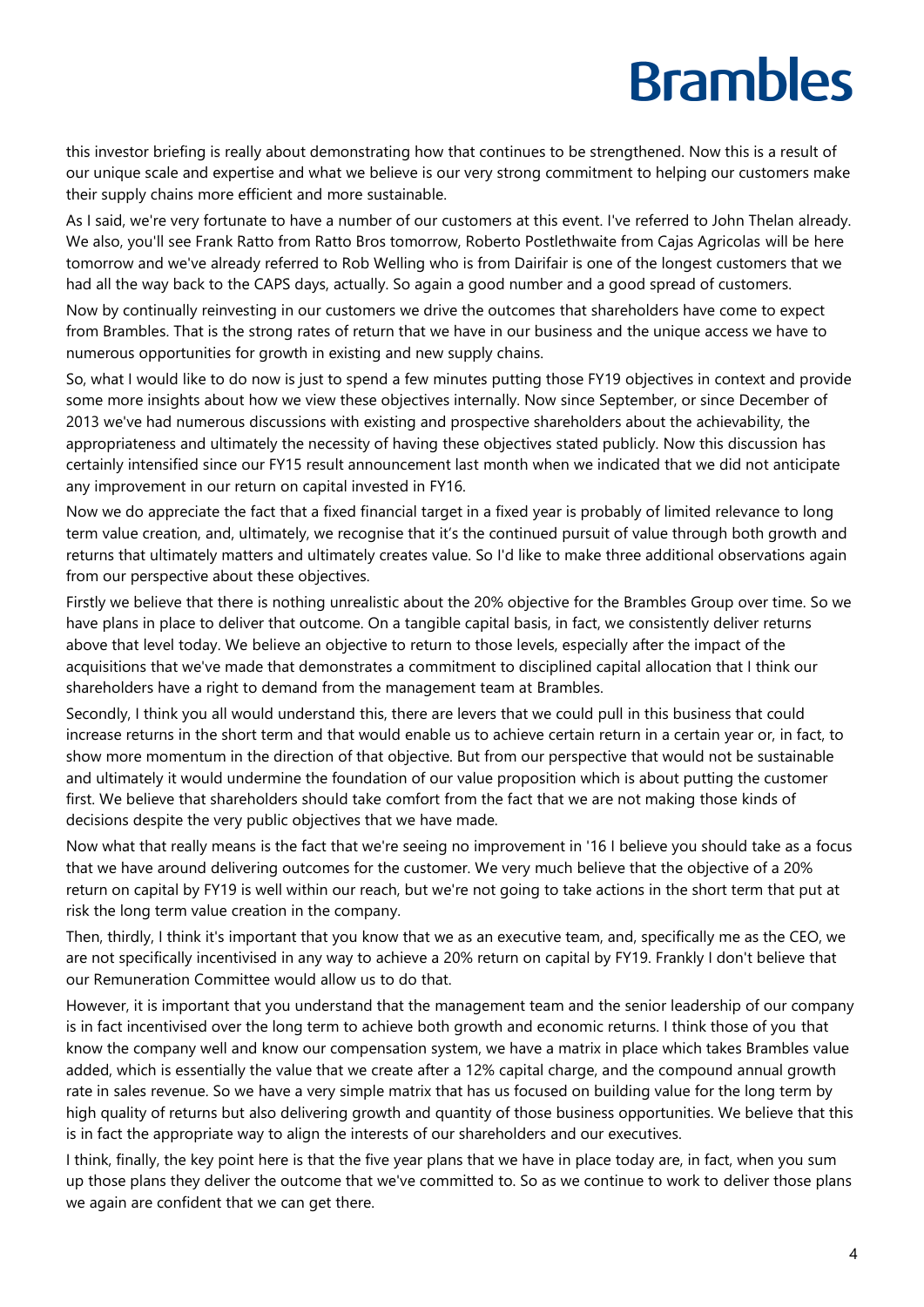Our commitment, fundamentally, is to continue to invest in opportunities that first and foremost help our customers make their supply chains better. But then also enable growth in both the quality and the quantity of returns for our shareholders. Now, I'll cover this in a bit more depth on the next slide.

Now, in fairness, there's a lot on this slide and it's a little bit complicated, but you'll have copies of this as James alluded to and you'll get an electronic copy on a stick as well. But I'd like to share this with you because it provides insight on our views into building value over time.

Now this chart shows average capital invested or if you want to think of it as the quantity on the horizontal axis and the return on capital invested or you think of that as the quality on the vertical axis. From this slide you can see how growth in each direction has contributed to shareholder value development over the past five years and how they, in fact, could contribute to that value development going forward.

Now the three frontiers on this chart represent the different combinations of quantity of capital invested and quality of returns that would produce the shareholder wealth that we had in 2010. So, again the first line here goes back to 2010, roughly five years ago. The shareholder wealth that we have today, and there's a notional representation of the shareholder wealth that we aspire to create in the future. So those are those three lines that you can see on this chart.

Between June 2010 and June 2015 approximately \$6 billion of wealth has been created for Brambles shareholders and we've measured this as enterprise value, less average capital invested in the period. Now, in fact, over that five year period this was really primarily the result of an increase in quantity - i.e. the size of the business increased substantially, almost double through the period as a result of both organic growth as well as a number of acquisitions in the period. This was accompanied by a small increase in return on capital invested.

Obviously to keep creating wealth for shareholders we can continue to grow the business in this way - i.e. double the size of our business over the next five years or so. We can strive to drive higher returns or we can do a combination of both which is what is implied by our objectives in FY19. Now, numerous factors will contribute to that target, with some more focused on increasing the amount of capital deployed at already strong rates of return and some focused on improving that rate of return, or, said differently, improving the business economics. Delivering cost out efficiencies, of which we've articulated a plan to take \$100 million out of our overheads obviously falls into the latter category while disciplined portfolio management effectively leveraging acquired goodwill and increasing our investment in established operations will arguably provide a blend of both quality and quantity as we grow value for our shareholders.

Now these factors provide us with multiple levers to continue to drive shareholder value creation over the coming years. It supports targeting a higher aggregate rate of return on capital, which again is in line with our FY19 objectives.

Now our intent from our presentations at this investor briefing is to put long term value creation in context, explain the role of both quality and quantity in driving our performance and give a few insights into the relative roles of our different business units in achieving the total Brambles goal. There are really three key buckets of activity that support this across Brambles as set out here.

First, investing in network advantage that underpins the value we create for both customers and shareholders. We recognise this as one of our key competitive advantages and we will continue to invest in our network.

Second is to drive - continue to drive operational and organisational efficiency. So if again you think about this as improving the quality of our business and taking cost out.

Third is all about disciplined capital allocation and allocating capital in a way that drives long term growth in our business.

Now, Zlatko will cover the final of these three points in some depth as we close tomorrow afternoon.

Now, Zlatko will make it very clear that our growth in - that our growth capital expenditure is heavily weighted towards the well established businesses. We take a critical approach to performance of business units throughout the portfolio and that we're investing for the long term. Now I am going to speak a little more now about the first two of these and some of the opportunities that are opening for our company as a result of our approach to reinvesting the benefits of our cost efficiencies.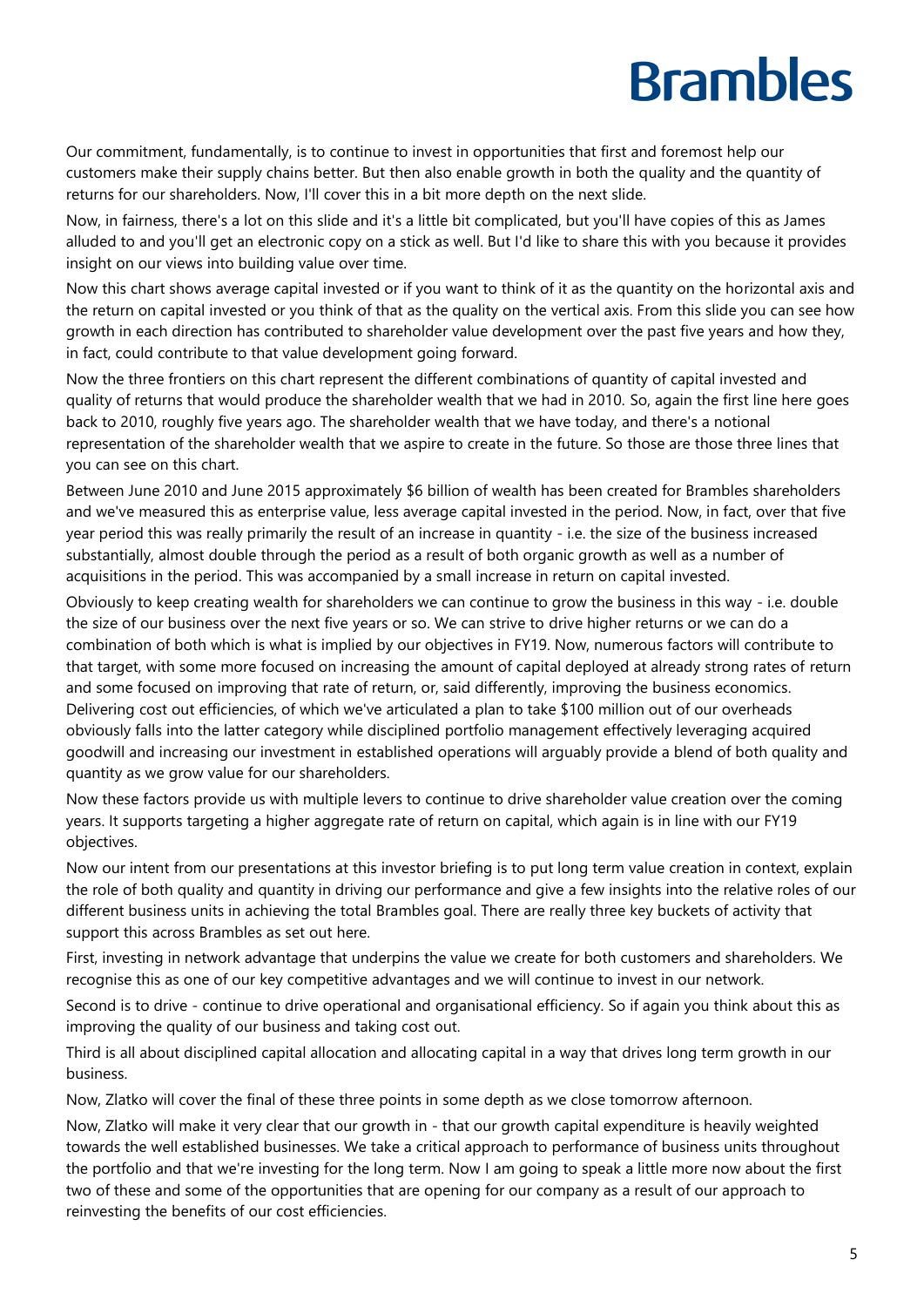Now we recently completed a \$100 million program to reduce direct costs in the pallets business and you should all be familiar with the One Better program which I referred to earlier which is targeted at taking another \$100 million out of our cost structure, this time taking it out of our overheads or our indirect spending. That should equate to about a two percentage point improvement in sales - in overheads as a percentage of revenue from our FY14 levels.

The One Better program, like all change management programs, is not without its challenges. But it has begun delivering real impact already. As most of you know and we shared with you in August we reduced our overheads about \$11 million in the 2015 financial year. Now we're on target to deliver a total cost out of \$30 million for this year and that would then be a component, the first third, if you will, of the \$100 million that we plan to take out of our business by FY19. Again, that translates to about two full percentage points of reduction in overheads as a percentage of sales.

Now, in practice we are constantly looking for further opportunities to reduce direct operating costs as well as overheads in all of our operations. We're thinking about ways to organise our business and to structure our business more efficiently and more effectively to deliver for our customers. Now shareholders should expect this remain an extremely important focus for Brambles.

Now the reason that this is so critical is that these cost reductions funds the important stuff, the critical stuff in our business and that is the investments that enable us to entrench further the outstanding market position and competitive advantage that our business has. Quite simply, we want to extend the moat around our business or raise the competitive wall, however you want to refer to it, but we believe taking these cost savings and reinvesting in our competitive advantage is key for building value.

Now, Peter and his team will cover some of the example of the types of programs that we are carrying out with customers today to drive value in their supply chains, he'll cover that tomorrow. We are delighted that you will be able to hear directly from the mouth of one of our largest partners, again, John Thelan from Costco and he'll be here tomorrow morning.

Now I encourage all of you, again, to seek out our people and to ask them to tell you about the various customer initiatives that are underway and the ways that we're collaborating with our customers around the world today.

Now these types of activities are a genuine, competitive differentiator for Brambles. They reflect strongly the advantage of our network scale and our expertise. Now you might recall that when we launched the One Better program back in 2014 we said that it was about protecting and enhancing our core competitive position and freeing up capacity to invest in new growth opportunities. We also talked about our reinvigorated approach to strategy and developing our corporate strategy globally and the role that technology and customer relationships would be central to our innovation activities as we sought to capture the true value of our network and our asset management advantage.

Now we are investing more on initiatives that are truly innovative and that can add value to our customers today such as a number of collaborative projects to help customers better understand their own supply chains. We are investing heavily in developing our solutions portfolio and positioning our brands with the customer. But I would like to comment today by giving more of a flavour of how we are approaching innovation and beginning to scratch the surface with what we loosely call Brambles technology services.

So, as a leadership team, when we stepped back and started to look at the idea of innovation for our company, we broke it down into four basic themes. We felt there were four areas that we should focus our innovation efforts on. The first was around supply chain services. What can we do to offer more services to our customers to deliver more efficient and more effective supply chains?

Now obviously with LeanLogistics as a key component of our business are there more things that we can do with Lean? Are there different ways that we should be levering Lean and can we, in fact, build that in to a suite of services to our customers?

Secondly, is around supply, is around Omni-channel and Omni-channel for us really means a couple of things. When you step back and think about Omni-channel retail and what's happening with our customers it really falls into a couple of buckets. First and foremost the evolution and the development of small store formats around the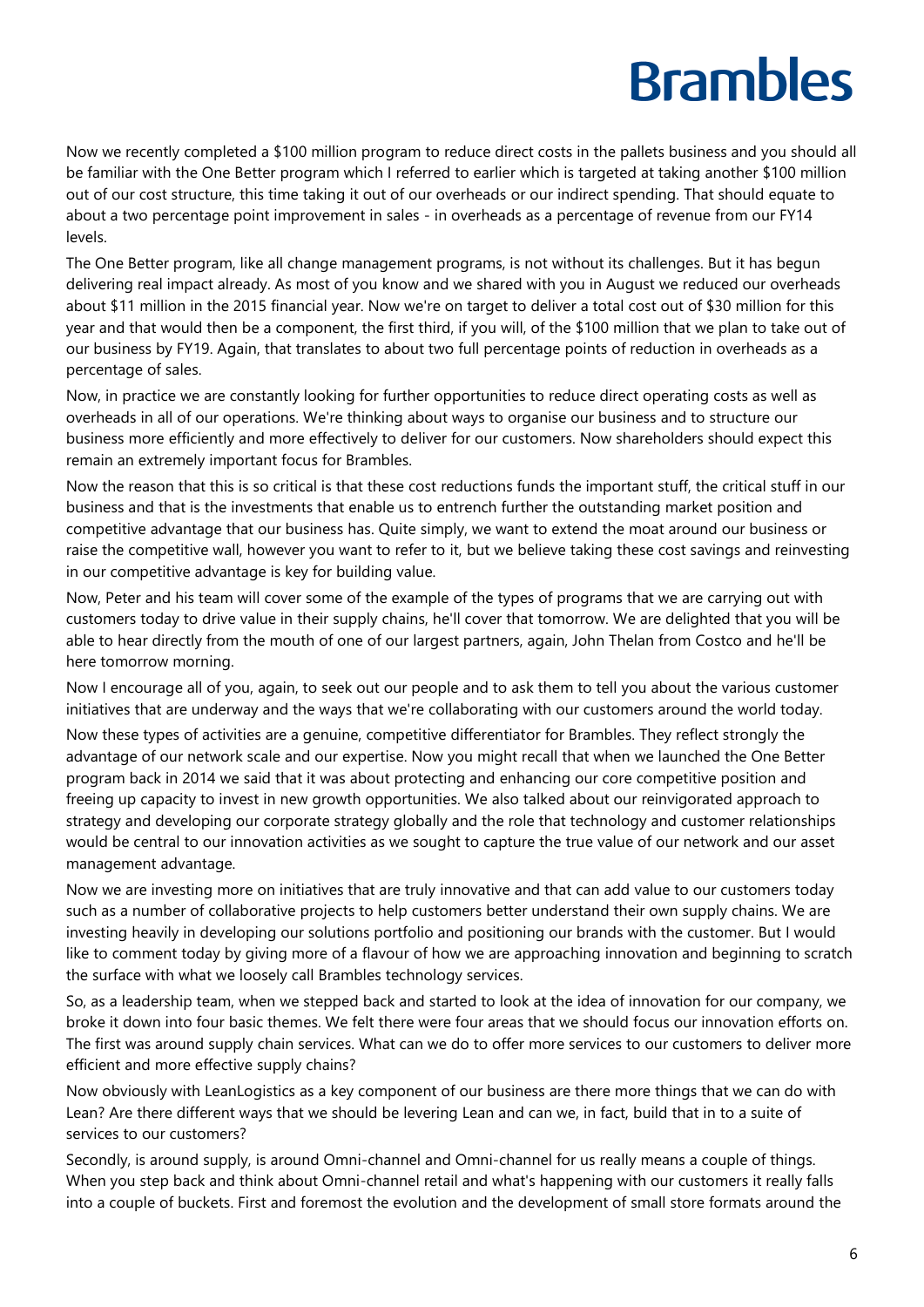world. Secondly, it's around click and collect, how the customer is shopping in a different way and thirdly, it's around home delivery.

Now, Peter and Wolfgang have been doing a ton of work on this collaboratively with a number of customers and a number of new players in this space and they are both well positioned and well prepared to cover a number of these initiatives tomorrow and, obviously, they'll available to answer any questions that you may have in the course of the next couple of days.

The last two concepts for us were around the theme of track and trace and big data analytics. When we put more effort into this we realised that the combination of those two is really what today is referred to as the Internet of Things. Now for some of us that have been around a little bit longer we might remember when this was referred to as M to M or machine to machine communication. But today, broadly, it's referred to as the Internet of Things. We have started to position ourself to focus much more on what Brambles could be doing in this space going forward.

I'd like to share with you a few of our emerging thoughts in this space. First and foremost for us the Internet of Things starts with the fact that as a company today we have about 500 million ULDs, Unit Load Devices. Now the vast majority of those obviously are pallets. But we have pallets, RPCs, intermediate bulk containers, Unit Load Devices for the airline industry, cargo carrying units for offshore oil and gas. We have a series of assets today and again about 500 million of those assets. By and large those assets are dumb. Now what do I mean by that?

Quite simply those assets can't tell us anything. They can't tell us where they are. They can't tell us how they feel, are they hot - are they cold. They can't tell us where they have been. They can't tell us where they are going. They can't tell us what sits on top of them or in the case of our packaging what sits inside them. They can't tell us if they've been damaged or how hard they have been hit recently. So, essentially it's a piece of equipment that does very little for us other than move product to market. So as we have been thinking about this we have been thinking very differently about what we should be doing in this space.

Fundamentally there are a few thoughts that we have. First of all we believe it's time for us as a company to move from simple track and trace pilots of which we have done a number, all of which have proven to us that this is technically feasible. But what we really want to move to is to delivering more data driven customer solutions and, more importantly, we want to focus on commercial viability. In many terms we - in many cases you'll hear this term the minimum viable business. We want to start focusing on what can we build for our customers, the combination of using track and trace and data analytics that creates value.

The second step in this is after thinking differently we have to move to developing a proof of concept. Now here the proof of concept for us really falls into two camps. First and foremost it's an internal benefit for us. I think again those of you that know our business well you know that we use this terminology around loss, velocity and damage. What drives value in a pooling company is - are those three levers. If you don't lose them you drive value. The more you lose the more it affects your capital base, the more you lose the more it lowers your return on capital, the more cash you're spending. So reducing loss is critical from our own business.

Second is around velocity. The quicker you can turn the asset and make it revenue generating the better it is for return on capital, and we'll talk a little bit about that tomorrow and you'll see the great progress that the US CHEP pallet team has made by reducing losses and improving velocity. It clearly has some other impacts on the age of the pool but from a return on capital perspective it's the right thing to do.

Thirdly it's around damage. If we can get our assets out of harm's way more quickly. If we know where they are and we can get them out of environments where damage is higher, again, we can lower our operating cost and improve our overall return on capital.

Then, thirdly after we proves these concepts we really want to move to an execution plan. That's where we are today. We have spent really the last year working through a number of possibilities and what we now have committed to as a company and a leadership team is first and foremost to organise ourselves properly. We have a number - we refer to it as a thousand flowers blooming, and oftentimes I think that's a nice way of saying we have a lot of activity underway which isn't well organised. But we have committed now to organise our self and to put a small team in place to start focusing on the Internet of Things opportunity. This team will report directly to me. Obviously they'll play a role in terms of coordinating with Jean Holley who is our CIO and linking in to our systems capability today. But we're really at the front end of building this capability.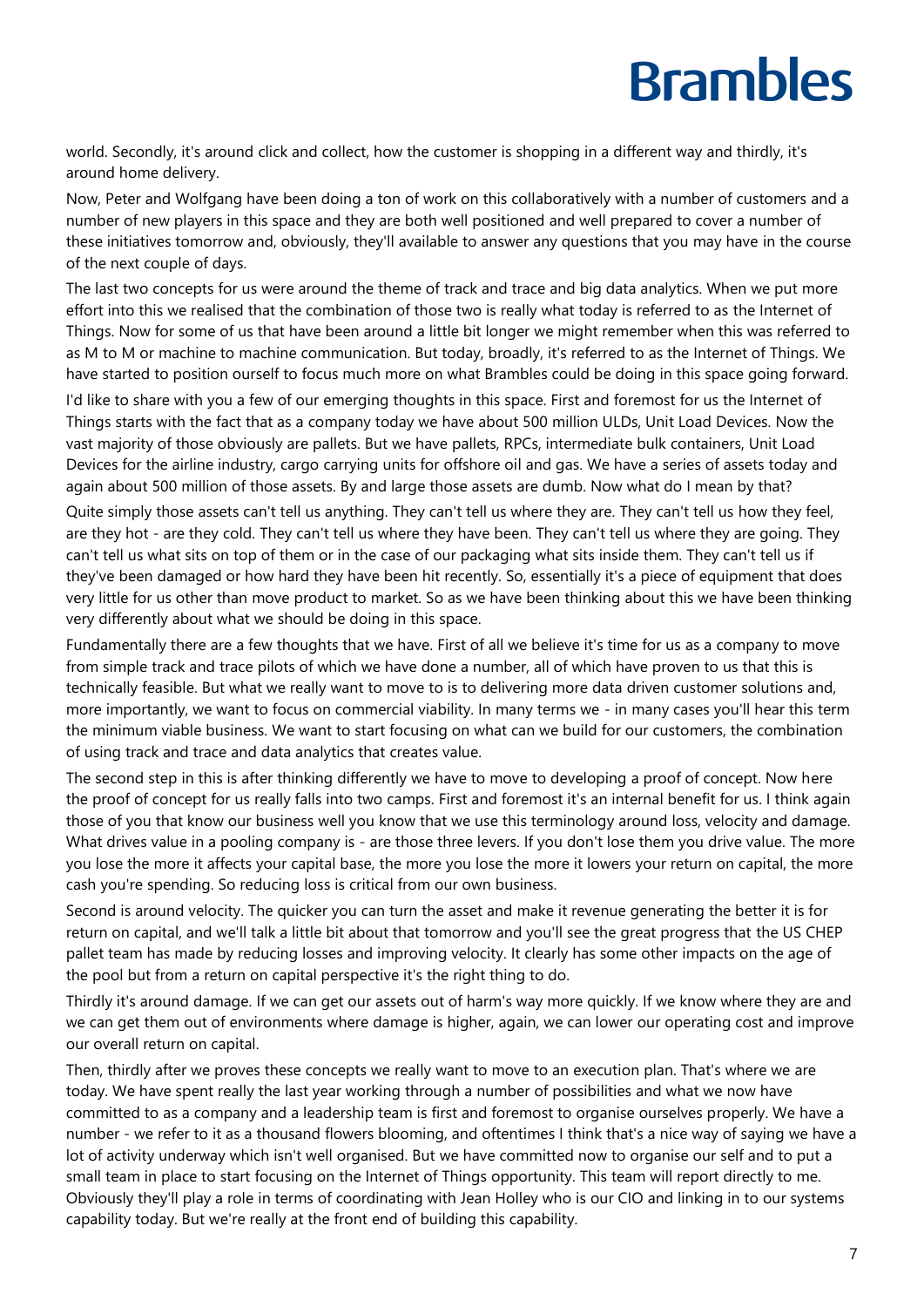Really over the next six to nine months we'll come back to the market and talk more about the capability that we're developing The intention of building this and where we see this going not only for the internal benefit around loss, velocity and damage, but really, can we make our assets more intelligent in a way that they can provide useful information to our customers. I think you all understand that the flow here is from data to information to insight to knowledge.

If we can move across that perspective and deliver real insight and knowledge to our customers and generate another wave of business opportunities for us not only does that extend the moat around our business, not only does it leverage the assets and the network that we have in place, but it creates yet another opportunity for us to generate positive efficiency for us, positive outcomes for our customers and ultimately new sources of revenue for Brambles. So this is more of a watch this space, but that is where our thought process is going today as we think about innovation and specifically innovation in the realm of the Internet of Things.

Well now what I would like to do is to bring us back to the here and now of today. So moving from the long term and the theoretical and the philosophical about building value to talking about how we're performing thus far in FY16.

Now what I'm showing you here is a slide that is simply reproduced exactly the same one that we included in our August results deck now just a few months ago. I think the simple message to say is that nothing has changed since the announcement in relation to this outlook.

Number one we remain committed to our FY19 objectives as I've spent some time presenting to you tonight. We are confidently expecting to invest about \$1.5 billion in growth CapEx between now and FY19. In FY16 we expect our constant currency growth both in sales revenue and in underlying profit to be in the range of 6% to 8%. As I think most of you might be aware already we will provide to the market a first quarter trading update on 15 October in Sydney.

So, that again is a very, very brief introduction to get us started at this investor briefing here in Pasadena.

I'd be happy now to pause for any questions that you might have. My whole leadership team is here this evening, so if there's anything on your mind that you'd like to put forward this evening. I think we have plenty of time to do that and if not, we'll break for dinner and then, of course, we'll have plenty of opportunities for questions throughout the session. But why don't we get started tonight. So, Matt?

Matt Spence: (Merrill Lynch, Analyst). Yeah, Matt Spence from Merrills thanks, Tom. On the ROIC target for starters you've talked about disciplined allocation of capital and you're excluding any further M&A from the ROIC target. Do you exclude if you were to sell any divisions as well?

Tom Gorman: No, the idea that we had back in December of '13 was the reason that we said it at that point in time was because that was a portfolio of businesses that we had then. So our ability to drive improvement in returns it's really going to come in a couple of ways that we tried to point out.

One is around the quality, so continuing to build and invest in the future. If we invest in returns that exceed our cost of capital that's building value for our shareholders. But at the same point in time if there are businesses within our portfolio that we don't believe can deliver those outcomes for us and we take decisions over the next couple of years that they don't belong in the portfolio that would be part of us building to a level of a 20% return.

We'll touch on that very briefly tomorrow. We'll do a few things about capital allocation that Zlatko will touch on and I think we'll come back and touch on this issue where businesses don't fit the portfolio the possibility of those exiting the Brambles business does exist.

Matt Spence: (Merrill Lynch, Analyst). Can you talk to it a bit now? Is there…

Tom Gorman: Well I think, actually I can obviously, but I think in the context of what you'll talk about tomorrow I think it'll actually be a richer discussion because we'll be able to put it in the context of all of our businesses. We have kind of laid they them out in an array to show where you those businesses fit today. Some businesses that are actually below our return objectives we're very confident that they can improve, so we want to keep those businesses for the long term. We'll also show you the data both with and without goodwill so you get a sense of even businesses today that have returns that might look low the incremental amount that we're putting in is actually well above our cost of capital.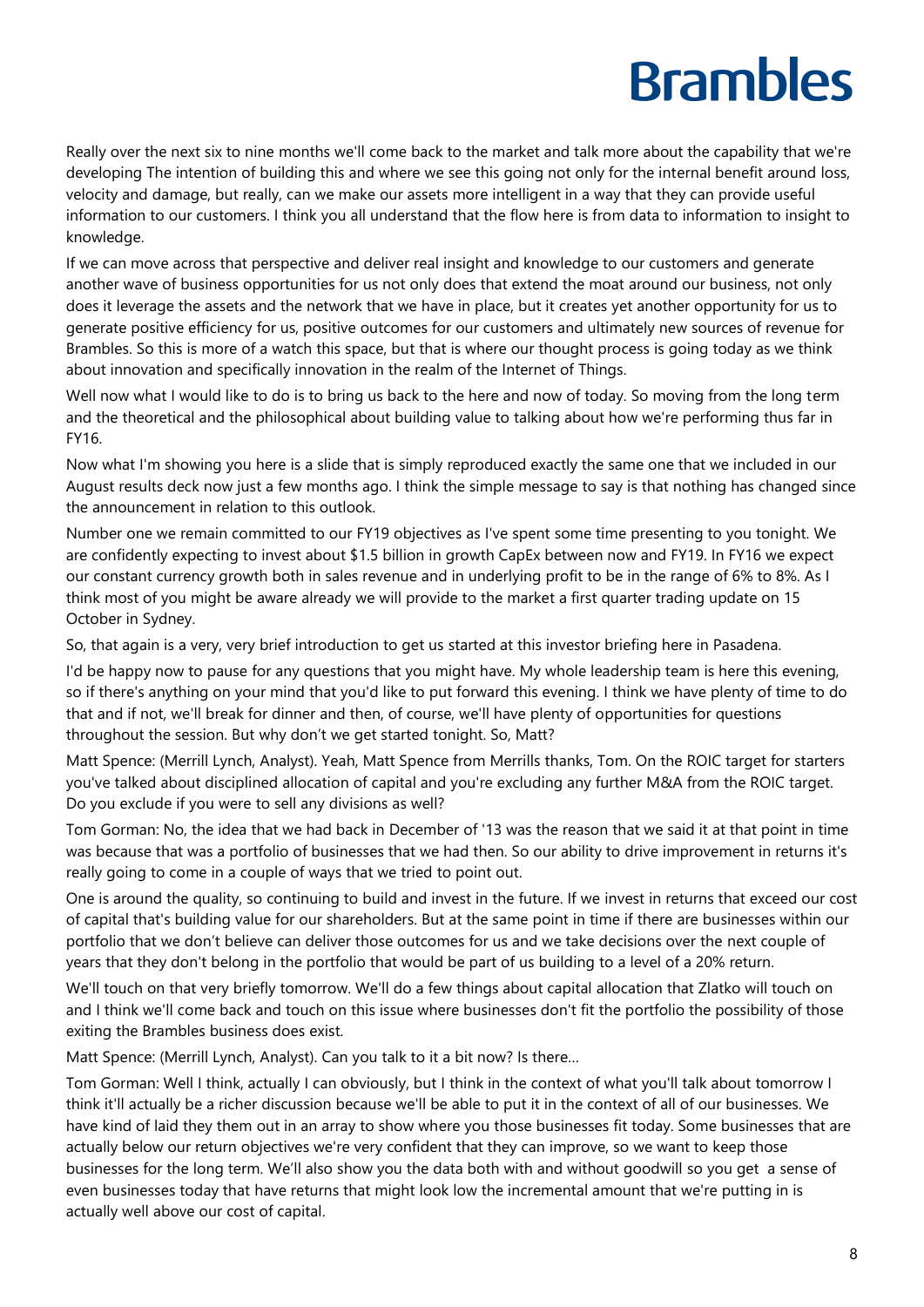So, if you don't mind, Matt, it'd probably be better to wait till tomorrow, but we'll make sure we come back to that question because I can think we can contextualise it much better.

Matt Spence: (Merrill Lynch, Analyst). Just a last one, is there anything you can say on CapEx implications from moving to track and trace or even beyond track and trace?

Tom Gorman: Yeah, look I think this is very theoretical. So in a way it's dangerous to have this conversation, right. Because if you're going to run out of here and say that Brambles is a leader in the IoT you've kind of missed the point. What we're trying to say is that we recognise that the competitive advantage that we have in our network and an installed base of assets is enormous. The challenge for us though is - has been to find an economic solution to make those assets intelligent. That's the real issue. If you can find an economic way to do - to track and trace your assets and the challenge that we have is that we need that to be an active communication device not a passive device.

A passive device, as we've said repeatedly, kind of tells you who scanned it last. It doesn't tell you actually where it is. We know we have the technical capability because we've done this in the US. I think you all know we tagged about 12,000 pallets in the US and it's an active communication device. Not only does it give us pretty good locational accuracy, it gives us temperature readings and it gives us impact forces. So it's very helpful. But it's very expensive for us. It's uneconomic with the technology that we have today. So what we need is two things here.

We need the cost of that technology to come down and there are many choices here. Bluetooth is an option, WiFi is an option it isn't just GSM that's the only potential solution. So we need to organise ourselves better to explore those opportunities. Today, frankly, we're not organised to do that.

Secondly, in addition to track and trace it's really using data analytics and the massive advances that have been made in data analytics now gives us a lower cost way to analyse the mountains of data that we already possess. So excluding anything with track and trace, just the mountains of data that we have, our ability to manage those in a more unstructured environment than we used to historically, allows us to glean a lot of knowledge and insight from the data that we have. We believe that that will be very helpful, particularly in terms of simple things like where we do our audits.

So how we allocate our audit resources can change materially. Obviously you want to audit the customers and the parts of your business that you think have higher losses and not wasting money auditing things that are well under control. So I think just simple things like that are going to help us and the simple answer to that is that our CapEx should come down over time. But please don't roll into your model some massive reduction in CapEx. This is really to give you some insight in terms of what we're thinking about and the strength of the asset base that we have. But there is a long way to go here, particularly on building the track and trace technology at economics that make sense for our company.

Sure, I think you need a mike here.

Cameron McDonald: (Deutsche Bank, Analyst) Thanks, Tom, Cameron McDonald from Deutsche. Can you just talk a little bit more about that around the data that you collect and what data can you collect or have a natural advantage in over and above the data that the customers have or should be getting themselves and how do you monetise that?

Tom Gorman: Yeah, well so there's several ways there. So first of all I think everybody knows that way we collect data is customer reported data. So the data that the customer has is only data that they have for their business. So we get the data from every business that moves something on our asset base. The best example I can give you is in Australia today because we do this in Australia. So, as I think you know, we have a very high market penetration in Australia. It's a highly palletised market, it's a highly pooled market. Those of you that know our business well you know that each quarter the Food and Grocers Association makes a forecast in Australia. They're making that forecast based on our data. In fact it says powered by CHEP underneath it. So we collect those data.

We partner, in the case of Australia we partner with Deloitte Analytics but they're taking the data that's reported in our SAP system today and that's allowing us to make very, very accurate forecasts on overall consumer demand. So what our customers have they have their own data. So P&G knows what they move, Nestle knows what they've moved, so forth and so on. So the first thing is the aggregate of that information may in fact be useful to a whole series of players in the FMCG space. That's the first opportunity.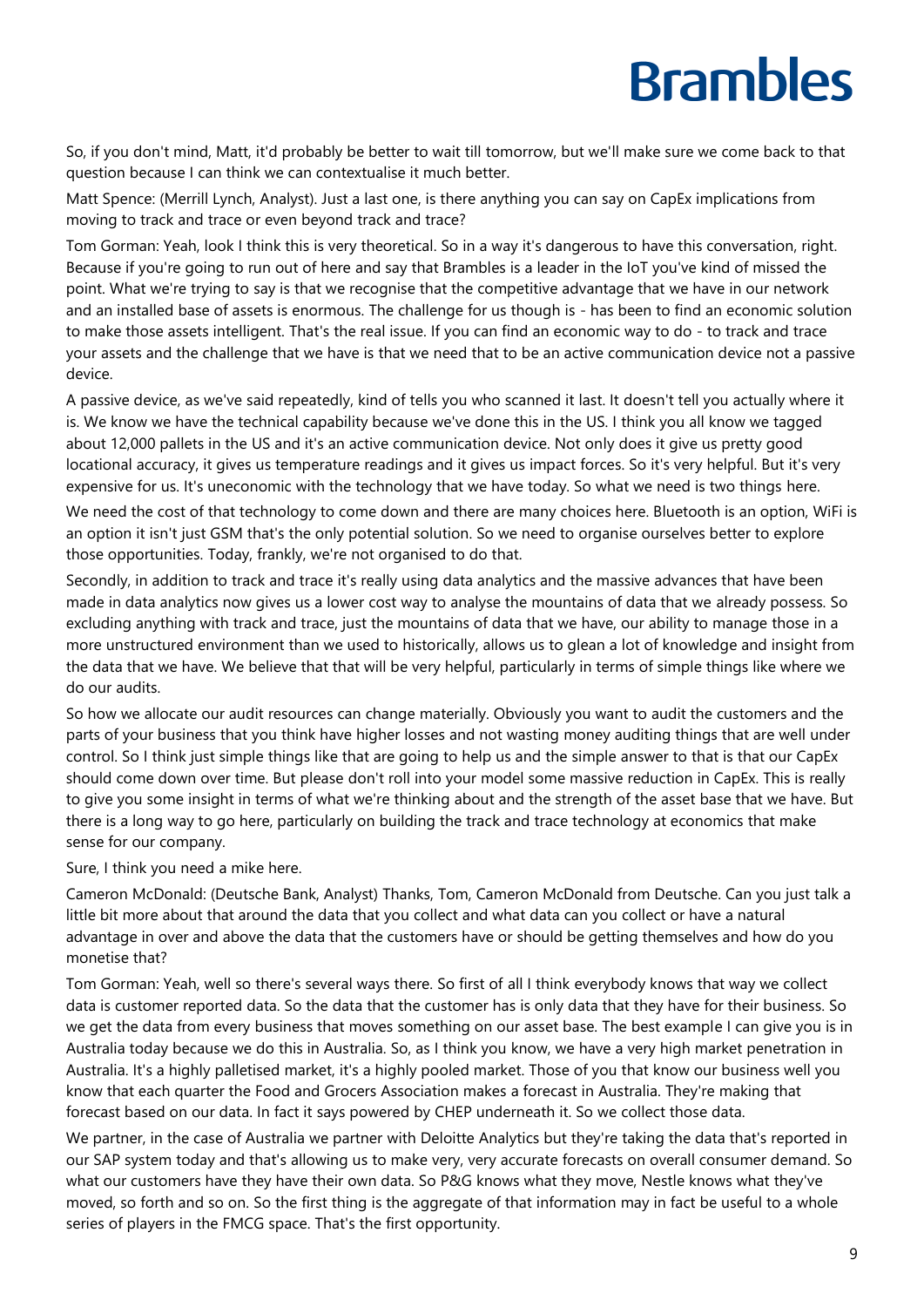But the real - the near term opportunity is the value that that information has to us specifically. So our ability to analyse those data and to do very simple things like I alluded to just in terms of our audit program and what we should be doing on audit. We think that there are other opportunities for us as we'll look at revenue management. Where are there opportunities for us to be more aggressive on price to win share or where are there more opportunities for us to take a little price in markets where we think there are some opportunity.

So here in this case, Cam, we're really just scratching the surface. But we have been playing with this for a while and we've never really properly organised ourselves to attack the problem.

#### Fair enough, Pete?

Anthony Moulder: (Citigroup, Analyst) Hi, Anthony Moulder from Citigroup. If I just follow on from that I think you are unique as far as the datasets that you drag into your organisation. Does it have to be a revenue opportunity because I would think that it would still, over time, present a lot of opportunities over and above where you audit and pricing et cetera? I guess what I'm seeing on the slide is that it looks like it has to pay its own way and generate a return. Is that the way that we should think about it, or why not [unclear] …

Tom Gorman: I think that's a good challenge, Anthony. I mean like to start with we're not a philanthropic organisation right, so I mean it's not our intent to take shareholders' resources and just run around and doing science projects. That's not who we are. But I think we recognise a couple of things in this space and this has maybe been what's held us back a little bit up to this point in time.

If we don't provide some seed capital here this thing won't get off the ground. So the seed capital comes from the corporate centre and I think the whole executive team and the board are aligned around this that we believe that there's enough here in this concept that we need to provide some seed capital. The way we provide that seed capital is by driving cost and being more efficient in our business. So that's the first thing and we do have in our budget, for this year, a small amount of seed capital to support this IoT initiative.

But I think that the concept of then building a minimum viable business so that's language that we're starting to use a lot more as our own internal vocabulary, that means that it has to be delivering value to somebody. So for me to go to Kim or to James McCarthy in Europe or to Yuri in South Africa and say, I'm going to allocate you X millions of dollars because I'm running a science project. I think they're going to look at us and say, well look we don't need science projects; what we need is value delivered for the customer.

So if we can deliver that value then the operating team should be willing to pay for it. I think the value comes in two ways. First, I really believe that a lot of the value is going to be generated internally. So the improvement in loss velocity and damage is very powerful to us. So we'll just pick on Kim because she's here, if we go to Kim and say, look for a couple of million bucks we can generate, we can develop an application that helps you reduce losses by X basis points and she should hold the team accountable - the IoT team - to deliver that solution to her that gives that return and then she pays the cost of that service. That's the mentality that we use here. I think that's the way that we can prove this concept rather than just having it as a remote science project that doesn't link into the company. So that's internally.

For the customer I think it's - I think this will be a series of discussions. One is whatever we can do to extend the moat is value creating. We understand that. So if this becomes yet another service that we provide to our customers that link them more tightly with the CHEP or the IFCO operating brands that's good for us. So I'm not saying that it has to be specifically revenue generating in that way but I think one of the things that we've done historically over time, and you'll see this in our brand positioning work, there's a heck of a lot of stuff that we do in the market today that provides a lot of value to our customers that we're not always sure we get credit for in the market.

There's a ton of stuff that we do. As you know our competitors, they're mostly private equity backed, they're a CHEP me-too or an IFCO me-too, simpler, lower cost. If we're going to spend the capital and invest our shareholders' wealth in building these capabilities, we have to get a return in some way for that shareholder. Now it might be extending the moat but that means that it has to really make the customer that much stickier to the CHEP or IFCO brands and we'll continue to look at it that way.

Anthony Moulder: (Citigroup, Analyst) I agree, but I guess some of it could be risk mitigation as well is the other way to look at it?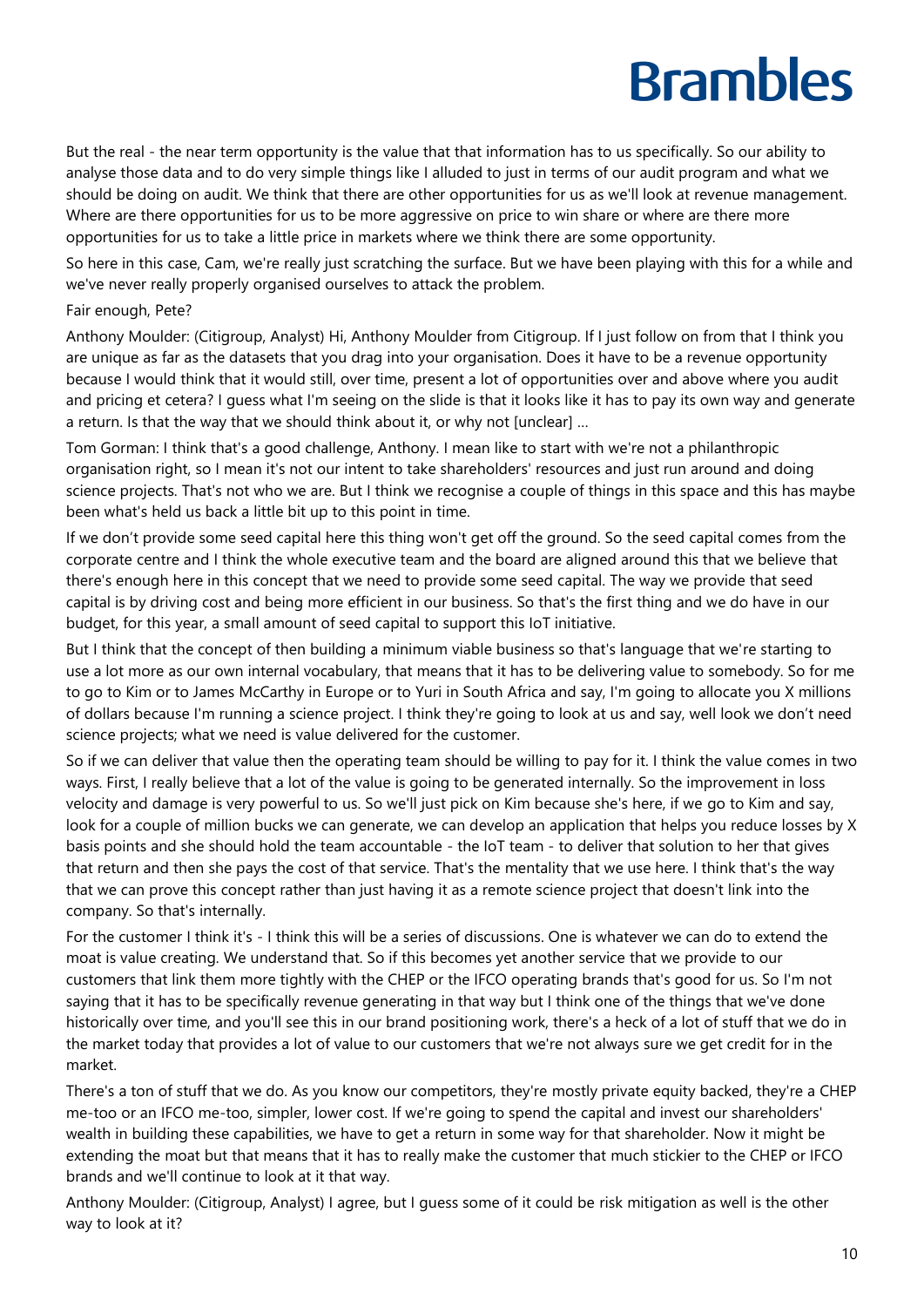Tom Gorman: Yeah, but look the business - it has to be incremental. Look the business is under control today. I mean I think that we're at a space today the strength of what the operating teams have been - done both - both under Wolfgang's leadership and Peter's leadership and a well with the containers group. I mean the containers group don't have the loss issues that we face in some of the higher volume businesses or the higher velocity businesses. But the business is in pretty good nick today. But the way we're doing it is with a lot of heavy man hours and heavy lifting.

If we can automate some of that stuff and if we can really prove that this concept of M to M works, you're becoming more efficient. You're taking cost out of the system. So I mean the ways to do this, you either improve loss, velocity and damage at some incremental cost or you hold where you are at lower cost. Either one of those is a good story for us.

Paul Butler: (Credit Suisse, Analyst) Hi, Paul Butler, Credit Suisse. You had a slide up there saying you would weight new investment towards established businesses. I just wonder if you could elaborate on what that means, and also has your thinking about that weighting of investment changed?

Tom Gorman: No, I think what we - the way I just, maybe just, I don't want to play semantics here. But what we are saying is that the weighting of that investment is towards our established businesses. So in our planned period it's heavily weighted towards our established businesses so that's just factual in terms of where the capital that's being spent. So if you just looked at the year-on-year we said in FY16 we'd spend about \$500 million of growth CapEx in that period. Last year in FY15 we spent \$350 million. Of that incremental \$150 million the vast majority of that incremental spending is either going to the pallet business or the RPC business.

The containers business still gets a big chunk of our capital but the incremental investment in '16 over '15 is heavily weighted to the pallets business and to the RPC business. Why is that? We believe that emerging markets pallets are going to grow more strongly this year than last year. So there's about 25 million in emerging markets. We are investing in taking our plant stocks up a little bit in the US. There's about 25 million there. Across the globe we continue to invest in display platforms and there's about \$15 million of capital going into the pallets business there. Then on the container side, I mean on the RPC side, we're getting great growth. We're getting really strong growth in Europe, we're going to support that.

We won the REWE business which we referred to before. We've won that business we're still investing in REWE. We had a 10 year contract with REWE and there's more growth to come from that business. So that's what we would call well established businesses. But don't assume that we're not investing in the containers business because we are. In fact their investment year-on-year is going up. The reason that it doesn't look as large is because last year Jason won the Cathay Pacific business and that was about \$15 million of investment last year. That doesn't repeat itself this year. So his investment is going up but on a year-over-year basis it just doesn't look that large. It's about a \$10 million increase year-on-year, okay.

I think there's a question in the far corner.

Nick Markovic: (Morgan Stanley, Analyst) Nick Markovic, Morgan Stanley. Can you talk to the - I guess the \$100 million cost out program over the next couple of years? I mean you've said that \$30 million will be in FY16 and margins have essentially been guided flat with revenue or EBIT growth guided flat. So how should we think about the remainder of the \$70 million, particularly in the context of the comments and the slide around reinvesting with customers?

Tom Gorman: Well I think that what we've said from the beginning and I think that people probably thought maybe some people assume that we're just being overly conservative here. But when we set about this \$100 million effort this thing that we referred to as One Better - when we set about this we really had three imperatives that we talked about, particularly internally to convince our own company to change.

I mean a lot of people within our business think, look the business is going along pretty well. Yeah we'd like to have greater growth but the world is kind of a mess. We're growing faster than the rest of the world. Our margins are good, our returns are good, there's generally that feeling when you look at our business and I can understand that.

I think from a leadership perspective we absolutely don't accept that. So what we said is that there were a number of imperatives to drive cost out of our business. The first is a competitive imperative and I've referred to this. Most of our competitors, if not all of our competitors, don't look like us. They're not public companies. They're a me-too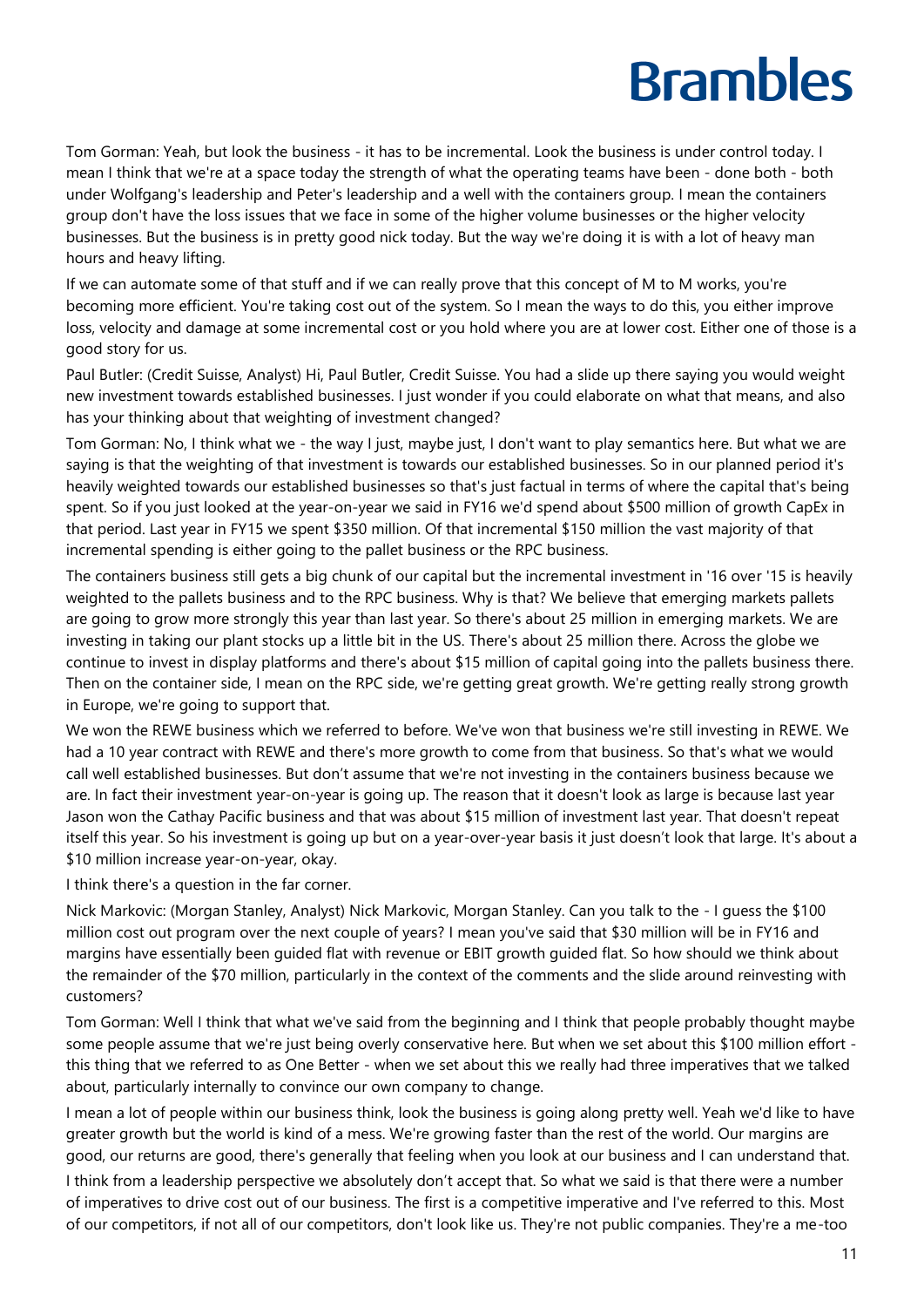that tries to undercut us on price with a simpler offering. That's the reality of the market that we're in every day. If we're going to be competitive in that market and we want to hold the margins that we have and improve return on capital, we must be lower cost, no argument from anybody on our team. So that's the first thing.

So the simple assumption from that is, as we take cost down we're going to be able to price more aggressively in the market to either win share or hold that share that we have. So that's reinvestment in the customer.

Secondly, we think that there's a customer imperative here. Our customers are continually demanding more from us and you'll see a lot of this tomorrow when you hear from Kim, in particular, when we talk about what's happening with continued automation in the environment where our assets are placed. The need for us to continue to offer improved quality, continuing to raise our game with the customers and, as Anthony raised, the opportunity to continue more services, to extend the moat around our business. So we're taking those savings and reinvesting in new initiatives.

So this IoT initiative, look, whether it becomes anything or not, who knows, but I can tell you we're going to spend real money on that today. So rather than take some of that incremental \$20 million savings and have it fall to the bottom line, we're investing in the future. So that's an example.

The third imperative that we think that we face is the imperative of our shareholder base. We think that the market is demanding from us long term, sustainable returns. The way that we keep long term, sustainable returns is we continue to invest in our competitive advantage. So those three imperatives are what drove us to take on this objective to rip \$100 million of cost out of the business. So it doesn't necessarily fall to the bottom line, but it manifests itself in extending and I can keep on coming back to the same point, in extending the moat around our business.

Look we have a gem of a business. I think most of you that know our company you know that. We have two responsibilities as a leadership team, one is to continue to protect the network that we have in place today and then secondly, to extend the opportunities to invest our shareholders' capital in strong growth at high returns. It really is that simple for us. It's around quality and quantity. So you take the quality businesses that throw off a lot of good cash for us and we invest those in high quality businesses, more of those, and in some cases the gestation period for the returns are longer. That's the mix that we see going forward.

So it's not - if you take the \$100 million and drop it to the bottom line, I think we would not have done our job. We're taking that cost out to build sustainable advantage for many years to come.

Will Charleston: (Goldman Sachs, Analyst) Tom, Will Charleston from Goldman Sachs. Just given that material step up in growth CapEx in FY16 versus FY15, should that led to a pretty material step up in new business wins looking into say FY17 or beyond?

Tom Gorman: Yeah, I think it should. And I think the way that you - that should come to the fore is when you hear the guys here present tomorrow. I think you'll hear from Kim very much that in terms of the growth that we're driving. Now in fairness, a lot of the presentations tomorrow don't take the five year plan and lay it out year, by year, by year. But the new initiatives that we have in terms of display platforms in the pallet business I think Kim will touch on that tomorrow.

The initiatives that we have in the IFCO, North America RPC business, you'll hear very clearly from Dan how he's organised for success and that's driving more capital investment. Our plan is to invest quite a bit in the North American IFCO RPC business and the European business we're not going to talk about it that much. I mean I think Wolfgang will touch on it and he can answer these questions a lot better than I tomorrow. But that business is in a particularly good sweet spot in that frankly we have won quite a bit of business more recently. We started the year with the Intermarche win, so we're now building pools to support that growth. So we're pretty confident of getting that growth because we've won the business we now have to put the assets in place.

So, again, but the five year plan, just to reiterate, we said high single digit growth so again that should be in this range of 7% to 9%. We said that we would get positive leverage to that in terms of underlying profit or EBIT growth would exceed that growth and we now have said that the average capital investment is going to be a little bit higher than we stated back in '13. We originally said we'd grow ACI at about 5%, it's going to be north of 5%. So we are going to put a little more capital into the business. But if you do the math, from where we are today we still believe we can get to a 20% return by that point in time.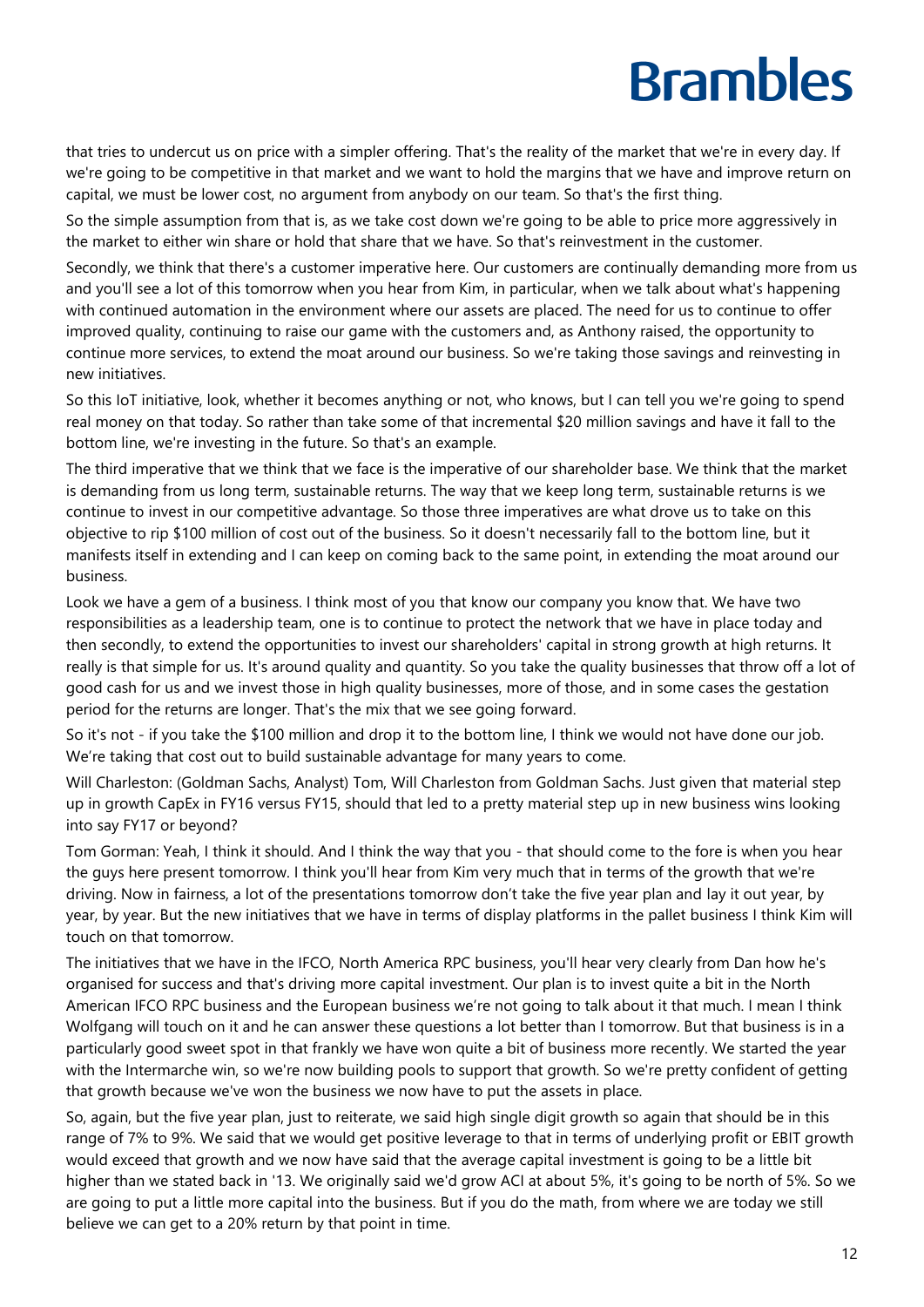Look, if there comes a point where we have opportunities in the near term to build long term value that impact our ability to deliver that we would come forward and say it.

Okay, I think I've worn you out or you're thirsty, one of the two, so look, again on behalf of my whole team, let me just say thank you very much for making the effort to join us over the next couple of days. I know this is a big commitment on your part. It's a big commitment on our part as well. We really do love these sessions and the real value for us is when we get to talk to you, one-on-one. So please take advantage of that.

We're going to break now for drinks and a light dinner. Then come back energised tomorrow. It is going to be a long day. As James said there are a lot of breaks planned throughout the day, but you won't offend any of the presenters if you just want to stand up and stretch in the middle of the presentation tomorrow. If you need to grab another cup of coffee or a Diet Coke to keep you going, please do.

But we put a lot into this effort. We really want to bring you into the tent and get you to know our team as well as we can present ourselves and also our strategies for building value. So with that, thank you very much and we'll see you outside.

#### **End of Transcript**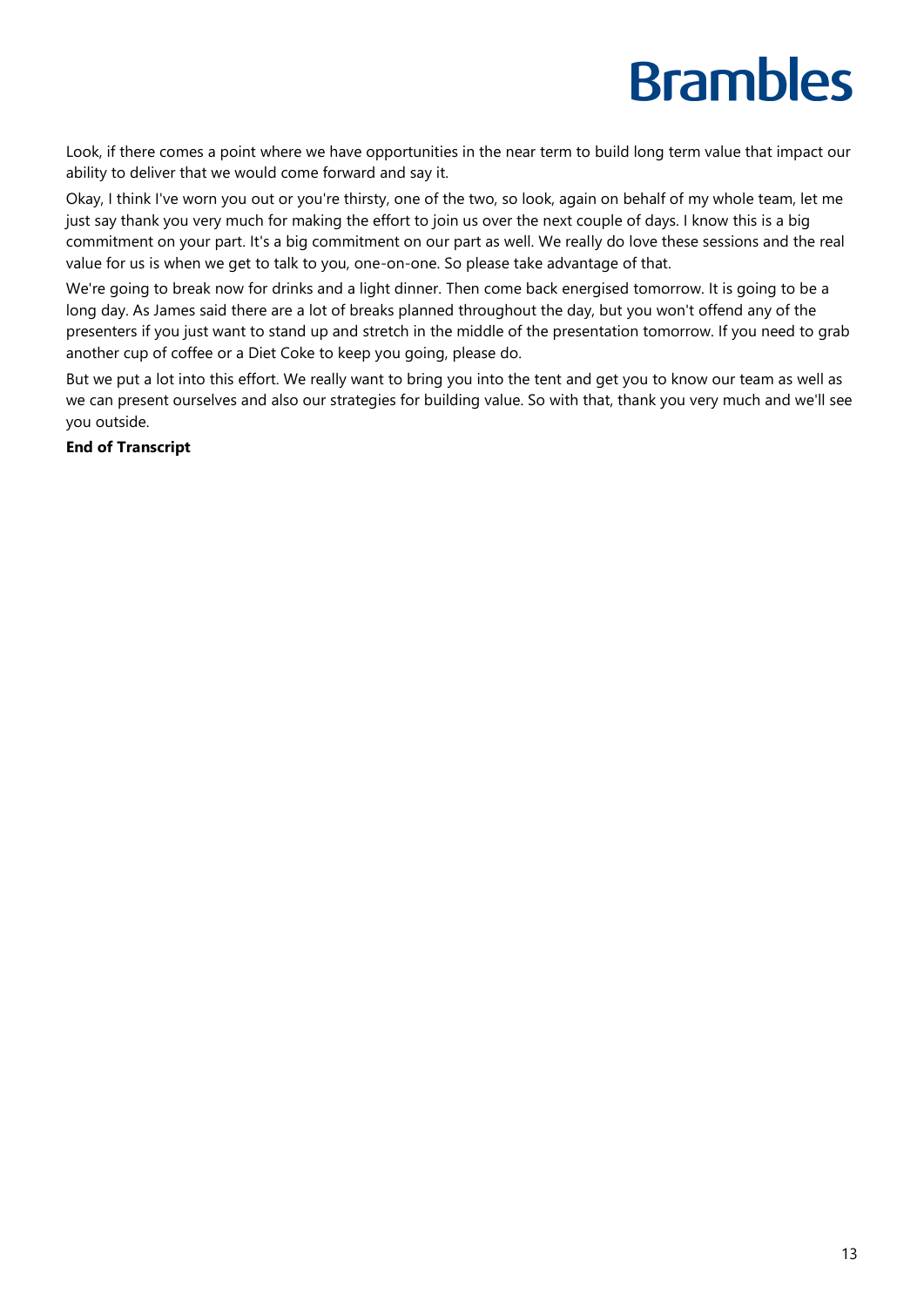#### **Event Transcript: 2015 investment market briefing (day two)**

*Disclaimer: the following transcript was prepared by a third party on Brambles' behalf. Brambles cannot guarantee that it is accurate or complete nor that all or any errors it may contain have been corrected. You should not, therefore, rely on any of the information in this transcript. Anyone seeking to clarify content discussed in this transcript or the event to which it pertains should contact Brambles' investor relations team.*

#### **Start of Transcript**

James Hall: Morning, everybody. I think we're all - we're pretty much all here. Thanks for showing up promptly. I hope everyone got something to eat. If you didn't, there are a load of snacks artfully displayed in RPCs in the showroom, if you do want to grab something else or - right now, as we move through.

We've got about three and a half hours for this morning's session, but there will be plenty of breaks. As I said last night, if you do need to grab more coffee from outside, or a glass of water, or just get up and move around to stay awake, then we won't be offended if you need to move around.

Pete's going to come up and make some opening remarks in a moment, and then we'll go into the Q&A discussion with John from Costco, who we're very grateful has joined us this morning. Then lunch will be around 12 o'clock. That will be downstairs in the courtyard, where we had drinks and dinner last night.

So, with that, thanks, Pete.

Peter Mackie: We have a really good morning for you. We're going to kick off, actually, with Costco. I'm going to then spend a little time talking about the business globally, and then Kim is going to talk about North America, which I know is of interest to everybody in the room - and lots of time for Q&A and all of that.

But, look, for this first session this morning it's a real pleasure to have Costco here and to have John Thelan here. So Costco actually is a key customer for us, not just in North America, but actually globally. John and, actually, Costco were instrumental in helping us start the business here in the US. So we brought value to Costco's business and we grew as a consequence of that, and Costco gave us great support in getting stated here in the US, and we're supporting them around the world.

So the session this morning actually is going to be as open as possible, so please feel free to ask as many questions as you can. Chris Young, who's on Kim's North American leadership team, is actually going to facilitate the session today. Chris is a key part of Kim's team; has been with the business for quite some time, so he's run plant operations for the business and, more recently, actually been responsible for our retail relationships in the US business, and is just about to move to a role running supply chain for the North American business as well.

So without any further ado, I'd invite Chris and John to come and join us on stage. Hopefully, your walk-on music is significantly better than mine.

Chris Young: Thanks, Pete. That's interesting walk-on music. Good morning, everyone. I've been with CHEP now for a little over 13 years. As Pete had mentioned, I've had the opportunity to work in a variety of different roles, and I've had the opportunity to interact with Costco in a variety of different ways throughout my career here, which is why I'm delighted to be on stage this morning with Costco and with John Thelan.

John Thelan is the Senior Vice-President of Depots and Traffic for Costco. He has a relatively broad remit, so he's pretty much responsible for all of the product flow through their network, so product that flows down into the depots. It's cross-docked into the depots. That moves down to their warehouses, and then the reverse move back.

John's been a senior executive with Costco since the early 1990s, so he's had quite a tenure there. What you don't see here about John is that - and I just recently learned this - is this that he's actually an attorney. So how he made the transition from attorney to supply chain expert is beyond me, but he's clearly done quite well with that.

It's interesting. Pete did mention about Costco and the fact that we've been engaged with them in the US here since the early 1990s, and we've certainly been engaged with them globally as they continue to expand. So Costco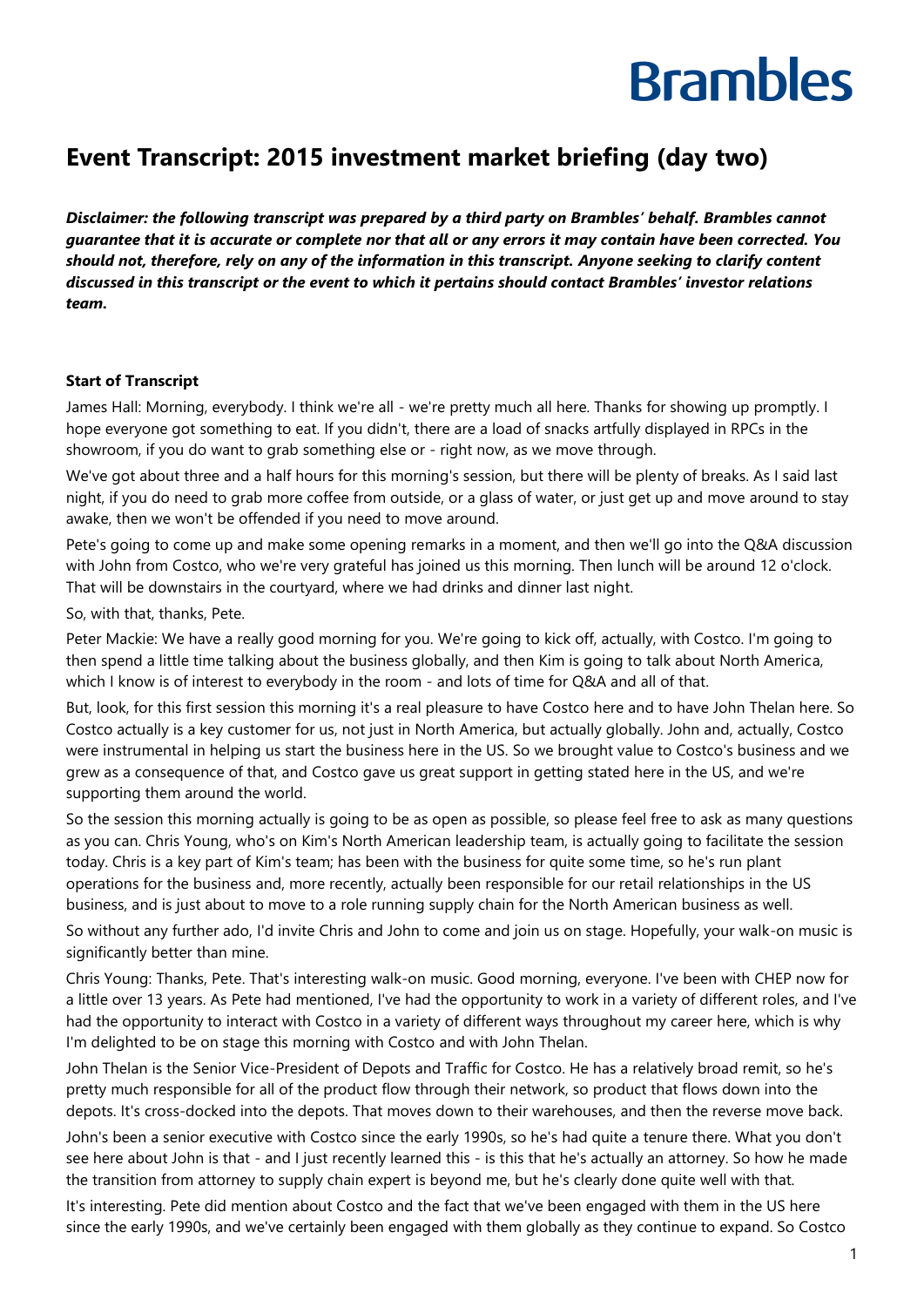is the second largest retailer globally, and I find there's a lot of interesting things about Costco. I think a number of you spoke with me last night about that.

One of the most intriguing things to me is the level of customer loyalty that they have. I think customer loyalty particularly in the member based club channel that Costco operates in today - can be measured by the amount of renewals that they get from their memberships. Costco's renewal rates for their memberships hovers just below 90%, so in the high 80%, which is truly extraordinary.

I mean that means that there is a high number of loyal, card-carrying Costco members out there. I happen to be one. I know there's a number of you in the audience today that are also those card-carrying members. We means we like to buy a lot of things in bulk. Sometimes we buy a lot of bad things in bulk, like bacon or chocolate, but it's difficult to pass up on some of those good deals.

Many of you may have been present at the IMB meeting in Zurich about three years ago, when Kim Rumph stood up on stage and indicated that we were going to take more of an effort in relating to the retailer and creating value for the retailer. We've really been on a journey since then. Since that time we've established a team that's focused solely on the retailer.

In addition to that we've launched our go-to-market solutions, which align very nicely with retail value creation. So I couldn't be more delighted, three years removed from that meeting, to be on stage with one of the world's leading retailers, to have a discussion with all of you in the room today about the retailer and, more specifically, about Costco.

How this is going to work today is that, in just a bit, I'm going to turn over to John. He's going to talk a little bit more about Costco and Costco's priorities, and then we're going to open up to the floor for questions. I would assume that based on the number of questions I received from many of you last night, that this will be a pretty interactive discussion. So, hopefully, we'll make the best use of John's time, since he came all the way down from Seattle to be with us today.

So without further ado, I'll turn it over to John.

John Thelan: Thank you, Chris. Good morning, everybody. I wanted to run through - just a small handful, and I'll go through it quickly - in terms of Costco and area that I oversee in terms of logistics - to give you some framework for questions and answers and so forth and so on in terms of what we're all about.

As was mentioned, we're the second largest retailer on a global basis, sales exceeding - this financial year which we just ended, just shy of \$114 billion; about 97 million square feet of space. We have a very standard footprint of 144,000 square feet per warehouse. Our warehouses are our stores. You get in a lot of trouble round our place calling something a store. We don't have stores. We have warehouses.

200,000 employees - we have an incredible retention relative to our employees. Some of you might follow Costco a little closer than others, but in our distribution end of the company, which I oversee, we have less than a 4% turnover. We have a lot of folks that are with us a long time. We consider our employee base to be a very, very important asset within Costco.

Our trucking operation - when you have trucking in America where you have some trucking regions that are over 100% turnover - on average the industry's 50%. We're less than 5% turnover in terms of trucking operations. So we do take care of our people, and our people are very important to us. We have a lot of transactions per day.

In terms of the campuses, 23 campuses worldwide. A campus to us is a refrigerated - what we call a wet depot teamed up with a dry depot. That's one of our campuses. Inbound truck loads exceeding 1.5 million. And then we combine that - mixing heavy and light freight - to have roughly 50% number on the outbound, so we're doing a lot of work on making sure we're combining heavy and light freight.

Our number one cost by far in running our logistics end is freight, so we're very interested in anything that can help drive out freight costs. Then outbound pallets - which is important to these folks - some - approximately 42 million outbound pallets. We get a fair number of deliveries directly to our selling warehouses, so the actual return number exceeds 45 million that come back to us, because we get a lot of direct store deliveries, things like this nice brand of water, things like that, that go directly to the warehouse.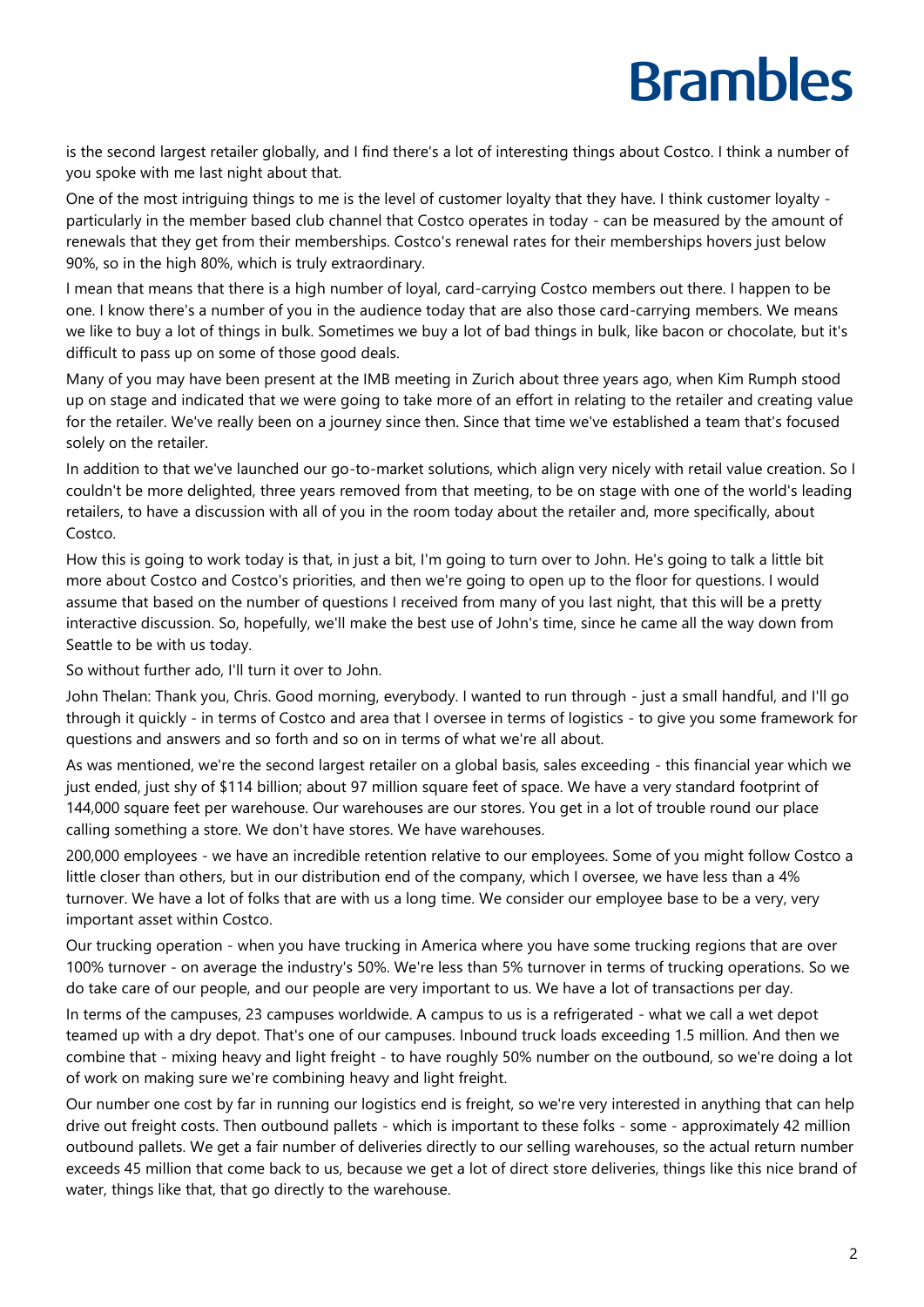This is a quick - for those of you who haven't visited one of our depots, this is a day in the life of Salt Lake City. You'll see receiving activity on the right hand side, where the truck loads are coming in. On the left hand side is one of our shipping areas where we have dedicated lanes per outbound warehouse. We're a very, very mechanised distribution network. More than 90% of our employees are operating equipment: forklifts, electric pallet jacks.

Cleanliness is very, very important to us. The way that floor shines is just the way we'd be if you were out there today. Nothing was done for purposes of this little quick vignette. Everything we receive, within a matter of ours is going down the road. At the end of the day they literally scrub the floors and everybody goes home; starts the next day. So that'll save you a trip to one of our facilities.

On equipment and handling, this is just a real quick little vignette. When we started the distribution end of our Company you'd see an awful lot of these hand jacks. You still see them in a lot of distribution centres. We prohibit them. They had to borrow one of these from a warehouse for purposes of this photograph. Everything we do has electricity behind it and it's motored.

This was the largest piece of equipment you could get when we started this in the 1980s. It was a two position pallet jack. We actually had to go to the manufacturer to have them develop a triple jack, which they were able to do, and then we went to a quad jack. When you actually lowered this, and you're loading on the 48 inch side, you can get 10 pallets per.

As I visit the facilities my eyes are open about how's everybody moving all this freight and are we doing it as efficiently as we can. We have a large, large percentage now of our inbound truck loads that are offloaded with electric pallet jacks. So they're taking multiple, multiple pallets off at once. Handling is a very big - very important to us from driving out freight cost.

Some of our challenges - just in time inventory - as our sales grow per location just in time inventory becomes critical. I will mention, from a global basis our number one location is in Seoul, Korea. That particular single warehouse does more than \$500 million in sales a year. It's an enormous amount of product that's - just in time inventory becomes really critical when you're running a facility like that.

Direct imports are very important to us from a cost savings perspective. Direct exports - as we become more and more global - and then all of our merchandise is cross-docked and going out the same day.

In terms of where we are on a global basis, 687 warehouses worldwide. You can see dominant in the US, Canada, Mexico. That's shifting and changing as we speak. We have a lot of growth that's going on globally, is going on globally, and that's part of our plan, is to see what we can bring to the party in various countries on a worldwide basis. We're always out looking at new markets, and global is - that's one of the reasons why I'm here relative to being a good partner with CHEP, because we can support each other on a global basis.

Some of the top brands that we have - we have a lot of branded product, a lot of names you'll be familiar with. Then, in terms of challenges, what are our challenges? Efficiency relative to freight, growing backhauls. We have an awful lot of inbound freight. What are we doing to backhaul out? We have to go to the warehouses for sure, but we make deliveries out to the warehouses. What can we do to stop by, pick up other inbound freight back to us? That's a constant task, of how to make very efficient use of our freight dollars.

Factory direct is very important to us. We're always beating on our suppliers about why isn't this product coming directly from the paper mill to us, why is it going to a warehouse, they're adding - going to a warehouse, an interim warehouse, we're just adding cost. We get into a lot of lively conversations with our suppliers about trying to build up a factory direct business and avoid any middle of the ground cost.

We have an awful lot of statistical information about when you reduce a cost, when you reduce a price to a member, how much more merchandise do we sell? We can go on and on and on for a long time about if you could make this \$3.99 instead of \$4.29, yes, you're going to sell more product, and just time and time again. So we are in a pennies business, no question about it.

Growing business to business, this is an area that we're bringing something to the party. We have a separate group of business delivery and business centres where we're developing a product line to bring the same kind of pricing we bring to the general public to small businesses. That's going to be a rapid area of growth for us within the Company with unique merchandise. And we do a lot of business delivery as part of that business model.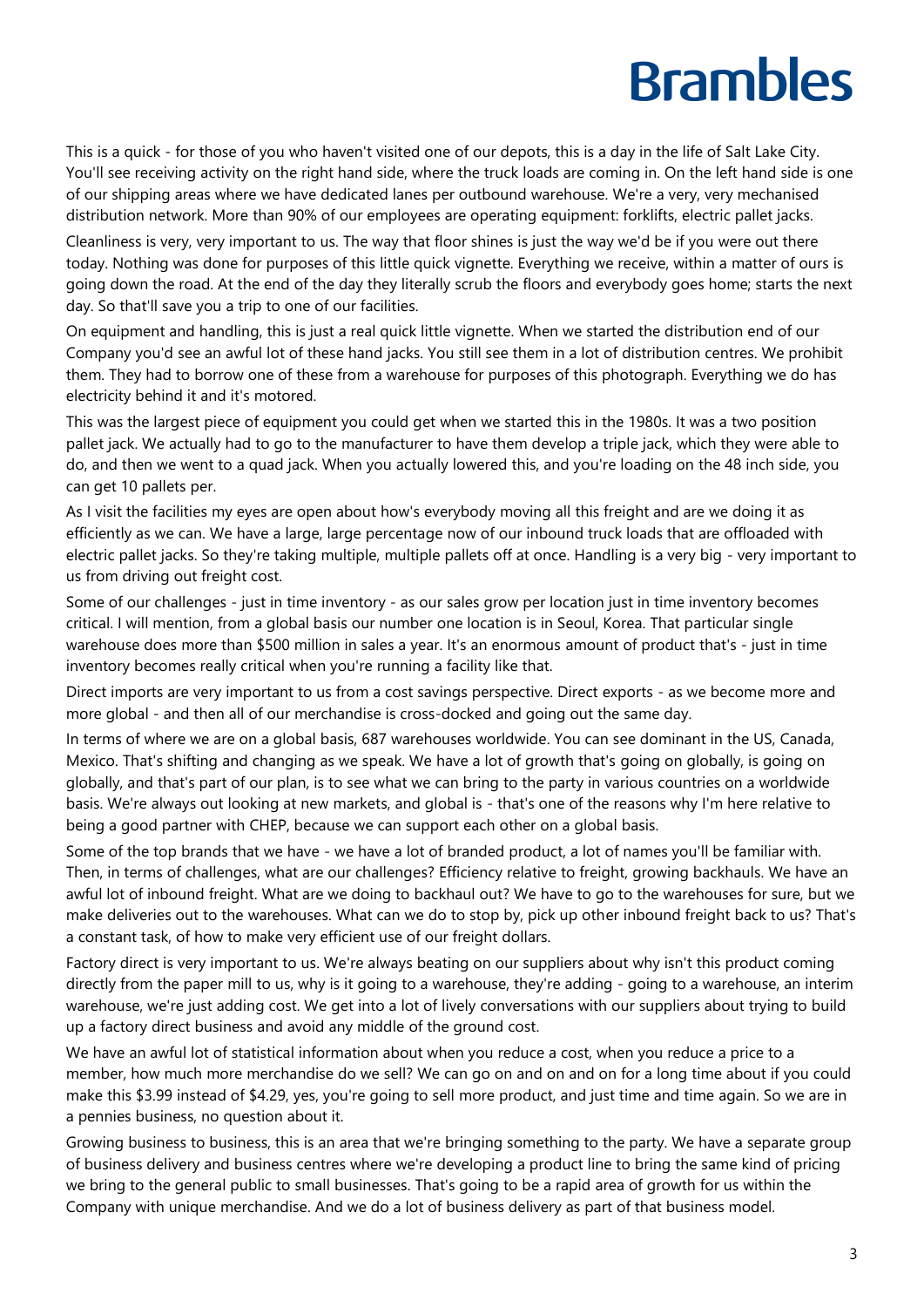Growing pharmacy, optical, hearing aid, benefits, services, that's another big important part of our business. Every year when we have our annual shareholders' meeting they do little vignette clips of Costco - obviously, all favourable stuff. One is pharmacy. They always put up a handful of slides when a drug goes from what was a proprietary drug to a generic drug.

It might be something that we're selling for \$200, and the rest of the pharmacies, they'll slowly bring down the price. It was \$200. They'll go down to \$180. They'll go to \$150. They'll go to \$120. When it goes generic we go to \$20, and the kind of local press we get is enormous. We can't spend enough money to buy that press in terms of what our pricing model is. So anything we can save by doing hard negotiations with these folks, or anywhere else, it all goes to the member and it all goes to lowering the price.

Manufacturing is another area that we're growing on. We're just spending some time talking about CHEP's business model and some of the crossover we can see in terms of our manufacturing business and CHEP.

Chris Young: I think that's the last bullet.

John Thelan: That's it.

Chris Young: Great. Thanks, John. We're going to open up to Q&A right now. We'll have some roving microphones similar to Tom had last night.

I guess I'd like to start off with the first question. So you've been with Costco for quite some time. Clearly, you've been engaged with CHEP for quite some time as well. Can you describe to me how the relationship and the engagement has evolved or changed over time?

John Thelan: We've had some - to be honest, we've had some ups and downs relative to CHEP and - Brambles and CHEP. We've had some quality issues. I'm pleased to say that it's been several years since we've had any serious issues. I'll say this: Tom has had a lot to do with, in our opinion, turning some things around. It's been a very, very good relationship now for a number of years.

What's important to us - quality, first and foremost, is key. You all are walking amongst these pallets when you're out shopping in a Costco. Safety is very, very important to us, and so, first and foremost, quality is critical because of the members of the public that are in and around buying these goods.

Operations comes second. We need to have - you saw that little video. That's how we operate. Everything's got to be on the clock, by the clock, very, very efficient. I'm pleased to say we have a very efficient operation with CHEP, with Brambles. Are there occasions when we're short five trailers here and 10 there? Yes, sure, those things come up, but what we like about our relationship is they take care of it and it gets fixed.

So we're always going to have a few things that are going to go haywire. As long as there are only a few, and as long as they get fixed, we can deal with that. So we've had a maturing of the relationship. We've learned a lot about each other in terms of what makes our company run and what makes Brambles and CHEP run but, by and large, there's a heck of a lot more we see eye-to-eye on.

We do have a mutuality of how do we drive out cost. That's - we're very confident. They're in a low margin business. They've got competition, and so are we. So that's a commonality of whether it's freight cost, handling cost, repair cost, whatever it is, we're in this together. So it's matured. That's, I guess, the way I'd say it.

Chris Young: Great. Thank you, John.

Matt Spence: (Bank of America Merrill Lynch, Analyst) Hi, John. Matt Spence from Merrill Lynch. Thanks for being here.

John Thelan: Yes.

Matt Spence: (Bank of America Merrill Lynch, Analyst) Can you talk about omnichannel and Costco's online offering? How much - what percentage of sales through Costco are online now and how does that change your supply chain? If I'm buying something online do I get it from - do I get it delivered from the warehouse or store? Or does it come from the distribution centre?

John Thelan: The online e-com business is a very, very new business, as we all know. There's an awful lot of folks doing an awful lot of experimentation on what they do and how they do it. In our case it's a relatively small percentage, on a percentage basis, of our total sales that is in e-com. However, it is the fastest growing category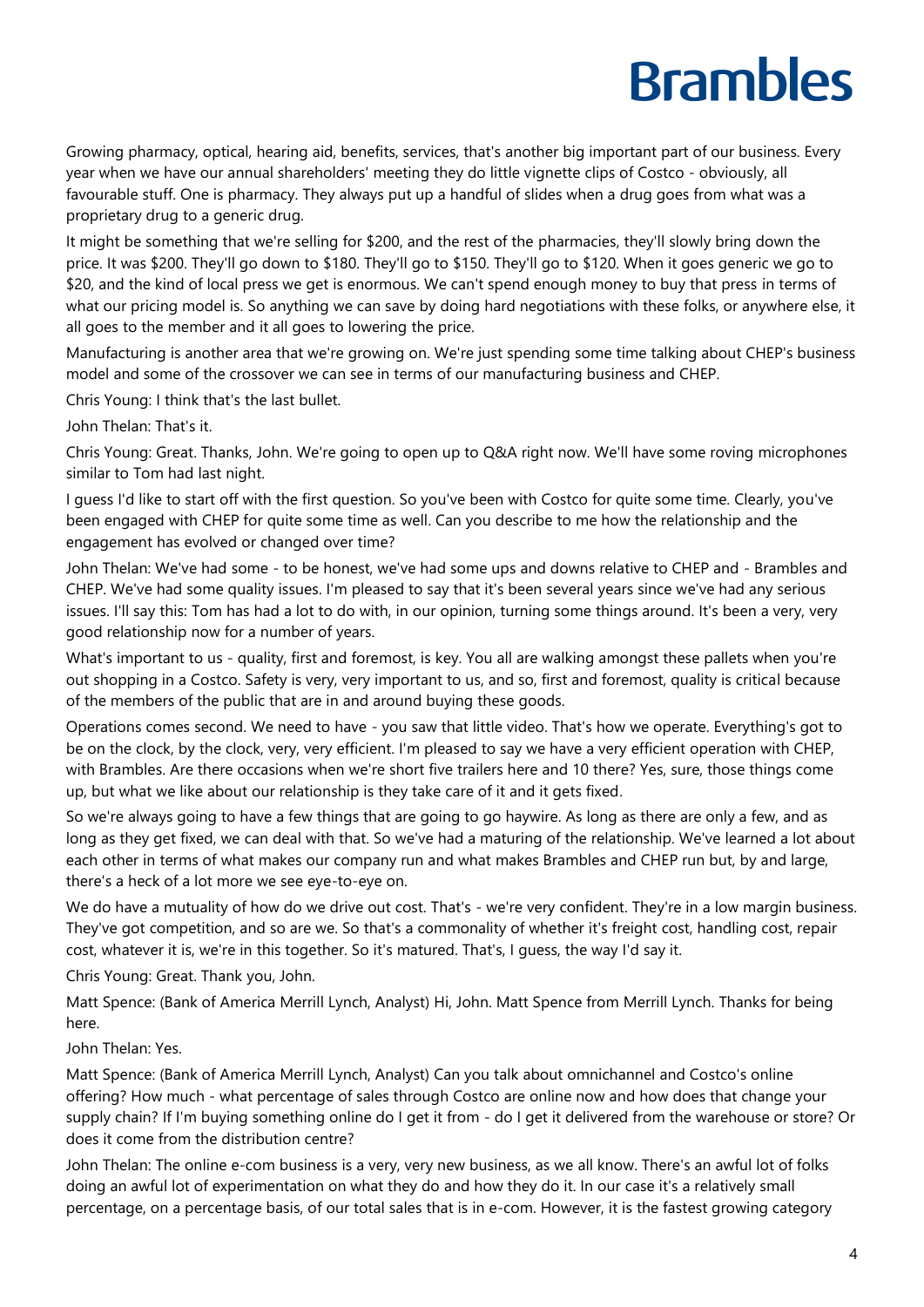that we have within the Company. Our sales growth are exceeding year-over-year greater than 20%, which is a very fast growth.

Having said that, there's a lot we're learning. How is this going to evolve and so forth? Right now we have something - 30% to 40% of what we supply comes through our distribution network. The rest is drop-shippers, where it's going directly from the supplier. That's shifting. Our percentage is increasing within the distribution network.

The amount of square footage we have tied up in e-com is very, very small in relationship to the numbers I put up but, again, it's growing, it's challenging us. What should our distribution network look like now and in the future?

We have a rolling five year plan. At any one time we've set our sights on, okay, in five years where do we think we're going to be? We see some very rapid growth in terms of e-com sales, and we're working within our distribution network and our transportation network on how to accommodate that.

So we've got a lot of irons in the fire, I guess, is the best way of putting it, and what are we going to bring to the party is best pricing. That's what we're all about. I don't see us bringing hundreds of thousands of SKUs, shopkeeper units, to the party. It's relatively small.

The number of offerings we have is not that much dramatically different than a warehouse, so we're honed in on bringing something to the party - quality, value - the same things we do every day. But how we bring them to market and where that market's going - we'll have this discussion five years from now, we'll see. But we have a lot of growth plans, and it's a very good business for us, a very important business for us.

Matt Spence: (Bank of America Merrill Lynch, Analyst) Thanks. And just one on - do you own your own pallet pool? Do you have a whitewood pallet pool that you own? Or are all your pallets outsourced? And how much is CHEP as a percentage of the overall of what you do?

John Thelan: Well, CHEP is by far the dominant player of our pallet pools. We have three poolers we do business with. They're by far the dominant player. We do have some white boards. It's very small. We buy a few thousand when we open a new warehouse. Over time they dissipate, and when they're gone, they're gone. We don't replace them.

We have no real mission to maintain an independent pool. We're happy to see other folks take care of pallets. We've got a lot to do and we're happy to see them do what they do in terms of pallet pooling. So we have no interest in developing a pool, expanding the pool.

We have some needs internally, within a warehouse, where pallets - they would just as soon have us use the white boards because they're going to sit there, whether it's corporate records or whatever it is, low turnover items that aren't turning. So I hope that answers it in terms of where we are.

Sam Dobson: (Macquarie, Analyst) Hi, John.

John Thelan: Yes.

Sam Dobson: (Macquarie, Analyst) Just, if I can ask - I think you had on one of your slides 481 stores in the US. Can you just talk about the importance of scale? Obviously, we've got network advantage up there on the slide. Can you talk about the importance of CHEP scale to your business? And, secondly, just if you can elaborate a little bit more on the quality of the product that CHEP provides.

John Thelan: CHEP's scale is very important to us. We work very hard in our business to keep our business model simple. While we do have competition, they have competition in terms of pallet pooling - we've done that by design to create competition but, on an international basis and a US basis, North American basis, CHEP's big footprint is efficient for us because we don't want to deal with 10 poolers.

So it does work well. And to the extent that there are any issues that need to be addressed, we like to go to one outfit and have them address it. And so our business model of simplicity works very well. We've had the beginnings of some good discussion on global growth. It'll be interesting to see, over time, what CHEP brings to the party in Japan, Korea, Taiwan. Obviously, they bring a lot to the party in Australia.

So it has - we consider it to have - it's worthy of an investment of our time and effort because we think it will work well for them and it'll work well for us.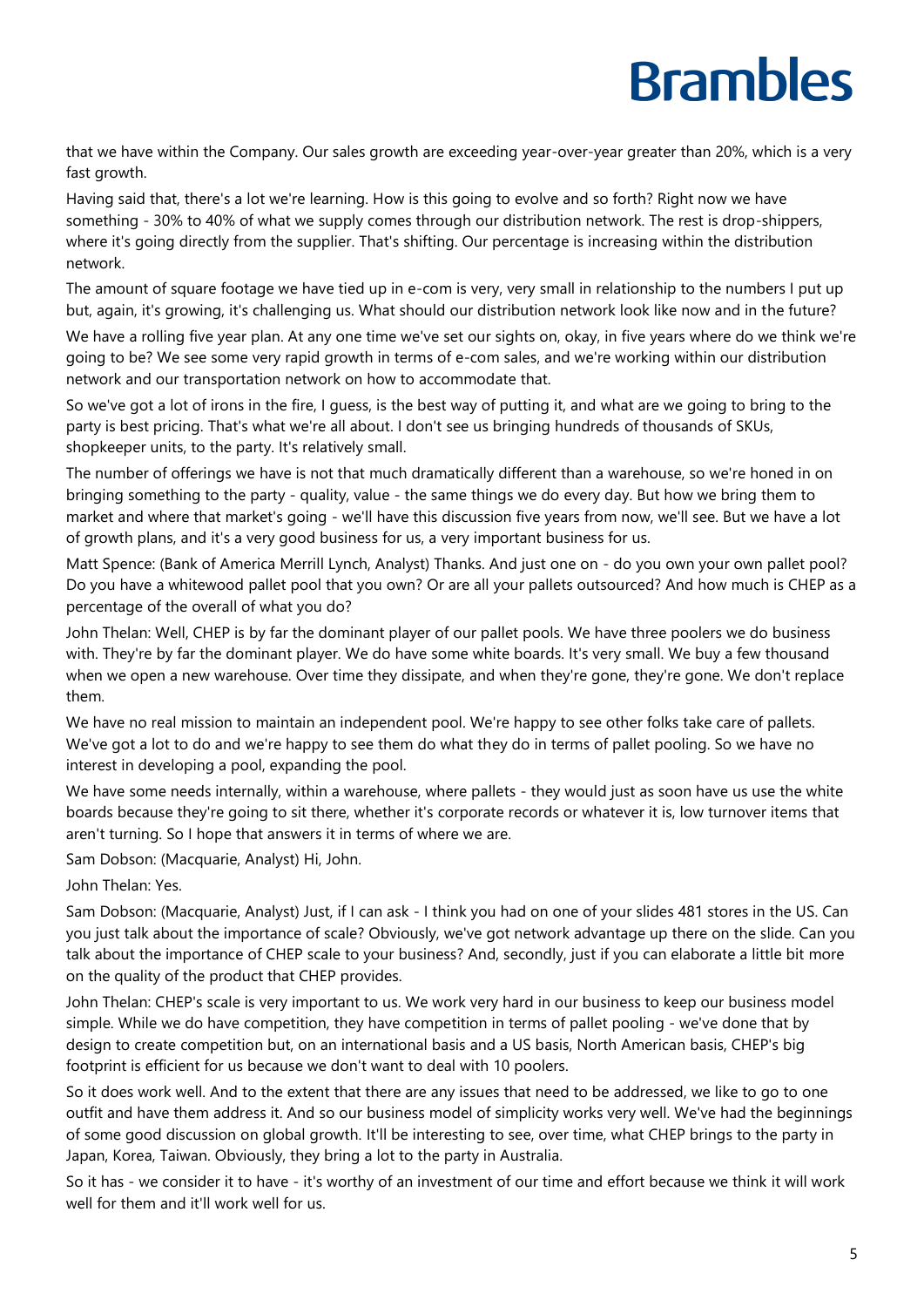Sam Dobson: (Macquarie, Analyst) And - sorry, [unclear] if you can just elaborate a little bit more on the quality of the pallets, so in terms of some of the direct or indirect cost to your business with poor quality pallets.

John Thelan: For us, we do a complete inspection, inbound merchandise, to make sure the pallets are safe. We're not interested in looking at blemishes per se. We're looking at safety, so as long as there's a safe board that goes out to the warehouse. What happens after that is their business model in terms of what the repair ratio is. We don't get involved in any of that.

If they knew we were doing something that was messing up their pallets, I'm sure they'd come and talk to us about it. I'm not aware of any activities where we're doing anything that's - I think our handlers are pretty good. That gets into that workforce I was telling you about. We have some very talented people. We like to think we take care of our assets, their assets and so forth. So we like to think we're a good participant with CHEP. We don't know anything to the contrary.

Unidentified Participant: John, just on that [itself, is it safe to say] though when we were struggling on quality you would reject a truck load?

John Thelan: We would. And there is nothing that gets anybody's greater attention than kicking truck loads of inbound merchandise because of pallets. That takes care of things real quick. In this instance it did. We were talking several years ago.

Anthony Moulder: (Citigroup, Analyst) Can you talk to some of the initiatives that you've put through that have saved - with CHEP - that have saved your customers money?

John Thelan: An example would be right now we're bringing all of the pallets back to our depot system. You saw the numbers on where our depot system lies and where the numbers are. I didn't put up the geographic map, but we're distributed across North America.

Historically, we brought all those pallets back to a depot and they, in turn, pick them up for one of our - we call our distribution centres depots. We started now - probably four or five years ago - experimenting with what we call market direct. Rather than have CHEP bring their boards back from Minneapolis back to Chicago - only to turn around and ship them back to Minneapolis for 3M or whoever - General Mills or whoever they're doing business with - we've devised methodologies where they're picking them up at those warehouses, remotely, and then they're going directly out to one of the CHEP customers.

No question that takes cost out. And we like to think our suppliers are pretty good negotiators and they're going to make sure that they're working with CHEP on what is the best possible price. So that - it doesn't sound like a lot, but it is a lot, to the extent that we can all reduce transportation costs. It's a savings to us not to have to bring those pallets back to Chicago. It's a savings to them not to ship it back out to some remote place.

We're doing that in Denver. We're doing it in several markets now, but it started as a working relationship with CHEP: what can we do to drive out cost? It starts as an idea. It starts as a pilot. And that's one of the reasons, frankly, why I'm here, is that our partnership is very important to us.

Anthony Moulder: (Citigroup, Analyst) The same question related to loss rates. How have you helped your customers reduce their loss rates through CHEP?

John Thelan: We sell a lot of merchandise in large quantities. We sell a lot of truck loads of merchandise. It came to our attention through their - they do an annual audit of what their accounts are to make sure they balance their books in terms of pallets. There were some shrink factors that were building up, and so we started working together again on, well, if we're going to be selling truck loads of water in the north-east and it's on a CHEP board, we need to have a way for those pallets to come back to CHEP. That's part of our partnership obligation, to respect other people's assets.

So we put together a plan of attack so that they would know who's got these pallets, and then whoever bought the truck load would know that they have an obligation to make contact with CHEP to get them back. So we've been able to make some progress on reducing shrink by those kinds of efforts.

Anthony Moulder: (Citigroup, Analyst) And a last question, if I could, around plastic pallets. I think quite a few retailers that I speak to are very encouraged, or very supportive, of the idea of plastic. Where do you see plastic in your supply chain? Is there ever a point at which we need more plastic pallets?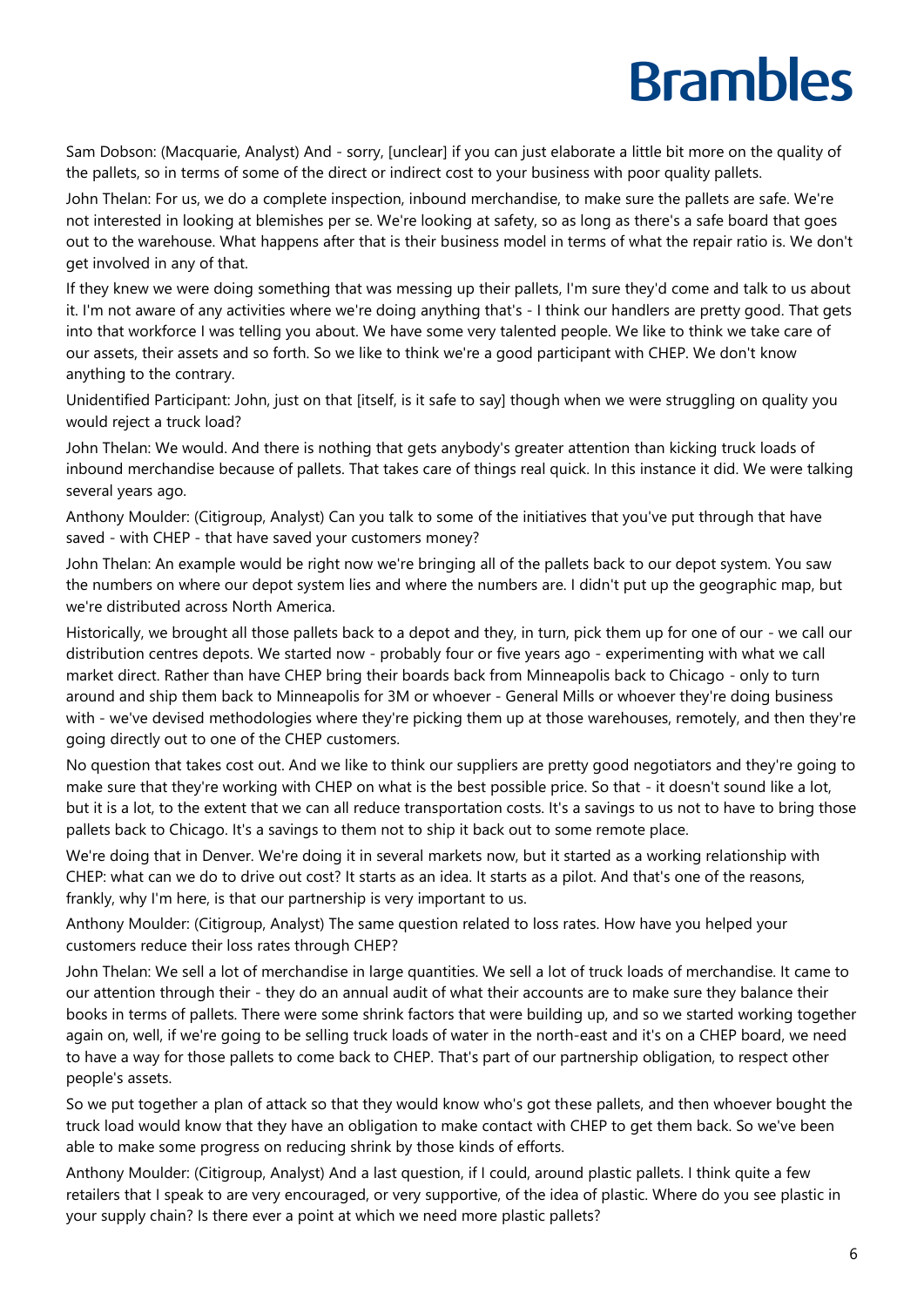John Thelan: Well, we hope so. We need to be prudent from a money perspective. We're not going to make a demand and say we want everything to be plastic and drive up our costs. We're not going to do that. There is a couple of reasons why we like plastic pallets. One I alluded to earlier.

You're all walking around our warehouses buying a lot of stuff - I hope you all are - and we want you to be safe. You can have wood breakage and whatever. There can be some little bit of a hazard with that, so the cleanliness and so forth of a plastic board is intriguing to us.

The other one that I mentioned is our employee base. If you're a lady that weighs 110 pounds and you've got to move around a pallet that's 65 pounds, that can be a challenge. A plastic pallet inherently has less weight, and we know that our employees prefer it because they've got to deal with those pallets out on the floor.

These folks know that we favour plastic pallets, but it's got to make sense. So we believe, over time, there'll be certain channels of our business where you have a sufficient quickness of turn that, perhaps, it can make sense, economic sense, for everybody: for our supplier, for us, for CHEP. We're hopeful that that evolves. We believe it will evolve over time, but it will be an evolution. Does that answer it? Yes.

Cameron McDonald: (Deutsche Bank, Analyst) Just two questions. Can you give us a little bit of insight as to what you're seeing regards your underlying sales volume in North America? And then, secondly, associated with that, what you're seeing in the supply chain with regard to inventory velocity and inventory turns, and how quickly that inventory's turning over and what the trends have been over time as you've tried to drive efficiencies in your supply chain? The question goes to the heart of what CHEP's strategy's been about, trying to have higher pallet pool velocity.

John Thelan: Well, there's - I'll give you some response to it, but I'm not going to quote a bunch of numbers. They're private to us in terms of exactly what a turn is and so forth. But this is another example where we have a mutuality of interest, to the extent that our inventory turns - and we don't really have much inventory cost at all because our inventories turn so rapidly within Costco. It's something that we look at on a monthly basis as to what is our inventory turns.

It's a mutuality of interest to the extent that our products turn faster. They have repetition to rent their pallet again, and so the more our inventory turns, it lowers our inventory cost, the more opportunities they have in terms of rental of a board. So we have a lot of commonality of interest in terms of inventory turns.

In terms of exactly what those numbers are, our inventories are turning faster now than they were five years ago, I can tell you that. It is something that - it gets back to that comment I made earlier about a price that falls by \$0.40. \$0.40 doesn't sound like a lot, but we can sell a lot more merchandise. That increases the inventory turns.

Our sales per location is growing year over year over year, and it puts more pressure on what merchandise wants to be in a warehouse and what are our weeks [to] supply. I mean we've historically talked about weeks to supply. Now we talk a lot about days of supply as opposed to weeks of supply. So inventory turns are very, very important to us because of the cost. We don't - our account payable ratio is such that we don't really have a lot of inventory cost because we're selling it before we have to pay for it.

Paul Butler: (Credit Suisse, Analyst) Hi, John. Paul Butler from Credit Suisse. You mentioned that you deal with three poolers. I just wonder whether you can compare the experience that you have with those in terms of the quality issues and service levels.

John Thelan: Well, the three poolers are CHEP, PECO Pallets and iGPS, which is a plastic pallet. Our experience with all three is very good or we wouldn't have three. Everyone's taking care of us. From a quality perspective each one has its own issues, if you will, relative to quality. One's not without some challenges relative to quality. Each one has its own challenges relative to operations but, operation-wise, they're all running fine from our perspective.

I mean we've created this - it's real simple. It's for purposes of competition. We know enough about merchandising in general that competition's very healthy. It causes people to be very creative in terms of what they do and how they do it and it's alive and well relative to the pallet pooling business.

Paul Butler: (Credit Suisse, Analyst) Can you just comment on - I mean you were talking about the benefits of Brambles' scale or CHEP's scale to your business. Is there a significant difference in the cost within your business of dealing with poolers that...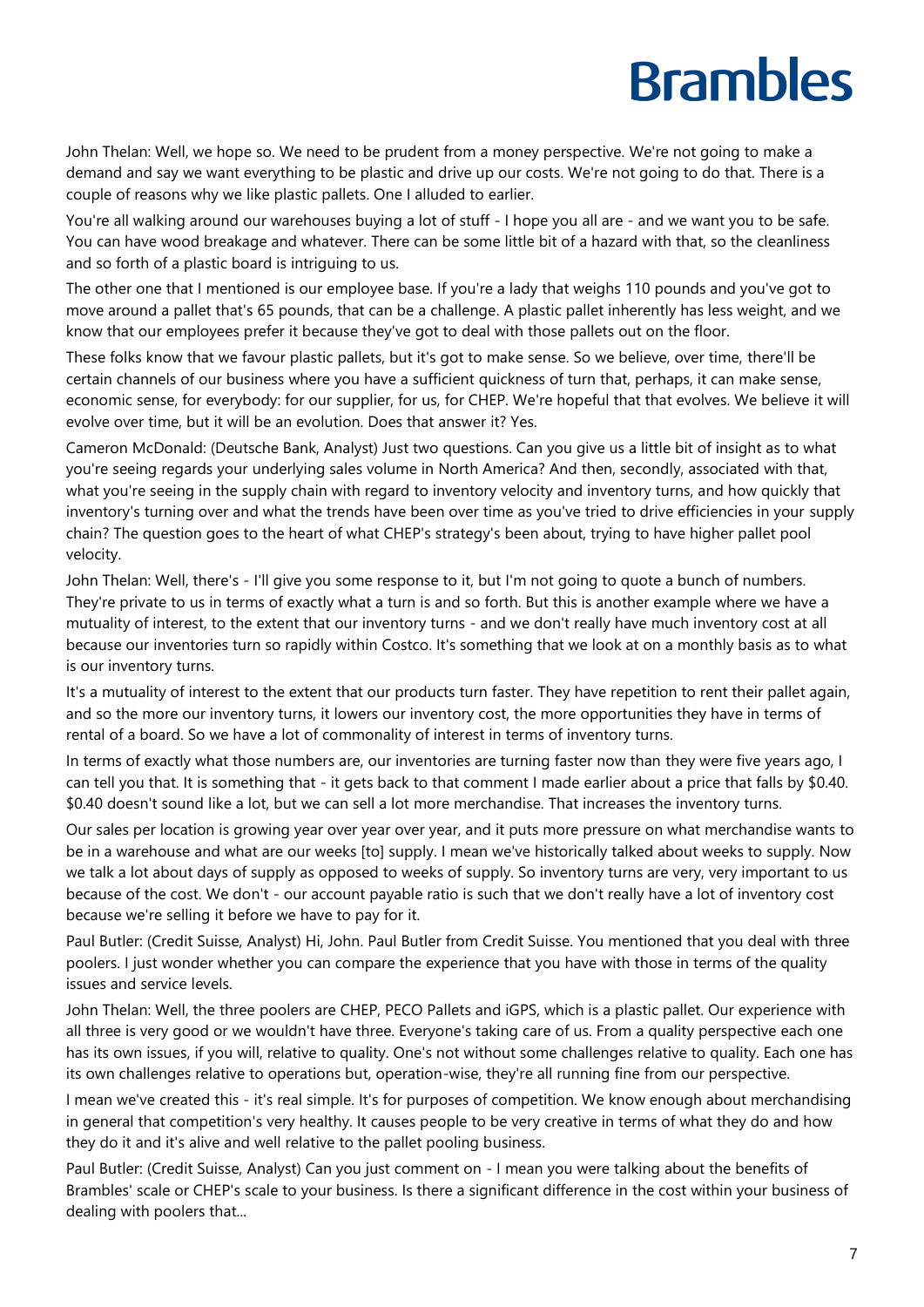John Thelan: I'm sorry. Can you repeat that part?

Paul Butler: (Credit Suisse, Analyst) Sorry. Is there a difference in your internal cost in dealing with each of those poolers dependant on the scale because, obviously, CHEP has got the larger scale? Are they cheaper for you to deal with?

John Thelan: We don't really - we're not really privy to what someone's paying relative to their pallet or cost. It's buried in their cost of goods. There's no separate line item that we ask to see...

Paul Butler: (Credit Suisse, Analyst) Sorry...

John Thelan: ...so we really don't know how that works.

Paul Butler: (Credit Suisse, Analyst) So referring to your logistics cost...

John Thelan: Oh.

Paul Butler: (Credit Suisse, Analyst) ...the cost of you dealing with...

John Thelan: There isn't any difference that - yes, we have market direct programs with all the poolers, like that market direct […] I was talking about with Minneapolis and so forth. We have it with all the poolers. So we do that with anybody who comes to us with a good idea to drive out cost. These boards are inspected, put on outbound trailers. We'd be colour blind. I mean it just doesn't really - there's no big difference to us, for us.

Nick Markiewicz: (Morgan Stanley, Analyst) You mentioned you're in the business of pennies. How does that translate to your pricing discussions with CHEP each year?

John Thelan: I'm sorry. I had a hard time hearing that first part.

Nick Markiewicz: (Morgan Stanley, Analyst) So I was just wondering if you could comment on, I guess, pricing discussions with CHEP and how you go about those each year.

John Thelan: The processing?

Chris Young: Pricing…

Nick Markiewicz: (Morgan Stanley, Analyst) Pricing, sorry.

John Thelan: Oh, pricing. We don't get involved in any pricing discussions with any of the poolers. It's up to our suppliers to hammer that out, so to speak. It's not something - we don't interfere with it. We don't participate in it. That's why we created the competitive environment. We just let them make their own decisions about how they chose one versus another and so forth and so on.

Nick Markiewicz: (Morgan Stanley, Analyst) Sure. And could you describe the health of the US consumer at the moment, as you're seeing it?

John Thelan: The health, for us, is good. Chris mentioned what our retention rate is relative to members. Our membership retention since the issues of '08 have done nothing but go up. Every year we have a modest increase in what our retention is, which tells us that people want to save money. That's - they're not coming to us because it's fashionable. They're coming to us because it allows them to maintain a great quality and save money whether they're buying a fine wine or whether they're buying paper towels. Whatever it is, they're only coming to us because - or prime beef or whatever the item is.

So I mean our growth is good. You read various things - you guys are experts on all this in terms of international currency and so forth and so on. Our comp sales, when you take out foreign currency impacts and so forth, are very good. They're very good by comparison to the rest of the retail business.

So we believe we have a good bright future, and we're doing fine relative to economic growth. We're expanding locations at a slightly higher pace than we were five years ago or 10 years ago in terms of building new warehouses. We think we still have a lot of growth in North America but, equally important - or, perhaps, more important - we have a lot of international growth.

Chris Young: So, John, to add to that, that comment about international growth: so how much of your growth in the future do you think is going to come from an international base? And what type of complexity does that drive within your supply chain or with the consumer as well? And how can CHEP be more relevant in that space?

John Thelan: Well, the growth piece is a real challenge. You don't just waltz into a country and - they're not sitting there waiting for you. I mean I think - I don't want to be disrespectful to one of our competitors, but when Target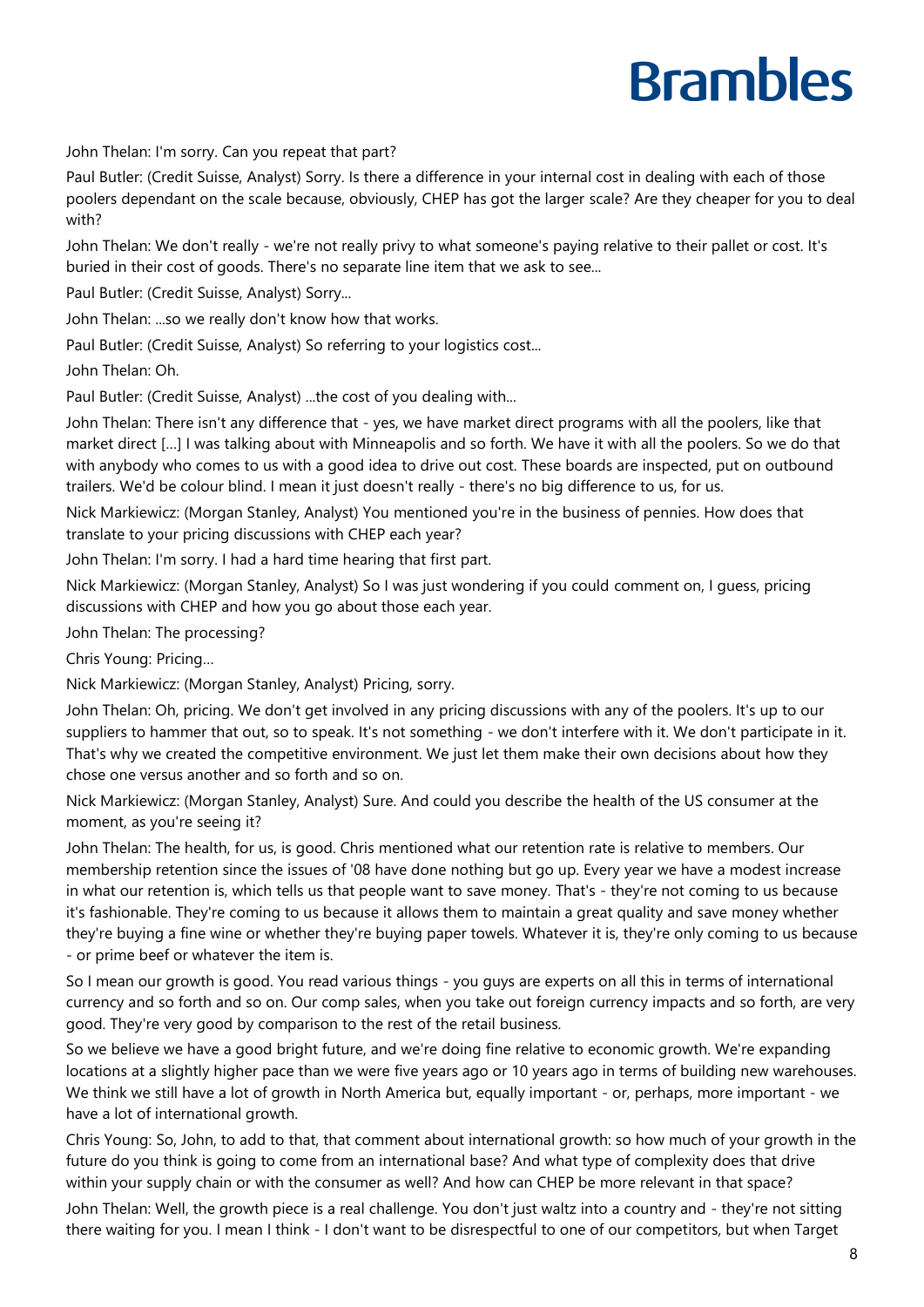went into Canada, maybe they thought they were all going to just wait for them to come in, and that wasn't the case.

So we take the decision to go into a new country very, very seriously. We realise that you all wouldn't be very friendly to us if we went in and then left, and so we take it very seriously in terms of it's a commitment. We're going to be here. We're going to stay here. We see a future.

I think I've said it a little bit. In terms of your folks' footprint from Brambles and CHEP, having one less issue to deal with in going into a country is very valuable to us. We've got enough to deal with. So if we know that we're partners with a pooler who can take care of us on exporting North American goods by providing us an adequate supply of hardwood boards, then we can take our top items and ship them from North America to Japan, that's a beautiful thing. That's one less thing that we need to worry about. We've got plenty to worry about. So there is a synergy, and it is important to us to have this relationship.

Will Charleston: (Goldman Sachs, Analyst) John, Will Charleston from Goldman Sachs here.

John Thelan: Yes.

Will Charleston: (Goldman Sachs, Analyst) Just - are you - do you demand a certain number of your suppliers supply on CHEP pallets? Or are you really indifferent between whether they supply on a CHEP pallet or one of the competing pallets?

John Thelan: We are indifferent. We are indifferent. It doesn't - it's entirely up to the supplier who they choose and why they choose them. They have their own reasons on why they make those choices.

Matt Spence: (Bank of America Merrill Lynch, Analyst) John, Matt Spence again, if I can? So you've got three pallet suppliers into the US. Can you just talk - you're expanding a lot offshore. What's the policy offshore? How many pallet suppliers have you got in other countries?

John Thelan: It's a good question. It's an evolving policy. We have some of our poolers who are participants in Mexico and in Canada. That'll - there's some interest in some of the poolers to go into Europe. CHEP is our dominant international partner by far in terms of exporting to either Europe or to Asia - both. We're working together with CHEP on trying to develop - I'll take Japan as an example.

We talked a little bit about this earlier, that in these countries you can have different platforms. [Unclear] than what we have in North America. So we've got to work with our suppliers on why do we want them to re-use a CHEP board in Japan. We're exporting an awful lot of goods from North America to these countries. I don't think I mentioned that, but that's a big part of what we bring to the party, is North American quality.

There's a real thirst for North American products in these countries. That's very common in terms of any country we go into. So having a partner with us that can - we can export those goods is important to us. But it's at an early stage. I mean the maturing of their global markets isn't anything like what we have in North America, so it's still somewhat of an infant stage.

Anthony Moulder: (Citigroup, Analyst) Anthony Moulder from Citigroup again. Just one question around your back docks. Who controls those back docks? Is that an opportunity for CHEP to work more with TPM through your back docks?

John Thelan: We're pretty - I mean we're prepared to talk to them about anything that can help drive out cost. At the moment we're bringing boards either through that market direct program I talked about, where they're being left in the market, or they're coming back to our depots. When our trailers come back to us within the depots we have, recently, a very significant recycling program within Costco.

We were previously, and historically - we generate a lot of cardboard and a lot of plastic film at the warehouses. Each region was doing their own thing and selling that off. We went through a program - now two years ago where we're bringing back all of that product and we're exporting it directly, largely, to China. So these trailers have a need to come back to our depot, so they're bringing back recycle.

We also have, in the infant stages, a reverse logistics program. Historically, all of the member returns are dealt with at the individual warehouses. That's changing, and we're going into the reverse logistics business. So we have return merchandise that's coming back to our depot system, then being returned to suppliers in mass quantities.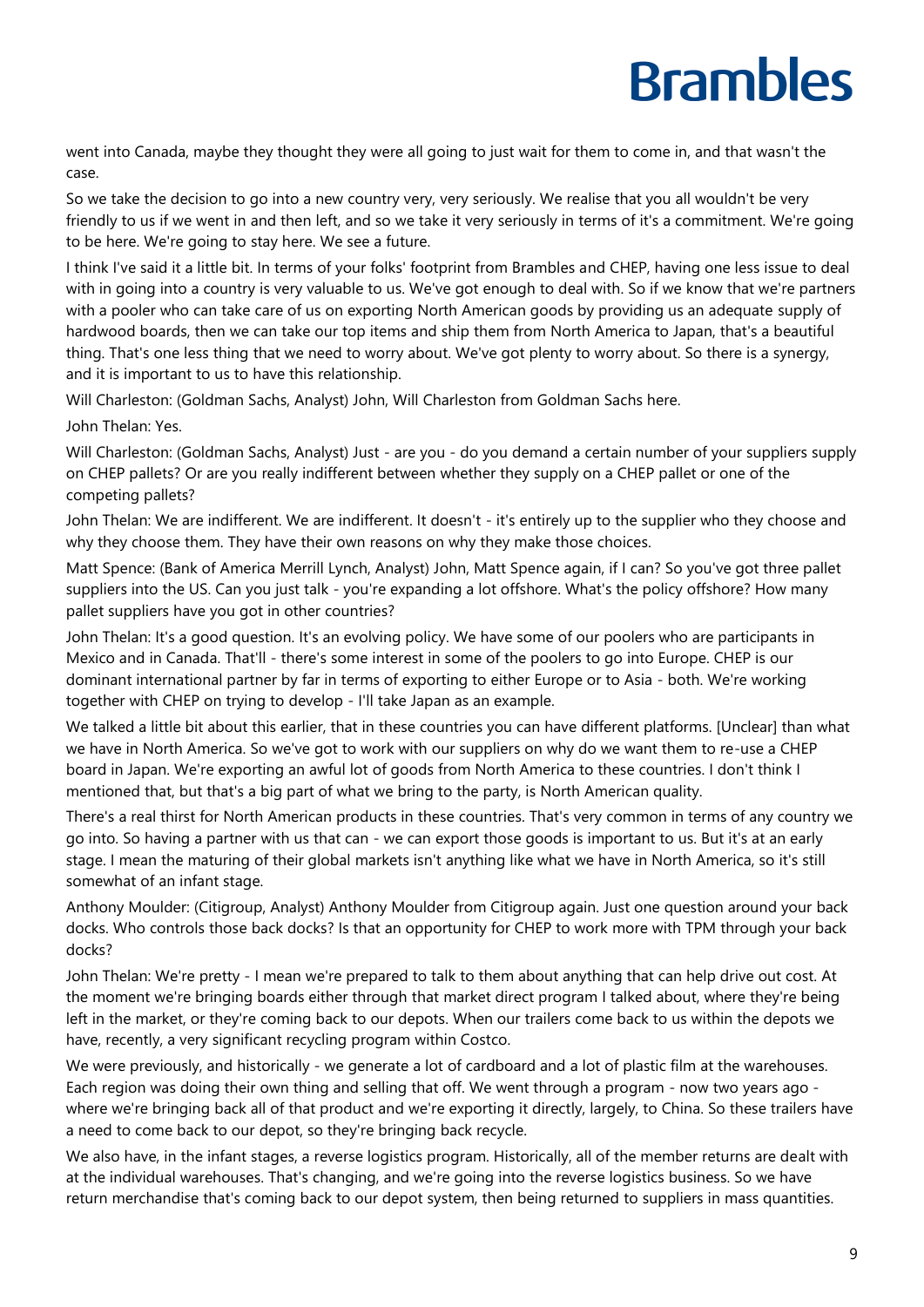So our logistical program is changing, and it'll continue to change. So within our business envelope we're always prepared to talk to CHEP about what can make sense for them, what makes sense for us, but it's got to make sense for both of us.

Chris, how are we doing on time?

John Guadagnuolo: (Antares Equities, Analyst) It's John Guadagnuolo speaking from Antares Equities. I just - on what you were talking about - the exporting from North America. I know CHEP talk about moving things around internationally on the pallets. Have you looked at that? Are you - so when you manufacture something here, for your Kirkland brand or something like that, can you put them on to the CHEP pallet and then put them into a container and them take them off at the port at Great Britain and use them there because you've obviously got different standards. How does that work or do you have to...

John Thelan: That is in fact what we do and our suppliers would be working with CHEP because in the case of exporting from North America you need to have it on a hardwood board. So there needs to be a segregation and a business understanding between CHEP and whether it's a Kirkland Signature manufacturer or whoever it is so that they have the right board for export purposes.

We've been very successful with CHEP working with them on that. That's another part of our partnership and we try to work with them on when they're going to be bringing these boards - I'll come back to Japan - within Japan what can we do within our buying community to introduce CHEP to the Japanese suppliers so that they can have an entree? Our relations with our suppliers are pretty darn good. They like the Costco business. So when we ally with CHEP - and I'll just stay with Japan - it means something to those suppliers that Costco's asking that supplier to look at CHEP. Now CHEP's got their part. They've got to have a competitive price but the fact that we're asking a supplier, they're much more apt to sit back and pay attention to what we're asking because we're not just some bystander down the street. We're buying a lot of merchandise from these folks.

Anyway again it's in somewhat of an infant stage, maybe a little more than an infant stage but it's at a very early stage in developing these global markets but there's a lot of positive synergy, a lot yet to do.

Chris Young: I might just throw another question out there, John. As you look to the future, as you look to your growth, as you look to improve the customer experience, reduce complexity, drive out costs in the supply chain, what type of innovation is Costco employing to meet those future needs?

John Thelan: All kinds of things. We're constantly looking at anything we can do that can drive out cost. The quality piece, our buyers take care of us in that regard. In my end of the business whether it's - I oversee our traffic group and we could be delivering direct to a warehouse. It doesn't go through our depot system. We have no mandate to bring merchandise through our distribution system. If a buyer can bring the product directly to a selling warehouse at a lower cost, that's what they do.

Chris, we just have a lot of initiatives and you folks are a big part of several of them.

Tom Gorman: Well I might just wrap up then and just say John and Chris and really Peter and Kim, thank you very much, John, on behalf of the group here. I think that hopefully the audience has gotten to pick up a little bit and maybe I'll just add a few comments. Number one, as a company we're privileged to work with great retailers around the world but I can honestly say and I wouldn't just say this because John is here today, there's no retailer that we have greater respect for and there's no retailer that we work in a more honest and transparent way.

I think John really sets the standard in terms of fairness. You said a number of things which I would violently agree with and then you said one thing which is competition, we all like competition, which I would violently disagree with but there's no question, John, that...

John Thelan: It's a good thing that you're in disagreement.

Tom Gorman: We would like to take the word dominant and make it complete dominance with you but it's rare that you can work with a partner that actually makes you better every day. I think that from a CHEP, from a Brambles perspective there's no question that around the world Costco makes us better every day. We have worked very, very hard on our relationship with you and even back in the days when we weren't always holding up our end of the bargain you guys were as open and honest as you are today.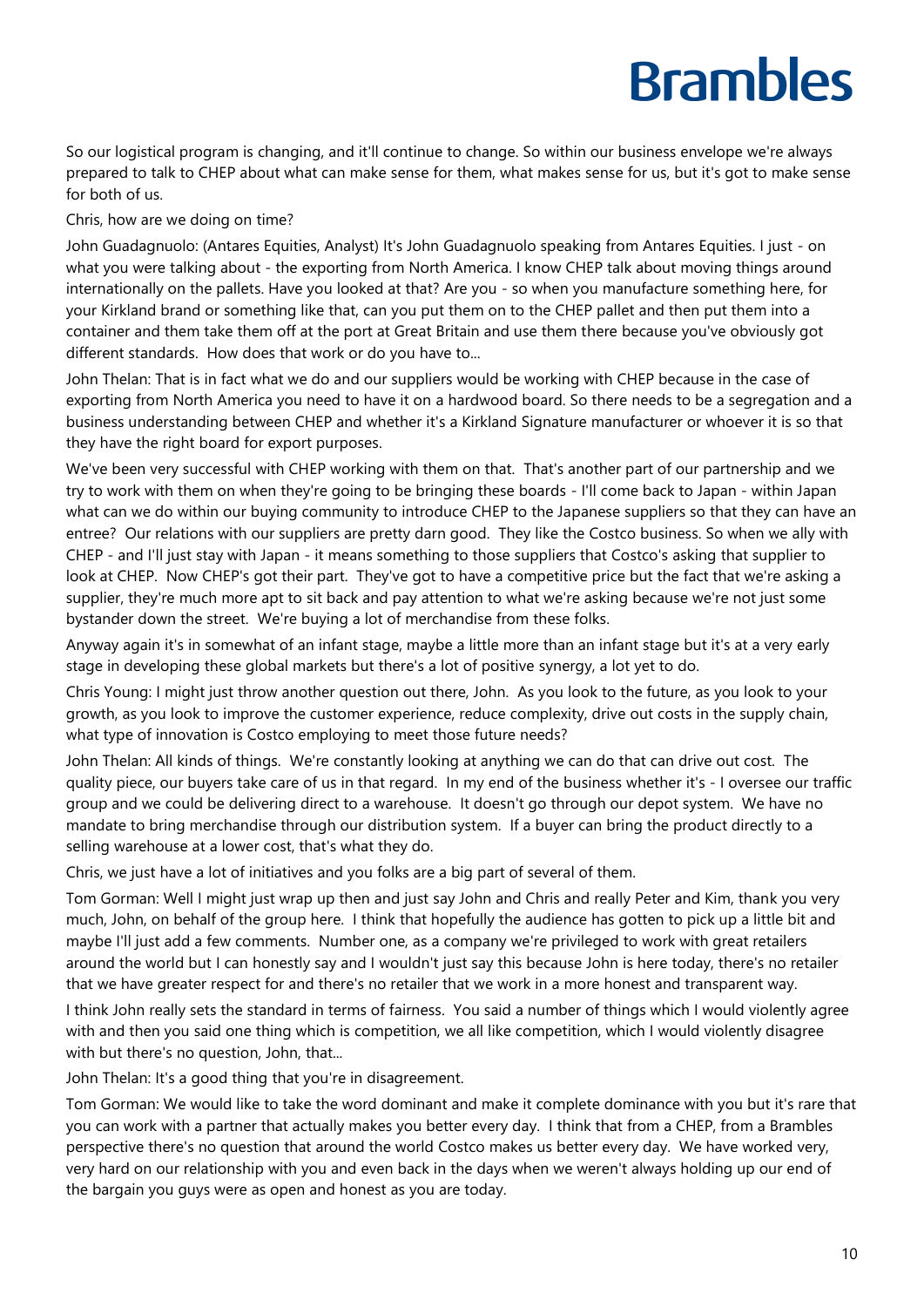On behalf of my team from Brambles and on behalf of all of our guests here today, Chris, thanks to you but John particularly, thank you very much for your candour, your willingness and your insights. Thank you very much. John Thelan: Thank you.

James Hall: We'll break for a quick coffee and snack break and then be back at no later than quarter two please. Thanks.

[Break]

Peter Mackie: I've got one piece of housekeeping that James has delegated to me so for those of you who are already thinking about lunch I think the schedule says do it downstairs but actually the lunch is going to be laid out up here so don't disappear downstairs because you'll miss it, you'll miss it up here.

First of all on the Costco session, thanks for everybody's questions. It actually saved us making up a whole load and at least you heard what you wanted to hear from John. I think there's one piece that he didn't touch on. I don't think it's in his nature really but Costco are doing very well here in the US. I think his question on volume is that they're growing very strongly. They're also growing share quite strongly here in the US. That's good for us as well in terms of our relationship with them. It's very good for growth in that perspective.

Then I think the other question that was asked, I think, Anthony, you might have asked it, about plastic pallets. John also was a little bit coy on that. We are actually in an active trial with Costco on plastic. What we've identified is pretty much what he said, that there are some possible circuits within Costco and those sorts of stores where fast moving high turning goods, the economics do look good for everybody concerned. He didn't allude to it but we're in the middle of active trials with them, in answer to that question.

Unidentified Participant: [Inaudible question].

Peter Mackie: It's good. What he said is fair I think which is look we've always said and I think we said about iGPS, we couldn't see the economics working. The key thing with Costco was that we did an audit a couple of years ago, it wasn't a great result and we were also talking about plastic at the same time. We just had a very straightforward discussion and you'll see how that's possible with John to say if we can get the controls better here in the network then we're open because we think in some of these circuits it makes sense for everybody. It makes sense for everybody so the pricing will give us the returns that we'd be looking for and drive value for everybody concerned. Yes, it wouldn't be pricing below what we get, the returns in the current business.

The economics are around - it's an expensive asset but it would move very quickly in those particular circuits. The damage is less so that's what makes the economics work for us. Then for them it's just less wood debris, safer in the stores as he kind of alluded to. For the manufacturers there's also a bit more certainty in production especially in automation with plastic. Around those guys we can see it working but for some very specific segments.

On to the main session today. It is a real pleasure actually to be here to talk about the CHEP pallets business but we're growing strongly despite I think the economic headwinds that we've experienced in the marketplace. The margins remain very strong and actually our position in the marketplace is also very strong and actually getting stronger in terms of the quality of our position.

When I look here at the FY15 scorecard you'll see that the financial performance I would say was solid over the period. We had some CapEx towards the end of the year associated with new growth that came on which sort of impacts the scorecard but actually is good news for FY16.

The red dot on here, we had a very sad loss of a CHEP employee in a truck accident in the US business but I also want to call out the huge improvement in safety that we continue to make in the business. The reason I call out that improvement in safety is it's a strong barometer actually for the strength of the leadership, especially at the plant level. What we find is that where there's strong leadership at the plant level not only do you get good safety performance but actually you get good productivity performance, good quality performance as well. It's an important call out albeit that we did have a tragic loss of life in the business over the course of FY15.

The other piece here is also around employee engagement. Some of you interact with some of our staff around the world and hopefully what you find is that they're hugely engaged. These engagement scores improved slightly and we're very close to the high performance norm. The reason it's here in amber is because in all these things we aim for upper quartile or above and we are not quite at the upper quartile there. We're very close but not quite at it.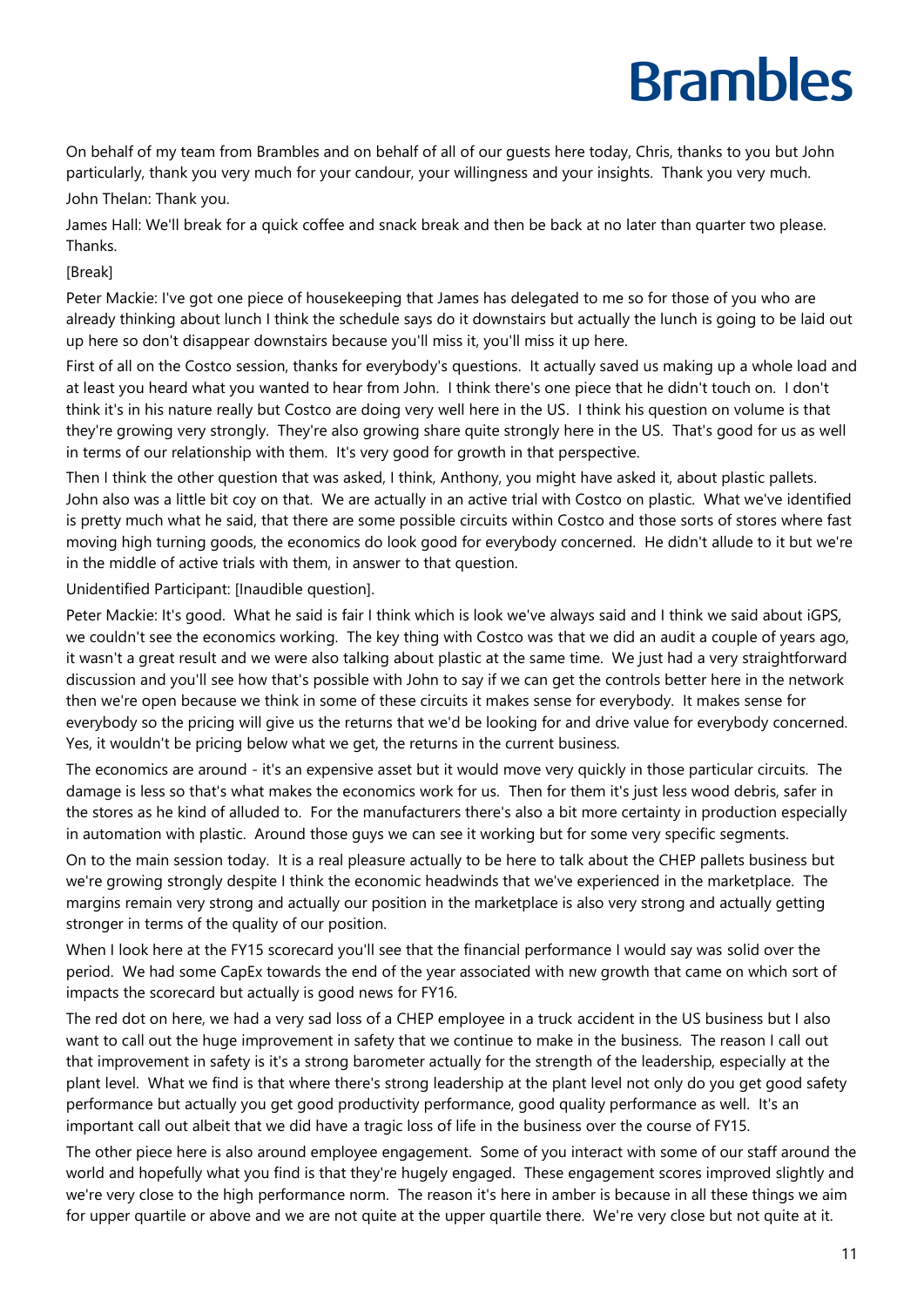Hopefully as you see from the people that you interact with in our business we have very engaged employees in the Company.

This is a great business. It's a great business but success actually for the Group, Brambles, actually demands that we grow this business. We have great quality of returns and we've produced some decent quantity in this business but really there's a real demand to grow this business for the Group.

Now as I said in some of the conversations last night there is also an opportunity to improve the quality of returns within this business. There's not a single doubt in my mind around that but it's important to be really clear and hopefully you pick it up in the way that we interact with Costco. The way we're going to improve the quality of returns in this business is actually to deliver more value for the customers than our competitors do. You've seen how Costco look at the pooling competitors here and you get some sense as to how manufacturers will choose who they use. The key to driving the quality of returns here is about giving more value than we're currently delivering today and value ahead of where the competition are.

This next section of the report, you'll see elements of quantity and quality and how they interact together but the real focus is how do we drive quantity in actually a really strong business? There's three. There's three key ways to drive quantity in this business almost regardless of the economic headwinds that we might experience. The first one is key; investing in customer retention, seizing new ground in existing markets but also continuing to grow this business geographically. I'm going to touch on these three areas of growth actually over the course of the first half of this presentation.

If I talk first about investing in customer retention we have an incredible customer base and it's constantly under threat. The first job here actually is to keep what we have and try and improve what we have. Then in terms of seizing new ground in existing markets we've talked to you about a number of initiatives, a number of new solutions but fundamentally, as you'll see, this really is about converting from whitewood to pooled in a number of our markets. As I'll show you, that's where a lot of the absolute growth is going to come from over the next five years.

What you'll also see is the areas that are actually going to have the highest rate of growth are in some of these areas of new solutions especially around fractional pallets and how we apply them in today's store formats but also in this escalation of store formats that we're seeing in omnichannel around the world.

Extending our global network, it's very simple, it's been the recipe for this business since it began, which is entering markets really as the modern retail trade begins to get going and they see major headaches in the pallet solutions that exist in those markets. It's about us coming in, solving those problems and growing very quickly and growing our network very quickly in those new markets. We continue to look at new markets that we're able to do that.

If I start with the customer retention so priority number one here, customer retention. We haven't previously shared NPS data with you but I think it's quite important to see the trends and also now we benchmark here.

If you look at this chart the fundamental piece behind it is that over the last three years in nine out of our 10 top markets we've improved customer satisfaction. We've seen an improving trend in nine out of those 10 markets. Now those 10 markets represent about 75% of our revenue base so those 10 markets are pretty key to retention. What you'll also see is those 10 markets are also our most competitive markets around the world.

What you'll understand is that the 10th market in that 10, it went backwards slightly but actually it's already at the high performance norm. Across all the markets that we survey here those that are in amber or red, the majority of them, we've got a couple where we still need to improve but the majority of them are either at upper quartile performance or are actually best in class performance.

The trend is one thing and actually it's an important thing that we look at market by market to understand that we're seeing an improving trend in terms of customer satisfaction but also seeing how we benchmark against other B2B firms is important. This is where we currently stack up in the stat metrics B2B benchmark. 80% of our markets actually are either at or above the mean. Well it's actually 85% at or above the mean. As you'll see here around 50% are in the upper quartile against the benchmark and a small number of these markets are actually at best in class performance.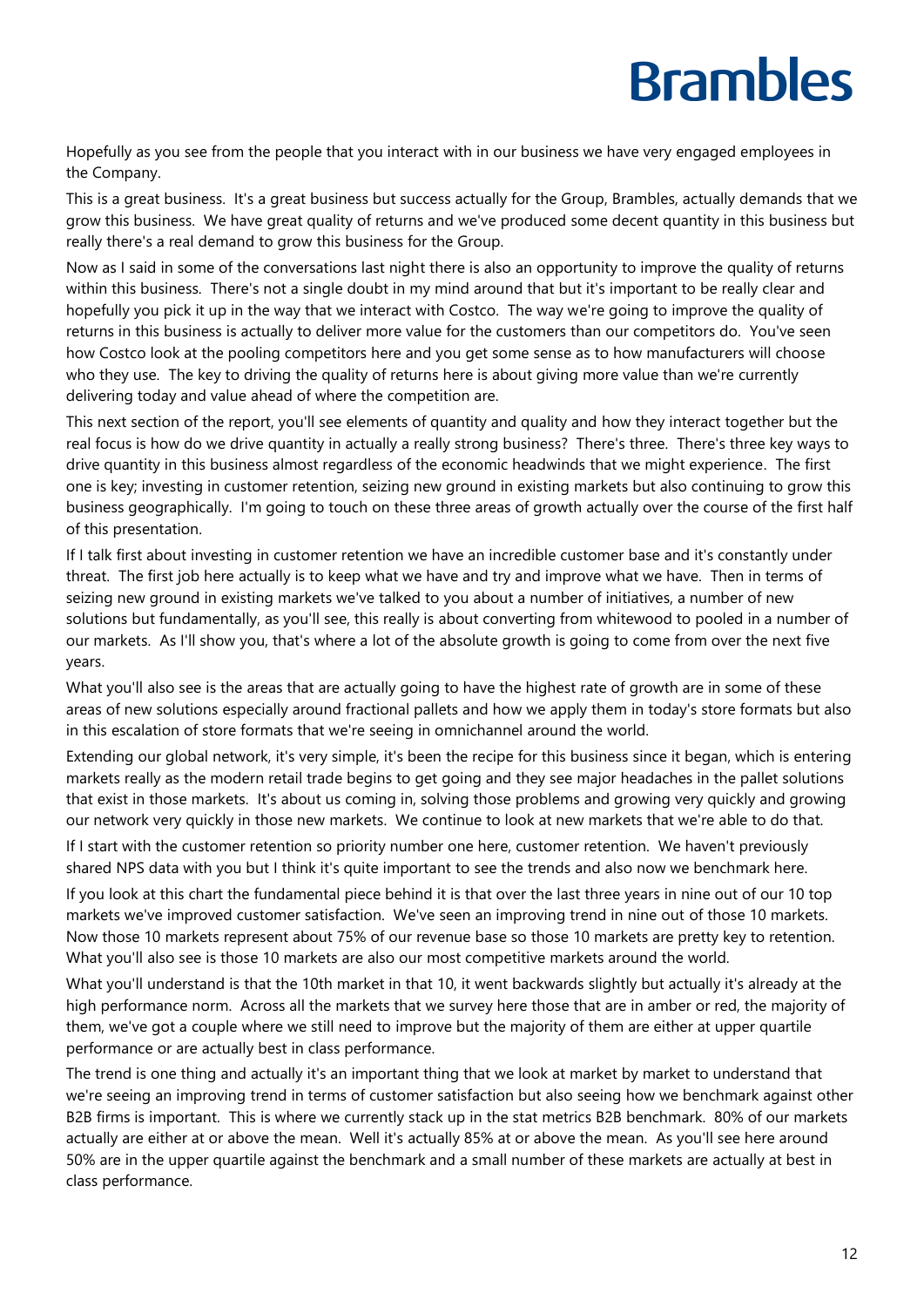From our perspective when we look at these benchmarks we're making some great progress but we're still not upper quartile in all the markets in which we operate and best in class in our most competitive markets. From our view there's still some way to go.

Now these surveys, we've been taking them really for a number of years and I think we might have mentioned this in the original Better Everyday, in the original starting of the Better Everyday. The most important thing out of these surveys is partly understanding the trend and how you benchmark but it's more important what customers are saying they want to see different to move forward, what does it take to get us into upper quartile performance in those markets. There's a very clear message from customers over the course of the last couple of surveys here; one, get simpler and add more value than you're currently adding today.

What I'm going to talk about on the next two slides is actually how we're addressing that, how we're getting significantly simpler than we are today. We're making some real progress which some of you may have seen in the video but we'll show that again in here.

The first part of this being simple is around IT investment. We're making some fairly big IT investments and we have done in FY15 and will continue in FY16. Actually we go live this month so in a couple of weeks we'll go live with a new system, a new self-service system for customers which I'll show you a video of in a minute. It really does make life significantly simpler for them. It's much more intuitive, it's much faster and the key piece of this is around mobility. It actually enables customers to do it in the middle of their operations so rather than carrying paper around which they currently to today, they're actually able to work with us in a more mobile manner.

On the invoicing side, many of you will have spoken to customers and you'll understand the challenging of invoicing in this business. We are a high volume transaction business and there isn't getting away from that. There's a huge number of transactions in any given month and what you will have seen is that some customers have invoices that are the size of Pasadena's phone book here so they're big invoices.

We've been working with a global provider over the last six months on actually a new electronic invoice that's completely interactive. It enables customers not to go through all of that paperwork to check their invoice but in a much more interactive way reconcile their invoice and get to the answer much, much more quickly than they can do today.

We've tried it with a number of customers and they are really excited about the prospect of getting their hands on this. One, it's making life simpler for them but actually from their perspective it's saving them a huge amount of time and effort running through the invoice and getting to the answer that they need to get to on the invoice.

I'm about to show a video. We decided I think with James' help that I would do a voiceover to this video rather than try and lip sync. Could be the biggest mistake I ever made but we'll give this one a go.

You'll see these two things to some degree in action in this video. It's on the screens there and I think we put it also onto your hard drives and you'll see more of this from us as we begin to roll it out but customers are going to be beginning to see this this month. Some of this functionality will be going out globally but to a small group of customers in a number of markets.

We're taking the customer experience away from this so away from faxing in orders, away from hold music and telephones in the middle of business operations. Lots of admin costs for them, lots of carbon copies in the field with drivers and lots of admin costs for us and of course the Pasadena phone book for all of our customers.

The IT investment actually brings a system to customers that is much faster. It's much easier to use, it's much more intuitive and the important thing here which you'll see later is how mobile this technology is. It enables them to judge our performance, enables them to order really quickly, look at their supplier performance, actually get an overview of the account and really be able to sit down together and actually understand how to take cost out using this.

Now in today's connected world this next bit is really important. The technology that we're putting in place here enables them to track where their truck is and you'll see a bit more of that on the video screens out here. They can see in real time when the delivery's going to arrive so no phoning up, no chasing. They'll actually get an understanding of where their truck is.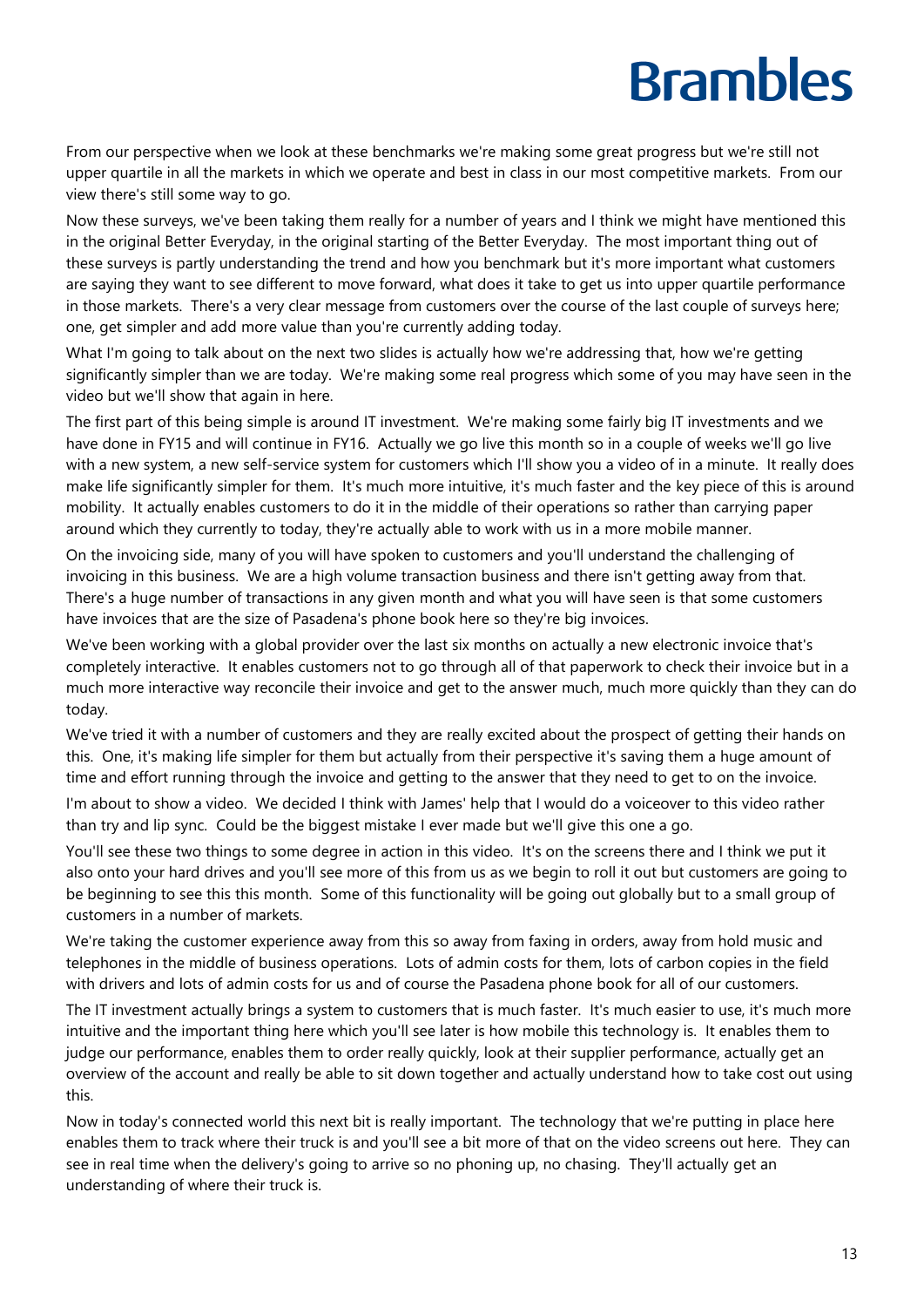This is a key bit for us, actually being able to get a proof of delivery, electronic, in real time straight onto the system. A lot of our inbound queries from customers are actually around chasing paper copies of proofs of delivery. This system actually will enable them to get that for themselves offline as soon as that docket is signed.

The key bit here is actually being able to use this in the middle of the operations. This improves significantly the accuracy of the data that's coming onto the systems and the speed at which it's coming on, which when you come down to sit at the invoice here and look at this new interactive invoice not only is the data better and less queries but it's much easier to interrogate and reconcile the invoice.

Customers are going to see a lot more of this over the coming months and the beauty of this platform is that we can throw a hell of a lot more functionality into this space.

If we move on to really the second part of the simplification journey here, over the longer term we're also doing a couple of other things which will also make a fundamental difference to the experience that customers have with CHEP.

The first area is pricing. Many of you will remember that we made quite a big overhaul of our pricing structures in Europe and around the world about a decade ago. It was absolutely essential for the business but it did create a lot of complexity and it did make some of our customers a little crazy. We've redesigned the pricing structure but importantly here it's about giving customers more choice in the way that they're currently priced and the structure. It removes complexity, today's complexity from the pricing structure quite significantly but it doesn't lose the fundamentals of activity based costing within the pricing, which is key for us in terms not being cherry-picked but actually is important for the customers in order for them to be able to understand how they can change their activity to also save cost.

One of the other key changes in the FMCG industry is our customers both manufacturers and retailers are working with GS1, the global standards organisation, really on a standard data transfer mechanism between manufacturers and retailers and suppliers also into manufacturers. We're now embedded in that standard protocol so all of our pallets are in that protocol and this is really the Holy Grail. This is how do you get your data really accurate and really timely and take out as much human intervention as you possibly can, which in a high transaction volume business Is absolutely key. We're putting in place a task force here really to try and accelerate our integration into our customers' systems using what is now this standard industry protocol.

Overall customers are going to be able to see the difference quite quickly but really over the course of the next few years we're going to move away from a complex customer experience to a much simpler customer experience. It's a fundamental part of keeping hold of the attractive business that we have today.

At the end of the day the reason customers will switch here is it's simpler for them, it's definitely easier for us but it actually takes cost out for both of us. Removing all of this administration takes out cost for everybody concerned and be in no doubt that in this business right now it's cost that really matters.

This next piece for us around customer retention, it's been really clear about what we're doing to get more cost competitive in our supply chains, how do we improve our own supply chains?

I've seen a few people around the pallet on durability but there's some principals here about how we think about the business that I think are important to get across. What we're aiming to achieve with all of these things is better performance for the customer and also lower cost. What you see in the pallet design there is that pallet will actually work significantly better in our customer operations. A more durable pallet works better in automation, works better in high bay racking so the performance of the pallet is better but it delivers a lower repair cost for us. Kim will talk to that a bit more.

The other key principle of our cost competitiveness here is taking the lessons that we've put into that durability of pallet and actually translating it to our other pallet types around the market. It doesn't translate exactly so each of the pallets in each of the markets has different characteristics in terms of where we can improve the durability but we're actually looking to translate the concept that we've come up with here and proven and take it to our other markets.

That same principle is true when we think about plant automation. I think in previous sessions some of you will have seen us work out how to automate our most complex repairs so our most costly repairs to do manually. What we've worked out is for the European pallet so for the 1208 pallet we can actually more cost effectively do the most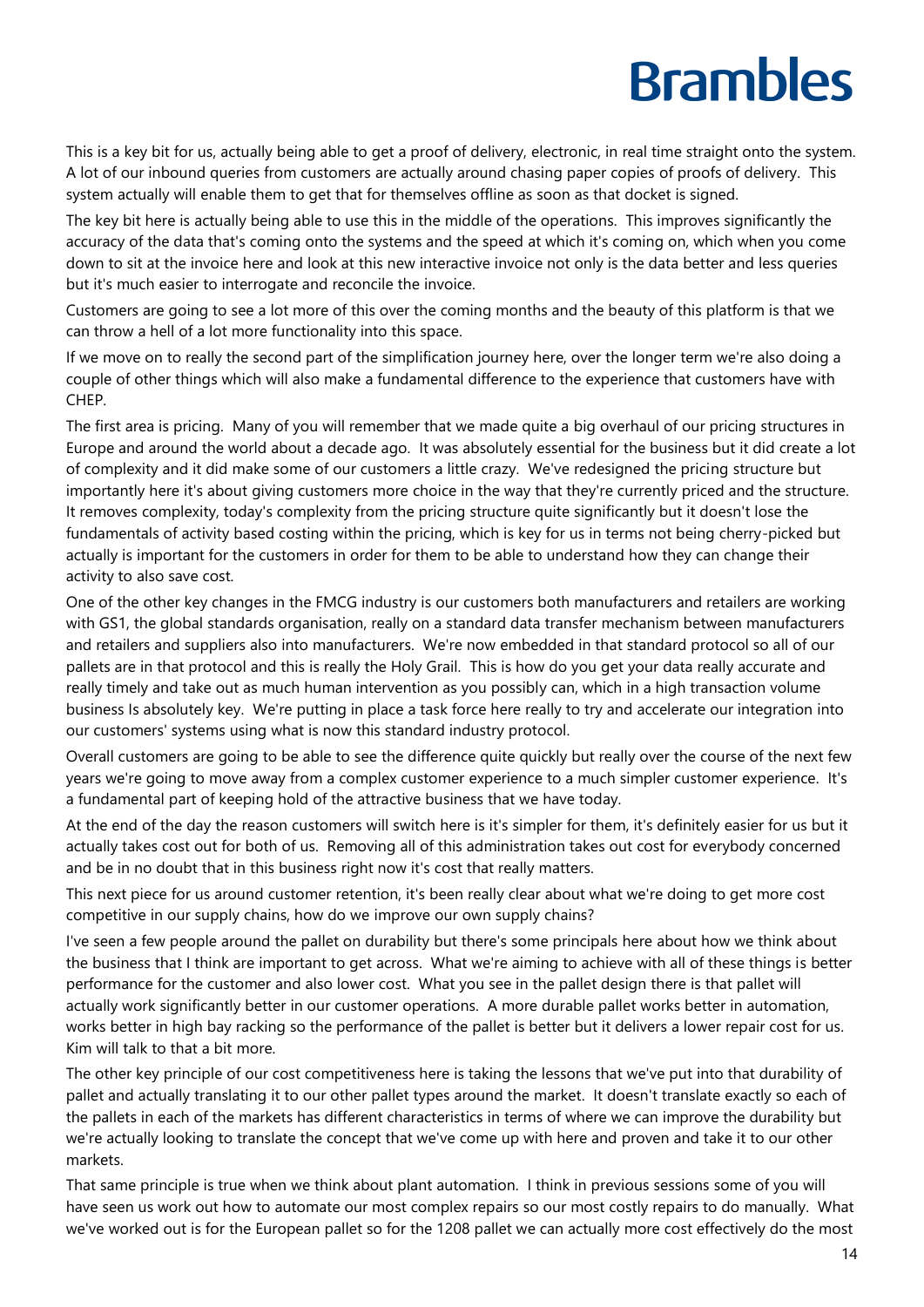complex repairs on that pallet in an automated way with robots. The important part of that is it also produces more repeatable quality for the customer from doing those kinds of repairs as well as taking cost out for us.

A part of the \$100 million that we committed to and delivered was the roll out of this automation in the European pallet. We've now come up with a solution for the UK pallet working with the same vendor on the design for how do we do the most complex repairs in the UK pallet in an automated way and the next stage with that, because the UK pallet is very similar to the US pallet, is how do we translate that across to the US as well.

In all of these ideas it's how do we take cost out and improve performance for the customer at the same time and then how to we begin to translate all of these around our markets worldwide.

At the end of the day we can make things simpler for the customer and we can get ourselves in a much better place from cost competitiveness but the thing our customers are asking us for is how do you bring us more value? In those markets where we've already brought them strong value through pooling it's a question of how do you bring us more value beyond pooling?

Now Kim is going to talk quite a bit about this next section and actually what we're doing with some fairly major global customers in the US on bringing more value beyond pooling but what I thought I'd do is maybe just share this example with you of the European business. I think we may have talked about this some time ago but this has been growing and growing. Around the world we work with customers one-to-one in the way that we do with Costco but we also organise industry forums to be talk about how do we take cost out?

This is one of the subjects in Europe that we've been running through an industry forum here, which is to say we have visibility through our data of a whole lot of empty running that's going on in the supply chain, how do we bring everybody together with CHEP to start matching lanes and taking out that empty running? What we do is we take out a huge number of empty kilometres in this case, we improve the carbon footprint, our own carbon footprint but also the carbon footprint of our customers and at the end of the day we also save money that carries on year-on-year.

Now the figures that we have on here, the majority of that is CHEP numbers so CHEP benefits directly from this in terms of the transport rates that we get. What we have less visibility of is the benefit that customers get. What we know is that when a customer comes on to this program they stay on the program and more customers are joining. I think the number of lanes on this program grew about 20% year-on-year so we know we're having an impact although we don't have a complete handle on exactly what it is that customers are saving through this program.

This is one example of the many things we're trying to do to bring value beyond pooling taking advantage of the network we have. Kim will talk a lot more about what we're doing here in the US.

At the end of the day it is critical that we keep the customers we've got. We have a very attractive customer base here and all of these things, being simpler, being more cost competitive, bringing value beyond pooling are really critical to making that happen because everybody wants the attractive customer base that we have. You'll know that for sure.

The question then becomes if you can keep what you have what are you going to do to grow beyond that? The first piece and really the largest piece for us over the course of the next five years is seizing more ground in the markets that we're already in today. There's some appendices in the pack that will show you the wide space for us which is still significant in almost all of our markets around the world. I thought this chart might help give everybody a little bit of a perspective as to where we are.

The left hand chart here shows actually where was the contribution to growth over the course of the last five years to '15 and over the course of the next five year plan, what are the sources of that growth over the next five year plan.

It's worth saying on the left hand chart it's a little skewed because that includes the acquisition of the IFCO PMS or now our CHEP recycle business but fundamentally over the course of the last five years the growth has come from converting whitewood to pooled. We still have huge open space there, a strong value proposition and we're still growing very, very strongly in that space and really over the last five years a small contribution from new solutions. Growth rate's very strong but actually the contribution relative to that conversion of whitewood to pooled relatively small.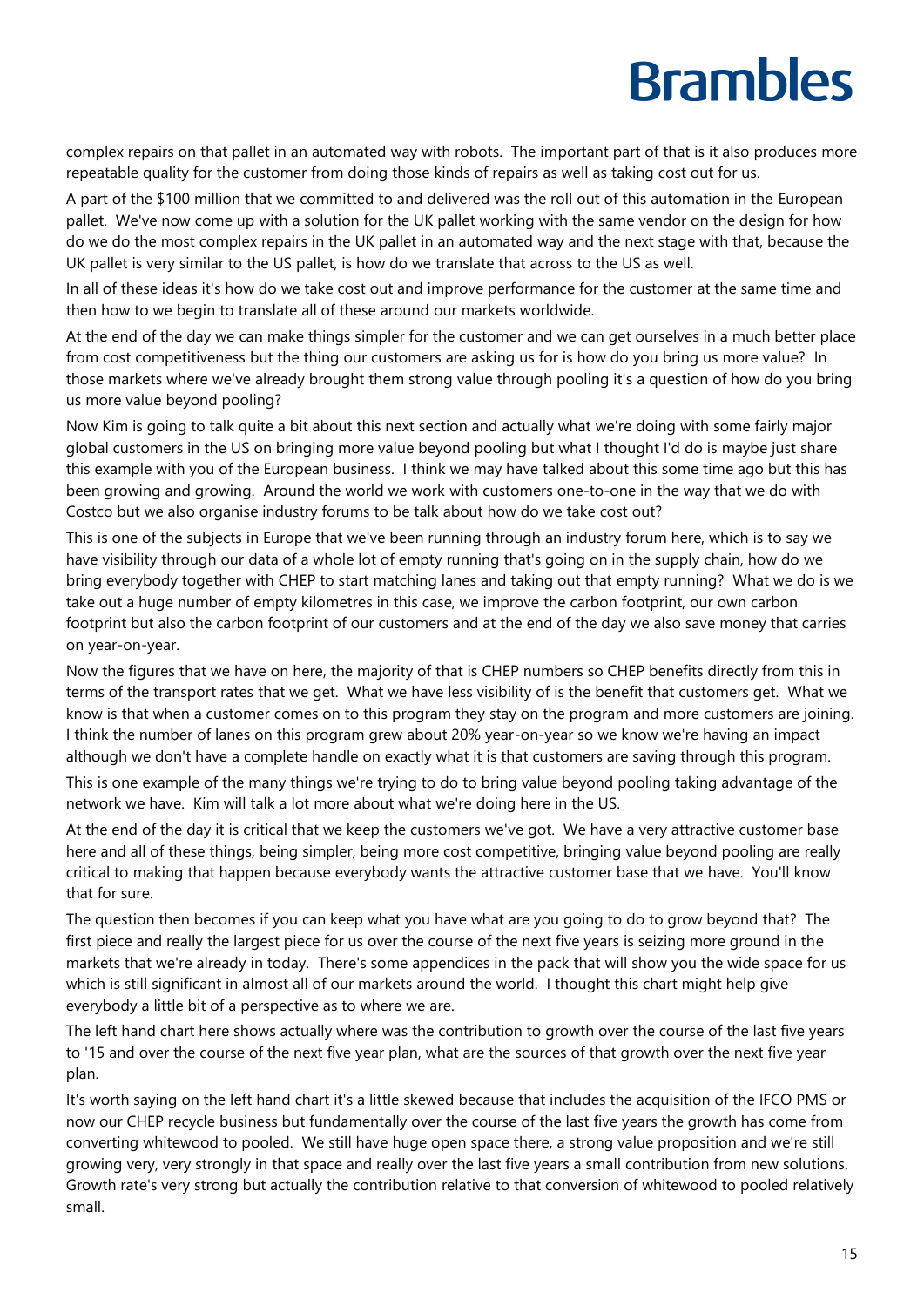How does that change over the course of the next five years? Really the first thing to note here is looking at the difference between the emerging markets and the developed markets. Because of our entries into new geographies we're seeing these emerging markets over the course of the next five years begin to outstrip the conversion of white to pooled in the developed markets. That's pretty important for us and we see positive trends actually both in the developed and the emerging markets that are actually in favour of pooling versus whitewood.

If you look at the long-term trends in transport cost, timber and in labour they all work against whitewood and they all work in favour of pooling. The three things that we're significantly advantaged in here is one, we can optimise transport better than anybody else in our space, we can actually source lumber globally better than anybody else in our space and we have the scale to put the kind of automation that I showed you into a number of our plants around the world. The trends going forward still continue to work against whitewood and in the favour of converting from whitewood to pooling.

Then also over the course of the next five years the other interesting segment here now is actually the growth of this CHEP recycle business that we have here in the US and Tracy I'm sure got loads of questions on this last night. There's still an opportunity for us to get much better operational effectiveness out of that business and actually better commercial effectiveness out of that business but it is a gem of a business. It's been growing and we have the ability to grow that further and Kim is going to touch a little bit on as we get this thing operationally where we want it exactly what the growth potential is for that business. It is a low capital business and actually we believe we can get it to perform very, very well.

Now to the degree that we're also looking at this concept in other markets around the world, in that whitewood space overall there are still customers that are advantaged on whitewood. The concept here, the reason why we're in the recycle business is because we can actually bring more efficiency to that whitewood management than anybody else can. Because of the unique national footprint that that business has here in the US we're also able to attract national players, national manufacturers who have a national footprint that actually want to source their white pallets from a blue chip company with national coverage.

That recycle business has some strong advantages here in the US and is going to be a good growth engine for us and actually quite a low capital growth engine for us. That model is interesting for us in a number of other markets around the world to attacking that segment of white space that is advantaged in white space so how do we help them get more efficient and better in the white space with this offer.

The other thing that we're looking at, at the moment, is to say in some new market entries where actually modern trade isn't as far developed as we would normally like before we enter is there an opportunity for us to use this low capital whitewood offer to begin to take place in the market and begin to build our network earlier in the market than we might do normally.

The final piece here is around new solutions. A large chunk of this new solution, a large chunk of this growth is going to come in the fractional pallet. So fractional pallets in the traditional store formats but increasingly actually to try and deliver into some of these convenience store formats that are also beginning to grow in that segment.

The value case here is very strong. It's strong in two very different areas. So the first one is around replenishment in the store. So if you look at store labour costs some of our retail customers have wage bills in the hundreds of millions and some of them actually wage bills in the order of billions. So actually being able to take minutes out of the time that it takes to replenish in the store is actually a significant value case. What we've proven in other markets is with an improvement in on shelf availability that you get with that improvement in replenishment actually you also drive sales uplift as well. So the value case is very strong in that area.

The other area where the value case is strong is in promotions. So you've seen the trend in promotions across retail, especially in the economic environment that's existed in the last few years. So promotions is an important part for retailers but it isn't particularly effective and it isn't particularly cost effective for the manufacturers. So fractional solutions in this place enable them to move those promotions much more quickly at a lower cost through the network.

So what we know - and we know this from markets where we already operate with these platforms - there's a strong value case. The challenge in all these markets is getting the change to happen. Getting the strong advocates on board that really make this happen. We've experienced in markets like Germany and also in markets like Spain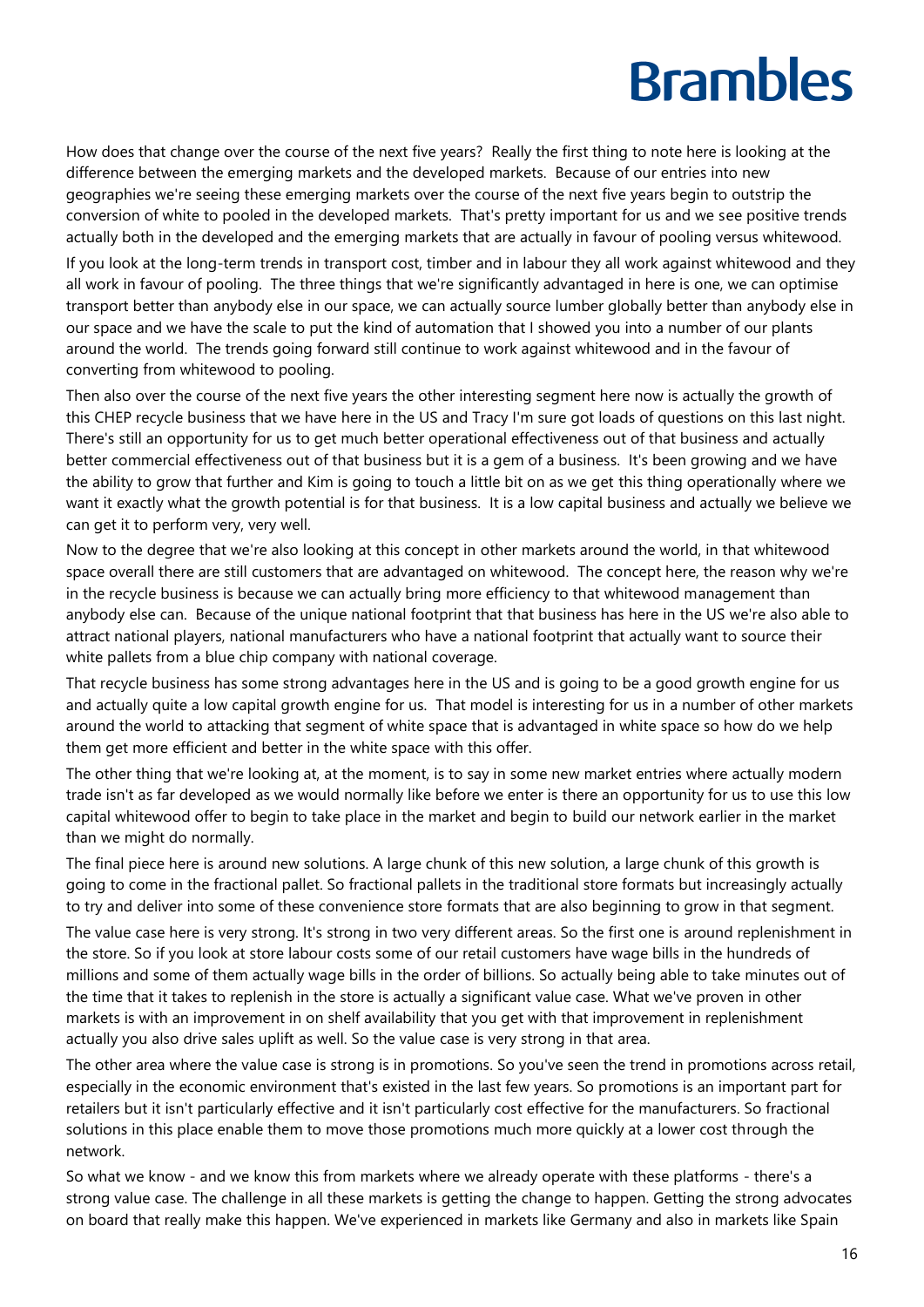where you have an advocate that wants that value case then all of the others will follow. So a lot of our work at the moment is building those advocates in the various different markets around the world. But fundamentally the growth here comes from Europe, it comes here in North America and then it also comes in our Australia/New Zealand business in this space.

But look, an important driver of that switch between emerging markets and developed markets in terms of where the growth is going to come from moving forwards has been our prior investments in entering new markets. We need to keep that going. So although the new market contribution to this is actually very small over this plan period it's important to keep that going both from the future pipeline of the business but actually also in terms of extending the competitive advantage that we currently have today by opening our network into more countries around the world.

So my final slide here on growth is really talking about the new markets that we're entering into. So we've been active in Russia now for some time. We have now got a team on the ground in Russia. We got approval in February from the Board to formally start putting capital on the ground in Russia and we're working actively with all of our biggest customers on the case for change and actually at an industry and government level on the case for change in Russia. The opportunity there for us is very strong.

In fact, Russia over the course of the five year plan is likely to be about 60% of the growth that we'll see from all of these investments.

Now the key here, the key for Russia, the key for what we're doing in Latin America and the key for what we're doing in Africa is that we are now in a position globally to extend into these markets from really quite strong regional headquarters. So we're able to leverage the talent we have regionally and actually also our fixed costs that we have regionally to begin to enter into some of these contiguous markets.

So if we take the Southern Cone of Africa, customers in the Southern Cone of Africa are wanting a more seamless network across that Southern Cone. Very similar to the demand that we had from customers around Eastern Europe and the demands to move into Eastern Europe to make their supply chain networks flow more seamlessly. That's what we're doing in the Southern Cone. So we're making some great progress already in connecting their supply chains in the Southern Cone of Africa and very similarly, actually, in Latin America. So the opportunity - we recently got agreement from the Board to enter into Peru and we have a small team on the ground in Peru. So albeit as an absolute opportunity in its own right it's about a \$40 million to \$50 million addressable market but the key for us is how it helps customers connect their supply chains in that Latin America region. So we have strong business there, a strong network there already but Peru is really quite important for us.

Peru is reaching that point, as some of these countries in the Southern Cone of Africa are, of real modern trade beginning to have real problems with white pallets. So they're very keen for us to come and start making the change in that market.

Now I would have loved to have included Colombia on this slide in light blue. We're finding some geographical challenges in Colombia, so we're running pilots at the moment in Colombia to say how do we overcome some of those geographic challenges to add Colombia into our new market entry.

So the only one here that stands out as a little bit different is Nigeria. So in Nigeria, look, at some point in the future Nigeria will be the hub of our West African business actually in a similar way that it is for many of our customers around the world. But as some of you will know, it is far from a modern retail trade market. So our entry into Nigeria is going to be very, very selective. Maybe a surprise to some of you but their per capita consumption of beer is one of the highest in the world. We're beginning to work with the beverage industry in Nigeria to say actually how can we make pooling work better within the beverage industry in Nigeria.

Look, the other thing we're contemplating here is what I talked to previously about is there a low capital whitewood management that we can do here actually to help the supply chain work a bit better and get us on the ground in Nigeria without necessarily putting out the full pool in Nigeria right now.

So look, we've talked about customer retention, seizing ground in new markets and also what we're doing for the future development of this business in terms of entering new markets. Look, hopefully what you'll see is that we're making some real investments, focused on both quantity and quality. But what we know is that if we focus on the quality with these customers we get the value equation right then this growth comes. Actually the reality of this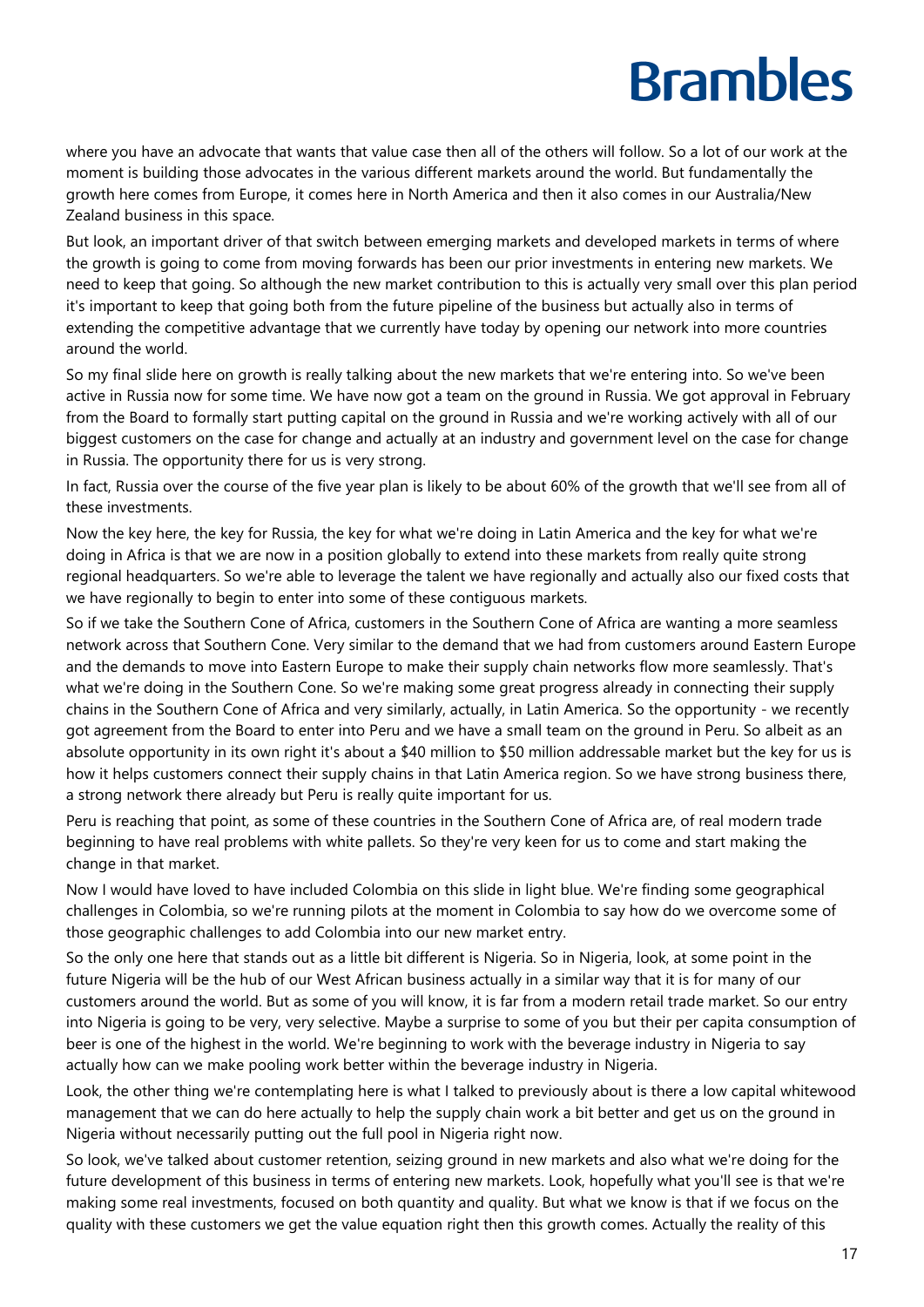chart is that 80% of the capital that's going in here is actually growth capital and the 20% there is around some of these other investments, both investments in cost competitiveness and actually investments in these new simplification systems.

Okay, so look, that's the end of the presentation. I'm very happy now to take all the questions you might have, either on the presentation itself or on anything else you want to know about pallets globally. Simon.

Simon Mitchell: (UBS, Analyst) Peter, Simon Mitchell from UBS. Peter, can you just touch on the European business given the next session's more about US.

Peter Mackie: Yes.

Simon Mitchell: (UBS, Analyst) Particularly around what you see in the competitive landscape in proprietary pooling and also in the whitewood space.

Peter Mackie: Yes look in the - where will I start. Look, I think in the pooling space, if I look at the pooling space, our competitors are in a - well, one particular competitor is in a very aggressive phase. I would say in all the markets across Europe except one our net new wins still remain positive. So we're still winning ahead of the game in those markets.

So the only market where that isn't the case is in the UK. In the UK look, we've chosen - I say this in a meaningful way - we've chosen to walk away from business that doesn't make sense to us. It's hard. It's always tough to walk away from a business. But look, at the end of the day we are significantly better than our competition around the world, we're significantly better than the competition in Europe and their only alternative to gain business is to go in at very, very low prices. At some point you have to say look, you're welcome to that. It takes a lot of digestion and at some point also for them it means that they're not taking business for us that really makes a lot of sense and is very attractive to us. So you will see us, I'm sure, actually choose to walk away from business where it doesn't make economic sense for us but we don't do that lightly.

Simon Mitchell: (UBS, Analyst) Just also on Europe, can you touch on Germany? Obviously a very large opportunity for you which has been a challenge for many years, is that starting to show some positive signs?

Peter Mackie: Yes, maybe I'll answer that question in a couple of ways. The first bit is, look, in this business retail advocacy is really important. So strong advocacy from the likes of Costco and all of those is critical. For our competitors they don't have anywhere near the same level of acceptance that we have in the European market, which makes it a challenge for anybody that wants to use them. But we still have some remaining challenges on advocacy in Germany specifically. So we've moved to a position of good advocacy in Italy over many years and that has been growing very strongly and with one retailer in Germany we've also moved to a very positive position. We've moved from let's try it for a year to we really like the way this is working, we'd like now to do this on a longer-term basis. That has driven some of the growth that we've been seeing in Germany, against the white exchange in Germany.

But look, we still have more to go in Germany. As a consequence of that major player coming across to us some of the smaller players have also opened up. We still have more work to do. But look, the big advantage is look, when you have two big players that actually won't allow you, the economics for a customer of using you for everything else except those two is a struggle to make it work. When you have one of them on board actually the economics begin to shift. Even some of those will say actually we're quite happy to do whitewood into the one that won't.

But look, at the end of the day I think Germany took us more than a decade to get to the position that we've recently got to and hopefully the next one won't take as long as that. But look, they moved because it made sense for them. Their business was becoming more European in nature and they needed somebody actually that could operate more effectively for them on a European basis and we had the network to do that for them.

Unidentified Participant: Peter, you've just talked on one of the earlier slides there about simpler pricing options, can you just talk in a little bit more detail as to…

Peter Mackie: Got you.

Unidentified Participant: Sorry. Can you talk in a little bit more detail as to what specifically has changed there, what the magnitude of those changes are and how we should think about modelling those as analysts?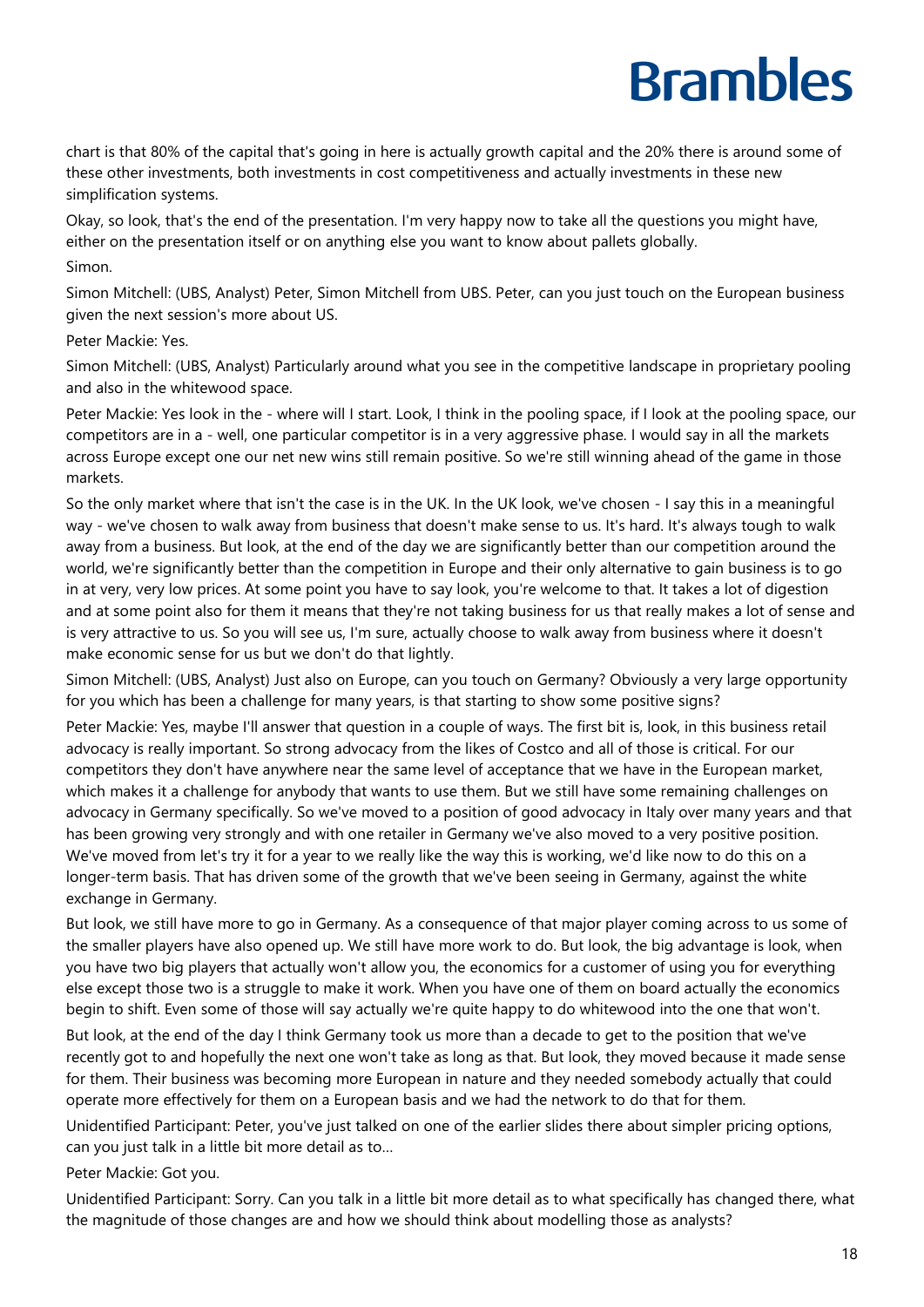Peter Mackie: Look, I think if you look at - from a customer perspective it should be a hygiene factor. But it's one that is a negative mark for us against somebody who has less lanes they cover, less of the market that they cover, they can be simpler. This now just moves us to a different level. So we can do a scale of investment in that technology that our competitors can't do. Whether it plays out significantly I don't know, but it's an important piece for us in not having that distracting us from doing many more interesting things with our customers.

So if you take a customer who is spending a huge amount of time on reconciling invoicing, very frustrated with the complexity, it's harder to get them into a space where you say look, let's do some of these things that take cost out for both of us, let's move across to this system. They say look, we want you to fix this thing first before we're prepared to move.

I think in all honesty look, it's a hard thing to model. It does take cost out for us. It takes administration cost out for us. It's relatively small but it's all part of the one better pot. So the simplification does give us some cost competitive benefit as well. But yes, it's more a retention tool that's been a negative for us against the competition and we're not leaping way ahead of them really.

Unidentified Participant: Can you tell us specifically are you taking any of the fees actually out of client invoices and changing any of the other metrics that are being charged for?

Peter Mackie: No. In terms of - look, the principle way we'll change the pricing structure is what they spend with us today they'll spend with us going forwards. So the change in the structure is really purely about simplification but it actually will reduce some of the fee elements that are in there today. But in terms of its impact on revenue, the revenue of yesterday will still be the revenue of tomorrow. So that's the intent with it. It will just make it a lot simpler.

So an example, probably our most complex pricing structure is in Europe and this change actually reduces the elements in that fee structure by about 70% I think. But in terms of the value for them remains the same, the value for us remains the same, but it's just a lot simpler, a lot easier to manage the invoice. It does take out administration costs for them and us but it's not significant in the grand scheme of things I would say.

Unidentified Participant: Then finally on this point, does this unify the pricing structure around the world?

Peter Mackie: No. There's no real intent to do that. We have different business models in different parts of the world. So we've really looked at this US and Europe. So the way we've analysed it and understood it has been consistent. But actually our approach in the two markets will be different, because we are different in those two markets. So it's not about trying to harmonise this thing globally, because I think that would be a stretch too far. Because actually moving customers - even though you put more choice out in front of them - moving customers from where they are today across to a new pricing structure is not an overnight switch to make. So trying to do that on a global basis doesn't really make any sense for them or for us really.

Anthony Moulder: (Citigroup, Analyst) Morning, Anthony Moulder from Citigroup. A question on international expansion. If I remember back to Zurich, I did ask about going into Russia. The answer to that was that there wasn't the legal protection of the assets to warrant going into a country of high risk like Russia. What's changed in that legal protection of your assets?

Peter Mackie: So we've been in there for two years and we've been working with the government, we've been working with the lawyers and we're now confident we can get legal protection of our assets, but it's taken us a long time to get to that point. Look, in all honesty in Russia we're late to the market. I mean it's funny that nobody else has got there before us because we've left it so long. But look, we've spent a lot of time being sure we can do business in Russia, so now we're at the point we're convinced of that and the Board are convinced of that, so it's now about how do we grow that business. Because I mean there's clear issues there in the whitewood systems for us to solve.

Anthony Moulder: (Citigroup, Analyst) But there's no law change that protects your assets, it's just your interpretation of [contracts]?

Peter Mackie: Yes, it's our interpretation of the law and how we behave in Russia as well is important in terms of setting precedent early on in Russia. We're very clear, I mean it's not a concern for us at all.

Anthony Moulder: (Citigroup, Analyst) You also have that in Nigeria I take it?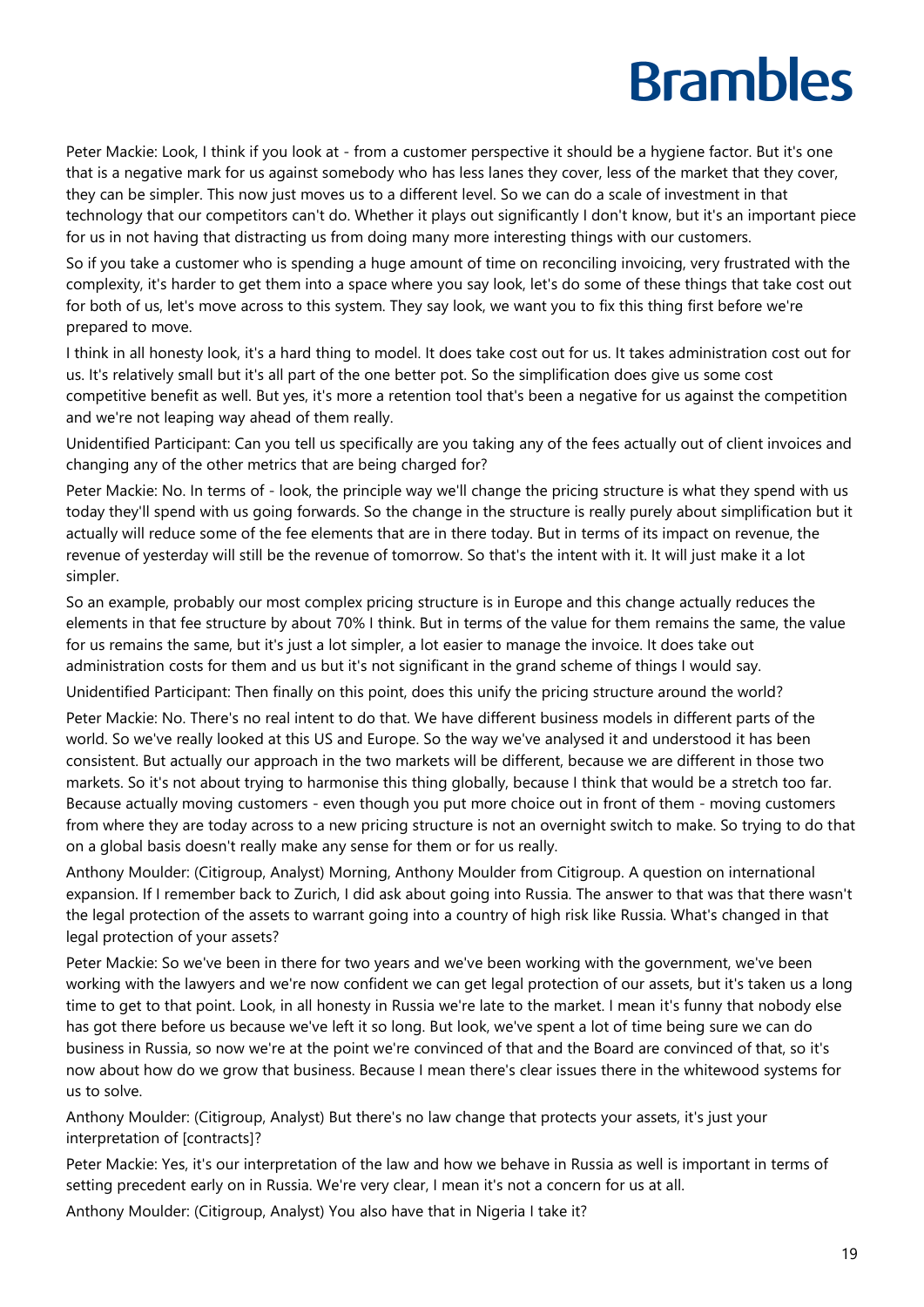Peter Mackie: Nigeria - so just to be clear, where we are with Nigeria at the moment is we made a decision that we would really take an active look in Nigeria probably about a year ago I think, something like that. Then there were quite a few problems in Nigeria, including Ebola, so we held off a number of visits. We had a lot of conversations with the beverage industry outside of Nigeria and only recently have we now gone back in and started doing studies on what are the current costs today in the way they're working and how does that change.

But we are still in the, I would say, very early stages of Nigeria right now. We're nowhere near as far down the path as we are with Russia, which is why on that chart it's an amber shading.

Anthony Moulder: (Citigroup, Analyst) Lastly, if I could, on plastic pallets. You mentioned this work with Costco, what do you see is the demand for plastic in the marketplace and customers' willingness to pay for that?

Peter Mackie: Yes look, I don't see - it depends. You look at it in two different ways Anthony. We've now been getting much more active in Europe really on plastic pallets in the circuit between suppliers into manufacturers and looking much more actively in that space, because we believe for the European business that is a growth space for the European business.

So on ingredients supply into manufacturing environments where the hygiene of a plastic pallet is really important to them there's definitely some growth space for us and you'll see us much more active in that space in Europe.

You heard John - I mean I think the market here has understood post iGPS that plastic at the price of wood the economics are a struggle in open pooling and if anybody is going to make it a success in open pooling it's going to be us, with our network.

But it's been a very interesting and open conversation with Costco about look, if the controls are really good so you don't lose this expensive asset and you can turn it really fast there are segments where this definitely works. So high volume beverage definitely works. We're proving it, I think, in Wolfgang's business that it also works in some of the fresh produce segments as well. But the fundamentals are really key. It's much more expensive than wood so you've got to lose less than wood. If you lose about the same as wood then this thing has to turn faster than wood on average to be better.

So look, from our perspective we would always do plastic if we can see it adds value for customers and it makes a return for us. There's no reason why we would hold off at all.

Anthony Moulder: (Citigroup, Analyst) Can you give us the price point of your plastic?

Peter Mackie: Anthony, I'm going to tell you it varies. There's no single price point. But we won't do it at a below cost of capital return. So we'll look to make a return and deliver value for the customers at the same time. We're clear that there's certain segments where that's definitely possible.

Cameron McDonald: (Deutsche Bank, Analyst) Peter, Cameron McDonald from Deutsche. Just a couple of questions regarding the growth priorities and initiatives. Presumably this is part of the \$1.5 billion worth of growth capital that's been called out, can we get some detail as to how much of that \$1.5 billion pallets is spending over the five year period? Then also - and maybe it's a question for Zlatko, what's the glide path on return on capital in these new markets? So presumably you're not expecting Russia to be at 20% return on capital by 2010.

Peter Mackie: No.

Cameron McDonald: (Deutsche Bank, Analyst) So what does that glide path look like in terms of how much dilution these new market entries have on the long term or the five year target?

Peter Mackie: So I'm not sure I can tell you off the top of my head the cumulative capital over plan period. But if you look at this chart that I showed you here - and this is - if you really think about this as FY16. In total here there's about \$500 million of capital and the 80% share of that is around the pallet pooling business. Well it is, I mean it's around the pallets business.

Then look, in terms of these new market entries, number one, when we enter a market where modern trade is just starting the cost of whitewood is an issue and the quality of whitewood is also an issue. So as you begin to get high bay warehousing in place, as you begin to get more modern systems in place, low quality whitewood pallets begin to fail. So you have this strong value case but also this really strong motive to change in those markets. So the key for us in those markets is to get going as quickly as we can, build a network as quickly as we can. But the reality of them is that they take a long time to build. So if you look at - I don't know how long the US took to build, how long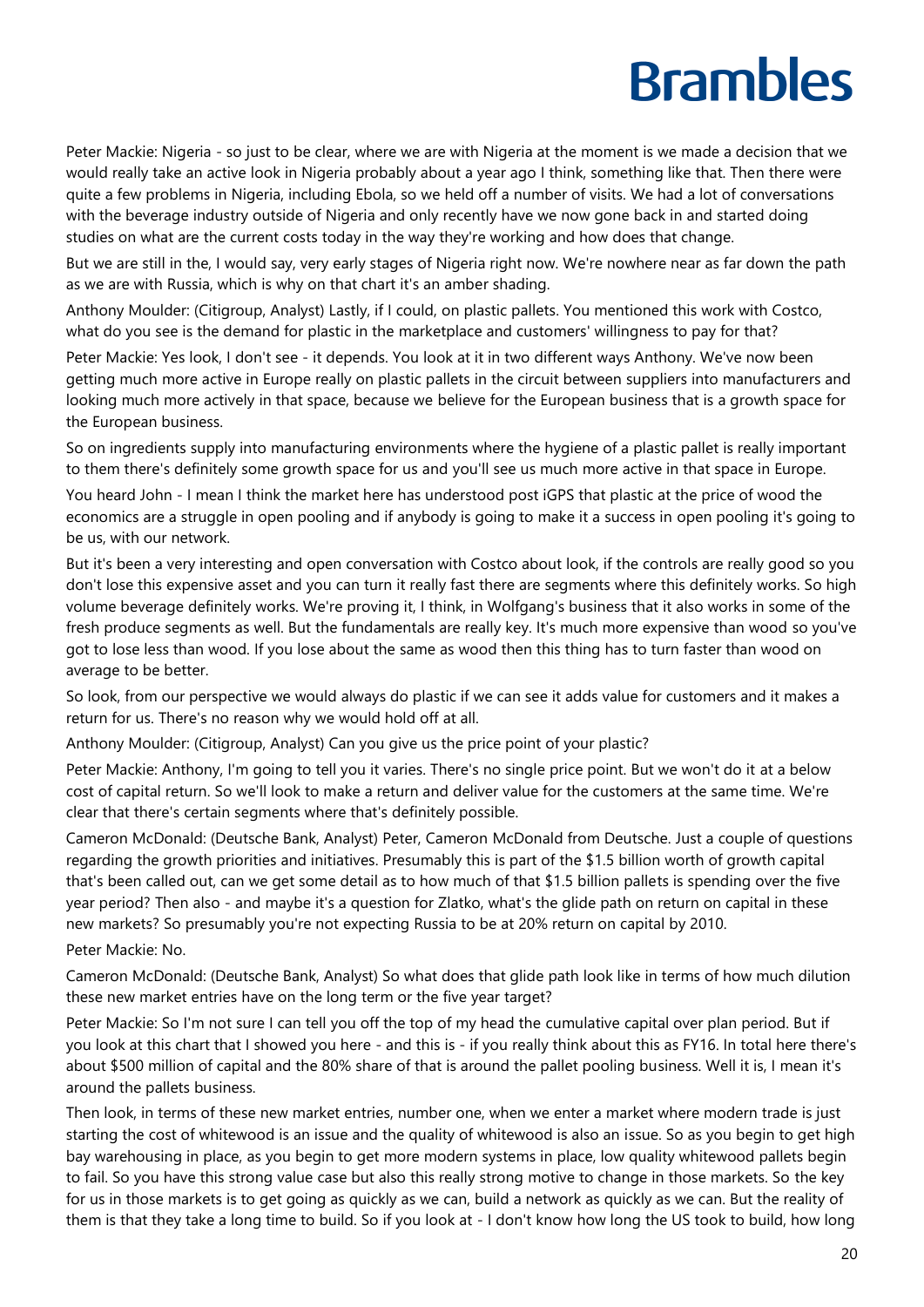the European business took to build, it takes a while to get them to build. But you're really looking at six years to get to the right point. But they are absolutely critical to the long-term future of the business.

Now given that it takes them a long time to build their impact on our ROCI in the very short term is really quite small. So it doesn't make a material difference to our overall plans. What makes a material difference to our overall plans is really how the North American business performs and how the European business performs over the next plan period.

I would think about those new market entries as if we get in early enough and we build a strong network that's the future of strong, high quality returns for the business moving forwards, which has been a bit how we've established the returns that we have today. They don't have a material dilutive impact over the short term.

Zlatko Todorcevski: I might just jump in there quickly. So in my session later on this afternoon will give you some granularity on where that \$1.5 billion is going. I'd say the vast majority of it is going to go into the pallets group but proportionally less in the revenue that the pallets group generates today. So they're roughly 75% of revenue. That's driven by the fact that if you look at RPCs and containers they're growing at a faster rate. Of the proportion that's going into emerging markets, as Pete was saying, most of that's going into say more mature emerging markets where the rates of return are quite high and comparable to what we see in established markets as well. But I'll take you through that today as well.

Peter Mackie: Thanks Zlatko.

Matt Spence: (Bank of America Merrill Lynch, Analyst) Peter, Matt Spence.

Peter Mackie: Hi Matt.

Matt Spence: (Bank of America Merrill Lynch, Analyst) LPR had this leadership change in the UK at the start of the year, so has that prompted any change of strategy from LPR that you've seen since the leadership change?

Peter Mackie: No, we haven't seen it. But it's strange, isn't it, you win two pieces of business from us that we know the returns that they want it at and your CFO and your general manager move on within weeks of that happening. But we don't…

Tom Gorman: [Inaudible].

Peter Mackie: What's that sorry?

Tom Gorman: [We've got to give you an income].

Peter Mackie: Yes, thanks Tom for that. I think I understood that already actually, yes. But look, we've not got a lot of insight before that. So the person who's taken over is new to us. We don't know them particularly well. It's not an ex-CHEP person which is normally what happens in these circumstances.

Matt Spence: (Bank of America Merrill Lynch, Analyst) Are there large contracts that you've got in the UK that come up over the next 12 months or so where we'll get some indication?

Peter Mackie: Yes, always. I mean the reality is that a business like ours contracts are coming up for renewal the whole time. So we work pretty hard to retain the ones we have. We don't lose them easily, let's put it that way. They come up all the time.

Matt Spence: (Bank of America Merrill Lynch, Analyst) Are they being more aggressive in the UK than say Spain or another geography?

Peter Mackie: Yes, we've seen them very, very aggressive in the UK.

Matt Spence: (Bank of America Merrill Lynch, Analyst) But why the UK and say not Spain or something like that?

Peter Mackie: I think it's really hard to second-guess them. Look, personally I don't see their behaviour right now as rational. I think as we talked about yesterday they have different motives from us. They're different from us, they have different motives from us. I wouldn't be doing what they were doing if I were sat in their shoes. We take a much longer-term view of the sustainability of our business. I just think they are somehow taking a very different view.

Matt Spence: (Bank of America Merrill Lynch, Analyst) Just one more if I can follow on from that. Net new wins that you've had over the last six months since June '15, have they been done as a consequence at a lower price point than the average? Have you had to discount?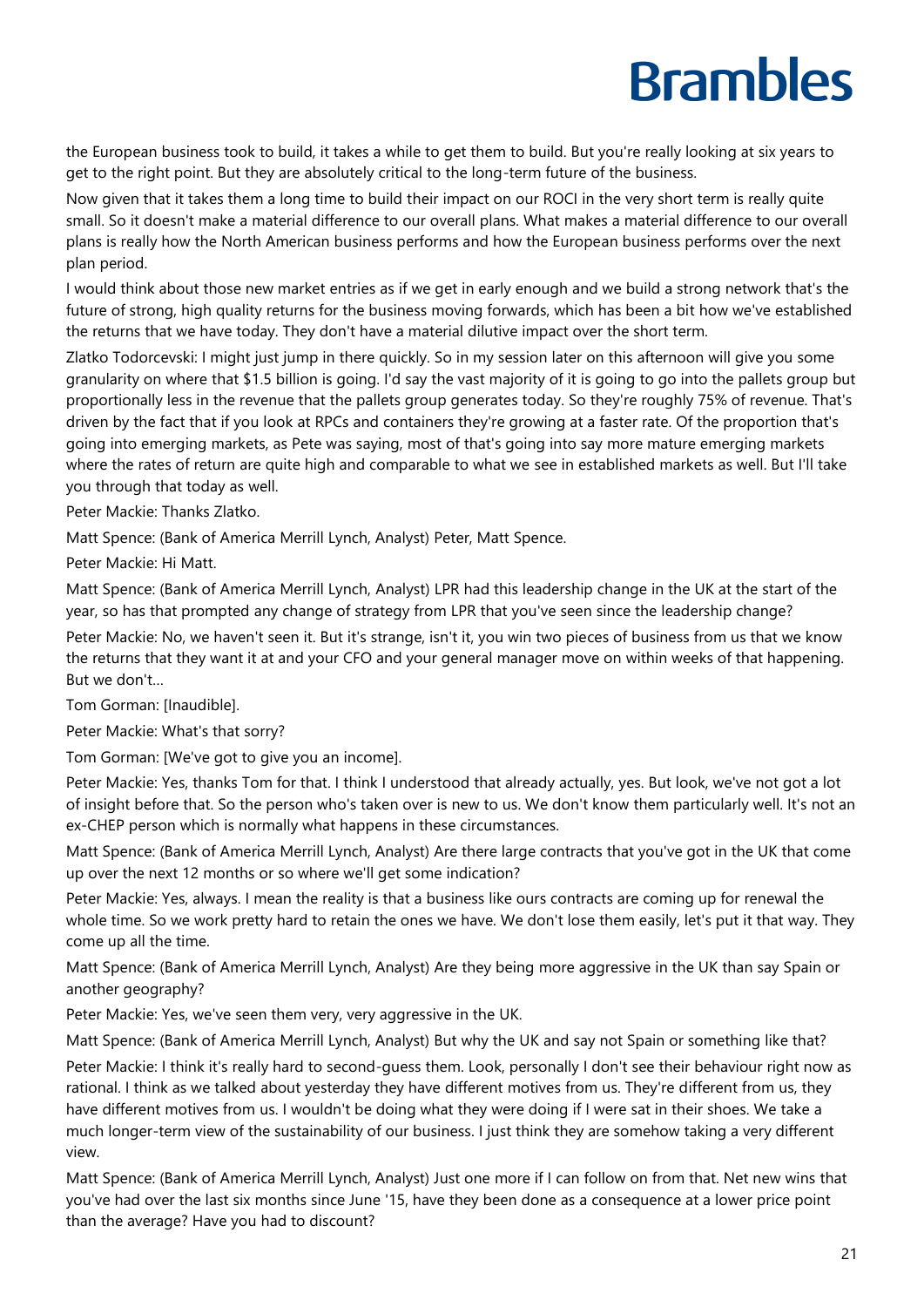Peter Mackie: No. Look, I think our pricing is still pretty strong. No. I mean look, we've had to discount some to retain some businesses, there's no doubt. But look, we still continue to index price in Europe as well at the same time. We still look at our accounts that are poorly priced and continue to move pricing on those poorly priced accounts. But look, from time to time we do discount to make sure we keep hold of businesses that are absolutely critical to us.

Matt Spence: (Bank of America Merrill Lynch, Analyst) Thanks.

Peter Mackie: But overall I think you'd see our pricing is still pretty strong.

Paul Butler: (Credit Suisse, Analyst) Peter, it's Paul here. Hey, I really like the detail you've given us on the NPS. I just wonder if you could talk about the correlation you see between the NPS scores and return on capital? Is there a sweet spot where you maximise the return on capital that's not necessarily at the absolute peak level of NPS? Also if you could comment on what seems to be happening in Poland?

Peter Mackie: Well, I will comment on Poland because I think Poland actually is - I can't remember whether it's best in class or upper quartile, but it's one of those two things. So our customer satisfaction levels in Poland are very high. The reason it's red on the chart is the trend. So it's come down slightly in Poland and that's the trend. But they're already at a very high position in terms of customer satisfaction.

Yes, just back to your other question though, it's an interesting one. I never thought - in my mind there isn't an end point to which you continue to drive customer satisfaction. We have - if you go back to that earlier chart we have such a valuable business here. Losing anything from there is really very hard to do. So being at a point where your customer satisfaction levels are very, very high is our best protection of people coming in.

If I look at a couple of markets where we've had competitive entry threats we've spent actually the preceding time working very hard with customers to drive value beyond pooling. So when those competitive entries have happened into those countries they're not actually very successful at all. Because they look at (1) what they're getting with CHEP, the security of what they're getting with CHEP and then they say well look, they're doing all of these things with us beyond pooling, why would we switch? So this whole piece about doing more things beyond the value of pooling is key to keeping hold of them. But look, you shouldn't be under any illusion. There's gain for us in doing those things. So when we do the transport collaboration actually it also improves the quality of our returns as well. So when we look at how do we take cost out of their supply chain we somehow share in that benefit as well. For some of the solutions you'll see in the US we'll actually charge for some of those solutions where we bring some more value. But it's all key to us, retaining the customers.

But if you think about what I said about what they really want from us, they want us to be much simpler and they want more value. So these new solutions are about delivering more value. All of them actually have a business case for us. We'd still continue to pursue them because (1) they'd retain customers, (2) they improve the quality of our returns.

Look, on the simplification piece - although as I said I wouldn't write down a big number - that simplification is a key important factor for customers but it also saves us some money. So the investment in our systems here has a return based on the reduction in our own admin cost as well. So I can't see a world where we wouldn't continue to do those sorts of things, I think.

Paul Butler: (Credit Suisse, Analyst) Right. Just to clarify, so on page 30 the map there with the colours, that's showing the trend in NPS or is it showing the absolute level?

Peter Mackie: No, it's showing the trend.

Paul Butler: (Credit Suisse, Analyst) Right. So if we could see one that showed the absolute level would that look quite different?

Peter Mackie: No, so what you're seeing in Poland, I don't think I have the score with me here on Poland. I may have fortunately written it down. Poland is actually at best in class. So if you look at - even with the red result here that you see on the trend, Poland was at best in class. It's moved back slightly but it's still at best in class versus the benchmark in terms of its absolute NPS score. So if you look at this, Poland is one of the markets that's in this 10.3%.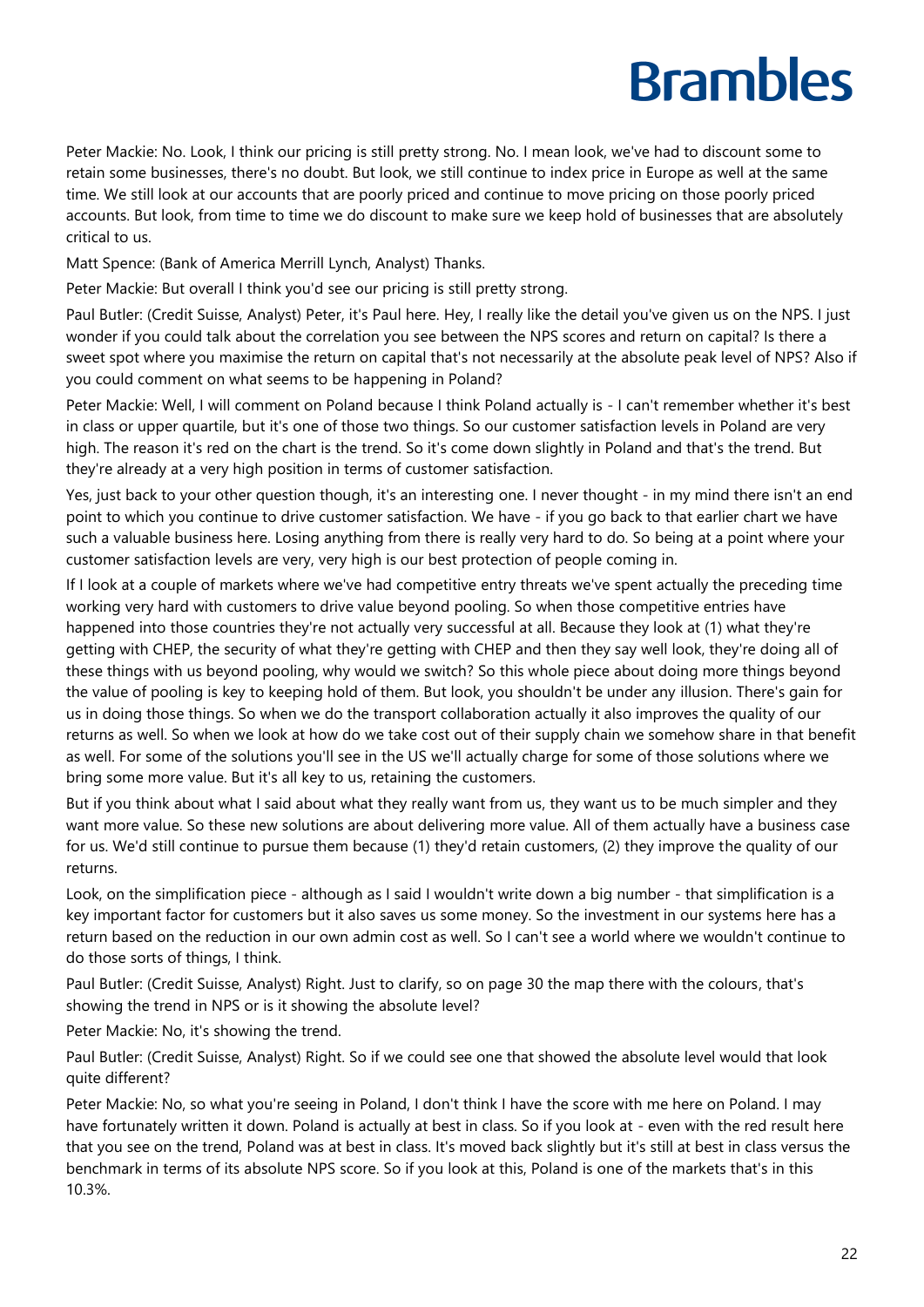Paul Butler: (Credit Suisse, Analyst) Right. So what are we meant to take from the previous chart, from the map? What's the take away?

Peter Mackie: Right. So the key take away from this one is our top 10 markets - so in 9 out of our 10 top markets they represent 75% of our revenue, so 75% of our customer base. Those 10 markets are our most competitive markets. So in 9 out of 10 of those most competitive markets, 75% of our cost base over the last three years customer satisfaction has improved. So all of the things that we've been doing here has actually improved customer satisfaction in the markets that's actually critical to retention for the business, for a business where we're making the level of returns that we're making. The only market - so the 10th market in those is actually Italy and Italy, although it didn't move forwards, is actually at upper quartile.

So the reason for showing it to you is retention of our customers in this business, we're the market leader here, we have an incredibly attractive business and retention of those customers is key to us. So the reason for showing you this data is that we're putting a lot of effort into retaining those customers and as we do these surveys we begin to see it in the trends of these surveys. Hopefully as some of you who get round customers, hopefully you'll have seen some customers that will express that difference as well.

Paul Butler: (Credit Suisse, Analyst) Thanks.

Peter Mackie: All right, thank you.

Unidentified Participant: Hi Peter, just one thing that I'm curious about with the capital deployment into these emerging opportunities, one thing that the Company always claims is that these new markets, Latin America, Eastern Europe, are very high returning markets because of their adjacency and a newer pricing position and what have you. So I'm kind of curious as to why these investments might be diluting your returns on that five year horizon when my understanding was these markets are typically above your kind of…

Peter Mackie: So within the emerging market portfolio we have a couple of markets, so South Africa and the Mexico market that we're very nicely penetrated in those markets and we also have very strong returns.

Unidentified Participant: But they're not emerging markets for you. I mean you've been in South Africa forever. I know it grows in a different perspective but Poland and Eastern Europe have been very accretive to your returns, Brazil, that's a very high returning market for you. So what changes with these future investments into similar markets that you're making - I mean I can understand Nigeria coming from scratch or what have you, you have to build a base, but is Russia a complete rebuild? I mean…

Peter Mackie: No, so look it's a matter of scale here, all right. So our investment into a market in Russia, like it was in Turkey, for example, is really about overhead. So we put people in the field of the ground. The key bit is assets, can we get our assets back in the marketplace, making sure that we work very hard at that, and actually putting salespeople on the ground, general manager on the ground. So you put a certain amount of overhead on the ground before the revenue comes in. So you go through a period of trying to grow that business with that investment. But the investment is relatively modest and to some degree as long as it's close to another market you can keep that investment relatively low. Then in reality it's not until you win a business that you then start putting the capital on the ground for that business.

So it isn't a material impact on our overall returns but still to get to the level of returns that we have in the overall business is still takes a number of years to build up that scale and get to the scale efficiency in your plant network and in your logistics network to get to the level of returns that we're able to achieve in Mexico and also in South Africa.

So what I'd say is, so there is a period of dilution but it's very small. You're talking about some overhead, some operational people in the field, that until you get this growth going you have to suck that cost for a while. But in the grand scheme of things the big movers of the dial is how do we convert whitewood to pooled in some of these other markets over that plan period.

Unidentified Participant: On that point too, I mean you've talked a lot about SME conversions in the past - we haven't heard so much about that today. We've been told that they're actually very valuable conversions because often you can charge at a different point and they often do more volume than you anticipate, so there's a nice effect for you. So is that changing too? I'm just curious about why returns are falling if you're winning whitewood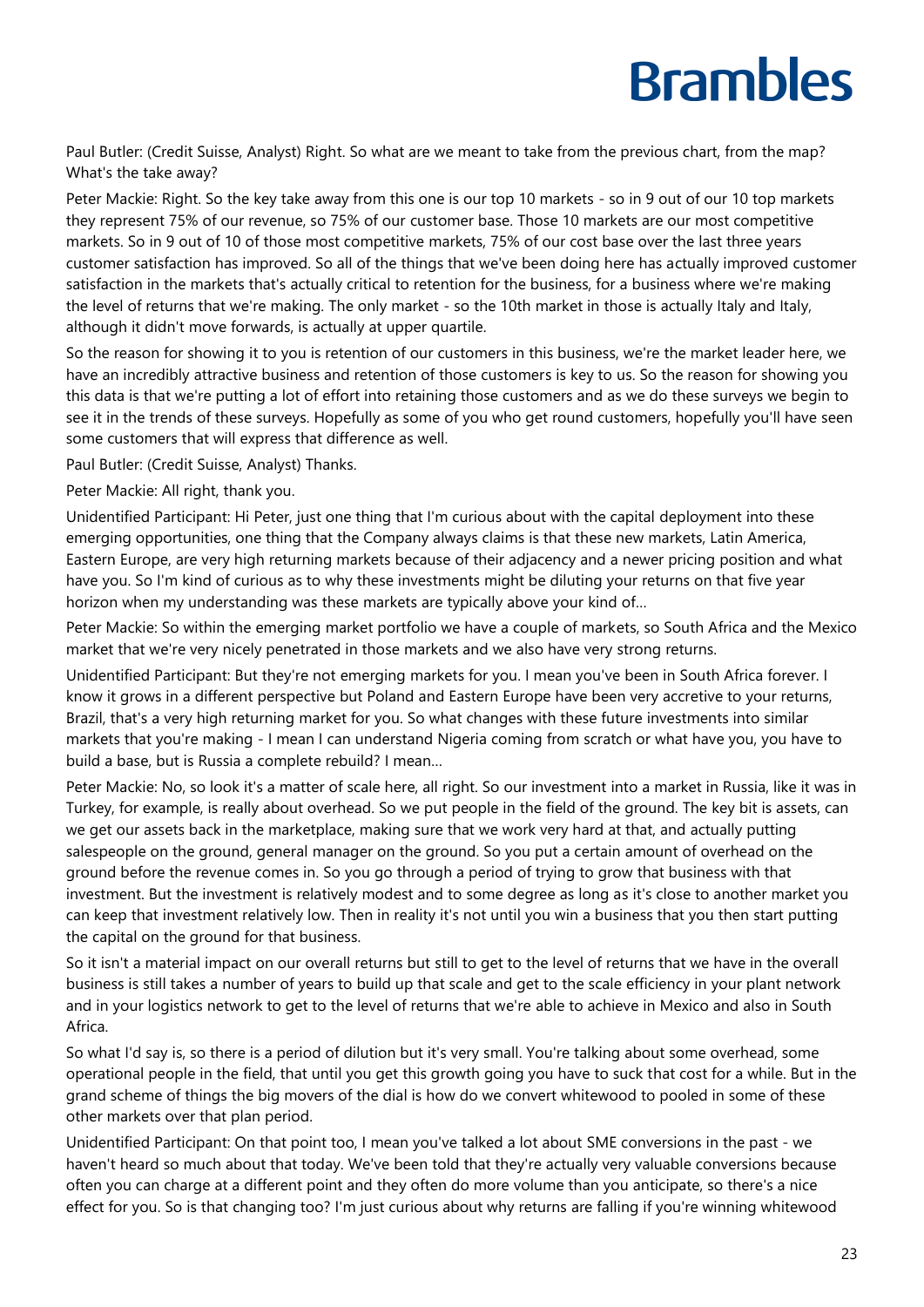back into pooled? I mean I know there's the cost problem but where's - for the overall business - it's probably a question more for Kim because…

Peter Mackie: Yes, maybe. Kim can talk specifically about the US SMEs but we still continue to grow strongly in that whitewood space at good returns. I mean we have good controls in place to make sure that I don't get fired for pricing to low. So that's not the case. Look, I think in the returns specifically we've had some challenges around costs in the US, especially in transport cost in the US, that have been tough to deal with and then we're also putting a lot of capital behind the new growth that's out there for us. Yes, look, I wouldn't say - those two aren't particularly related.

Andre Fromyhr: (CBA, Analyst) Andre Fromyhr from CBA. Just back on the changes in the pricing and the simplification. I know you mentioned that overall spend would not be expected to change to the new model, but what about over time potentially changes in customer behaviour, to what extent can you use pricing to drive higher returns and better asset control?

Peter Mackie: Yes, it's funny isn't it? When I talked about some customers weren't crazy about the change that we made to the pricing structure a decade ago, some of them were actually very happy with it. When we've taken that pricing structure into new markets customers have said oh that gives us much more visibility. Because that pricing structure was really - there's a really clear link between customer activity and their spend. So they're able to say well I can change my activity and my spend will come down, or I understand that if I do this activity then what's going to happen to my overlap spend with CHEP.

That will still be the case. So keeping the link to me to this activity based costing is kind of important for us but for a lot of customers it's also important for them for exactly that reason. Exactly that reason of saying actually how do I look at - can I improve - can I reduce my spend with CHEP if I do something differently. Look, when I talk about us engaging about improving customer supply chains we do a lot of work with them on if we were to change the way we work together actually you'd reduce costs for us and we'd share some of that benefit with you. So we actively do that with customers. A very open pricing system enables you to have that dialogue.

Andre Fromyhr: (CBA, Analyst) You're very willing to have, I guess, unique models depending on the customer and their situation and how integrated your systems are with them?

Peter Mackie: So unique models no, because from a systems point of view it's a complete disaster. So what we're trying to move to here is more choice and to some degree less creation of ad-hoc solutions but giving them more choice that we can then back up with really good systems to make it work. To make it work well.

Will Charleston: (Goldman Sachs, Analyst) Peter, Will from Goldman Sachs. Is there any opportunity for you to grow in any of your markets via acquisition, whether pooled, which I'm sure that's a pretty small opportunity, but also in recycled pallets?

Peter Mackie: Yes. I mean Kim may allude to that a bit later on. Look, for the pallets business it isn't something that's going to move the dial but there are things that we always look at from time to time to say actually there's something they have which would make our business better or actually our network would give this particular company significant benefit. So if you look at when we acquired the IFCO PMS business part of that \$100 million commitment on taking cost out included \$35 million of synergies that we extracted by combining the plant networks of those two businesses.

So look, we're clear there are opportunities out there for us and we'll take them where we can drive some clear synergy through that acquisition. But look, in all honest they feature and they could be an important part but they're not a key part of our thinking I would say.

James Hall: Thank you Peter. I think we'll take a very quick comfort break for anyone who needs to have a leg stretch and then we'll roll into Kim's presentation.

Peter Mackie: Okay, great.

Kim Rumph: All right. While you guys are getting settled I have to tell you this story. If you don't follow Major League Baseball there's a concept of a walk-up song, so that's what we're doing for you guys. So I just got the Sweet Home Alabama played. So throughout the day you'll get to see the walk-up song. But what it is, is the MLB players when they go up to bat they always have a little song before they get up to bat and it's quite interesting to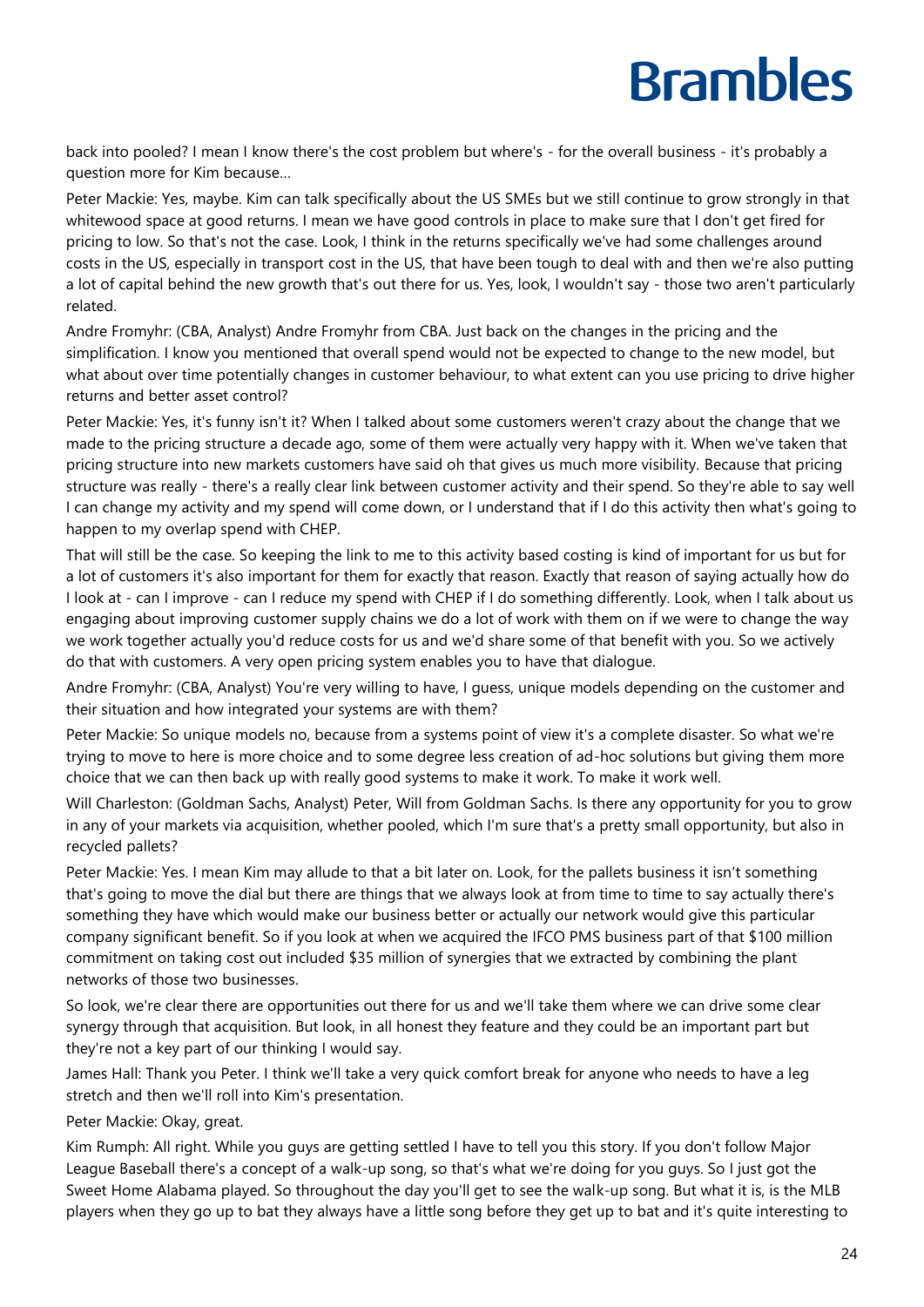see what song they've chosen for us. Mine is a little obvious. Once you hear the accent you can probably figure it out.

All right, we're going to dive into North America now. I know that you guys are looking forward to this discussion. We're going to be quite transparent today. I'm going to share a lot of information with you about how the North America business is performing.

Before we dive into that I'll just briefly introduce myself. I know many of you but for those of you who I have not met previously my name is Kim Rumph and I lead the CHEP North America business. I've been with CHEP and Brambles for about 10 years now. So before I led the North America business I was the president of CHEP USA. Before that I led the global integration of IFCO systems for Brambles. So I've been around for a while and mostly inside this business. So looking forward to a conversation with you. I will take a great deal of questions at the end of my session, so please feel free to throw them at me. Some of you did a great job of that last night, so we can continue the conversation today.

So I'm going to touch on just a couple of key things today, one of those key things being asset productivity. So I know that is on your mind. So we're going to talk a good deal about asset productivity, the initiatives that we've been driving inside the North American business but in particular the USA business, since I took over as president of that business in 2011. We've made huge progress. I want to make sure that you see those results today and you understand what's happening there related to asset productivity.

We're also going to get into market differentiation. So you've heard a lot of conversation today about solutions, driving solutions and adding incremental value for our customers beyond the pallet. We're really blazing that trail inside North America with the recent launch of our solutions portfolio and a new go to market strategy. So I want to go into that and I want to make sure you really understand what that means for our future, because it is a significant step in really transforming our business and our value proposition. We're just beginning the journey but it's a very exciting journey, so I want to get into that today. I want to make sure you understand what that means for the future of the company.

Then lastly but certainly not least I want to talk about growth. So I am going to go back to growth. I'm going to take you back even to the IMB that we did in Sydney about 18 months ago. I spoke with you about layers of growth and where that growth was going to come from and I'm going to take you into that more deeply and show you how we're progressing in those areas since we last spoke.

So that's how we're going to approach the day. I'll be up here with you for about an hour, so stay with me. I've got a couple of videos to show you, so hopefully we can keep your attention and really share some insights with you today.

So with that we'll get started. I want to start with a journey, because I think the journey is really important. I know most of you have been with us, following us, investing in us and participating in our business for a very long time. But I think it is important as we talk about where we are today that we reflect a little bit on how far we've come, because we have really dramatically matured this business and we have really positioned North America for future success but also for long-term sustainability. I feel very strongly that the business is in the best shape that it's ever been in.

So we will have challenges and I'll even talk about some of those challenges today. But we are so much more mature and better organised than we ever have been. So I want to take you on that journey a bit. That journey started with Better Everyday. So I know a lot of you were around when we made the decision to make a massive investment in pallet quality and product quality inside the USA business. It's really quite rewarding for me to stand here today because I was standing here at an IMB in Los Angeles in 2010 when we talked about the launch of the Better Everyday program. I had the pleasure of leading our operations team at that time and so it was actually my responsibility to drive the quality improvement program across the US business.

At that time many of you may recall, we were quite on our heels. So we found ourselves in a place where our customers were demanding better quality. iGPS had entered the marketplace and started taking market share from CHEP USA. So it was not a good time in our history to be quite candid with you but it was a great time to be a part of building for the future. So we made that significant investment and I sat here on stage and shared with you all kinds of details, some of you might remember, the process control plan and how we were going to measure and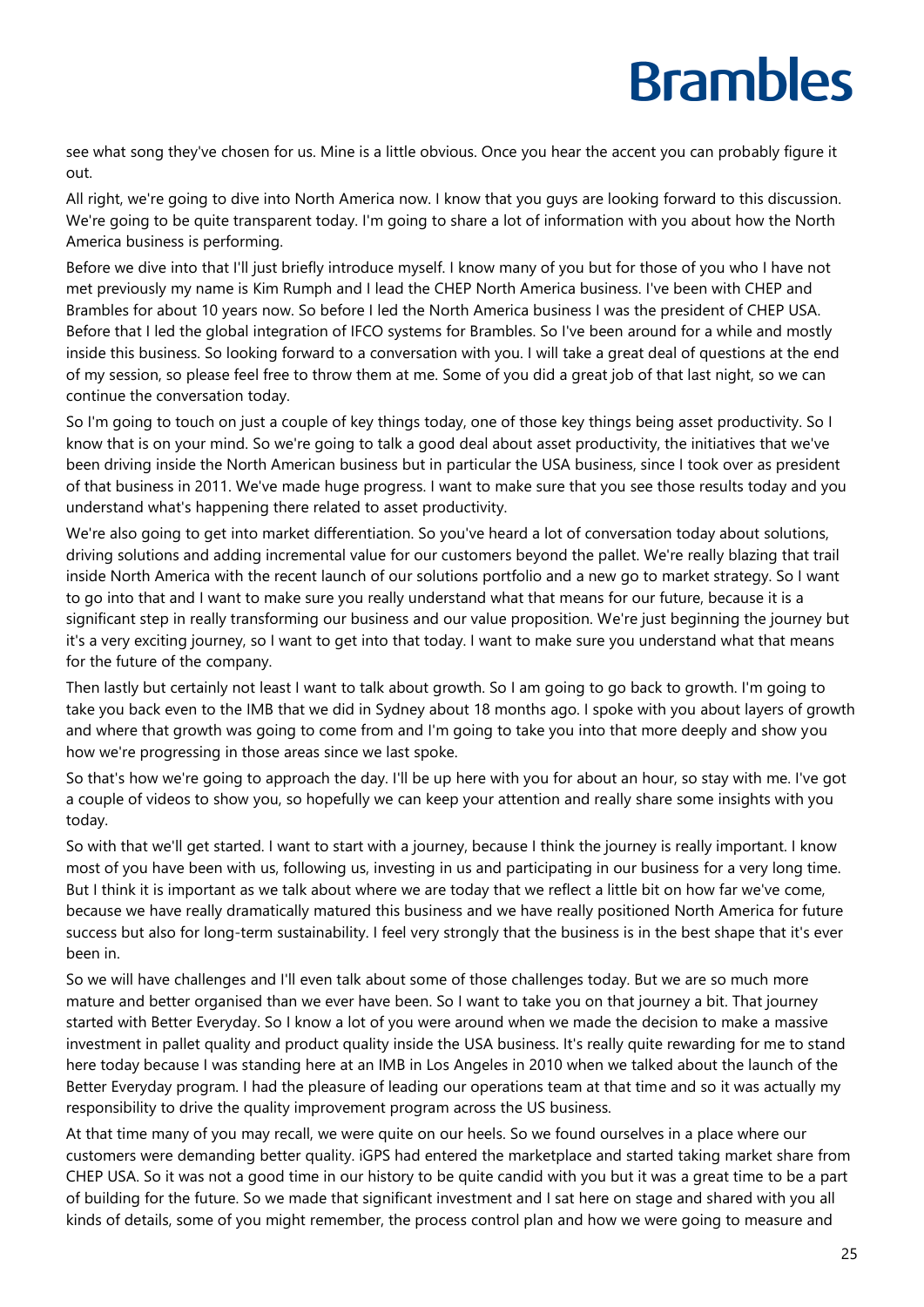make sure that the investment was sound and make sure that we were going to continue to deliver on that commitment for many years to come. At the same time we told you that it was going to pay off and that it was going to make a difference in the marketplace regarding how our customers perceived us and saw us.

So since that time we've done exactly what we said we would do. We made that quality investment. We delivered on the commitment to our customer and we opened the door for a conversation about those customers who left coming back, but we also opened the door for a conversation about strategic partnerships and about really reearning our customers' trust and building partnerships that would be lasting for many years to come. That first initial step towards customer centricity, that beginning that started with Better Everyday was a huge step. It was a very important step. I know it rattled some of you and it rocked the market and things were happening with iGPS but I think it is one of the best things that ever happened to us because we are such a better company now.

So as we went on that journey and we made the investment in quality and we raised the game related to quality and we won back significant amounts of business that had left us from iGPS, they returned back to CHEP USA but they also returned back with a different state of mind and a different impression about us. They saw that we were different, that we were humble, that we were delivering on the promise. That we were listening. That we wanted to understand what their needs were and we wanted to meet those needs. That led us into some strategic collaboration with these customers and we started really talking about how we can make our supply chains better. So let's get past the deliver the product quality that you promised me, get it to me on time and do what you said you were going to do, we moved so far beyond that through this experience. So many of these customers that returned back to us now are our greatest advocates. They are the customers that stand on the platform and tell us that we are true strategic value creators for them.

So this journey has been quite worthwhile and it's been a long journey but the journey has led us today to repositioning ourselves in the marketplace as a solutions company. Had we not gone on that journey and had we not had that experience I don't think we'd be standing here today, repositioning as a solutions provider and talking well beyond just the pallet, which is where we are now, which is a great place to be.

At the same time that we were moving towards customer centricity, that we were collaborating with our customers, that we were really understanding their needs, you guys will also remember that we embarked on a huge asset productivity journey. So I also talked with you in Zurich, at the next IMB when we were in Switzerland together, about the creation of our retail sales team and about the creation of our asset control team. We talked a lot at that time about the value of the retailer. How important the retailer is to the US supply chain and how relevant they are to our business model.

For many years we focused very heavily on the manufacturer, obviously, because the manufacturer pays a rental fee on our assets and they're very important to us, but we felt very strongly that we had not faced the retailer appropriately. That we did not have the right relationships. That we were not embedded with the retailers. That we did not really understand their needs for our assets, how they were using our assets and most of our conversation was about just getting our stuff back.

Our conversation has evolved dramatically since this conversation in Zurich about creating this team and really focusing on value for the retailer. What that has allowed us to do is also allowed us to focus on turning our assets faster and getting our assets out of their chain and losing less of our assets in their supply chain. So this collaborative effort to engage with the retailer, to get more embedded with the retailer, to listen to the retailer has also allowed us to reduce losses inside our supply chain, and I'll talk about that some more, I'll show you some data around that. But that engagement was very important.

The second part of the asset control engagement and journey was the work with our recyclers. So many of you may recall I also talked with you a lot about recycler collaboration back in Zurich. We talked about things like using recyclers as consolidation points, finding ways to collaborate with them so that they will help us get our assets back. That has also borne a significant amount of fruit for us in terms of reducing losses.

Then lastly in Sydney, at the IMB, I also talked to you about how we were getting more sophisticated about that and I shared some work we had done with Deloitte around some technology and using Google Maps and finding our assets that were stray or maybe that were in places where they didn't belong and that we were now working to get those assets back using that technology.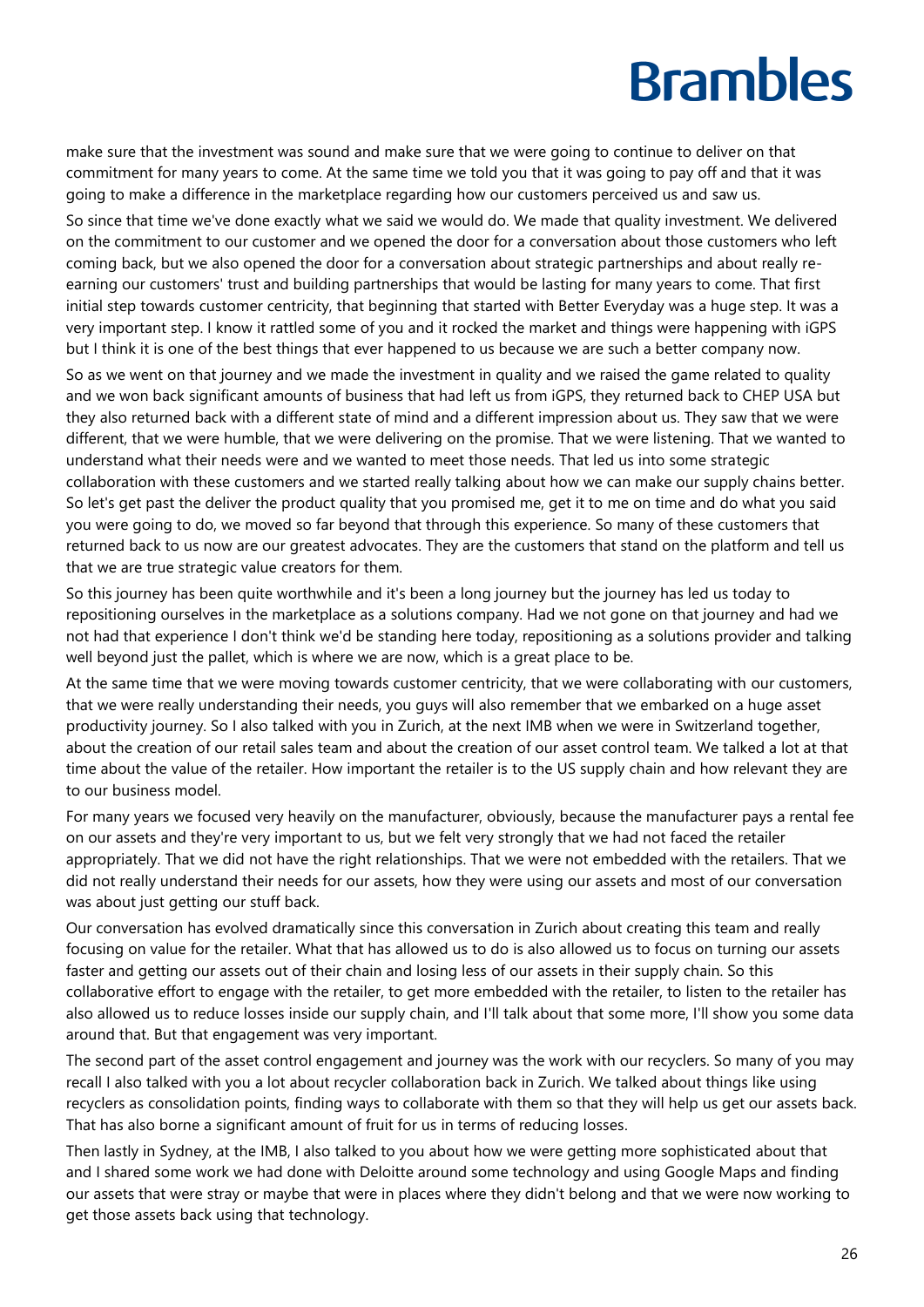So this whole journey has resulted in improving our loss rates - and I'm going to show you some of that data today - and it has set a really strong foundation for asset productivity. What that's going to do is allow us to open new verticals and allow us to go into places that we have not been able to go before. So it's been a very worthwhile journey.

Then as I said, lastly I'm also going to talk about growth, because I know it's on your mind. So we'll get into how we're growing, how are we tracking against the things we told you about, like fractionals and using segmentation as tools for growth and finding where to go next to grow. So we're going to get into all of that today.

But to start with I think it's really important that we just talk about growth. So I've also heard over the years questions about the US in particular, is the US ex-growth, is the US growing, how are we performing in North America. So I want to demonstrate that we're performing quite well to you, using this data here. What this is, in the light blue on this chart, is the US Census Bureau data for retail sales for beverage and grocery. So what you can see here in the shaded blue is actually how retail sales for grocery and beverage are tracking but what you can see in the dark blue bars are actually how we're tracking year-over-year in terms of growth. So what this tells you is that we are certainly winning new business and we are certainly growing well beyond which you would expect to see related to organic growth in the marketplace.

So we're certainly outpacing that and bringing new business into the portfolio. You can see some anomalies here related to the integration of IFCO and some Paramount stuff happening in the earlier years and then, of course, you can also see some of those losses to iGPS reflected here and then you can see those wins in FY12 and FY13 coming back in.

What's really important to note is we continue to win. So the iGPS win-backs are kind of behind us now. We brought great volume back home and we're pleased to have it but what you can see here in '14 and '15 is we still continue to grow well above this data for grocery and beverage, which I think is a really positive testament to the work we're doing around growth.

Next I'd like to talk about margins, because I know that is also on your minds. So, before we get into the details of these three components I spoke about, I'm going to give you a walk. I don't know that you guys have actually seen data presented this way before. Normally you see America's numbers and this is actually North America. I'm going to show you a lot of information today and hopefully it will be meaningful to you.

The point of sharing it with you is we actually are laying a very strong foundation to continue to grow this business profitably. I think it's really important for you to understand the puts and takes in this walk related to margin since FY11. What you see here is in FY11 we were sitting on margins of about 17.1%. If you look over to the right of course you'll see today we sit at 18.4% margins for the North America business. The walk is important, so I want to take you through the components of the puts and takes around margin growth so that you understand what's happening here.

The first one, I think you all know quite well, are the efficiencies from Better Everyday. You'll recall we made the Better Everyday investment in quality and then we committed that we would strip costs back out of the business to offset some of those ongoing repair costs. That's what you see here are these 3.5 points coming back into our margin are those efficiencies that we committed to deliver. We've reported out on those to you guys at length. I'm sure you're quite familiar with that.

Next what you see here, which is also really important is the impact of integrating what we now call CHEP recycled, previously referred to as the IFCO PMS business, into our financials. It's very important and I'm sure you guys know this by now, to realise that this is a great business that has a very high return on capital and it takes very little capital to operate. It's a beautiful business to have in terms of cash generation and growing profit with very little investment. It does erode margins, by this 3.1 percentage point that you see here. So it's also just important for you to have that context so that when you're looking at North America margins you realise that we have purposely integrated this low margin business into our financials. You have to take that into consideration when you're looking at margin development over the period.

We do love this business and we're going to talk about it a good bit today and what we're going to do to grow it and then we're actually going to take you to one of our recycled facilities tomorrow for those of you who can join us on the plant tours.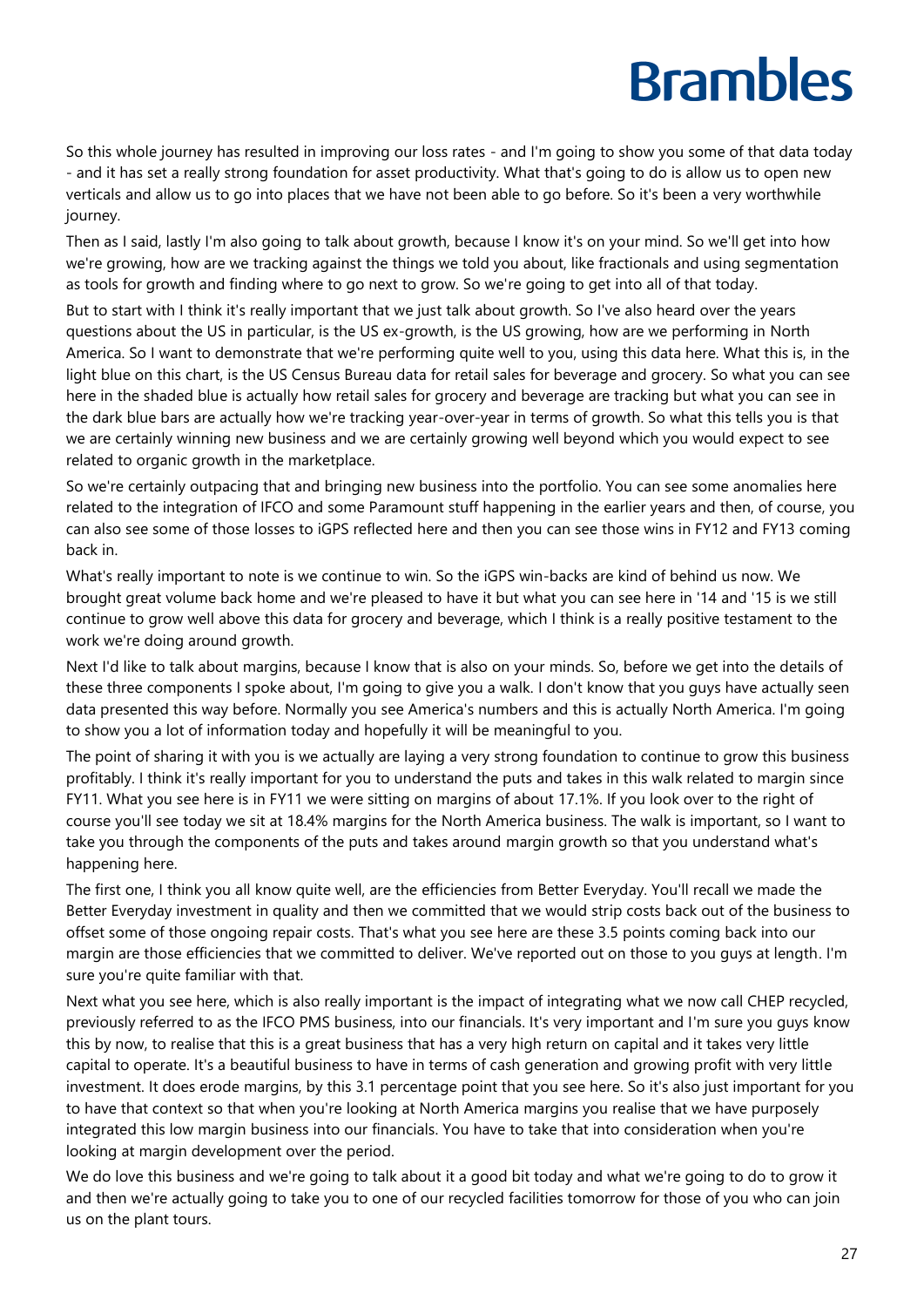Then what you see here next - and I'll talk about these two things together - are plant and transport costs, which are obviously moving in the wrong direction and they are having an impact on our margin. We've talked to you guys about this a good bit. We've been quite transparent about what is happening here. We have a couple of things going on. We have higher damage rates because of the work that we've done in asset productivity. Today I'm going to talk at length about what we're doing around asset durability, around building a stronger pallet so that it can withstand now the use that it has in the marketplace.

We know what this is and we understand it and we're addressing it, so I'm going to take you through what that looks like today and make sure that you have a good understanding. Then inside transport of course we've experienced some significant transportation inflation due to shortages of drivers and wage increases for drivers, also some federal regulations that have affected driving hours in the US marketplace and that has driven up our cost. Also though we have asset recovery costs in here. We've been doing a great job of recovering more pallets and we pay to recover those pallets. That hits the transport line as well.

We know exactly what's happening inside these components. We have programs to address them. We have other initiatives to offset those things that we can't control such as transport inflation. I'll take you through some of that today as well.

The next piece, which is really important to note is DIN. I know that Zlatko has spent some time explaining to you guys DIN which is somewhat of a proxy for loss for us. We are seeing significant improvement related to IPEP charges inside the USA business in particular because of the asset productivity work that we've done.

I've seen some of you have noted questions about that. So is asset productivity paying off? What does this mean, are we getting positive results inside the P&L tied to our asset productivity work? We certainly are. So you can see that represented in the margin development here. Then lastly is overheads. We've talked about the One Better program a lot. You guys have heard us talk about stripping overheads out of our business to make ourselves more efficient. The North America business is progressing that program very nicely, so we've already generated some significant results around reducing our overheads as a percentage of sales. You can see a significant contribution to margin development here related to reducing overheads across the business.

I want to be really clear so that you guys understand, this is about working smarter. This is not just about stripping headcount out of the business. This is about finding ways to be more efficient, finding ways to be productive, finding ways to consolidate work, finding ways to eliminate work and that's what you're seeing reflected here in this margin improvement.

Overall this is the shape and the development. We certainly intend to continue to attack this plant and transport bar. We'll again talk more about that today. We are certainly well on a path of continuing to develop our margins. We know where we are. We understand why we are where we are and we have a solid plan to make our contribution to Brambles over the five period and in line with those commitments that Tom and Zlatko have shared with you.

Now we're going to get into asset productivity because I really want to take you through kind of the guts and the dynamics of what's happening here. We have been working quite hard in this area. Asset productivity for us really has three components and it's important that we talk about all three because they're all part of the dynamic of how our pool is working in the supply chain.

The first one begins with quality. So, I already spoke about Better Everyday and that was the first step. We made a huge investment in repair costs as a result of Better Everyday. Our customers were demanding that we deliver on the promise and that we raise our specification related to things like raised nails and other areas of concern for them. We made that investment. Now as we become more customer centric and we are truly listening to our customers and having real conversations about where they're taking their business and what their needs are, it's become very clear that they are automating their systems.

As we engage with customers they're working just as hard as we are to be more efficient, to take costs out of their systems and many of them are moving towards automated warehousing systems. They're starting to become much more sophisticated about how they store product, how they wrap product, how they move product and it behoves us to stay in contact with them, to stay in touch with them to understand those trends and to make sure that our pallet is fit for use.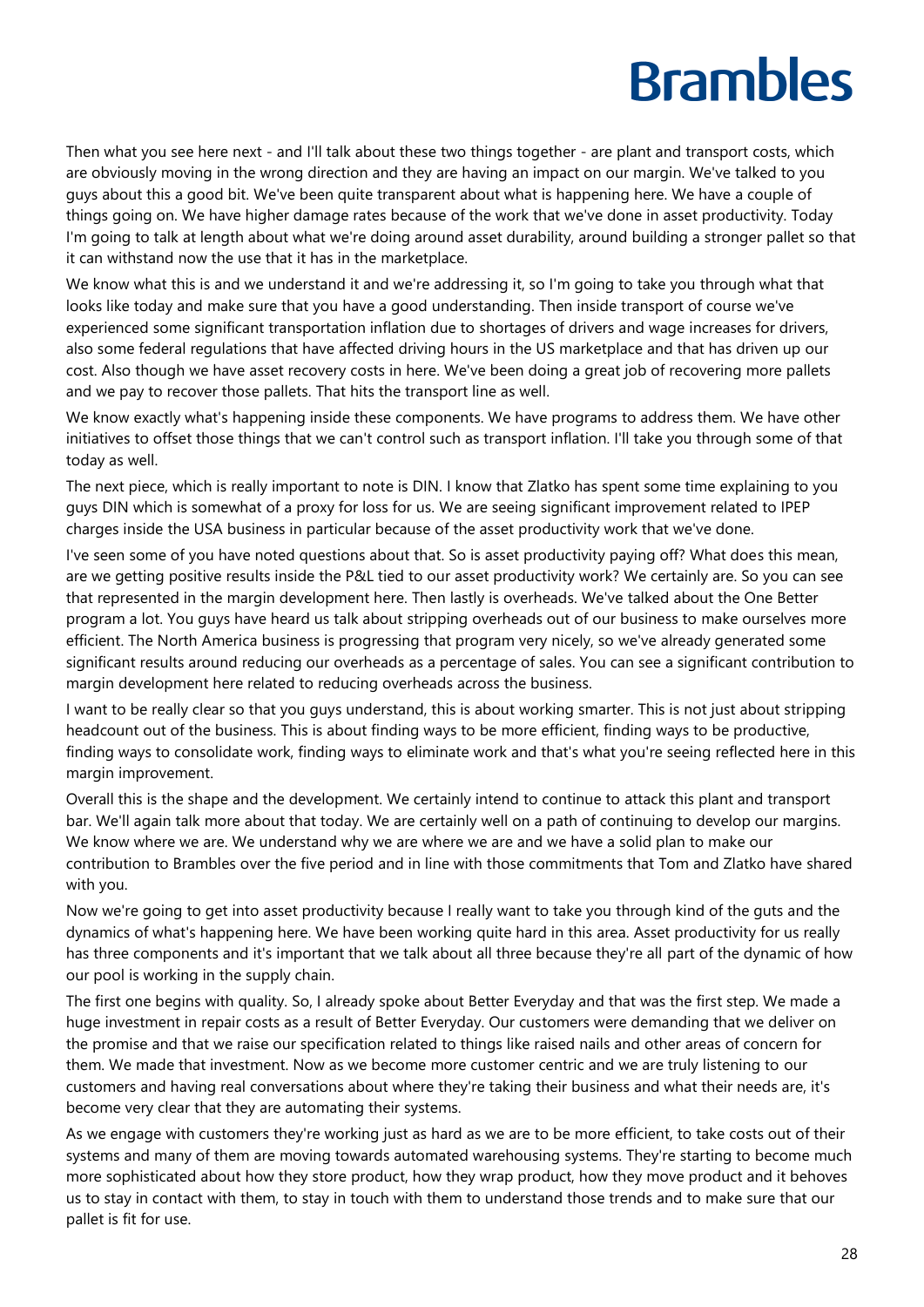We have engaged in some initiatives around automation. We will make some investments in upgrading our quality specifications, in some cases our product spec to make sure that it works for these customers. One of the reasons that we had customers requiring new pallets for some time was simply because they were more automated and sophisticated. They needed certainty that a pallet was going to work in their system. Today when I talk asset productivity I'll also share with you the progress that we've made around removing those new pallet commitments and making sure that we can meet our customer's needs with a pooled asset.

What I'd like to do next is actually show you what I mean when I say automation. We have a video from P&G that really demonstrates an automated retrieval system - an automated storage and retrieval system inside one of their warehouses. Many of you may know that they were a customer who was requiring new pallets. We've worked really closely with them over the years to demonstrate that we can deliver a pooled pallet that meets their needs. I want to show what it looks like inside their warehouse, just so you kind of understand what we mean here.

The reason that it's important is these warehouses are designed to almost be touchless. There are very few humans working inside these warehouses. These warehouses are highly automated. What our customers don't want is a pallet jam, a pallet that's out of specification, a pallet that won't move seamlessly through these automated systems. What happens is they have to shut the whole system down and they have to actually have a human go up and manually intervene and unjam the asset.

It creates safety challenges, it's inefficient, it's not natural for an intervention like that to occur. This is why it's so important to them that we're able to meet their needs. So we're going to roll the video now.

#### [Video plays]

Okay, so clearly you can see the idea here for P&G and for many others who have invested in this technology is to be highly productive, highly efficient and the last thing they want is to intervene with a pallet or a pallet that jams in that system. When we speak about automation and moving towards meeting our customer's needs related to automation it's about understanding how that equipment works. It's about making sure that our pallet specification is suitable for their needs.

You will see us in the coming years continue to advance in this area. In some cases make investments in making sure that our pallet is fit for use for those customers.

The next piece of asset productivity beyond the pallet itself, making sure that the pallet works in the system that our customers need and desire is really around asset productivity itself. I talked about that journey that we went on, the journey to create the retail team that collaborates with the retailers, but also to emphasise the asset control and to put programs in place around reducing losses and increasing cycle time. We have made huge efforts in this area.

We have reduced loss rates and I'm going to show you a chart in a moment that demonstrates that related to IPEP as a percentage of sales. You can see that we are reducing IPEP charges inside the USA business. Also this collaboration work that we've been doing - so back in Zurich I talked about engaging with Costco in a sell for loss project. That was one of the examples that I gave you guys is that we were working with John Thelan and his team around solving for loss.

We've seen significant improvements in loss rates with those customers that we've collaborated with. Costco is just an example, but we've done this with quite a few customers and it is certainly yielding benefits to our loss rates. In some cases that will drive up transport costs because we pay in some cases a recovery fee or we may be moving more assets around and recovering assets. That's a positive thing. We'd much rather pay transport costs to find those assets and recover those assets than write those assets off the books certainly a favourable trade of CapEx for OpEx.

Then lastly comes durability. As we work to improve our pallet quality and meet our customers' needs related to automation, we've also made this initiative work around asset productivity and reducing losses. We've also really implemented the initiative of getting customers off of these new pallet requirements and not buying new pallets when we don't need new pallets. What that has resulted in is a pool that is highly efficient, a pool where we have the proper piece stock and the right inventory, so that we can run tight and lean - not make capital investments in the pool when we don't need to or simply because we have a customer commitment.

Our stock inventories don't require that we make those purchases. What that does is it makes our pool leaner, makes it more efficient but it also makes it work a lot harder. Now we're keeping assets longer. We're not losing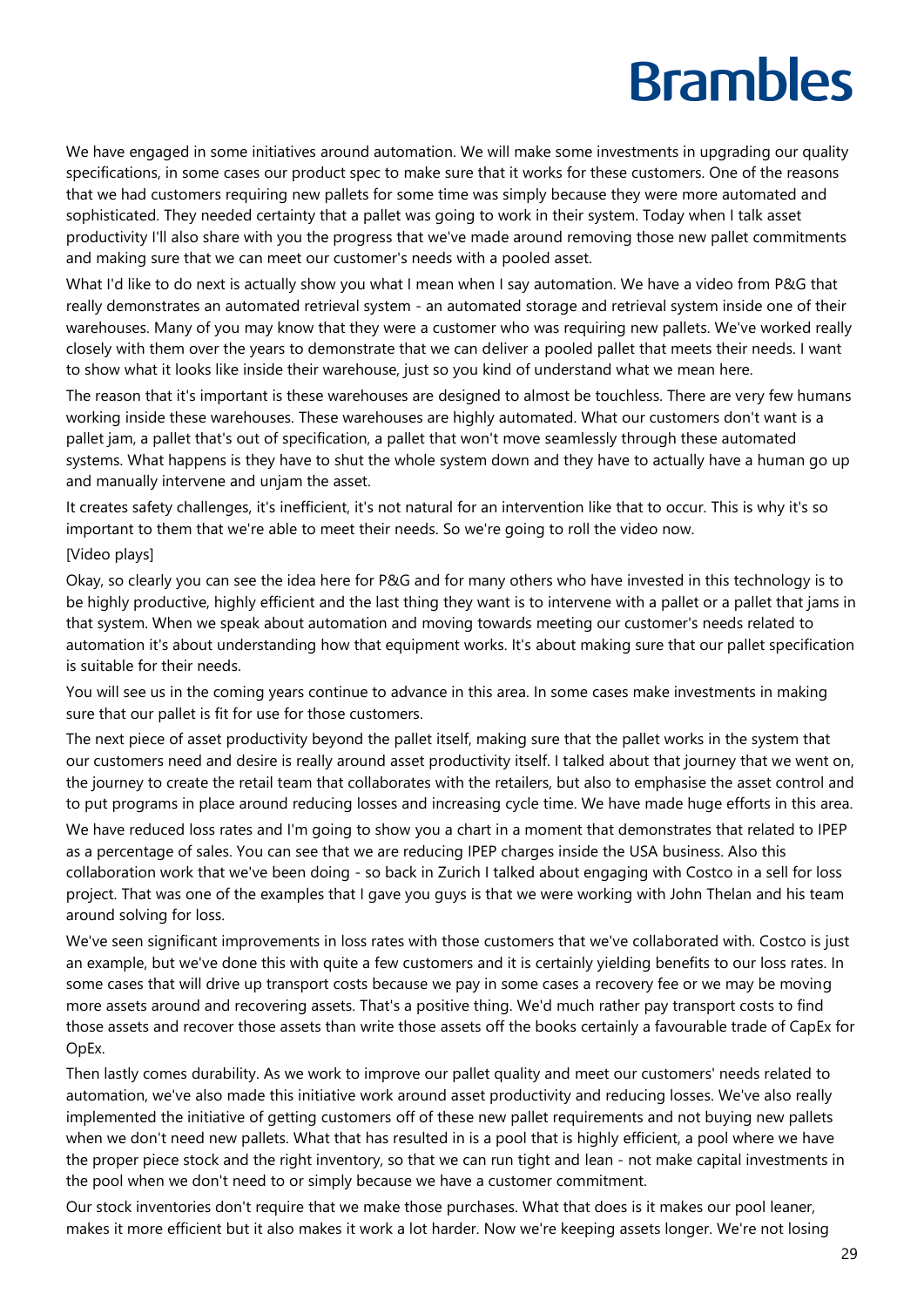assets. We're not replacing lost assets with new pallets, which is a great thing for capital. It also means that we're sweating that asset harder and it is resulting in a higher damage rate related to that asset.

We have also already implemented a pallet durability initiative and I know you guys have seen the pallet probably out here and we're going to show you that as well tomorrow when we do the plant tour. We have engaged in redesigning certain aspects of the pallet so that we can lower the damage rate. I'm going to take you through that and show you what that looks like.

Over time that is going to reduce the damage rate, is going to lower the repair cost and in the short term repairs costs are going up only slightly while we work to make this investment. It generally is phased - the investment and the benefits are phased together, so you won't see or feel this really in the P&L. We are moving forward with this program now and I'll show you a little more about what that means throughout the course of the presentation.

Let's get into the metrics because I think this is the heart of the conversation about asset productivity. The so what so what have you been doing and has it been working? Let's start with the first chart which is on your left hand side. The first chart represents new pallet commitments that we previously had inside the USA business for pooling.

It actually goes back further than that. I only took you back to 2011, but we've actually been working on this since 2008. We had an entire laundry list of customers who over the years told us that they required new pallets. Originally sounded like a great idea. We were growing dramatically. We were putting new pallets in the system constantly. To make a commitment to provide new pallets was not necessarily a bad decision at the time, however now we find ourselves in a place where we want that flexibility. We want to make sure that we're only buying new pallets when we need new pallets for growth or to replenish lost pallets.

We took on this initiative and we literally marched through a list of customers one by one. We collaborated with those customers. We went into their facilities. We brought our application engineers. They brought their process engineers and we worked on these programs together to find out why can't you use a pooled pallet. What is it that's wrong with a pooled pallet that doesn't work for you, or maybe it's just a perception.

In some cases it was a perception and we were able to just run a pooled pallet. In some cases maybe they needed a little better bottom deck or they needed a little better leading edge board and so we collaborated with them to find ways to give them the pallet that they need so that we could reduce this requirement for new pallet purchases.

You won't always see this benefit just flow naturally through the P&L. We're going to buy new pallets for growth and we're going to buy new pallets to meet our customer demand. What it does give us though is the flexibility to only buy them when we need to buy them. There have been years when we've had excess piece stock in inventory and we bought new pallets anyway because of this commitment.

So, it's really important that you understand now that we have the flexibility to buy only when we need to buy and we're not really held hostage to this requirement to provide new pallets to our customers. It has been a massive undertaking and it is a huge success and so you can see here, as of now in FY16 we have no more new pallet commitments with our domestic customers in the US at all.

We'll buy them when we need them and we'll give them to them when it makes sense. We're not required to do that, so it is a large achievement for us. Then on the other hand, you see on the right hand side, the reduction in IPEP as a percent of sales revenue.

This is the kind of so what around asset productivity and asset control. So have your initiatives been working - the recycler collaboration, this value creation for the retailers, getting embedded with them in solving for loss. Is that working? You can see clearly from this chart here that we have certainly reduced IPEP as a percent of sales revenue since this program began in 2011. Again we're seeing the benefits of this work and it is certainly reflected inside the P&L.

All right, so next I thought we'd get into pallet durability. So it is one of those drivers of margin erosion I guess you could say inside our business and it's very important that we have a program to deal with this. We have, as many of you I think know - we have an innovation centre down in Orlando. We also have a pallet test track down in Orlando. We have a team of wonderful and smart product development engineers who have been working on ways to make the pallet more durable and stronger, so that we can lower damage rates.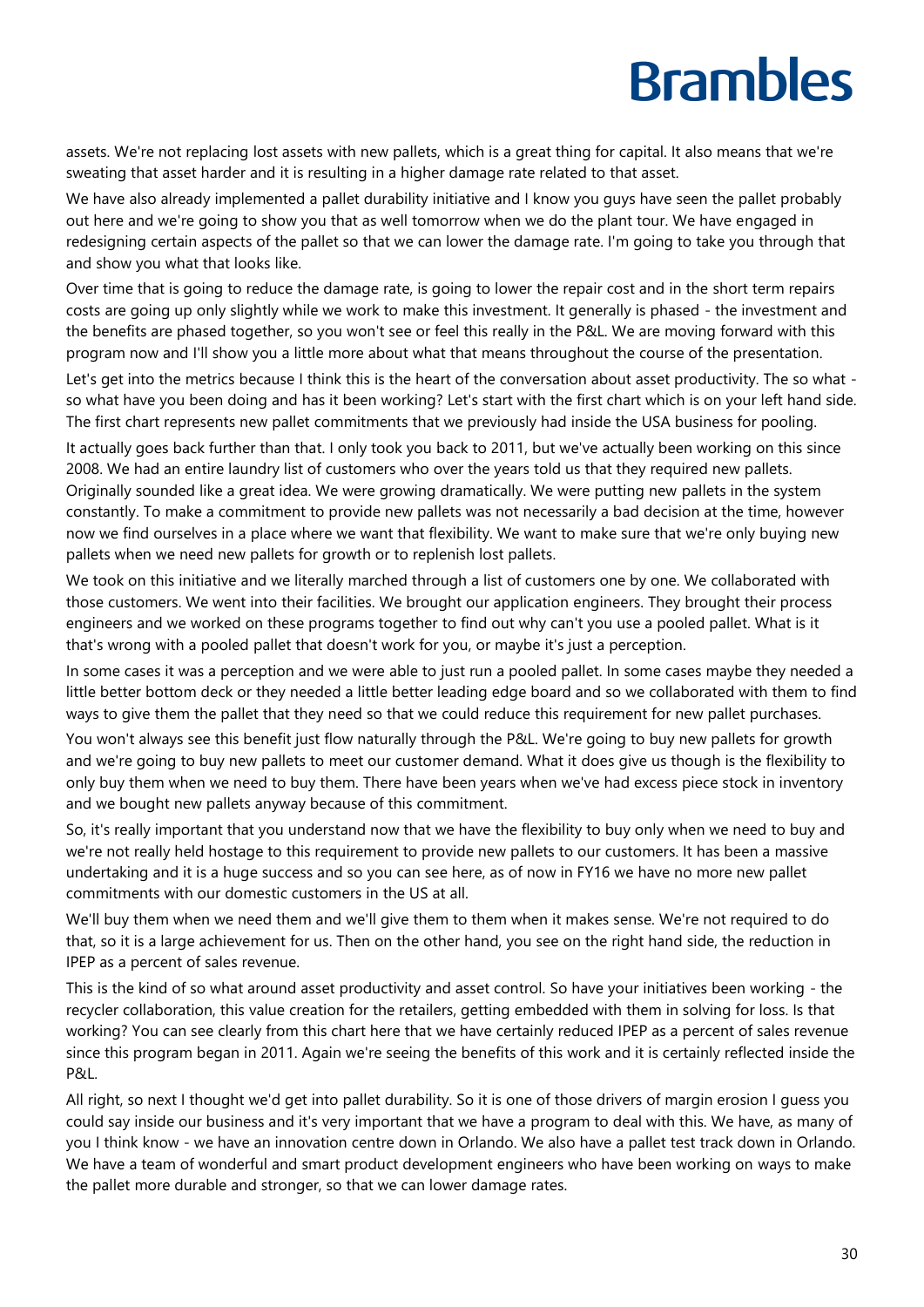It's very important that we do this not just in new pallets because again we're only going to buy new pallets when we need new pallets but we also deal with the existing \$75 to \$80 million assets that we already have in the USA pool. It's really important that we work on upgrading that through repair and we find ways to make those assets more durable so that they can withstand the use that they're now taking on in the US supply chain.

There are two key areas and the reason that we're focused on these two key areas is because we've zoned in on the highest points of damage. So, we've been very methodical about looking at pallet damage and understanding exactly what components are getting damaged. We've put initiatives in place around the areas that we think are going to have the greatest impact on damage rate. We do still have other components that get damaged but our T3 and our bottom deck, B2 boards are very important and they drive very high damage rates for us.

These are the two areas that we're focused on. We'll continue to innovate in other boards in other areas but we paraded this out and we think this is the right place to start based on the damage rates that we see. There are two things happening.

First there is the clinch nail and you guys can see this on display in the break hall next door as well. We have a breakaway cutaway where you can see it. The idea here is that the T3 board which are the boards that are highlighted in light blue that you'll see up here are boards that actually pop off. They literally over the years will pop off of the pallet. If you've ever been in one of our service centres you might see that we recover them because they're really good boards. They're just not staying affixed to the pallet. So they're not secured well. There are a variety of reasons for that.

Sometimes it's the way that our customers use the forklift. They might actually lift the pallet when it's under load on the T3 board and pop it off. Sometimes the pallet is empty, there is nothing on it, but an employee of one of our customers might choose to pick the whole pallet up using just one middle board which kind of puts stress on that board and can pull that board off because our pallet is quite heavy. The other thing that has happened over the years is that we have - before this clinch nail screws that would go into this T3 board to hold it in place - we thought a screw was a better way to affix it than a nail. If there was a raised screw our repair employees might actually try to hammer that screw down and then they would strip it out.

Then you've stripped it out. You've bored out the wood and the board will pop off. There's a variety of reasons why this thing is happening, but the point is it's happening and it happens a lot. So we've gone on this journey to discover how can we better affix the T3 board. We've learned a lot from folks like the roofing industry and others, so there's lots of people who are trying to keep things in place and so we've gone out and we've investigated and we've studied that.

What we have found is that the best solution is to actually put in a clinch nail. What you can see here is it's shaped like a J, so it actually goes into the T3 and it hooks. It holds it in place and it doesn't strip out. It actually has five times more holding power than the screw that we're using today. It's a significant improvement in terms of holding that board in place on the pallet. It is literally locking down and securing it. This is going to make a huge difference once we apply these clinch nails across all of the T3s in our network.

We're doing it now. We are launching it now as we speak. We have service centres across the network that are already launching this program. We intend that by the end of FY16, 25% of our pool will already be repaired with this clinch nail. We're not adding additional repairs to the table, just so you guys know. We're not going to address pallets until they hit the table for repair. We're not going to increase the damage rate and repair stuff that's not already going there. It would be highly inefficient to do that.

The idea is if it needs to be repaired and it goes to the repair table and one of those T3s needs to be repaired we're going to go ahead and clinch all of those T3s. That's happening now and tomorrow when we take you to our Riverside recycled plant we actually have a blue pooled pallet cell there and we're doing this onsite. We're going to be able to show it to you in action. You'll be able to see our repair employees actually applying the T3 clinch nail.

You'll also get one, so in your safety gear bag tomorrow - look for it, there's a little plastic bag and you can actually just see what the nail looks like and you can see the difference between the screw that we were using and the clinch nail that we'll now be using. It's a significant engineering design improvement. That's what the T3 clinch nail is all about and that's happening in a repair operation.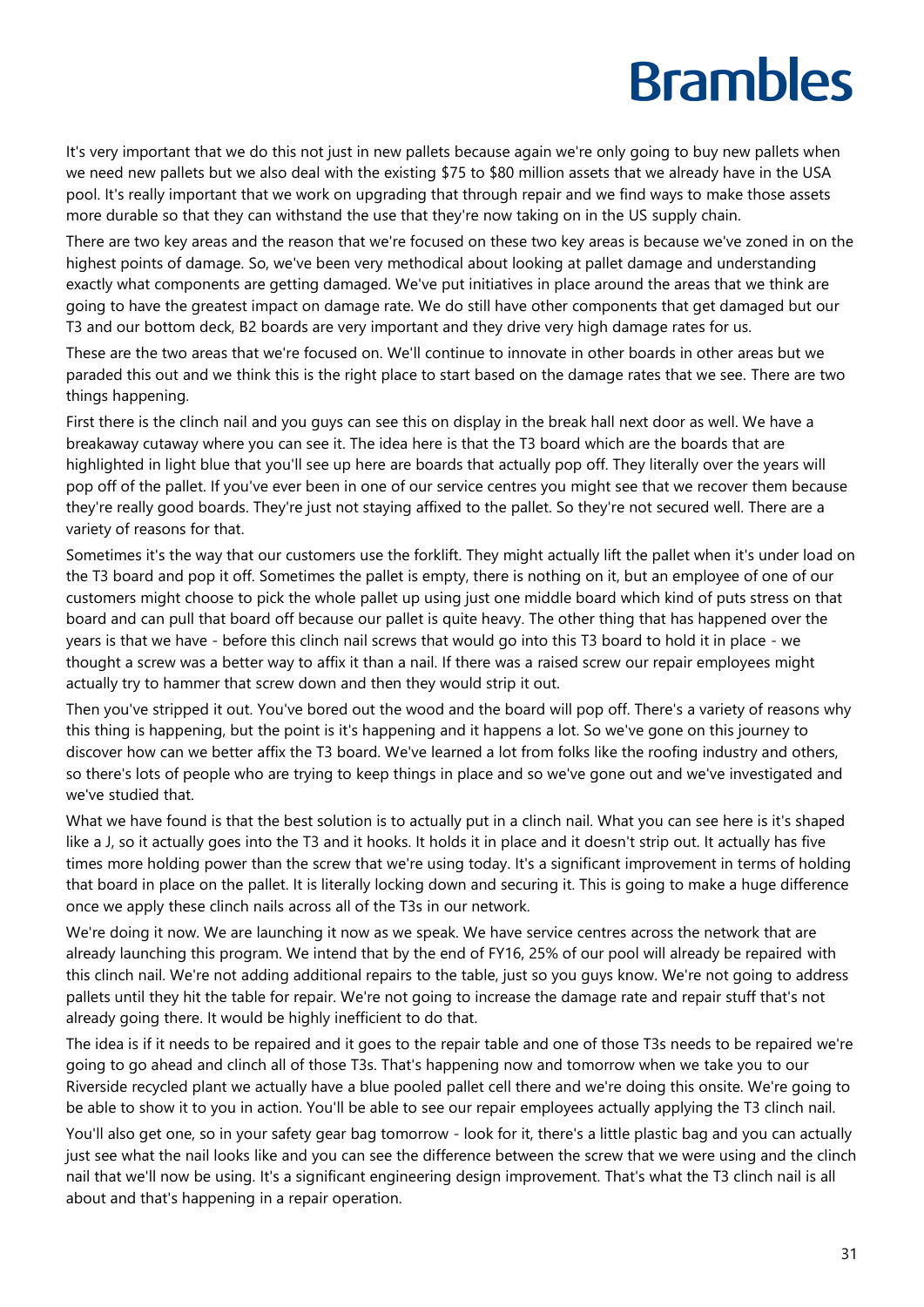Next comes the nail plate, which is actually - I have one for you here as well - you'll get one in your bag tomorrow. The nail plate is designed to actually go onto our B2 board which is one of our highest damaged boards on the bottom deck. It's actually designed to help stop the splitting of wood. If you have impact on the bottom deck and it would normally split the board. It would go across the board - that nail plate is actually going to absorb that impact and stop that board from splitting.

Why might that board split? There's a variety of reasons. Sometimes when nails go through the board it weakens the fibres. Sometimes our customers might hit it with a forklift tine and split it or crack it. Then it will eventually propagate across the whole board. We see a lot of these B2 boards that are broken across. By putting the nail plate on it's going to absorb that impact. It's going to help stop that split from propagating and it's going to hold that B2 in place and that B2 is going to last longer.

It also strengthens the joint around it, so it actually makes for a better quality pallet. When we talk about automation and our customers trying to run through their system, the bottom deck is really important. They need a good bottom deck. They need a bottom deck that is square and a bottom deck that doesn't have a bunch of loose wood or splitting wood on it. This is actually also a good positive customer feature for us as well.

We'll have 60% of all new pallets that we're building by the FY16 will have these nail plates being installed. We have a plan to launch that out across all of the new pallets. We're also looking at our inner regional flows as well - pallets that would come in from Europe or from Central America, we're working to make sure that we get that capability to put those L plates into those as well.

These are the key areas of damage and this is going to have a significant impact on reducing damage. We'll take you into more detail tomorrow and you can also on the break - as I said - go out and see just the cutaway pallet and you can look and see how it works.

All right, so next - so this is kind of the last part of the asset productivity section, but I cannot not talk about transportation inflation, so I've put it here for lack of a better place to put it. I think we have to talk about transportation inflation. You guys saw that represented in the margin development walk and so I want to make sure that we hit that head on and we talk about it.

You guys know and we've told you this that we had some transportation inflation that was fairly significant in FY15 and we had to manage that and deal with that. Since that time we have embarked on a significant journey to make sure that first of all we understand transportation inflation trends. That we feel good about the programs that we have in place to deal with them and that we're performing as we should be given these conditions and this environment that we're facing.

We actually hired a third party firm called Chainalytics and they're an expert in this space. They did a significant deep dive study with us to look at our transportation procurement practices. So we want to be sure that we're best in class. We have to deal with these challenges but we want to make sure we're doing it very well. Chainalytics came in and they went down the path of a study with us to look at how we buy transportation, dedicated carriers, spot market, line haul, all the things that we do to manage our transport.

We wanted to validate that we're doing the best that we can and we want to make sure that we're using the right forecasting tools when we're forecasting transportation inflation and that we have our arms around that. They also looked at third party transportation versus running your own private fleet. So they looked at the whole picture for us to make sure that we're doing this in the most optimal way.

Many of you guys would know when we acquired the IFCO business and in particular PMS, we acquired a private fleet. So we actually own a private fleet now for our recycled business. We also asked the question should we leverage that in some way, should we be doing something different with our pooled side now that we have this transportation fleet inside the recycled business.

Chainalytics worked with us to answer these questions and the findings were good and interesting. The first was that CHEP is highly complex. We know that we're complicated. We move a lot of assets all over the country, but we're actually more complicated than most. So, even when you look at very, very large shippers, key manufacturers that are producing a ton of volume across the network on an annual basis. Their lanes are much more consistent and they have less of them.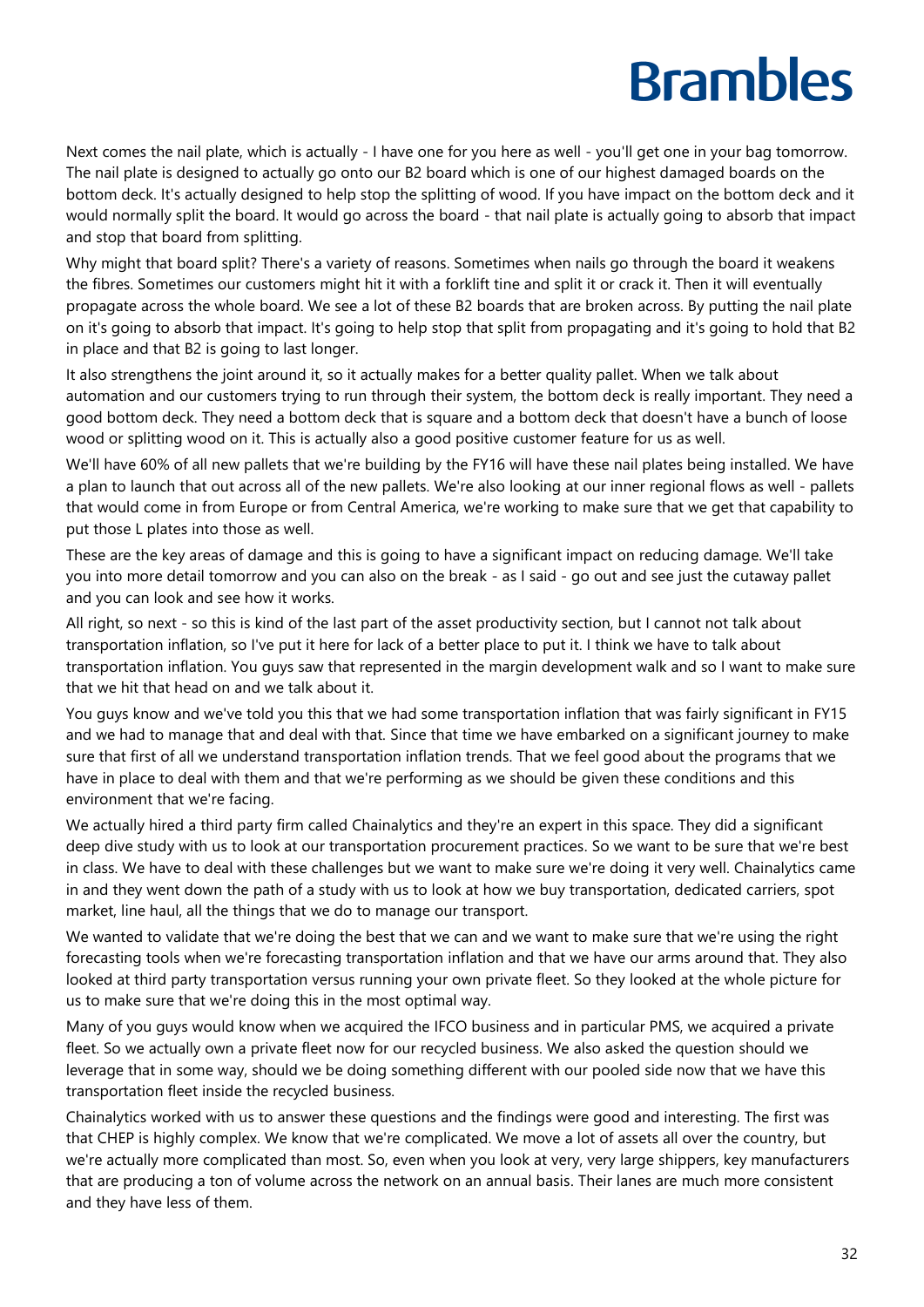So, they're moving from their manufacturing facilities - normally they only have between zero and five of those. They're moving to their warehouse and then they're moving down to a set of retailers. We're moving everywhere from more than 200 nodes where our pallets are sitting, to every single manufacturer, to every distribution centre, to every warehouse. Our movements are much more complicated. Chainalytics had to go deep to really understand how do we move the way we move and why do we do that.

The findings were that we're doing a great job and in fact we're performing at the benchmark or above the benchmark in almost all cases for the way that we're procuring our transportation. The way that we're using dedicated carriers in certain markets so that we can get the best rates and the way that we limit line haul and spot market as much as possible.

The reason that we're able to do that is because of our network optimisation. We are constantly optimising our flows, we are constantly trying to take the lowest length of haul movement and all of that allows us to lock in dedicated transport. It allows us to get the best possible rates and optimises size of those dedicated fleets. The findings were that we're doing this right, which is a good validation of our practices.

They did help us find some opportunities. Certainly there was some findings in there where we can procure slightly different or we can find some initiatives. They did help us find some modest cost savings opportunities as well. They also evaluated our private fleet and the findings were that our recycled private fleet is highly efficient. There were some great findings around that that we run that fleet well. That that fleet is very positive for the recycled business model - that we should continue to run that private fleet for our recycled business.

Lastly they also concluded for us that that does not mean that we should move to a private fleet for the pooling business. They found cases where it might make sense in certain geographies or certain markets, to take advantage of a private fleet, but we're also highly efficient with our dedicated carriers and the third party transportation providers that we use.

The findings were solid there and they validated that our practices are good. We're pleased with the findings. As far as the outlook goes, this means that we have a challenge still. It would have been great if they'd said hey there's a ton of low hanging fruit. You guys are not doing a great job. We're pleased that we're doing a great job, but that also means that we have to offset transportation inflation in other places. We're not going to find it in transportation.

The findings were look you're using the right indexes, you're forecasting correctly. What you see in the Cass index which we've shared with you guys, is the right way to look at this and it is the right indicator of transportation inflation. What that tells us is we do expect to see more transportation inflation in FY16. The first two months of the year are tracking in line with our forecast, so it is up. We are seeing inflation in the first two months of our fiscal year. They're in line with what we expected. They're in line with the Cass index.

We're going to feel it a little bit this year, but we're not going to feel it the way that we felt it last year. We have put our surcharges in place around transportation inflation, so we took some surcharges with our customers in FY15 and we have plans to do that again in FY16, which is never a pleasant or a positive thing to do with our customers. They understand it.

I'm sure many of you have probably spoken with customers and they're experiencing the exact same inflation that we are. So people generally understand this and they get it. We're managing that accordingly. Then we also have a whole list of course of supply chain initiatives that we'll use to offset some of these impacts and make sure that we overcome these challenges.

Transportation inflation, lastly I will show you the index. I'm sure you guys have probably done your own research by now, but this is the Cass index that we use for transportation inflation. What this chart really represents is what's been happening since 2012. You can see that we've been trending up. The market - the industry has been trending up since 2012 and the market is facing clearly significant inflation.

This is all - as I said before - driven by driver capacity. This is about new regulations that were put in about driver hours and how many hours drivers can drive. The other challenge is an aging workforce, so in the US right now moving into the truck driving industry is not really a job of choice for the US marketplace. So we have a very aging workforce. People are retiring and people are not re-entering the workplace, so the industry overall and even key customers that run large private fleets are working on this challenge together.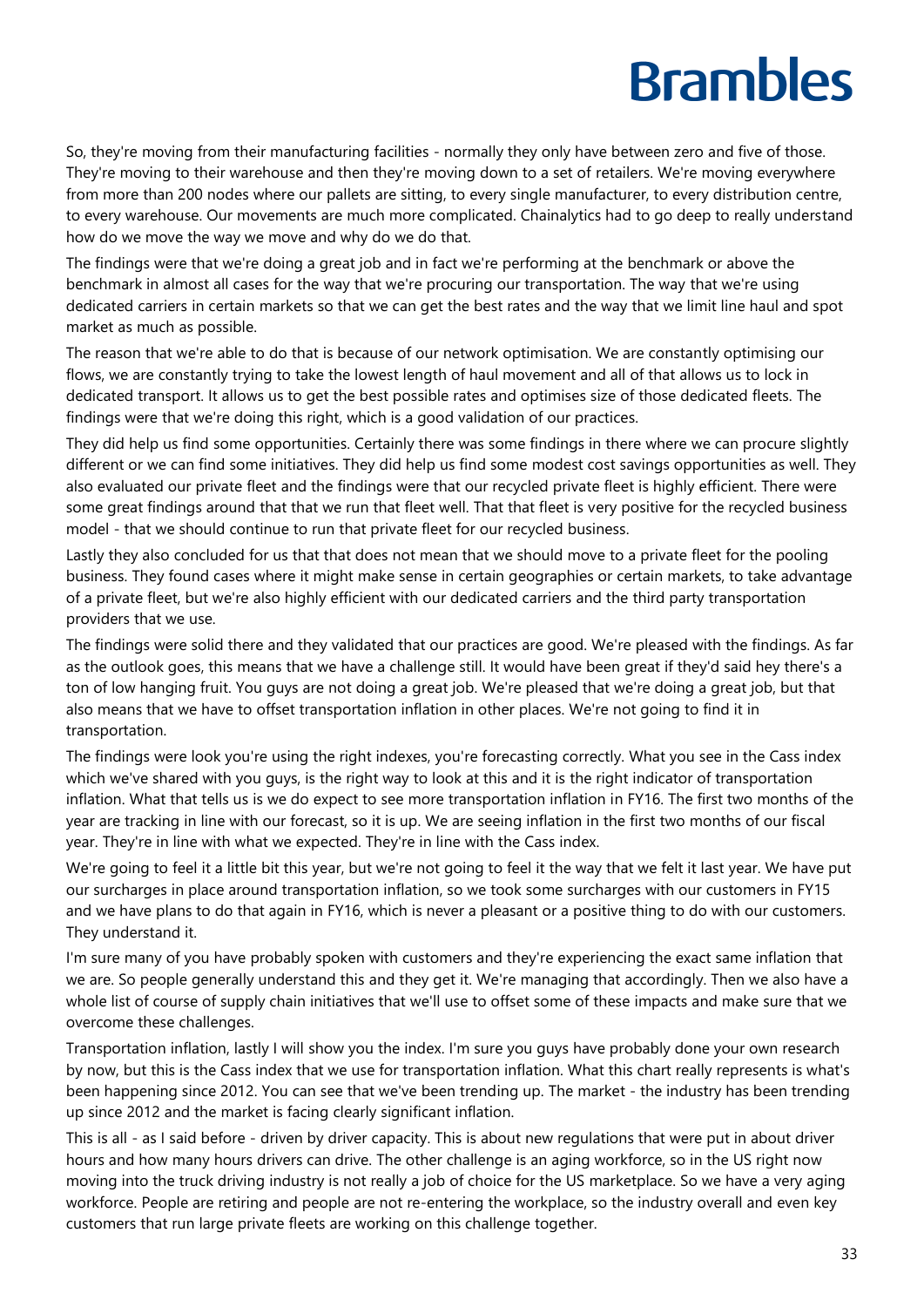So how do we make this a more appealing industry, beyond just wage rate inflation and getting people higher wages. How do you make this an appealing job? How do you get people to move into this space? It's an industry wide challenge. We're participating in that discussion, but in the meantime we'll continue to do what we need to do to offset those costs and grow our business.

All right, that was asset productivity. You guys still with me? Do we need another walk up song or something to keep you moving? Now we're going to move to differentiating our market position. I'll take questions at the end. As I said I know you guys are going to have questions about the asset productivity conversation. We will definitely come back around and give you an opportunity to do that.

I want to shift gears a little bit now and I want to talk about differentiating this business. So, I've talked about the journey - the fact that we have now shifted to become customer centric, as evidenced by the fact that we have John Thelan sitting up here on the stage as our partner. We would not have been doing that five years ago. I think you guys all know that. We have travelled a significant distance in terms of building relationships with our customers.

Those customers who left us and came back have turned out to be some of our greatest strategic partners. I'll tell you a quick story about the journey. We were at General Mills. You guys may know General Mills was one of the customers that left us and came back. About a year ago we actually were invited to their headquarters, ironically to receive an award for our supplier collaboration with them.

I would tell you that not the award itself or being recognised for the collaboration, but the conversation was one of the most rewarding conversations that I've had during my career at CHEP. The conversation that we had with the leadership team at General Mills was we are amazed at what a different company you are now. I don't think that we could have asked for any better praise to kind of attest to the journey that we've been on that a customer who chose to leave us, who has now come back is telling us you guys are completely different.

We see you as a strategic partner. We want to collaborate with you. We want to be on the journey for the long term with you. All of that work, not just with General Mills, but with so many others has led us to the opportunity to reposition as a solutions company. Now that we've moved past those hygienics of getting quality right and getting service right and now really being embedded with our customers - understanding their challenges, understanding their own goals and targets and their own performance metrics and what it is that we can do to support them is what has opened this door for us to reposition as a solutions company.

The other thing that has opened the door though is the fact that we have massive skills and capabilities. We've bene running an awesome supply chain here in the USA since 1990 and we have built brilliant capabilities about how to do that efficiently for ourselves so that we could move our assets efficiently. So that we can take cost out year-over-year and so we have something to offer them. We have significant skills and capabilities related to supply chain, related to operating transportation efficiently, related to all the things that go into moving assets.

We now realise that our customers are hungry for that, so they're all working harder than ever to take costs out of their supply chain and we have skills and capabilities that will support them in doing that. That has led us to this reposition as a solutions company. I want you to think about what's happening over a decade, because this is transformational.

We are literally repositioning our value proposition to be a solutions company rather than a pallet renting company. That is a significant shift and that is a journey that is going to occur over the next decade. I want to set the stage for you about how we're thinking about this and how you're going to see this unfold. It's going to unfold over the course of many years.

The first way that it unfolds is it makes us different. So the first conversation is we could do a lot of other things for you, besides rent you a pallet a great rate and meet your quality needs. That's the first conversation. If you think about our traditional competitors and the ones that we would call our competitors today can't offer that number one. Before the conversation was I have a pallet and you have a pallet and whoever has the cheapest pallet is going to win this conversation.

Now the conversation is yes we all have a pallet, but we also have an arsenal of supply chain capabilities that will help you take costs out of your supply chain. Let's talk about multiyear value creation. Let's talk about transportation collaboration, helping you deal with industry inflation. Let's talk about value stream mapping. Let's talk about all the ways that we can help you take costs out of your supply chain, beyond renting you a pool pallet.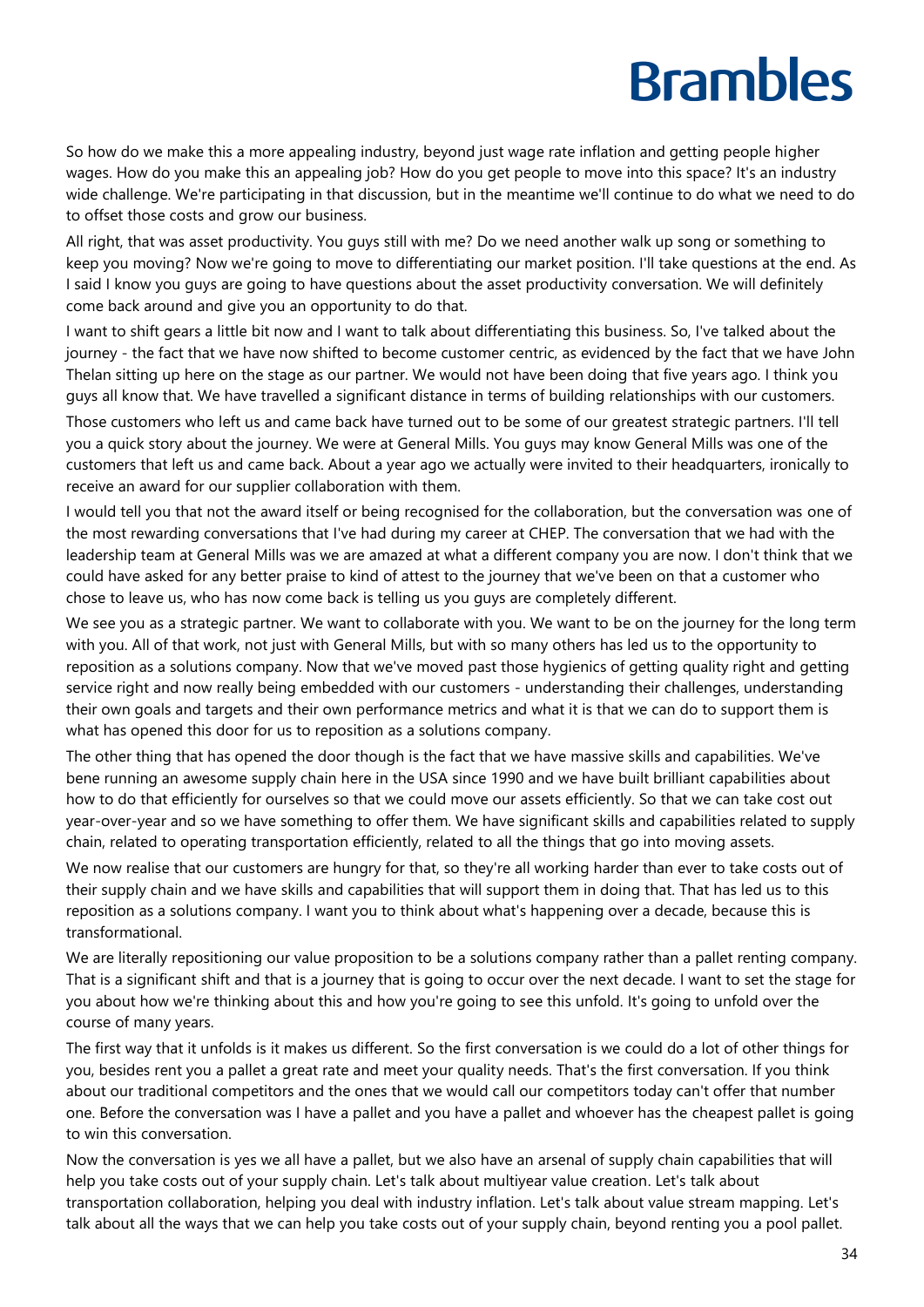That differentiates us at the table and we are experiencing that now. Right now when we're head to head with one of our pooling competitors or of course a whitewood competitor at the table, our conversation is so much richer and so much bigger and so much more mature in terms of what we can bring to our customers. They are seeing that and they are acknowledging that. They are telling us the reason that they're renewing with us or the reason that they're choosing to move to us is because of our supply chain solutions portfolio. They see that we can do more to help them achieve their goals than just renting them a pallet.

The second stage of this is it is helping us protect existing business for sure. When we sit down and we talk about renewing business or PECO or iGPS or anyone else shows up at the table to compete, we are certainly different and have more to offer our customers in terms of value. Secondly it's letting us win new business. We're able to go into other places and offer more value than we have before. We're going to protect and we're going to win through this strategy. That's just about the core business that you already know and see today. It's just strengthening that core business.

I'm going to show you some growth numbers when we get into the growth section. You'll clearly see that we're winning new business; well beyond what you would expect related to organic growth and part of what is enabling that is this conversation about solutions and incremental value. You've got to think about the long term here when you think about this program. We are positioning to be a true value creator well beyond renting or selling a pallet.

Then the last piece is we feel very strongly over the next decade we will be able to diversify our revenue streams and we can really make that top line look different. I'm not here today telling you to put that in your model and look for it next year because this is a long burn, but we are building business models now around these solutions to see what would pricing look like, what would market sizing look like, what could we really do to explode some of these solutions, to diversify the top line into services and other offerings.

Pete talked about fractionals. We are putting fractionals in because we've launched them and they're traditional pooling products that we know today and that we do in other countries today. There are many other things inside the solutions portfolio. In a little bit I'll show you a video that kind of describes what those are so that you can get a better flavour.

What you see next is actually a branding campaign and the reason that I didn't lead with this, even though it looks great is this is not about a marketing campaign or a tag line and I want to make sure that you understand that. It's great work and it's sophisticated and we love it. We have repositioned and we have done some new branding and we've done some campaigning around what it is that we offer. What is important is what is underneath that.

The fact that we are generating real value for our customers. I'm going to take you through some case studies that demonstrate that here after we see the video. This is an example of the way that we are marketing this in the marketplace. The tagline is this is the supply change, instead of supply chain. Also, you can see that we're talking about value for the customer in the way that we're presenting this. So taking the air out of empty loads.

It's not about helping CHEP reduce our transportation costs by collaborating with you, it's helping our customers take our empty miles, helping them use their existing assets more efficiently, helping them get better asset utilisation if they're running empty miles or backhauls without our pallets in them. This is the kind of work that we've been doing and again you'll see some more of that out there in the hall.

What I'd like to do next though is actually show you a video. This is a commercial marketing marcoms material that we put together. It emphasises our solutions portfolio for our manufacturing customers. I'll just let you take a look. [Video plays]

All right, so hopefully that gives you a flavour when I talk solutions what we mean by that. These capabilities that we have amassed inside our business, we're now taking to market and we're offering those solutions to our customers to help them take cost out of their supply chain.

I thought what would be best next is that I bring it to life for you and give you some case studies so that you can see that this is truly gaining traction in the market. We have some very important and key brands represented her who have been collaborating with us on this work. I'll start with the first one which is Walmart.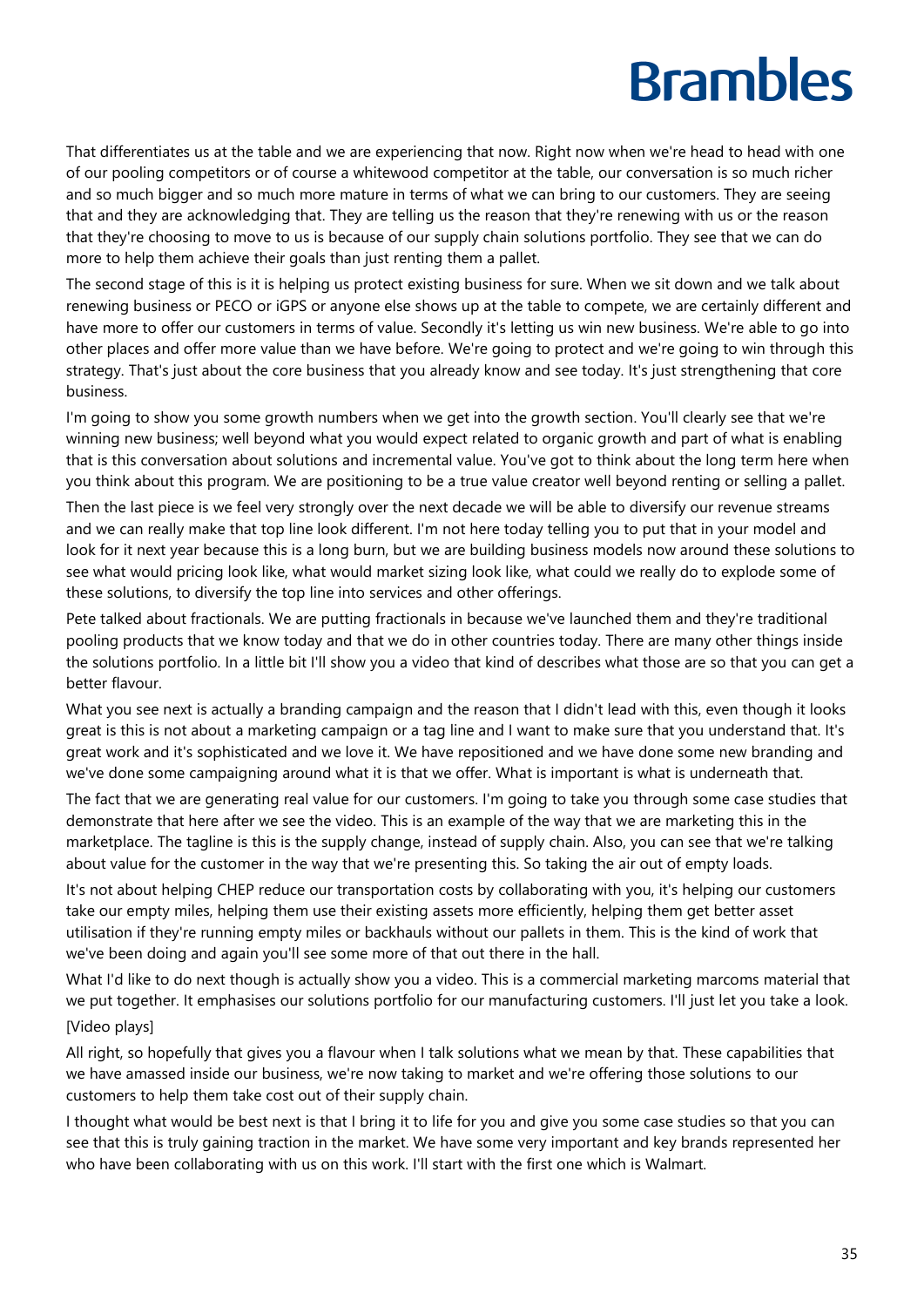Walmart has engaged very deeply with us around transportation collaboration. Transportation collaboration is actually one of the solutions that we offer and you'll see outside in the break hall that we have materials around each of these solutions. This is transportation solutions for retailers. So we've engaged in collaborating with them.

Walmart has a publicly stated goal to better utilise their private fleet. They have one of the world's largest private fleets. They've stated very clearly that they have some underutilised assets and they want to utilise those more efficiently. We took their stated goal, their target as a company. We went to them and said we can help you do that.

We're moving all over the country and you're moving all over the country, often on your way home empty. Let's work together, let's collaborate, let's use your fleet as a transportation provider for CHEP pooling. We've engaged deeply with them and they have become now a transportation provider for us and we are actually purchasing transportation directly from Walmart.

What you see here represented is literally Walmart's testament to the work that we've been doing with them. This is a quote from their head of inbound logistics, who is stating here that we're helping them taking empty miles out of their network, helping them utilise their assets more efficiently, but also doing good from a sustainability perspective to take out carbon footprint from the system.

It's a great example of us taking our needs, their needs, mirroring those together and creating value for both teams. What we get out of that is a cheaper transportation rate. They utilise their asset, they generate some revenue from CHEP for that asset to move CHEP pallets. They offer us a discounted rate because it's a backhaul for them and they were moving anyway. So everybody wins in this triangle of transportation collaboration.

I think it is important for me also to note guys that we're talking about Walmart, so I know that we've had a history with Walmart and it's one of the things I'm also most proud of when I stand here today is that the relationship has evolved dramatically - that we're now collaborating on these types of initiatives together is also a massive distance that we've travelled in terms of creating value for our customers and becoming a true partner to our customers including Walmart.

The second example that I would like to give you is with PepsiCo, which is also a great story because many of you might recall that Pepsi also left us back during the iGPS market entry period. They have returned now as an amazing collaborative partner and they are a wonderful customer. We're delighted with the collaboration work that we now do with PepsiCo. They're one of our most strategic collaborative customers and partners in fact.

PepsiCo has been taking advantage of unit load testing inside our innovation centre, so when we brought this opportunity for them to utilise our innovation centre to help make their unit loads more efficient, they took us up on that offer and in fact they came in and did some extensive work with our team around helping to reconfigure one of their products and how that product is loaded on a pallet. Then how that product is put into a trailer and moved down to the store.

We found a configuration for them that has allowed them to get a dramatically more amount of product into each truckload. They're more efficient, they're loading better on the pallet, they're getting more product into the truckload and they're moving less trucks across the country. Their product is arriving more efficiently to their customers.

Again, it's another great example of bringing true value to our customers through these solutions. Our customers were happy for us to reference them here today to use these examples and to share with you the kind of collaboration that is taking place between our companies. I think it is very powerful to just see the brands represented here and see the types of companies that are taking advantage of our solutions and collaborating with us.

There are many more stories like this and we're happy to talk with you offline about those, but hopefully this gives you a flavour for what we mean when we talk solutions and collaborating with our customers.

All right, so that's go to market in differentiation and now I'm going to end on our last topic, which is growth. I know that you guys are keenly interested in how we are growing the business and I'm going to take you through some discussion about growth.

I think it's good that we start with actually how are we expanding our market share. So this chart here represents what's been happening inside the North America business since FY11. It represents the layers of growth inside our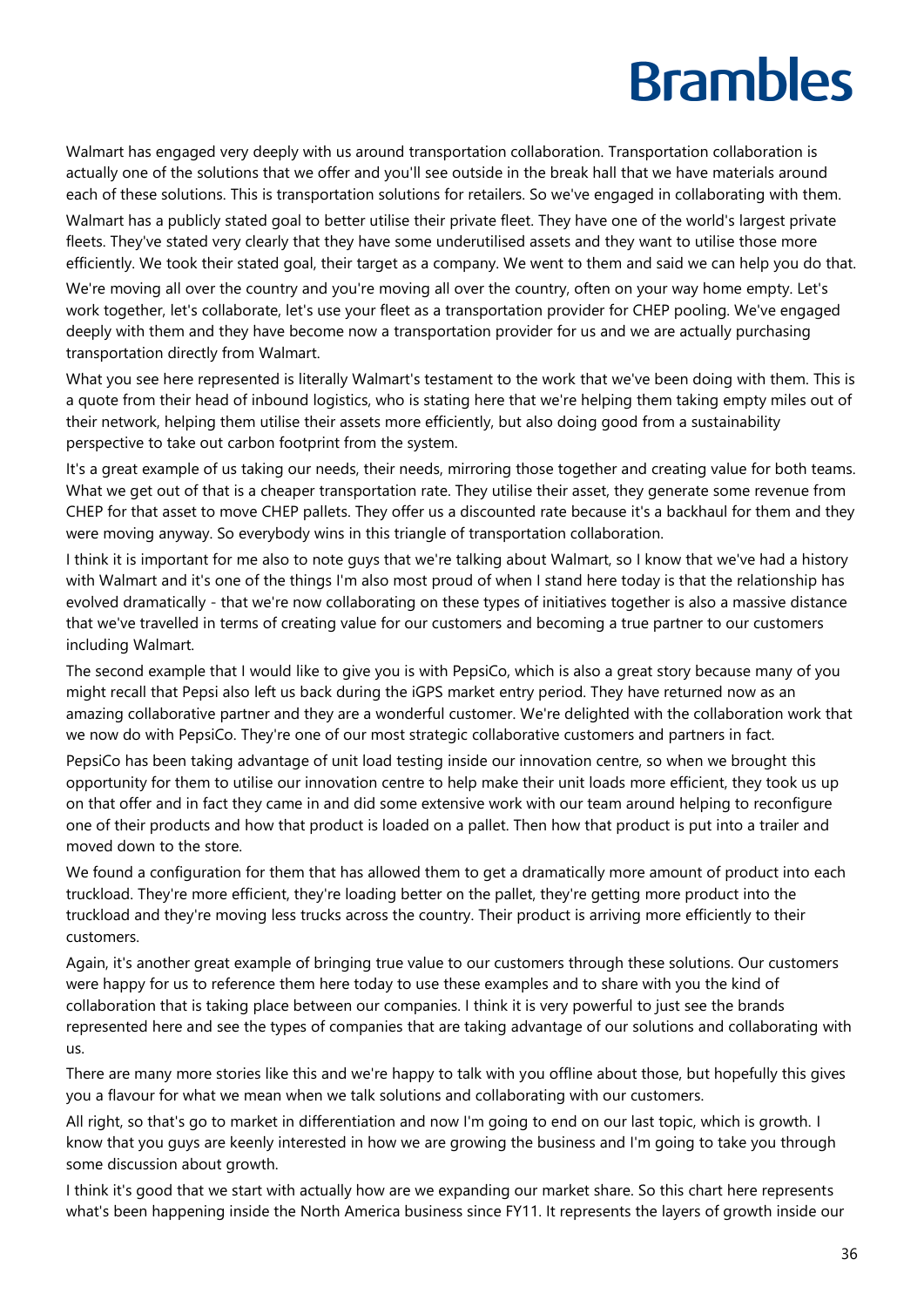business. I know I was talking with some of you last night and you were asking me questions about things like organic growth because you may be hearing from CPG companies that they aren't seeing growth. Well we are seeing growth in like-for-like business and we are seeing it year-over-year through FY15. We're seeing it into this year.

So what this represents here first of all is that dark blue bar on the bottom of each of these bar charts are like-forlike growth. Organic growth is happening, like-for-like customers are growing year-over- year despite what you may hear in the anecdotes and different interviews. We have a significant amount of data here and some very large CPG customers represented in our like-for-like numbers. They are growing year-over- year.

The important thing to note here is that is not really where most of our growth is coming from, which means that we are growing and winning new business which is equally as important. The next bar that you see here though is pricing. I know many of you have questions about price and are you giving up price to keep business? What's happening with pricing?

As we've said and I've said this to you several years in a row, we're going to take moderate pricing when it makes sense for our business and you can see here that we have been steady and even and continue to take pricing. We've certainly moved forward and achieved pricing and it's been moderate. It will remain moderate.

We think the real way to continue to grow this business profitably is to take cost out, become more efficient, but we don't want to grow margins on the backs of our customers by slamming price out into the marketplace. We do not think that that is the right approach to grow this business for the future. We'll take price when it makes sense.

Someone asked the SME question - was that Anthony - one of you guys asked - someone asked about SMEs when Pete was up on stage. Just to quickly let you know, we're definitely growing in the SME space and in fact we grew 12.5% year-over-year in the SME space - the small to medium enterprise customers.

Just so you have a flavour for that, typically they are about 20% higher price customers. I probably never gave you that number before, but I'm giving it to you today, so we like SME, it's a smaller customer, we can command a premium. It's not as convenient to service them. There are lot of reasons why we can command that premium but we are and we're growing that business. That's making our top line healthier. It's making our mix of customer base healthier to grow in that small to medium enterprise space rather than just sit on a couple of huge big CPG companies that make up 80% of our business.

We're continuing to expand in the SME space. That does allow us to get some pricing as well when we grow inside that layer of customer segmentation.

Then next what you see here beyond price is net new business wins. This is the best story. So what this means is that we are gaining market share year-over- year and we're taking that space. I've shared with you guys market sizing charts quite a few times at various IMBs. Many of you guys will remember the bubble chart and the billion dollar opportunities that we've talked about over the years. We are continuing to win in that space and take business and grow in those opportunities.

I'll show you some segmentation about how we're looking at that here in a second. Then of course you can see what's happening with the recycled business. That's the top bar on the bar chart and the recycled business does continue to grow. Keep in mind that it grows with almost no capital. There's every reason that we would want to continue to put energy into growing that business and improving that business and we will continue to do that.

How are we growing? There's two areas, expanding the core which is a lot of what we've been talking about here. So launching that solutions portfolio to keep winning business, to keep differentiating ourselves in the marketplace against whitewood competitors, to hold onto business against pooling competitors, but also we're doing extensive segmentation.

Back in Sydney at the last IMB I talked a lot about segmentation and you guys might recall, I showed you the retail grocery store and how we were breaking down penetration by segment. We've continued to do that work and I'll show you how we're attacking some of these opportunities through segmentation. We also fully intend to grow the recycled business.

We have a strategy in place - a five year plan to grow into 20 new markets inside the recycled business in the USA. I'll take you through an example of how that works, but we certainly intend to grow that business as well.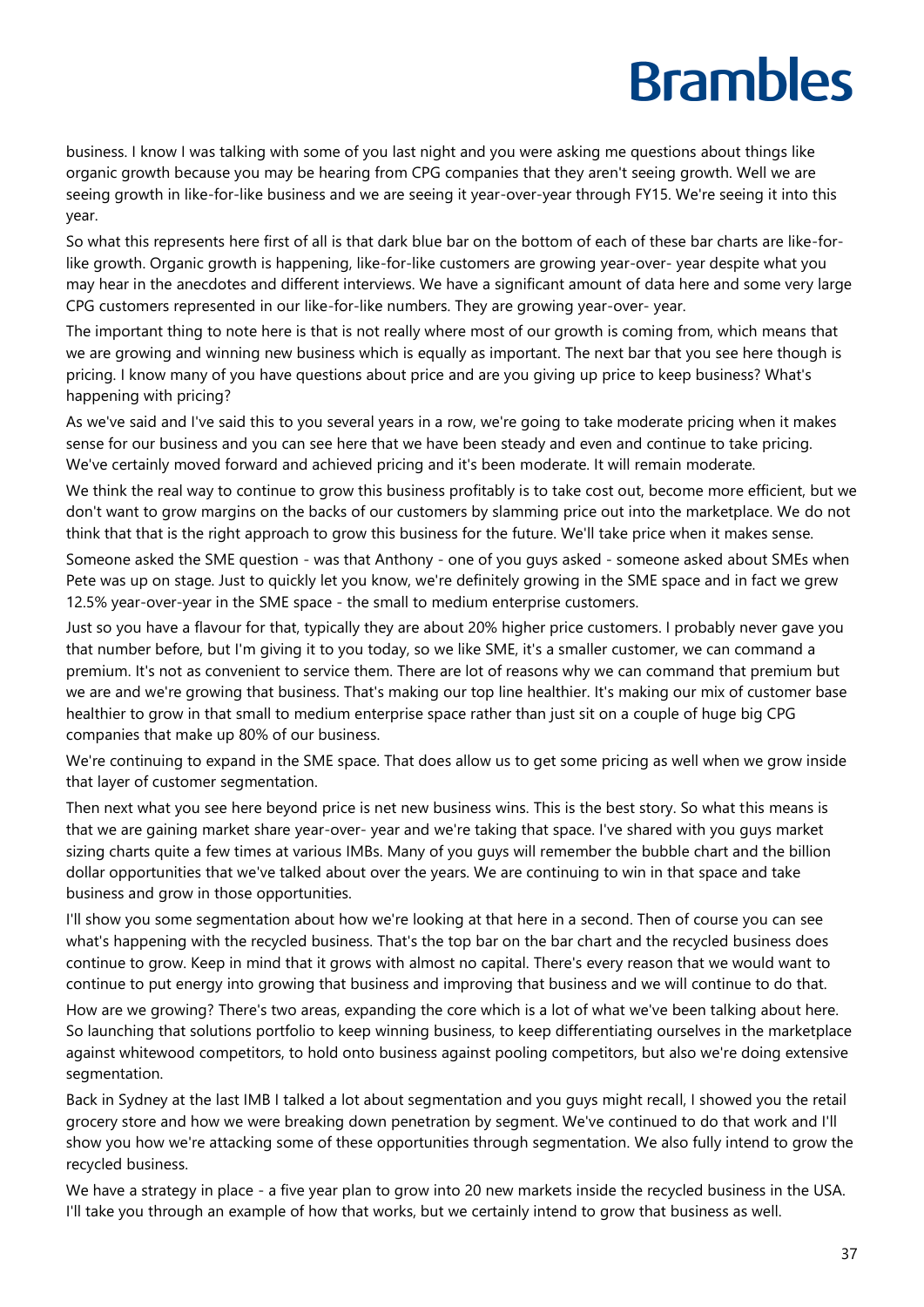Then new products and new verticals, which I talked a great deal about when we were in Sydney together at the last IMB. The idea of launching the half pallet is now alive and well. I showed you the pallet. I talked about the ways that we were going to enter the market. We have launched that pallet in the marketplace and I'll talk a little bit about that in another slide and how that's progressing.

Then the other is new verticals. New verticals you guys will recall I talked about specific channels. Pet care, auto after market, home and hardware, we went through those opportunities to grow in those spaces. We are continuing to build those relationships. We are continuing to build asset recovery engines and that will also be a slow development purposefully.

We could go out now with the relationships that we have and we could shoot pooled pallets down those new vertical channels, but we would also move backwards in terms of the work that we've done on asset productivity.

The way that we are entering those new verticals is through building back end supply chain solutions to recover our assets. We're going to do that slow and steady and we are not going to move pooled pallets through those channels until we have recovery engines for our pallets.

We're entering those markets through things like sweeping back docks for pallets, buying whitewood cores from those types of retail customers so that we can gain control and access to the backend before we move pooled pallets down that channel. That is the only prudent way to go into those verticals is to create the back end first and make sure that you have a recovery engine.

It's a real supply chain solution solve and we're using our supply chain capabilities to unlock each of those channels one by one, retailer by retailer.

This is a bit of an eye chart, but this is segmentation at its best. I'm not going to take you through the whole thing, but what I want to show you is that we took that billion dollar bar. If you guys go back to the market sizing for CHEP North America which we've shown you many times, you will recall on there, there is a bar for about \$1 billion of what we think is available pooling space - space that we should grow into today that is ripe for pooling.

It may have whitewood in it today. It may have a competitor in it today, but it's a space that we believe we can rapidly move into and pool pallets. What you see here are four quadrants. We have literally taken our existing business and we've put it into four buckets. The left hand top left is protect our business, so customers who are almost fully penetrated. We don't have much space to grow but we love them. We want to hold onto them. That's what you see in the top left hand corner is protect and that represents about 25% of our top line.

We've now kind of segmented this to understand how penetrated we are in different parts of our top line. So 25% of our business is in a protect category. We have account managers, people taking good care of those customers, bringing solutions, finding ways to add incremental value so that they are sticky and they love us and they continue to do business with us.

On the top right hand side you see strategic accounts. These are accounts where we have opportunity to continue to expand - lane expansion with existing customers. We're 66% penetrated. So there is still room to grow inside that type of customer base that we hold today. It represents about 58% of our top line. Again, we know where we are and we know how penetrated we are and we have a team organised around actually growing lane expansion inside those strategic customers.

Next you see down on the bottom left hand side is SME, so small to medium enterprise customers which I mentioned just a moment ago. We have a lot of room to grow here which is great. So 58% penetrated, out of that opportunity that we think is available and 16% of our volume is represented there today. We have continued to grow.

You guys will recall back in LA in 2010 we had just introduced this concept of going after these smaller customers. We do continue to gain market share and we continue to diversify our customer portfolio with these SMEs. We love this sized customer - highly profitable and many of those customers I shared with you guys actually become larger customers.

They sign on and they get classified as small to medium, but they actually expand into larger customers and we maintain the higher price points when they do that, which is a really good story for us. Then last on the right hand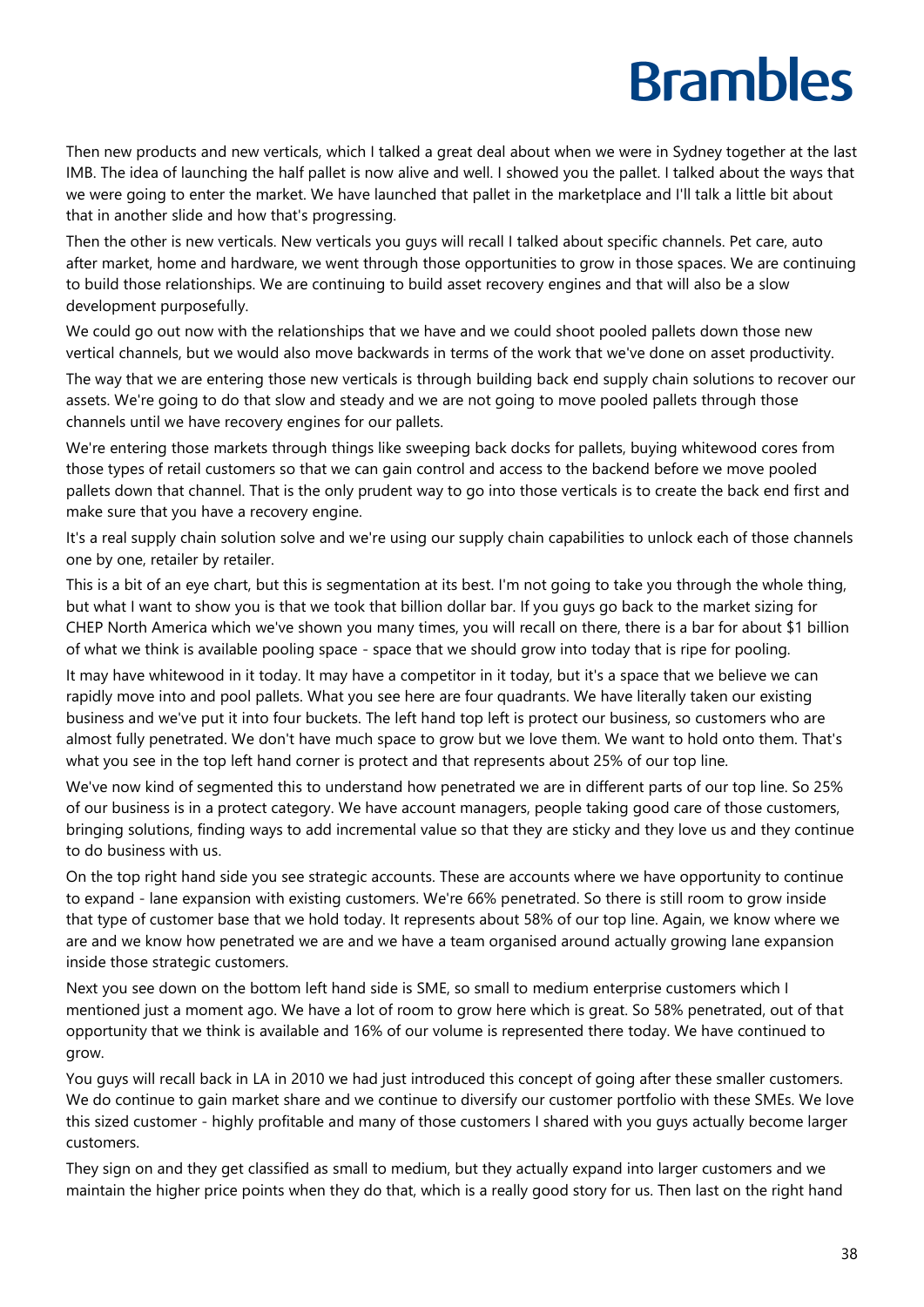side - emerging can be a misleading word, so emerging - don't think of emerging countries or emerging businesses. We call them emerging because they're on the horizon, so where they are sitting in our funnel.

They are emerging opportunities. Some of those would be win backs, customers we don't have today. Some are customers that are new conversions from whitewood that are sitting in our funnel that we want to bring in and close that business. This is where the largest opportunity exists. We have literally segmented this out by segment, by vertical so that we know exactly where this business is and we've organised our sales team around attacking each of those segments of these emerging customers.

Again, I show this only to illustrate that we've taken segmentation to the next level, since I last talked with you at Sydney. We've exploded this now. We've broken down that billion dollar bar and our sales team is completely organised around each of these four quadrants and how we're going to grow inside each of these four customer categories if you will think of it that way.

Next is a half pallet, so I want to hit on our progress around fractionals. Back in Sydney at the last IMB I showed you the half pallet. We talked about the use cases for it. Pete has mentioned it again here today. There's really two uses for the half pallet, one is promotionals. One is store replenishment. In the USA market today this is an example of a customer who is using our half pallet for their promotionals.

It's a great value proposition for them because the half pallet that we are producing out in the market place is very sturdy. It holds very heavy loads and our canned good and bottled customers are really enjoying the durability and the unit load that comes - their ability to put a heavy unit load on this pallet. We're seeing great progress and we're making progress.

What I want to emphasise to you is this is not right now about how many revenue generating issues did you get on the half pallet? The way that we are entering the market is around setting the US standard for the half pallet. We could just shoot this out and we could get a lot of people to rent it and use it because they're using half pallets today from the whitewood industry that are non-pooled and non-standard.

A market exists for the half pallet. The key to making sure that the half pallet is sustainable and is successful over the long run is getting into the planograms of our retail customers so that they are specifying our half pallet as the promotional pallet of choice. It's getting into the merchandisers' specifications for how they promote their product with retailers.

Our measure of success right now is getting in planograms and it's getting into the merchandising specs. That's how we're measuring success. As we achieve that then we flow volume and we issue the half pallet to our customers and they use it in the supply chain.

As you enter a new market and you introduce a new product one of the missteps that we don't want to make is to not be established as the standard. What will then happen is there will four other half pallets slightly different than our half pallet and everyone will be jockeying to get their half pallet out into the market.

We want retailers to accept it on the planogram as the stated specification for the half pallet and we want manufacturers to put it in their merchandising specs for promotions. That's where we're focused. Right now today we have greater than 65% of our retail customers engaged with us and advocating for piloting and testing and understanding our pallet so that it can make it onto the planogram.

This is a slow and steady wins the race program that we need to do right from the beginning. We need to be specified in the market as the US standard. That's how we're going to continue to grow and develop our half pallet. Then we hope to follow with a quarter pallet in the coming year.

We've started some collaboration with customers now around the quarter and what might that spec look like and what might that use case look like. We're going to be very methodical about how we roll this out and make sure that we do it right from the beginning.

Then next I want to talk just briefly about the recycled business. We're almost done here guys so hang in with me and we'll get to questions. The recycled business is really important and I think it's an awesome business. I think someone referenced it as a gem earlier.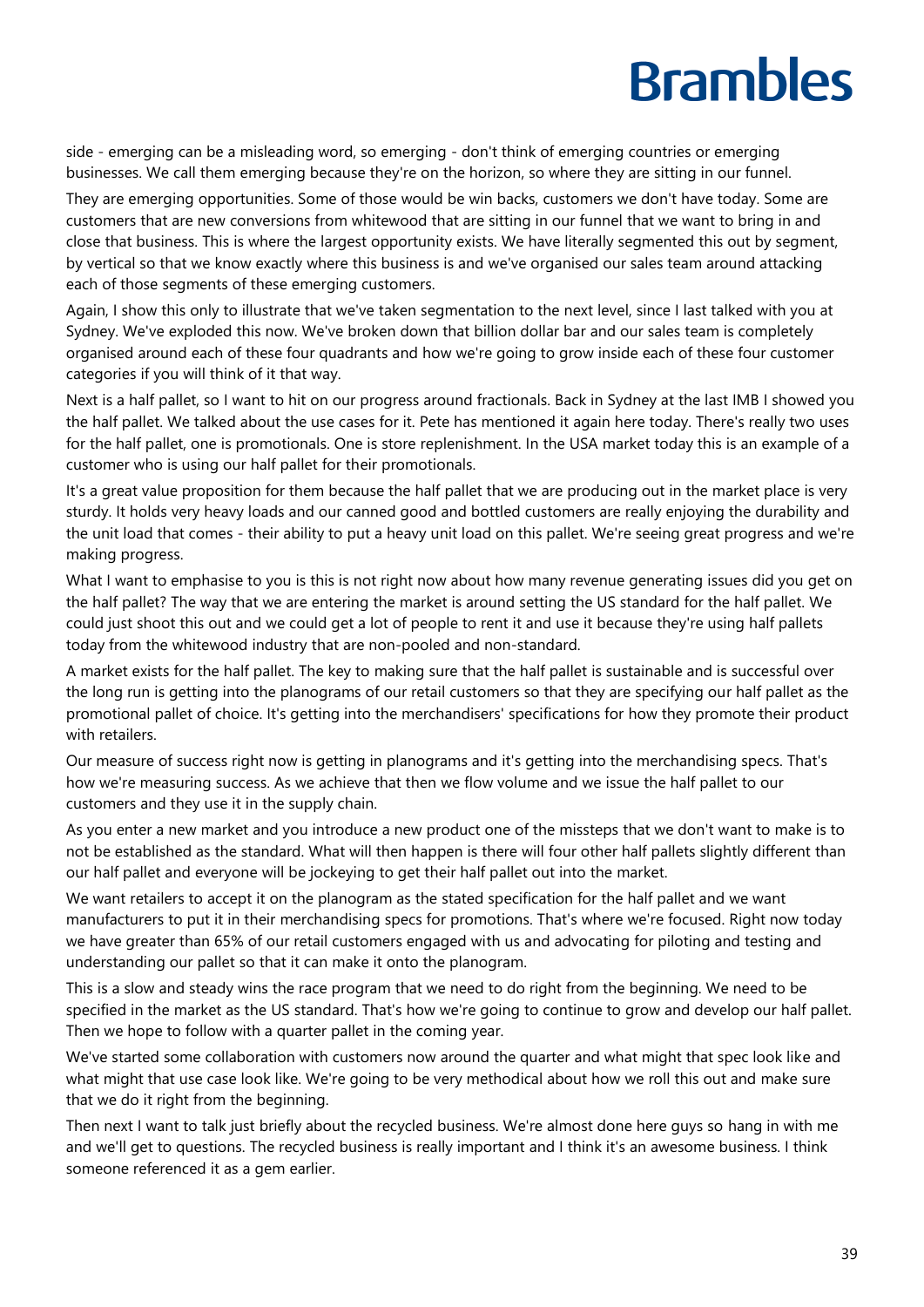It is a super, super cool business and it's complex and it's interesting and we really like it and I think that it enhances our portfolio and we talk about our solutions and being able to offer our customers more. The pallet - the recycled pallet is one of those platform offerings.

There is a need for recycled pallets beyond the pooled pallets, so having this in our portfolio is very important in terms of giving our customers a choice. The other thing that is great as I said to you before, about this business, it is a very low capital investment business, which means that if we continue to improve this business and optimise this business it's a great way to generate cash, with very little capital investment.

Again, it's lower margin. We have to run it well and we have to run it efficiently but when we do that we're really going to enjoy the benefits that come with this because of the low capital investment required.

The way that we want to grow this business is we're actually done - we have done significant market segmentation. We've identified 20 markets where we believe we should expand geographically inside the US market.

We've looked at our current infrastructure today. Where are we sitting today? Where are used pallets - cores as we call them, ending up inside the US supply chain? What market should we expand to, to gain access to those cores so that we can refurbish and sell them as finished goods?

We've done a significant amount of work around segmenting this and we have a strategy over the next five years to move into 20 new geographies inside the US business. This is an example of what we're doing, so you're going to go to Riverside tomorrow.

Riverside is a plant that's about an hour from the hotel here. We've always said that Riverside is kind of our LA facility. What you find inside that is that Riverside is not serving the entire LA market. Once you break it down and you understand where core supply is landing and where customer demand is sitting we actually have a significant opportunity to expand beyond this Riverside, San Bernardino area and move into LA proper.

We've already started now positioning cores inside that market and actually selling inside LA proper. We can reposition inventory from other markets like Phoenix where we're sitting on a significant amount of inventory and we can move that inventory down into the LA market and create an opportunity to sell further into LA. This is an example of where we've looked, where are we sitting today and have we taken all the market share that is available to us? The answer is definitely no and we have this opportunity expand further into LA. We've already started this now, and it's quite simple in fact. We've started by adding a salesforce in this market who can now just go ahead and start selling through LA and pooling these recycled cores and these finished good from other markets.

Tracy Scott, who I think was introduced earlier by Tom yesterday, is sitting back here by Cathy - was recently appointed as our general manager of this business. He's already taken this growth strategy and started mobilising his team around it. In fact, we just won a large piece of business in LA two days ago as a result of this effort. So we were already seeing progress around just putting feet on the ground in the right places. Eventually it may lead to greenfields or we may open plants but right now our existing infrastructure gives us a place to grow without adding any bricks and mortar. We're simply just putting more resources in place to grow the business, and very minor resources. We're not talking about a huge addition of overheads; we're talking one salesgirl in LA now who's closing business for us and we're expanding into that market and repositioning finished goods.

So it is a great and fun business. You're going to see more from it. We're going to continue to optimise it. The key to this business is getting the raw materials, procuring the cores at the best possible and most efficient cost and then converting those and selling them through. So you'll learn a lot more about it tomorrow when we take you on the plant tour. Tracy is going to walk you through the business model, really explain how it works, but it is a great business. So I would say stayed tuned because you're going to see a lot of good stuff and a lot of opportunity to generate cash from this business with very little capital investment.

Speaking of - this is my last slide, guys, you'll be happy to know. We are going to tour Riverside tomorrow so I hope you guys are going to join us, but you're going to start by going to one of Wolfgang's RPC facilities but then we're going to take you over, those who are participating, to actually see the Riverside plant. That was the example that I just showed you a moment ago, we're going to take you there and give you a tour. On this tour you're going to see several things. You're going to see the recycle business and how it works, and when we say cores what do we mean by that; you'll get to see all that happening, but you're also going to see the synergies at work.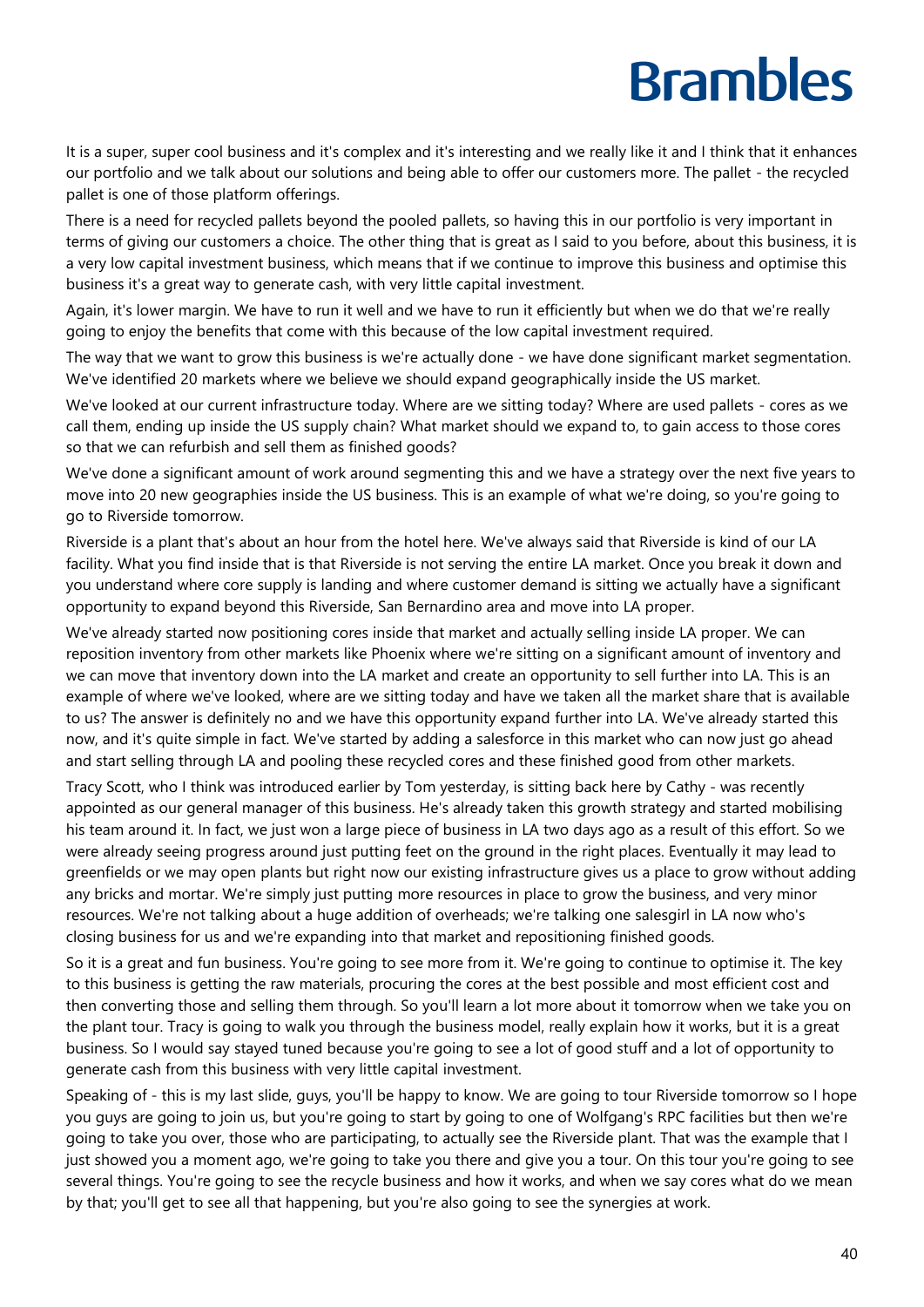This is a location when we combined our supply chains and we took that \$35 million of supply chain cost out of the USA network. You're going to get to see a pooled pallet repair cell sitting inside this whitewood recycled plant. You'll be able to see what this means and how did this work to pair our networks together. Then the last thing that you're going to get to see is actually the implementation of those T3 clinch nails inside to the pooled pallet. The blue repair cell, the pooled repair cell at this location is actually installing those clinch nails. So tomorrow should be pretty interesting and you'll get a good flavour for all three of those topics.

All right. With that - that was a mouthful - how are we doing on time, Tom, are we good?

James Hall: We've got plenty of time. Lunch is ready whenever we want to have it. I would say we'll cut the lunchbreak down to 45 minutes and be back in here at 1:15. So we've got time for some questions now, 10 or 15 minutes as necessarily.

Kim Rumph: Great, all right. Let's take questions.

Unidentified Participant: Kim, you talked a lot about asset recovery. Can you talk about the asset recovery program with the recyclers and how much you're relying on that at the moment?

Kim Rumph: Yes, absolutely. They're a very important part of our network. I shared with you guys a couple of years ago that we're actually collaborating very heavily with recyclers to help get other recyclers in the program. They're a key part of our asset recovery strategy today for stray assets and in some cases they're acting - some of them, the larger ones are acting as consolidation points to collect from smaller recyclers. We are definitely counting on them. They are key partners for us and a big part of our asset recovery program.

Unidentified Participant: Roughly how much of pallet returns are coming through that mechanism?

Kim Rumph: Well, it would be the NPD channel which we don't disclose publicly because that's pretty sensitive information for our competitors to know how many NPD flows we have. Most of our NPD flows come back through asset recovery, so retailers - NPD, for those of you who don't know that terminology, non-participating retailers, so retailers who are not in the pooling program with us. When assets flow through their channel we recover most of those through asset recovery. In some cases we have a positive relationship with that retailer and we may have an agreement about how they're going to allow us to collect our assets.

Unidentified Participant: Okay. Then also in terms of losses, you talked about the IPEP charge coming down a fair bit as a percentage of sales. We used to think of the loss rate as being something like 2% to 3%. Has that fallen I take it below that level now?

Kim Rumph: Yes, in the USA it is below that level, yes. I think you normally get loss rates probably on a global scale so I will just tell you that we're lower than that in the US.

Unidentified Participant: Okay. Then just about - just turning growth, on slide 59, the one where you broke down the net new business price et cetera, '12 and '13 were obviously boosted by the iGPS win-backs, '14 a little bit I think as well, but '15 is still about 2% growth from net new business wins. Is that how we should think about a sustainable go-forward rate, do you think, around that 2%? Is there any reason why it's not sustainable from that that you achieved in '15?

Kim Rumph: Well, we won't continue to grow at the same pace. My hope is that we're better than that but yes, you should certainly see us continue grow post those iGPS win-backs, which you saw that spike when we were bringing back those large customers. You should expect that we can continue to perform as well as we have through '14 and onward. We certainly hope to outperform year-over-year, that's our objective, but you should continue to see net new business wins from us, absolutely.

Unidentified Participant: Kim, hi. You talked about transport costs, and thanks for that, but repair costs have been a more significant contributor to the increasing costs over the last 18 months. So when do we see repair costs come back to inflation do you reckon and if you can talk about damage rates and what you're seeing on damage rates.

Kim Rumph: Great question. If you actually look at repair costs per issue, repair cost per issue is really not trending that far off of general inflation. But I will tell you that repair costs are increasing as a result of damage rate increasing, which is why I talked about pallet durability so much. As we have embarked on returning more pallets and losing less pallets and injecting less new pallets, we're definitely seeing a rising damage rate. So the durability initiative is designed to offset that. For us it's a five-year program but we anticipate that we'll start to see benefits of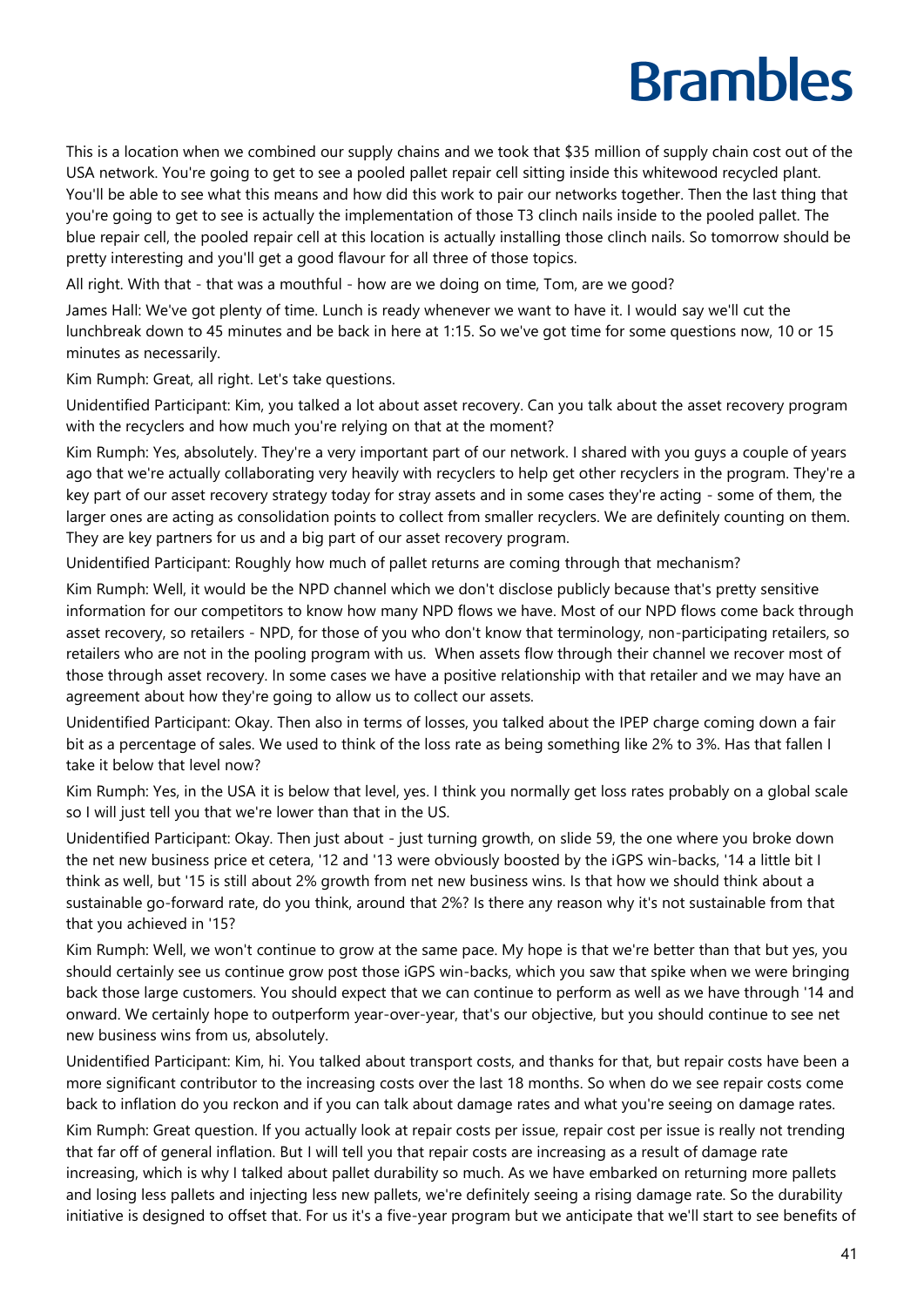that program over the next year, and it will slowly phase in as the health of the pool rises from these initiatives. I think you should look over a five-year period to see this whole durability initiative take root.

The other thing I would say to the growth question is the faster and more that we can grow the more that we can inject new assets into the pool to support that growth, the more that we can improve the health of the pool. The real objective here is grow as fast as you can and have a good reason to inject these new assets, because if we can continue to replenish the pool with new assets in the name of growth then we can certainly lower the damage rate much faster than the durability program itself will do alone.

Unidentified Participant: But we will see higher repair costs in FY15, is that fair to assume?

Kim Rumph: You should continue to see repair costs generally at the same rate that we have seen. We've experienced I think the impact of asset productivity, of reducing losses and stopping the new pallet injections at this point. I would look forward to be consistent generally. Do you like that, be consistent generally?

Unidentified Participant: On asset management your loss rates are lower because you're going further and tracking pallets better. The offset of that is higher transport costs to track the pallets. How do we get comfortable that this project's return is accretive and that it is worth the higher transport costs?

Kim Rumph: It's definitely worth the higher transport costs. Think of this way - and I'm sure you probably have - but the alternative is not returning that pallet, writing off that pallet and then recognising we're in a very Lean environment related to P-stock which means we will buy another pallet. If you just think about the financials of writing off a pallet and then buying another pallet to replace it versus incremental transport costs to bring it home, it's definitely more accretive for us to return that pallet through incremental transport costs versus write it off and buy a brand new pallet. That's how I would think of it, think of it as a CapEx versus OpEx trade-off, and you'd much rather not spend that CapEx and put that incremental transport cost back in. Yes.

Anthony Moulder: (Citigroup, Analyst) Hi, Kim. Just a question, or a couple of questions, starting with this repositioning to a solutions company. I guess we've seen LeanLogistics within CHEP for a little while. Why haven't we seen a lot more benefit coming from Lean if that's one of the focuses that you have in repositioning to a logistics or a solutions-based company?

Kim Rumph: I'm going to let Jason or Tom - I don't run Lean so I don't want to speak for these guys but I want to let one of you guys take Lean.

Tom Gorman: I think we can cover this later, in the end, in the wrap-up questions. We can cover this at the end as well. Look, Lean is a really small business for us, only since '08 actually; it was acquired the month before I joined the Company. I think for us to think of Lean as someone that's going to transform our Company is probably a mistake. I think what Lean has done for us is it delivered enormous amount of value internally. As our TMS solution in virtually market with virtually every customer, or every business unit, we believe that they're created enormous value in terms of supply chain efficiencies that we otherwise wouldn't have achieved, and I think that's clearly been documented on our part. We think it's a valuable business to us, either or both internally as we measure it or even looking at it as a standalone business we think that it has real market value.

What we have been thinking about - and I mentioned this yesterday in innovation - is there a way for us to think about ourselves more broadly offering supply chain solutions that Lean offers. Lean is a SaaS-based business, but they're really a software business. I think that what we have struggled with in this space is, is that an area that we can deliver that level of expertise to our customers? All of the things that Kim said and has listed here in terms of our service offering, that's really in the sweet spot or the wheelhouse of what the CHEP business does today.

Lean as a SaaS provider is a little bit different and it's more of an adjacency than actually part of the core of the business. What I alluded to yesterday, as we're continuing to evaluate what are the alternatives with Lean; should we be growing Lean more aggressively? Should we be combining it with other businesses? How does it fit into the portfolio of businesses that we have? We'll be touching on some of that when we do the portfolio look with Zlatko's stuff and maybe come back at the end of the day to touch on it as well.

Lean as a business to transform the rest of Brambles probably is asking too much of them to do that given their size and the overall impact, but as a business that has created enormous value for us internally I think we've absolutely hit a home run there. The next step for us is going to be thinking about is this something that we should be building aggressively or is this something that is more of an adjacency to our core. I think we're still wrestling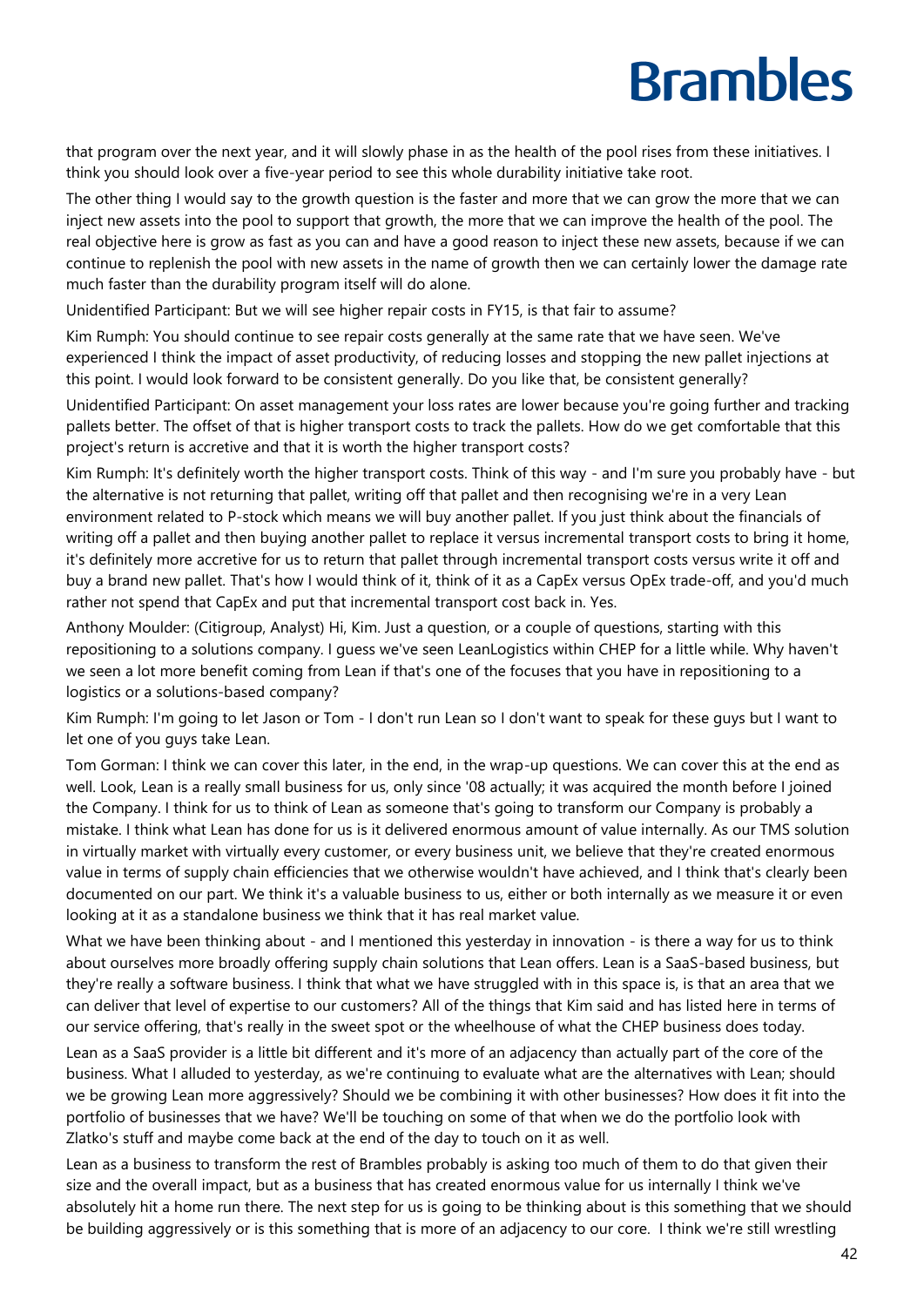with some of those things, Anthony. What I'd want you to leave with today is that as part of our Company over the last seven years we think we've gotten enormous value from Lean just in terms of the expertise that they brought to CHEP and honestly, we don't think that we would have had that had we not owned them. Going forward, I think that we're open to a series of different possibilities with that business and also in the space of being a SaaS provider in the supply chain.

Ben Chan: (Evans & Partners, Analyst) Hi, Kim. Ben Chan here. I'm just interested - I know this is a longer-term thematic, but just interested in your comment about diversifying the revenue stream from solutions. How do you intend charging for the solution-type service? Is it a fee for service, an annual fee, a percentage of value created?

Kim Rumph: It's a great question. Of course, in every case that we can we're going to want to devalue base pricing. As we're looking at the solutions and engaging with our customers and in some cases even just testing these concepts of how would you price them, our objective whenever we can will be value-based pricing. We generate \$1 million in savings for you; we want to take a percentage of that value back to compensate for our services. Very rarely are we going to want to charge for our service by the hour or for a number of hours of testing in our innovation centre; that's definitely not what we're looking to achieve here.

We want to talk value and we want to talk about sharing that value. In some cases there will be no charge. Transpiration collaboration as an example is about us lowering our cost per lane. It's about buying transportation from a customer at a cheaper rate. In that case there would be no charge, we would just enjoy the benefit of a better transportation lane rate. It really depends on the solution. We're building those business models right now so as we're engaging in these solutions with our customers we're testing these, we're charging for some of these services now by the way and we're playing with the models to see what is the most accretive way to charge for it and still create value for the customer.

Cameron McDonald: (Deutsche Bank, Analyst) Kim, Cameron McDonald from Deutsche. You've talked a bit about asset productivity and the improvements that you're trying to make in the business, yet at the full year result the CHEP USA pallet control ratio was lower. What's going on there? Why would the productivity not flow through?

Kim Rumph: Well, a couple of things. First of all, control ratio is not always a proxy for losses for one thing. It's really important to understand control ratio can be highly seasonal as well and also customer behaviours around inventory management can also impact control ratio. Just because you see control ratio move does not mean that pallets have been lost, it means that something is changing around how that pallet is being handled. That could affect things like terms and cycle time but it doesn't mean that it affects losses at all.

I think you have to really understand what's driving control ratio before you could make an assumption that it is a proxy for loss, because in no way did we have any indication that a movement in control ratio is a movement out of control related to asset losses. In fact, we have quite the contrary. We are counting a huge percentage of our assets every year through our methodology for audit losses and control and we're seeing quite the opposite, which is that everyone is in much more control than they have been in past years, and we are losing less assets.

Cameron McDonald: (Deutsche Bank, Analyst) Sorry, can I get some…

Tom Gorman: [Unclear] that because there were two things that we covered at the earnings release. One is that we are seeing an extension and a buildout of inventories, which we're very clear on, and we mentioned the fact that we're actually putting more plant stock in from the beginning of this year. That's really been caused by what we're experiencing with the growth in inventories. We shared some data in our earnings release to back that up in terms of what the US is experiencing in non-automotive inventory growth. So that's the first issue.

The second issue, which we also covered at the earnings release, is that the control ratio - I think the trends of control ratio are very important over time, but the fact is that it's not adjusted for growth either. There are two factors I think in the US. We are getting some growth and it's not growth-adjusted and we are seeing this issue with slight growth in the inventory levels. In fact, our cycle times have been reduced in the US, albeit marginally in the period.

Cameron McDonald: (Deutsche Bank, Analyst) Can I then just ask, factory orders have fallen quite dramatically and yet you're saying that you're seeing inventory build-up and you think that's going to be positive and yet the retailers or the orders - who are putting these factory orders in don't seem to share that level of confidence because they're not re-ordering any inventory.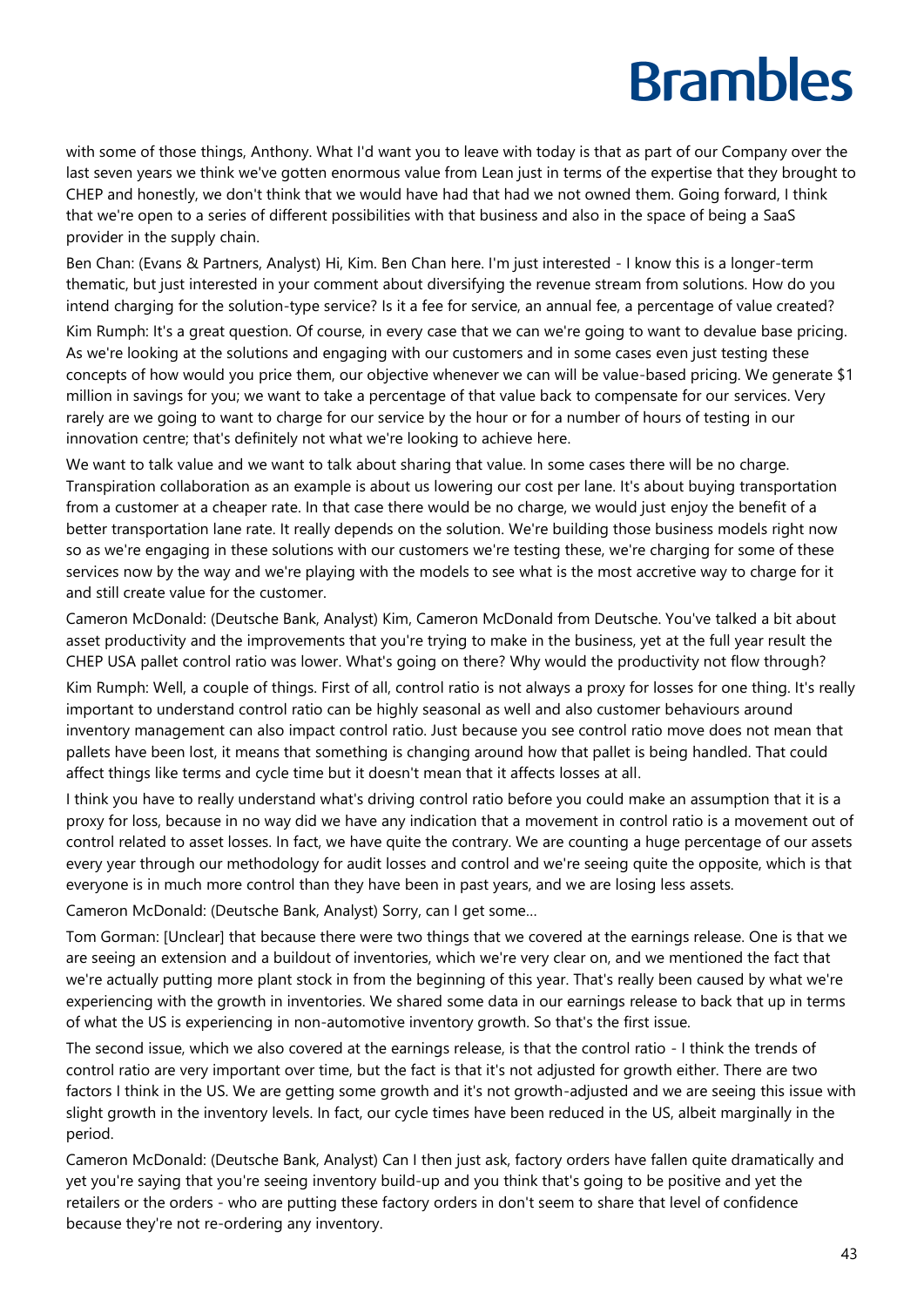Tom Gorman: I think Kim, I have to jump in because this goes back to what we said at the earnings release where you didn't participate. Just to be clear, what we indicated was that clearly inventories are growing in the US and we presented the data to show that to you. Subsequently, actually, we spoke to the Amcor guys, those of you that are Aussie-based and would know Amcor as a company. Look, Amcor is not seeing exactly the same things but Amcor is heavily, heavily weighted to beverage in the US and they're heavily weighted to one brand in beverage. Their exposure is to Pepsi in the United States.

I don't think you can always look at their data and what they say, and in fact they have been through our stuff and I've spoken to them specifically about what we're seeing. We are seeing a growth in inventory in the US and we've stepped up to say that in our growth CapEx we've actually allotted about a million pallets, or \$25 million, in the year to beef up our plant stocks. A little bit of CapEx OpEx trade-off but also to make sure that we don't short our customers, but then we did go on to say that we don't actually know if that's going to lead to pull-through and a higher level of demand. We just don't know that. Typically, I think we're probably accused more often of being the more conservative guys in assessing the market, but we are seeing a growth in inventory. Whether that manifests itself in FY16 in pull-through and a higher overall level of demand, to be fair, Cameron, we said we just don't know but we were going to make sure we didn't short customers so we were investing in some more plant stock.

Kim Rumph: We can also toggle down new pallet purchases. We're addressing this, what we believe to be restocking of inventories in the retail chain and we can just as easily turn down new pallet purchases in the second half if that doesn't manifest in pull-through. I'm not concerned about managing plant stocks and over-purchasing assets; we have - now that we have all of our customers off of new pallets we'll buy pallets only when we need them. If this restocking turns out not to result in top line sales and it just pushes through we'll just toggle down new pallet purchases in the second half and we'll have a good inventory level. We're certainly not buying the pallets because they're lost, we're buying them because we see retailers building inventory.

Then the last thing I would say, Cameron, and I mentioned this to you last night as well, is we are still seeing likefor-like growth with our customers. So though you might be hearing that manufacturing is toggling down or that people are producing less inventory, as I showed you on the chart like-for-like sales are up. So we are still experiencing growth with existing customers. Yes.

Unidentified Participant: Just on page 50 on the durability program, you talk about 25% of the pool in FY16 for the clinch nails and the nail plates are 60%. I was just trying to understand that in terms of the rationale for doing just the 25%. Is that a logistical thing? That was the first question. The second question was the plant costs which obviously brought margins down by 3.1%, roughly about \$70 million. How should we think about that over a four or five-year period? Do you think you'll get - because that must be linked to damage rates directly, so understanding how that comes back.

Kim Rumph: Yes, of course. The 25% ramp on the clinch nails is just a function of capacity. We are slowing down obviously our plants as we install these two, three clinch nails. So we just have to be very mindful about how fast we ramp so that we can still produce finished goods for our customers. We'll move as fast as we can, and we're now exploring what are those productivity impacts of slowing down at the repair table and installing these clinch nails. So as we get them ramped if it makes sense to move faster and we can still generate enough finished goods and that will have a drag on capacity we'll go faster. That's what the 25% is all about, and also just the availability of the new nails and getting the nail guns and ramping up our suppliers that are providing this, we're phasing that as well. The faster we can move the suppliers and our repair employees, the faster we'll go. So it's a very good question.

In terms of repair costs, the whole objective of this initiative is not only to make a better pallet for our customers but it is to lower repair costs. The objective here is that that increase in plant costs is going to be mitigated somewhat through the pallet durability program, and time will tell, and you'll see it revealed in our numbers what that reduction is based on what damage rate improvement we see and how this thing plays out and how fast we go and, as I said earlier, how fast we grow. So the faster we can inject new pallets the faster we can push down plant cost as well.

Paul Butler: (Credit Suisse, Analyst) Hi, Kim. It's Paul Butler here. Could you - just on a previous question you had, could you just explain how you get a return out of the work you did with Pepsi on increasing the load on a pallet? Because obviously they now need less pallets. How are you getting a benefit out of that?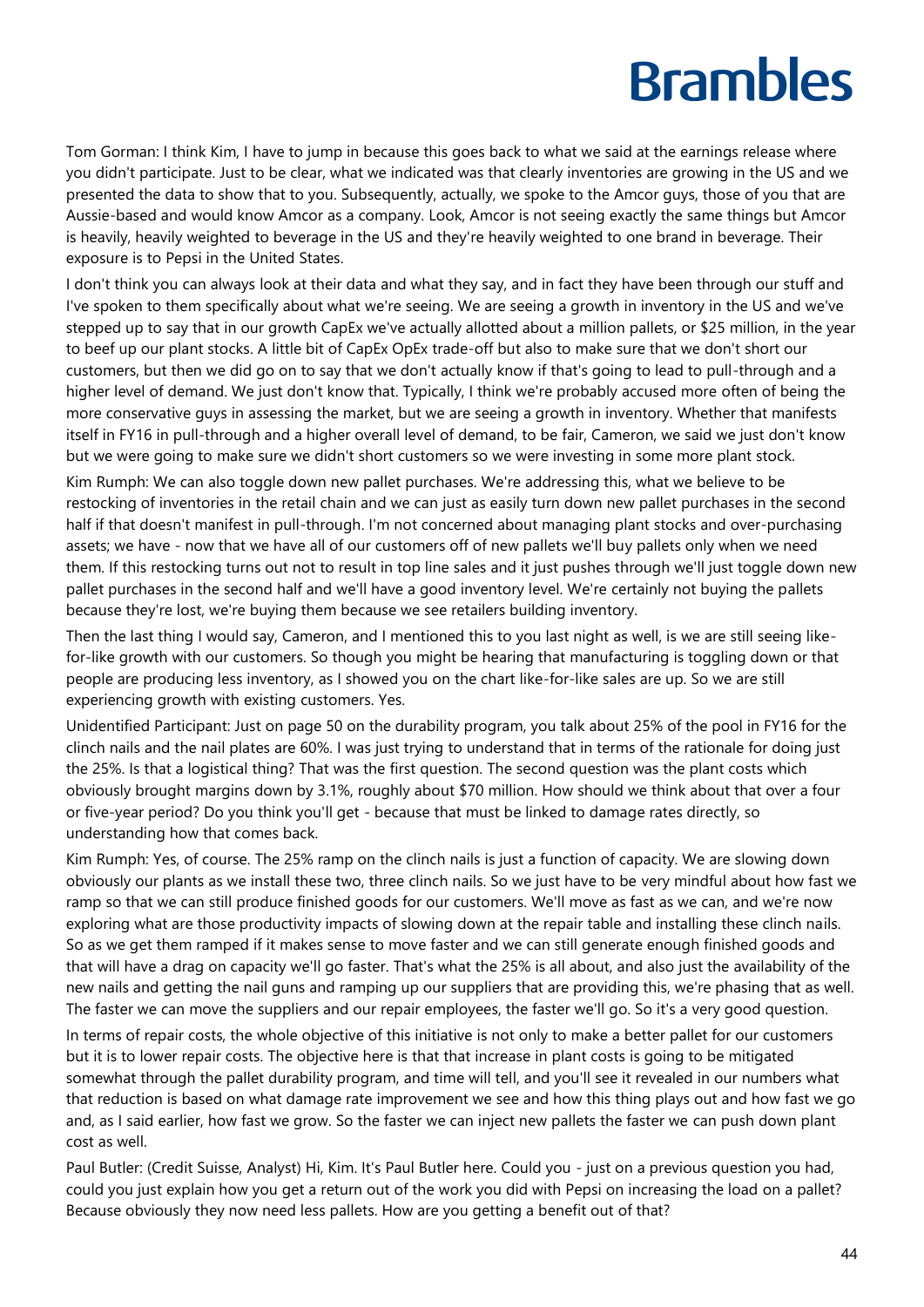Kim Rumph: Pepsi is a customer where we actually have a joint business plan together. We have commitments to collaborate with them to help create value in their supply chain. It all depends on the customer. In some cases we have customers inside the innovation centre today that are actually being charged for the service as we look to see how much value we can create for them. As I mentioned earlier, we're testing the business model. Should it be a services model, should it be a value-based pricing model? We're actually now exploring those business models. The value will come from either sharing the value or from a joint business strategy where together they say we're going to renew business with you for many years if you help us also take costs out of our supply chain each year. Or in some cases we may charge them by the hour for services inside that facility. So we're still playing with all those models now to see which one makes the most sense.

Paul Butler: (Credit Suisse, Analyst) You're saying in the case of Pepsi basically you're getting a higher rate per pallet?

Kim Rumph: No. Actually, first of all I'm not going to comment specifically on Pepsi and our commercials with Pepsi because that just would not be appropriate at all. What I would say is that we're certainly collaborating with them and we're getting value and they're seeing value as well otherwise we wouldn't be doing it, but I can't specifically comment on that; it would not be appropriate.

Paul Butler: (Credit Suisse, Analyst) Okay. Just one more…

Tom Gorman: I think I did just want to say one other thing because it's not just North America-based. I think there's something going on here that's far more than nuanced, so I want to make sure it's very clear. A strategy of relying on the ignorance of your customer to build your business is a flawed strategy. As a provider of a service, if we see an opportunity to improve your business, we should present you with that opportunity to improve your business, irrespective of what it does to our business in the short term. That's a fundamental belief that I think everybody in this room has, on our team. If wait for them to figure it out and then they say well, what role do you provide to us, you look at the same stuff we do and you're happy just to keep on flogging pallets with us. We don't believe that that's the Company that we're trying to build.

We're fundamentally trying to build a solutions company, so if we see an opportunity to make your business more effective that's what we're going to do, and then what does that do for us? In some cases, Kim is spot on, we have joint business plans so we help them save money. That does transform itself to better pricing to us in some cases. Sometimes it leads to growth opportunities in other parts of the world. PNG is probably the best example of that. But in the long run it's making their supply chains better. These are not just words that these guys are writing down. We fundamentally believe, and Peter would tell that his purpose is to make supply chains better. If you don't believe that then you're not on the same page in our Company any longer. That's what we're trying to do.

So in the short term do we flog a few fewer pallets? Yes, I think we do; definitely we do. Having display pallet solutions which are a better solution than dragging a full-sized pallet and jamming it at the end of the aisle where customers are going to trip over it and the retailer is not happy, look, maybe that isn't as great a revenue opportunity for us in the short term but in the long term we're providing a better solution. I wouldn't want you to miss that. This is far more than nuance. We're trying to create a Company that's far more driven around delivering the solution that's best for the Company, if we can see it. If we can see it and we don't bring that solution I would tell you, shame on us, and that's not what we're trying to do. It goes well beyond North America and it goes well beyond pallets; it's what we should be doing in the containers business and you'll hear from both Jason, Wolfgang and Dan later, and it will be just around how do we provide solutions. So, sorry about that.

Kim Rumph: No, that's great. Thank you.

James Hall: Thanks everyone, thanks, Kim. I think it's time to break now because we've got lunch outside and I don't want to give people too short a break. If we could all try and be back not too long after 1:15 then we can get started with this afternoon's sessions. Thanks.

#### [Break]

James Hall: Okay, thanks everyone. Let's get cracking with this afternoon's sessions. I hope everyone got a chance to get a decent lunch. Just a few minor housekeeping things before we get into the IFCO session for this afternoon. Firstly you'd be aware that Kim was talking a lot about the solutions portfolio and the marketing campaign, there are hard copies of the marketing collateral out there; that is for you guys to take if you want to. Also, the flash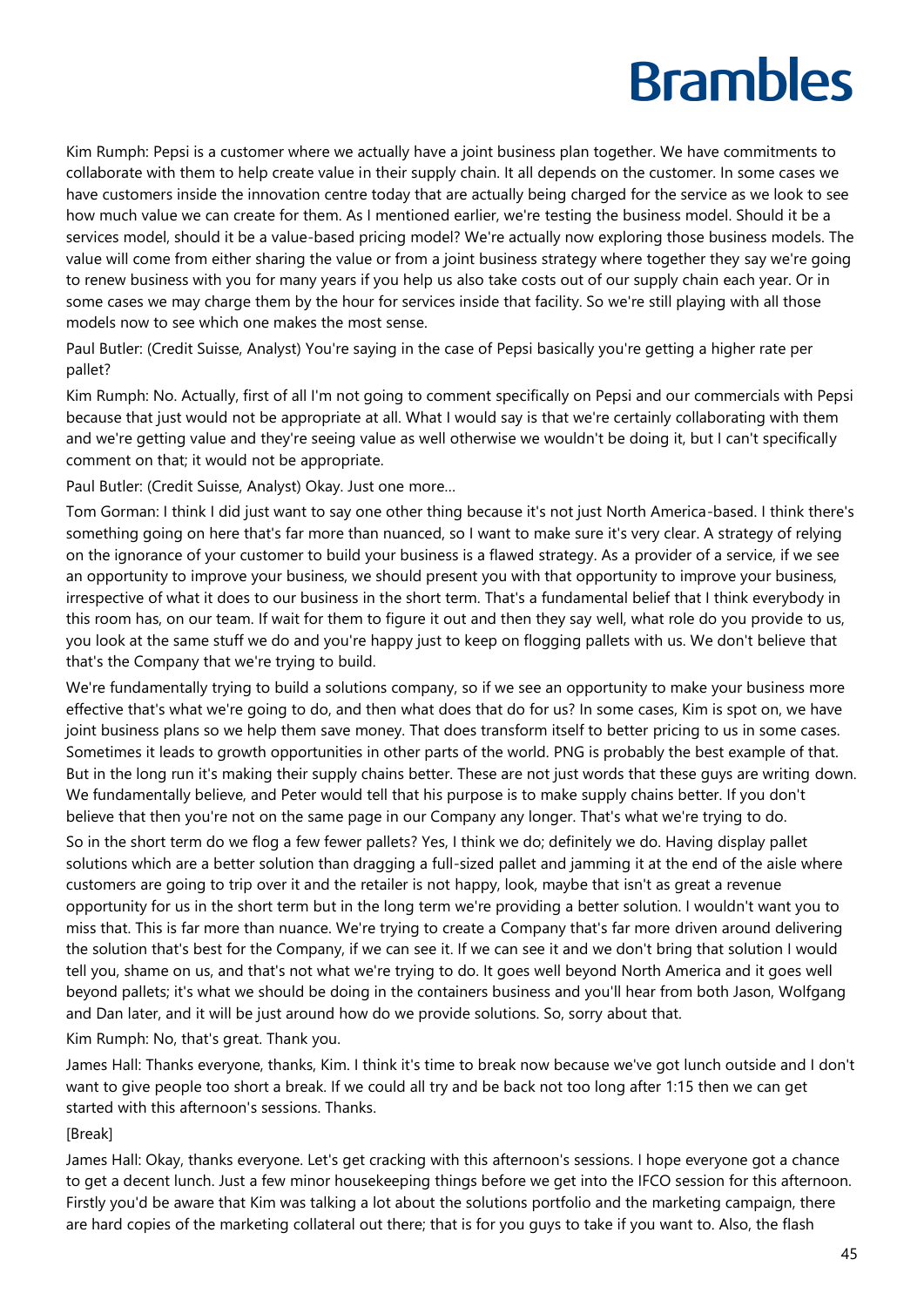drives that are on your desks on the tables in front of you contain that material, as well as the videos and as well as all the slides. If you haven't got one of those flash drives, just ask us, we've got a few of them spare that you can take with you.

Just as you're probably all aware, we're running a little late, but we've got plenty of opportunity to make up the time through the course of the afternoon. So just assume that the schedule's running about half-an-hour behind what's planned and if necessary, where we're going for dinner is not far away, so it's not too much of a problem if we do overrun a little bit in terms of getting to our evening's destination.

This evening we will be going, I think I mentioned, on the bus from outside the hotel. It will shuttle back and forth because it's a relatively short distance and then that will be available to bring us back from dinner. But as I mentioned earlier, there's plenty of bars and things around there, many of you I'm sure will want to stay out and have a drink. It's very easy to get back to the hotel on foot; it's a 10 minute walk or there are plenty of cabs and Uber works pretty well here too, as I'm sure you all know.

So without any further ado, I'll hand over to Wolfgang, thanks.

Wolfgang Orgeldinger: So Tom, thanks very much for this very Germanic music, I was actually wondering what kind of music he would choose and I was hoping you wouldn't choose the oompah music, you know? So this was obviously Wagner, if I recall correctly, The Ride of the Valkyries. Good music, very dramatic, almost as dramatic as our RPC business and I hope it woke you up, because I know you had a long day and I'll be heading to the afternoon session. I will give you an overview of our plans to expand IFCO's global position and then we have a specific session with Dan Walsh who heads up our North American IFCO business and he will tell you what we do to grow this business.

But before I start, I just want to introduce two customers. We have the pleasure to have two great customers with us. We have Roberto from Cajas Agricolas and we have Frank Ratto from Ratto Brothers. So welcome here, they're good customers, good friends; if you need a testimonial, talk to these two guys.

All right, so let me start. As Peter, let me start with the delivery scorecard for fiscal year 2015. We had a great year at IFCO, we were able to grow our sales revenue by 12% and I'm very happy that all global regions contributed to the growth. Even better, we were able to grow our underlying profit by 15%. That was really a function driven by European efficiencies and SSE. All the other financial KPIs were also positive compared to prior years, so we were able to increase the ROCI by 0.7 percentage points to 8.5% and if you take the ROCI excluding intangibles, we achieved almost 19%. We also were able to grow the Brambles added value and everything looks fine, I think, with the exception of the cash flow. We delivered slightly lower cash flow than the year before, but this was, of course, a function of the investments we took to support the strong growth.

Last but not least, when it comes to employees, which really matter the most for us, I am very glad that we were able to improve our injury frequency rate by 30% and we are now at a very good 5.4. I think this is a great improvement. I am also quite happy that our employee engagement score was improved by three percentage points and we are now at 72%. I just learnt from Peter that this is one point below the international high score, but it's one point better than you. So I'm glad we have this internal competition.

Now let's take a look to the portfolio. What you see here is that the size of the bubble shows you the size of the business, so clearly Europe is still our most important region, followed by North America, by the CHEP RPC business in ANZ and South Africa, by IFCO Latin America and lately acquired by IFCO Japan. Now if you look at the value creation frontier, you see that with the exception of CHEP ANZ and IFCO South America, all businesses are below this value creation frontier, but if you exclude ex-tangibles, all businesses are above this frontier with the exception of North America. In total, as I shared with you before, we achieved almost 19% of ROCI, so we are not too far away from where we intend to be.

In terms of the drivers of our growth, since the acquisition, IFCO achieved a compound annual volume growth of 11% during the period of fiscal year 2012 to fiscal year 2015 and this growth came dominantly from existing retailers, so we were growing the penetration. So this contributed 5.1% to the overall growth. At almost the same pace, we grew by adding new retailers. That accounted for 4.6%. Besides that, at a lower pace, we implemented new verticals which contributed with 1.1% and so far not of significance impact where acquisitions are so far only 0.2%. This will change in the next year where we fully consolidate our new companies in Chile and in Japan.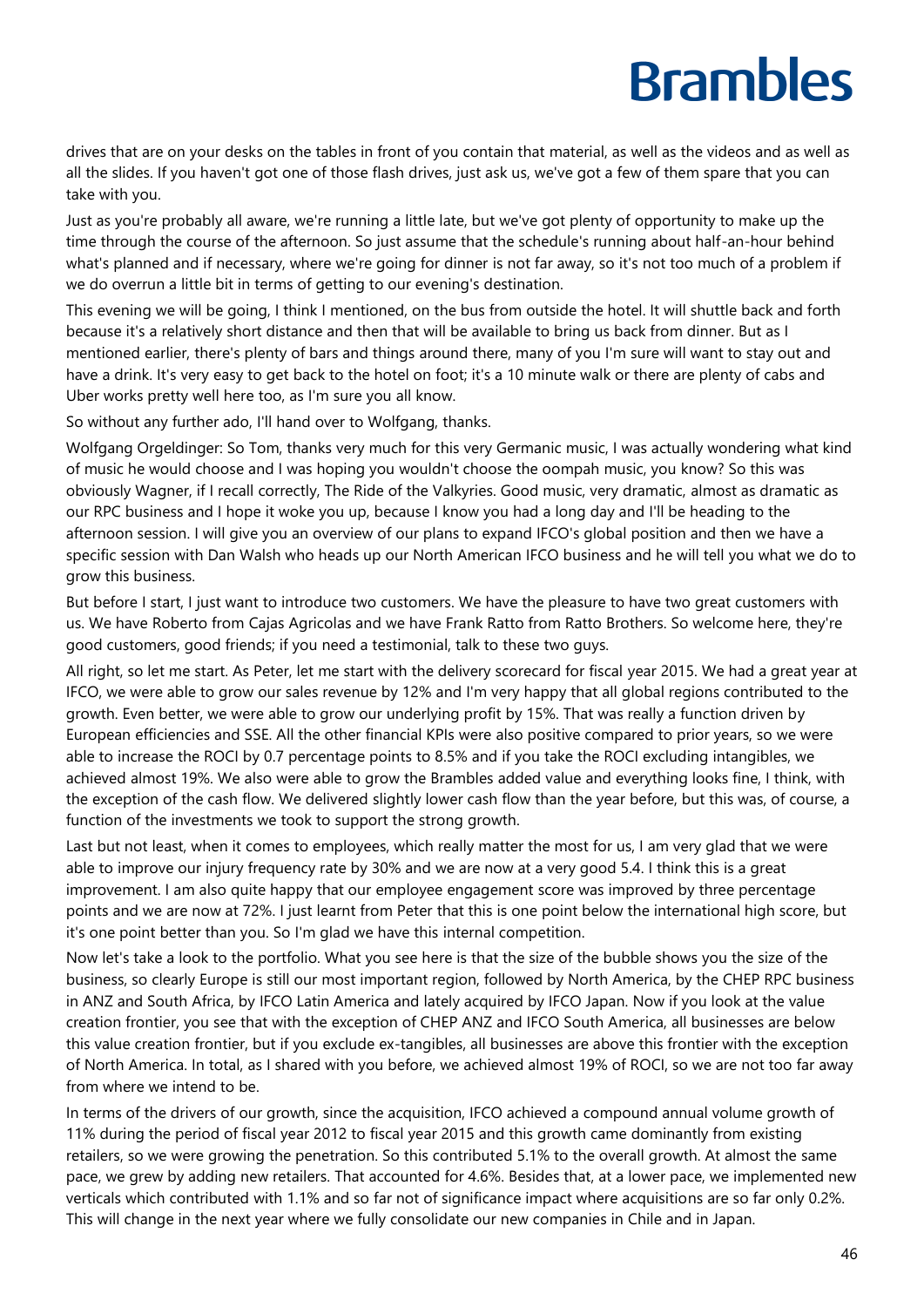In terms of regional split, Europe contributed most to our growth, so 7.9% of the overall growth in the fiscal year was contributed by Europe, followed by North America, which delivered 2.7% and by South America with 0.4%.

Now let me now go to a regional view and let's start with our biggest region, Europe. Europe really had a great year in fiscal year 2015. The team achieved a volume growth of roughly 12% and I think that's a great achievement if you take into account that the European market is quite a mature market, that we have a lot of competition there, both from corrugated but also from other poolers and so I think this was really a great achievement and it shows that even in mature markets, we still have opportunities to grow. Where did this growth come from? Again, 6.2% came from existing retailers where we increased the penetration rate, but 6% came from new retail wins and I want to share some examples with you.

The largest one was the Coop in UK. Then we were able to win three countries of a well-known German based hard discounter, starts with an A. Then REWE Dortmund which was one subsidiary of REWE which used to work with a competitor and we were able to convince them to also use IFCO now. Then just recently signed, but already to some extent in the numbers last year was Intermarché, the last big retailer of France which we didn't have as customer yet. In terms of share of volume growth by country, last year UK was leading the pace due to the addition of the Coop, followed by France, German, Spain and then the other countries contributed with 2.5%. So overall, great year in Europe.

This leads to me to South America. We actually had very good business in South America with three countries and we were recently able to acquire a new business with Rentapack in Chile, which we acquired in May 2015 and this almost doubled our business in Latin America. We are now serving four countries, we support more than 25 retail partners, we support more than 950 growers, our team has 434 employees; we run 19 service centres and operate a pool of seven million RPCs and generate \$42 million of revenue in this country. So overall, we are quite happy with Latin America and we look into further expansion. We currently have two countries on the radar screen, one being Colombia and the other one is Peru and we are considering either organic growth opportunities or targeted mergers and acquisitions.

The next region is Asia. We have IFCO Japan, a very well established business which was founded in 1995 as a joint venture. IFCO used to have 33%, so we didn't have a lot of influence in this business, but we were able to take over full control in August 2015. We now have a quite nice subsidiary in the first country of Asia, in Japan. We support more than 40 retail partners and more than 800 growers. We have a small and very experienced team of 37 people for outsource service centres and we run a pool of nine million RPCs and generate revenues of roughly \$25 million.

We will continue our journey into Asia. We are continuing pilots and research in other Asian markets and the entry will be credible and it will depend on the maturity of these markets. We will only invest in these markets if we really can build up a sustainable and profitable business. One country that we look specifically to and where we are currently running a number of pilots is China and we think in China RPCs have considerable potential to tackle food losses. Currently food losses account for more than \$32 billion per annum.

Now I will not talk about North America, the last region. I'll leave that to Dan Walsh and he will do a deep dive of what we're doing in North America. So let me now talk a little bit about retail trends which we see across the board. The first trend which we see is omnichannel. All our retail partners around the world re working with click-andcollect and home delivery models, se see dark stores, there are mini distribution centres coming up. The impact of that is floor space and process efficiency is critical. The supply chain gets more complicated and I think this drives the demand for standardised packaging and there's an opportunity for RPCs.

Also linked to omnichannels is the trend to smaller urban stores. What you find is that all retailers are investing in small store layouts with localised product mix. Consumers typically expect a broad assortment, regardless of the size of the store. There's limited space and there's an aim for freshness which requires more frequent deliveries. We see pack sizes shrinking and again this has a positive impact because it opens an opportunity for modular, standardised packaging, which is necessary to optimise space and supply chain operations. I should say that we feel very well prepared for this new market trend because in many countries, specifically in southern Europe, small stores have been around forever. So we are quite used to supporting retailers who operate small stores and we have small packaging solutions for that.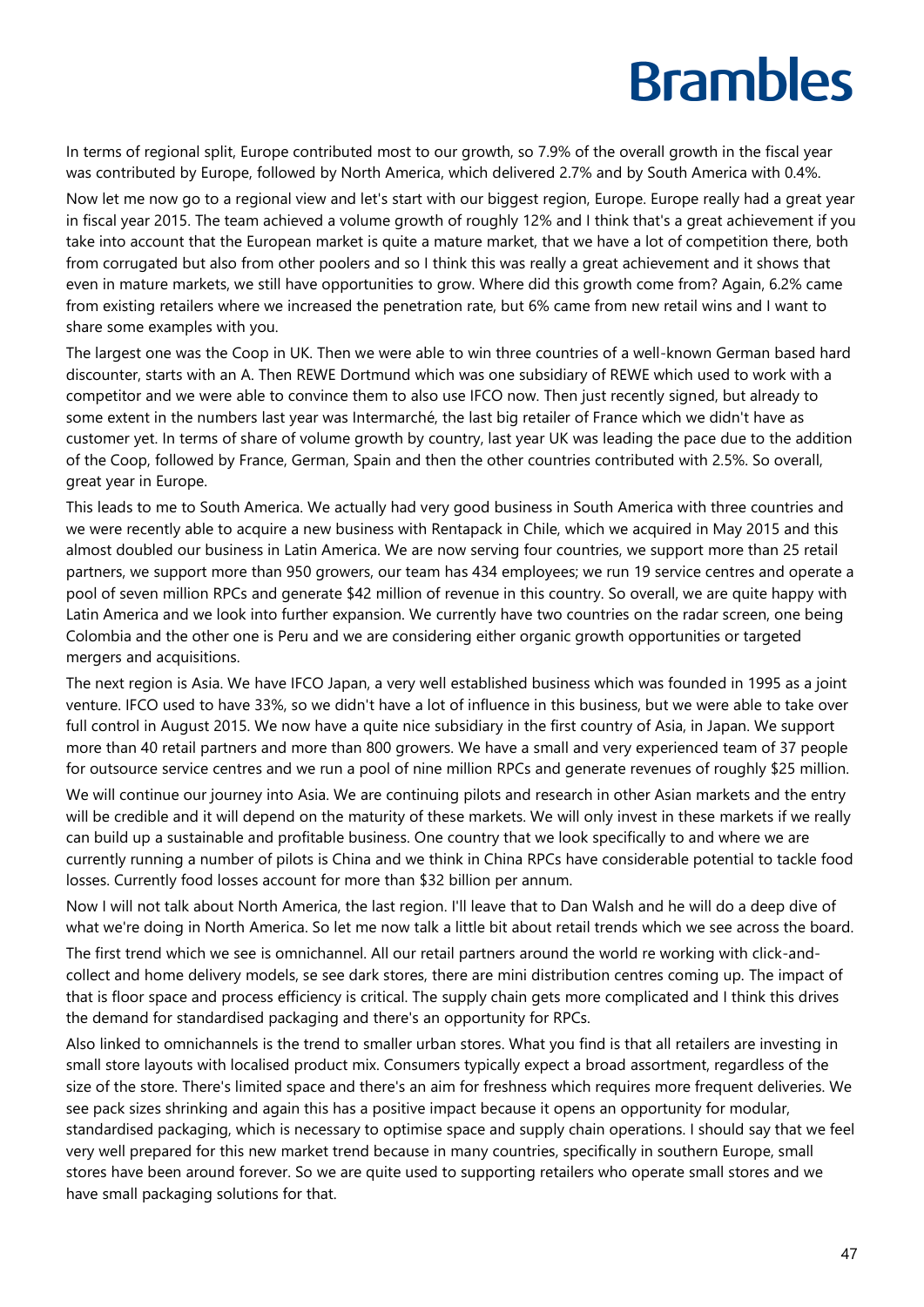The next trend is one which we already had many discussions with you. It's the trend for differentiated point of sale merchandising. What we see is that retailers want to utilise the advantages of market standards for packaging and they are committed to them. But at the same time, they want to differentiate their display from competitors and they want to create an individual look for their stores.

Next trend is the trend for global fresh produce sourcing. Consumers request year round availability of all fresh produce categories and this leads to the fact that retailers increasingly are sourcing globally for counter-season demand. Western retailers competing for suppliers, retailers from emerging markets and we really see an increasing trend to southern hemisphere sourcing and supply. Again, we are very well established because with our global footprint we have a unique possibility to support this new trend.

The next trend is food safety. This is obviously critical for the wellbeing of people and sustainability of the supply chain. Clearly the US is driving the direction globally, but we expect stricter regulations in all major markets and we are preparing for this.

Last but not least, there's a lot of discussion going on, on food waste. There's an increasing focus due to mounting impacts. Retailers feel the pressure to reduce loss in the supply chain and they're looking for ways to quantify improvement and RPCs clearly can help to reduce food waste.

Now what is our response to these market trends and how do we help our customers by providing solutions to tackle with these new trends? We identified five key topics which matter most to our customers. The first one is differentiated point of sale merchandising which currently gets a lot of attention. The second one is support for southern hemisphere sourcing. The third one, new RPC products and services, fourth is food safety and the fifth one is measuring cost savings, environmental impact and food waste reductions. So let me talk to all these five areas.

First of all, the emerging demand for customised RPCs presents new challenges, but I should say also new opportunities. I think you are all aware about the situation. There is increased competition for fresh produce sales and this drives some retailers to seek alternative RPC designs to differentiate their display. The wood look RPC is currently generating the most interest and this is the case here in North America, but to some extent also in Europe. What's the challenge? Obviously multiple pools increase costs for producers, retailers and poolers. If you ask me what my desire would be of cost, I would love to have one pool which could serve the world, but we always took a very customer-centric approach. We listened to the requirements of our customers and we respond with them by developing solutions. That's the approach which we will take here and I think it's not only a threat, it's also an opportunity because it may lead to the fact that some retailers actually mandate the usage of RPCs because they want to have a uniform display and this will lead to higher RPC penetration, so that's good.

So what's the solution of IFCO? First of all, we will offer custom pools when profitable growth can be achieved. So we are absolutely open, we will not walk away from a single customer as long as we can create a profitable, sustainable business. In parallel, we continue to develop merchandising solutions for existing pools because we also want to come up with solutions which help to customise a standard RPC. We are not that much concerned about this trend because we have a lot of experience in simultaneously operating various pools in an efficient and costeffective way. To pick an example, in Europe we're currently running five pools in parallel and we're doing this efficiently and economically. So there's no problem to do it, again would we have a choice would we do it? Probably not. If we have to do to stay in business, we will do it.

I'll give you two examples for customised pools which we are introducing for select partners. The first one is REWE. In Europe we so far only had green pools and REWE approached us and asked for a black pool. We agreed with them that they will get a black version of our latest generation lift-lock RPC. We signed a long-term agreement with them and we agreed a doable production schedule and we have started the implementation of this new pool and we are half way through. The feedback is really outstanding, customers love it, the retailer loves it and their perception is that the black pool is the best solution you can find on the market because it has this upscale look and consumers really have the perception that these are high-class products with highest possible quality.

Then the other example where will we introduce a custom pool for a select partner is the woodgrain RPC for Walmart. We believe that this leads to stronger retail efficacy in North America and Walmart offers the largest potential volume in the world, so we will definitely come up and provide a solution and be part of Walmart's desire to implement a wood look RPC.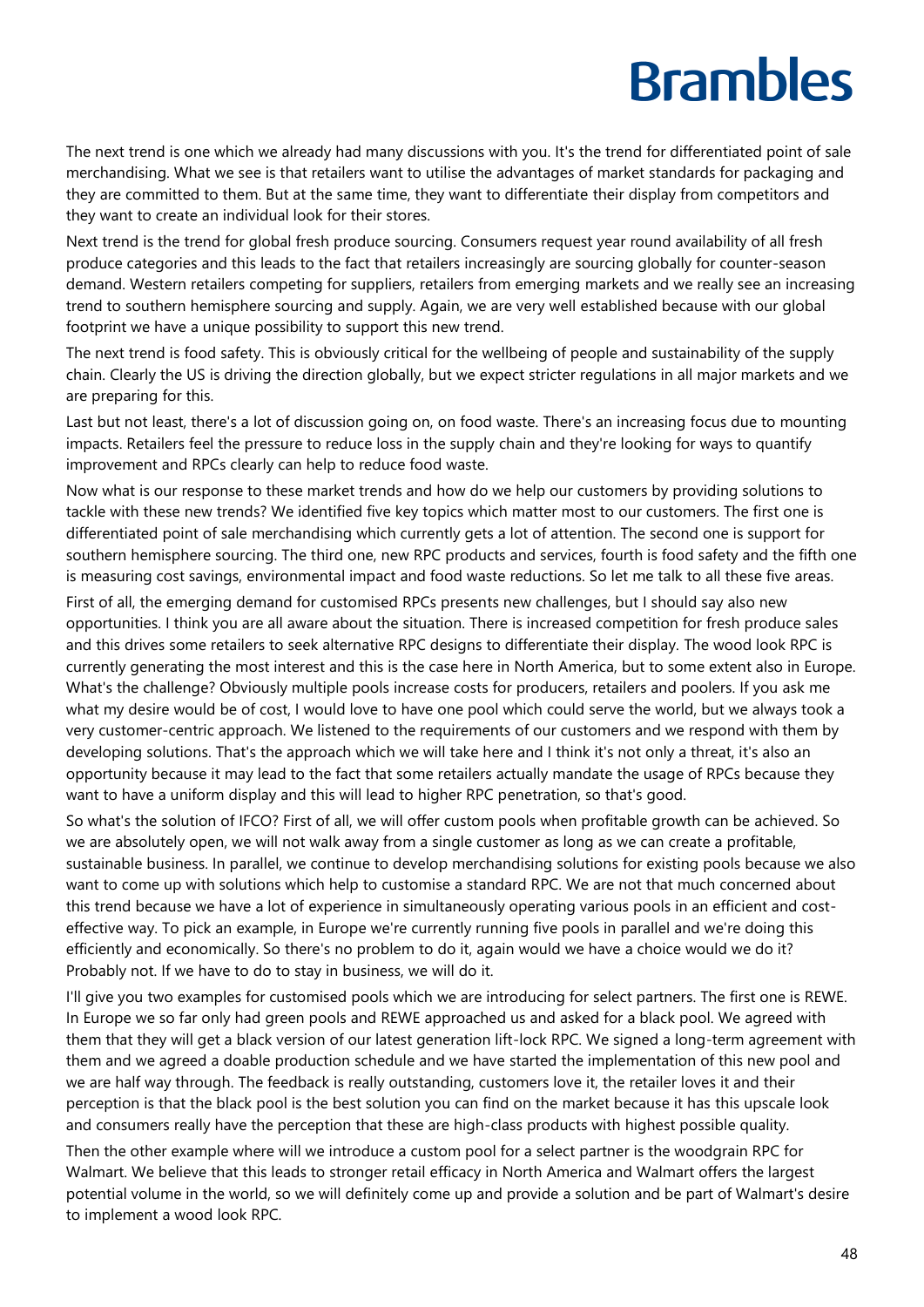Coming back to what we do in parallel to customise standard RPCs, you see some examples which we are offering the first one is an example to change the look of the shelves, so we have shelf strips which gives the shelves a more natural wooden look without changing the RPC. The next two examples are clips and cards. These allow growers to market their brands in an RPC. The next ones are wrap arounds and racks. So the wrap arounds are really very successful, specifically for sales campaigns for promotions. In the middle section you see the fresh frame solution, so it's either wooden or basket frames and you just slide the RPC into this frame and you have a true wooden look. So we are experimenting with this with some customers.

The last one is a product innovation which we just developed and we're just patenting currently, we call it promo plate. It is a very thin plastic plate which you can customise with any design you want and you can simply click it to the side wall of an RPC and by this, create again a custom look. I personally love this idea because it allows change to the look of the RPC for seasonal reasons or if you want to have a new look because clearly every retailer wants to be different. So we have solutions for this requirement, we're taking it very seriously and we will not walk away from any customer, but work with them to give them the solutions they need.

The next topic, which is very important for our retail customers, is the southern hemisphere fresh produce sourcing. I'll share some examples with you. We're doing pears and apples from Argentina to Europe; we're doing pineapples from Costa Rica to the US and to Europe. We are doing grapes from Chile to the US; we're doing bananas from Central America to Europe and we're doing even apples and kiwis from New Zealand to Europe. All these are examples where the retailers really benefit from our global network because we have organisations in these countries and we can easily support this business. I think this is a unique situation which no other RPC pooler has.

The third topic which is important for our customers is new product innovations and I'll show you here four new applications which we're currently marketing. We talked in previous IMBs about bananas; the banana crate is now in use in the UK, in Germany and in France. We also have a meat crate which is in use in most of Europe and also in the US. We have an egg crate which is in use in Spain and the US and in Germany. The latest edition is actually for bread, so a large hard discounter in Austria has decided to use our crates to ship the dough to the stores where they bake the bread in bakery shops and there's this huge volume and we expect that we can roll out this application also in other countries. These are just some examples where you see how the RPCs are used.

The next topic was food safety. We take this very seriously and our customers take it very seriously. All retailers are really concerned that any product recall would really damage their business. Based on this, we have implemented strict global standards. These standards start with standard operating procedures. They continue with standardisation of machines, so we're using the same machines from two suppliers around the globe and we have one detergent standard for the world. So we really work with the same sanitation processes everywhere in the world and I think again this is unique. We call this the IFCO SmartCycle RPC cleaning process.

We also did a tender with all leading detergent and disinfectant companies around the globe. We partnered up in the end with Diversey, a US based company and Diversey has provided us a disinfectant guarantee which protects us again any hazard which is out there. Beside this, we're taking an industry leadership role here because we also think it's not good enough that only IFCO provides clean and safe RPCs. We also want to make sure that our competitors play by the rules, because if any RPC ever would be involved in a food safety scandal, it could also fall back to us, so we're really sharing best practises here with our competitors and trying to establish standards. We're working with a reusable packaging association and share best practice and we also developed dissolvable labels.

Last but not least, we are continuously improving our processes and our reporting and we are just in the moment implementing in parallel, in Europe and the US, a completely new system. We will continuously monitor all machine parameters of our wash machines, that is, pump pressure, that is, detergent concentration, that is, water temperature, that is, contact time and line speed. If one of the parameters is below or above a certain threshold, we either send out an alarm or the machine will stop. By this, we really make sure that everywhere in the world our wash process is absolutely monitored and safe.

In addition to that, we label every pallet, with RPCs, with a quality label and due to this quality label, we can trace back to which customer we have sent an RPC from a certain shift and vice versa, we can trace back if there's anything wrong with an RPC, where this RPC came from and under what conditions it was sanitised. So I think we again really have industry leadership here.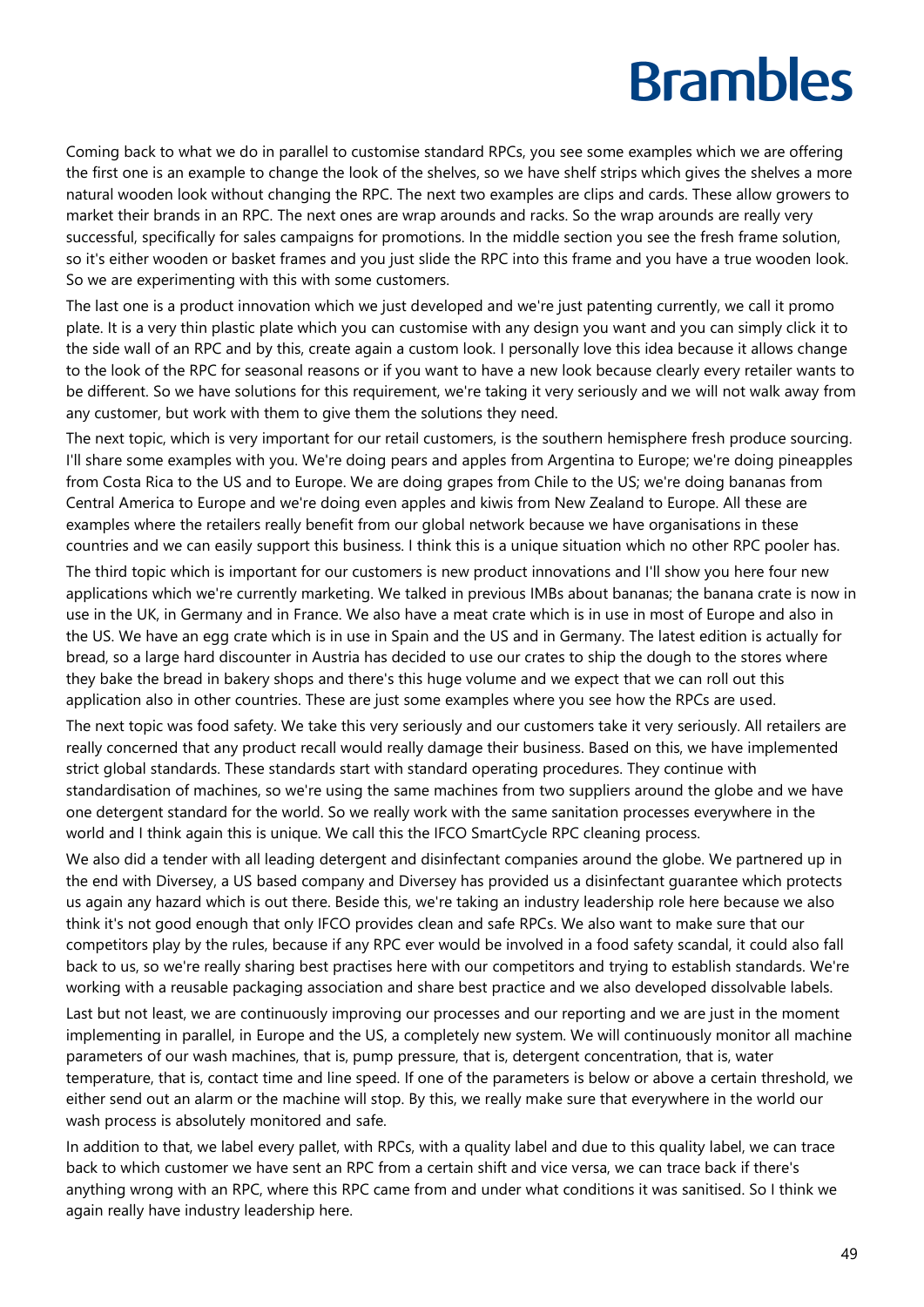Now this brings me to the end of my presentation. What are the focus areas for value creation? Key drivers of IFCO's financial performance are an ongoing penetration and scale efficiencies in Europe. We think we still can grow a lot in Europe, not only with existing partners, but we also can convince retailers who today work with our competitors, or with corrugated. We're really working on a higher RPC penetration with existing accounts. We're working on retailer and segment diversification. We clearly want to improve scale and Returns in North America and Dan will share with you what we're doing there. We're aiming for control expansion of South American and Asian businesses and clearly we want to leverage acquired intangibles to get to the return on investment, capital investment, which we're aiming for.

With this, I'm at the end of my presentation and I'm happy to answer any questions you may have.

Unidentified Participant: Hi Wolfgang.

Wolfgang Orgeldinger: Hi.

Unidentified Participant: Can you just touch on the logistics reimbursement fee in Europe and how that's playing a part in competition amongst you and the other operator?

Wolfgang Orgeldinger: It plays a role in Europe, but we really pay this logistic reimbursement for the services retailers provide to us and for the efficiency they can give us. So it is a part of the competitive environment in Europe, but I think we are in very well control of this element.

Unidentified Participant: Just the growth in Europe, as you touched on, has been very strong and a market that's perceived to be rather highly penetrated. How do you think we should think about that going forward? Have there been issues in the last couple of years that have inflated that growth or do you think it's actually sustainable?

Wolfgang Orgeldinger: I think that growth can continue because we still have, in many accounts, a comparably low penetration rate. So that's one factor. The other factor is that even the highest penetrating accounts; we still have those because it happens that some of our best customers are also the most successful customers. I can't say RPC is the sole reason for that, but it is true. For example, our largest customer in the UK is still gaining market share and we are growing with them, so that's the second source of growth in Europe. The third one is diversification, so we're adding new applications such as meat, eggs; we are working on a fish crate. The fourth one is again geographic expansion. We are further expanding into Eastern Europe up to Russia, so we're currently taking a look whether Russia is a market we could go into. So there's still a lot of growth potential for the upcoming years.

Unidentified Participant: Hi Wolfgang. When you're shipping some of your products internationally from the southern hemisphere, how do you keep control of your assets and have you seen an increase in loss rates? How does that work?

Wolfgang Orgeldinger: That's a very good question. In most cases where we work with southern hemisphere customers, we actually apply a deposit, so the customer pays for the asset and he only gets his money back once the asset arrives at the retailers. So we are very well protected. In parallel, we have what we call our web clearing system where we also follow the flow of the RPCs via account balances. So we have not seen any losses. It works fairly well.

Unidentified Participant: Wolfgang, if I can ask regarding how you see ultimately RPCs being used within retailers, is it as part of their merchandising, or does it fundamentally only need to provide a role as far as the supply chain savings that retailers can drive through that lower waste?

Wolfgang Orgeldinger: Actually I see both areas as important areas. I think the supply chain efficiency objective is true for all retailers and we will see that raising because the higher the standardisation on RPCs, the greater the benefit for the retailers and retailers more and more experience that. In addition to that, a number of retailers also use RPCs for merchandising purposes. That's not all retailers, to be very clear. To take an example, Kroger in North America does not want to use RPCs for display purposes, they are convinced that there's better ways. But other retailers do; most of the European retailers actually also use it primarily to create a uniform and very clean look, which customers perceive as high quality. Lately, customer like Walmart actually really came with a desire to change the display and they are now introducing RPCs for the first time primarily for this reason. So it's a combination of all factors.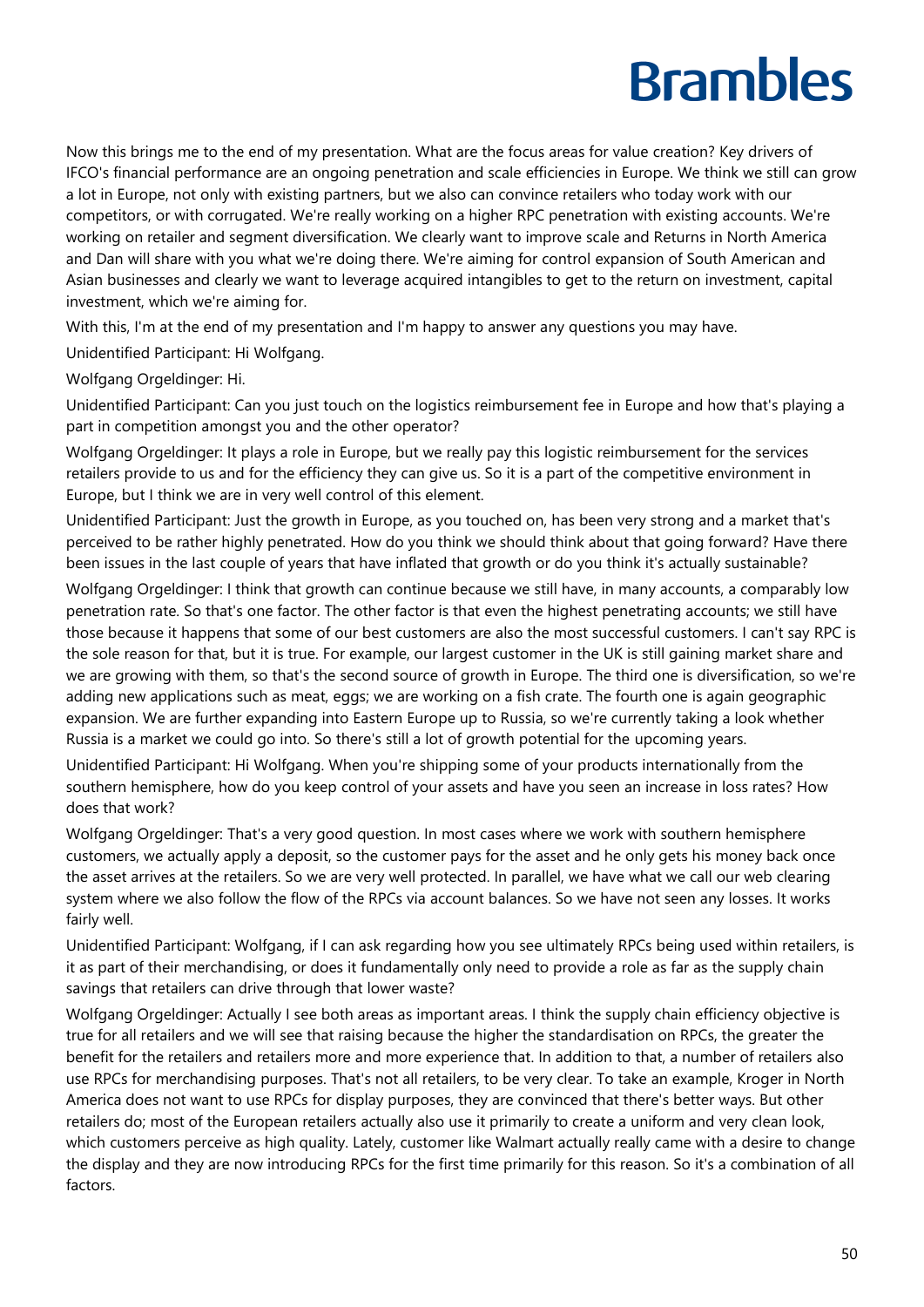Unidentified Participant: But if I take Peter's point on replenishment costs of labour, is it fundamentally the key benefit for an RPC that it can slot in to become a merchandising thing?

Wolfgang Orgeldinger: Absolutely. I think along the supply chain RPCs have numerous advantages. One is clearly they work much better in automated environment, they protect the product better, they are better for picking purposes and the retailers save a lot of money in the shipment process from the DC to the store because you have a model of packaging solution which you can easily stack. So that's where really the value is. But then many retailers also see a lot of value at store by using the one touch approach and using the RPC just to put it into the shelf and use it for display purposes. So I think if you use it from the grower to the display, you have the highest savings. But even if you don't do that, you have enough savings that the RPC's superior.

Unidentified Participant: On to the wood look crates that's now picked up by Walmart, or we hear it's been picked up by Walmart as well as Carrefour in Italy, have you had any other indications from other retailers that that's the way that they want to start pushing the look of RPCs?

Wolfgang Orgeldinger: Yes, we had one or two retailers in Europe who are looking into that and we are in discussions with them.

Unidentified Participant: But too early to tell us whether or not you see that as a general trend away from that industrial look?

Wolfgang Orgeldinger: No, I don't see that as a general trend. I think it is a trend which is selected by certain retailers who really want to change things. But again, the wooden look RPC is probably not the solution for everyone. Take the example of REWE; they went to a black RPC and they love it. Interestingly enough, we now have a lot of requests from other retailers in Europe who would like to go to black RPC. It's like in fashion; everyone has a different opinion about the look. There's customers who love the wood look RPC, there's customers who say, well it's a fake wooden look, I don't want to have this in my store, so I think there's numerous opinions about this. I clearly don't see a trend that this will be the future RPC. It will be the RPC for certain retailers.

Unidentified Participant: Right, thank you. Finally, food safety, your wash facilities and the rates that they achieve, do you also wash the pallets? Do you have to wash the pallets?

Wolfgang Orgeldinger: We wash some pallets. We have a very, very small pallet business, in most cases really linked to our fresh produce business. It's very close loop pools. From retailers and I couldn't even give you the numbers, I think it's in the range of less than a million issues a year and we wash those pallets, yes, we do.

Unidentified Participant: Wolfgang, Tom always confidently signs you up to 10% plus sales growth every year, can we hear it from you?

Wolfgang Orgeldinger: Yes and obviously we achieved it, so I would prefer if he would give me 9% and I could overachieve, but I'm struggling to convince him on that.

Unidentified Participant: So is it still achievable?

Wolfgang Orgeldinger: Yes, as you see, we achieved 12%. We're still aiming for double-digit growth in the next year. It is still achievable and yes, we are confident that we can growth this business at a higher pace, yes.

Unidentified Participant: You did some ROCI improvement in FY15, is that mainly scale and amortising intangibles, is that how we should think of that?

Wolfgang Orgeldinger: Yes, that's a combination of both. It is scale; it is higher efficiencies, right? It has also to do with the intangibles have a lower impact compared to the overall business and to be totally open and honest, I think we also disclosed this, we had some one time effects last year which we didn't have this year. This also plays a role.

Unidentified Participant: Thank you.

Wolfgang Orgeldinger: All right, so if there are no questions, I'd like to introduce you to Dan Walsh who runs our North American business. So Dan, the stage is yours.

Dan Walsh: I come from a land down under; I bet no one saw that coming. Look it's great to be here. My name's Dan Walsh, I'm President of the IFCO business in North America and this is my first investment market briefing. I'm excited to be here today to talk to you all about IFCO and what we're doing in North America. It's also great to hear so many Australian accents and I do confess to finding it more comforting that I should, perhaps, to be in a room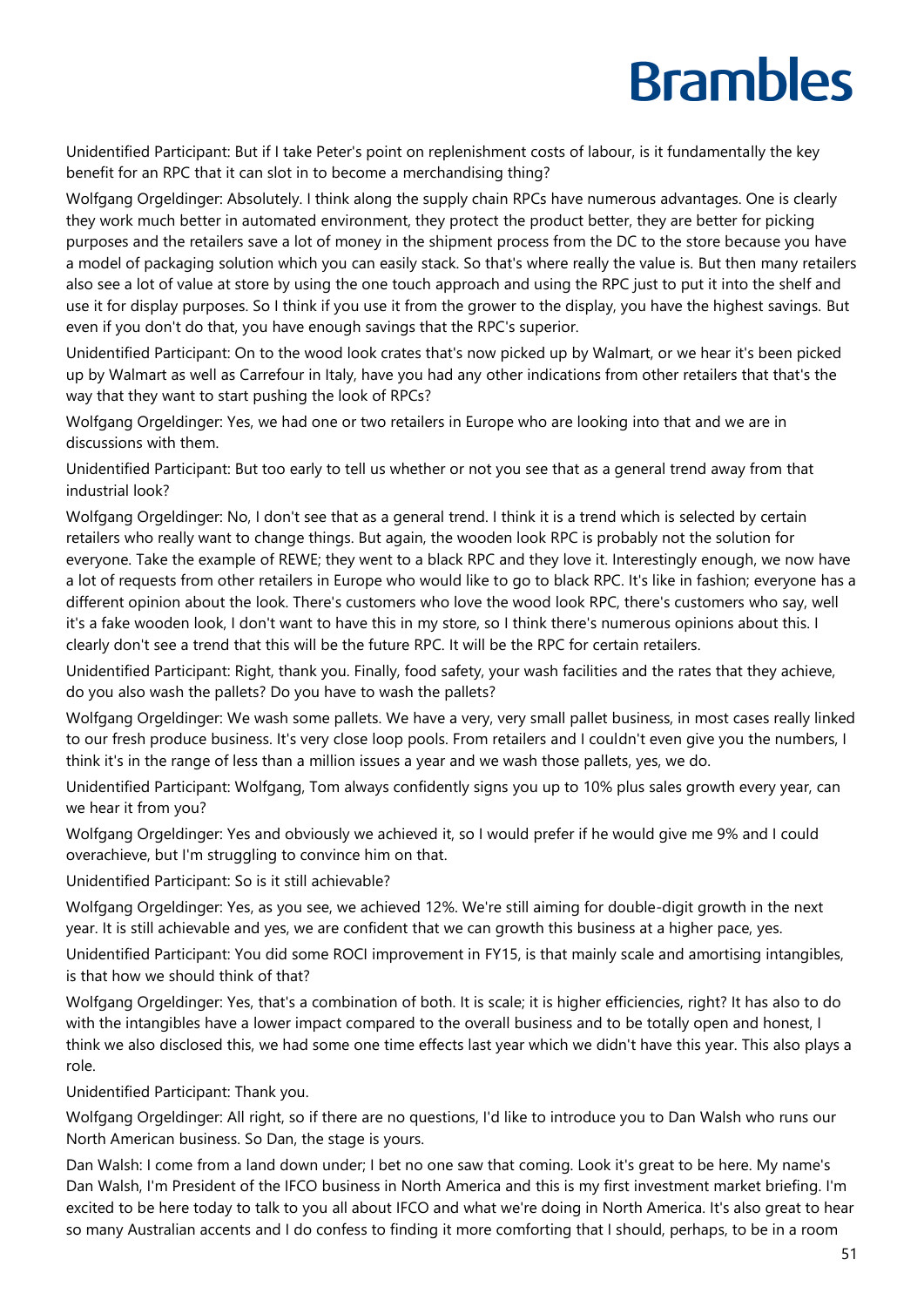where the majority of people understanding the game of cricket and I'll look forward to talking that through with some of you tonight and you can give me some details about what's going wrong with our team down south, which has been catastrophic, I might add, since I left.

But first of all, let's get on to IFCO North America. I mean what I want to do today is take you through some of the things that we're doing, how we assess the success of our business or otherwise and the metrics that we look at. I'll talk a little bit about our strategy and some of the things that we're changing and adjusting as we move forward to really trigger the next phase of growth for our company here in North America.

So first of all, I want to look at four key metrics that we have here in NA. What they are, are they're a way we use to assess the penetration of RPCs in the retail supply chain. The first one is the number of producer locations that we have that are taking RPCs and shipping them through the supply chain. The next one is the number of recollections and by recollections I mean the number of RPCs that we're actually taking back from retail locations in North America. The next one is the number of retail DCs that are accepting RPCs into their supply chain and the final one is the number of retailers that have embraced the program and are requiring that commodities be shipped to them in RPCs.

As you can see, for all of these metrics we've had good strong growth. You can see in some cases it's been more pronounced than others, but uniformly, we're moving forward confidently in each of those areas and the signs are good.

So in terms of what that's delivered, what we have here is a good business of scale. We've built a business that's around \$200 million of revenue that has consistently grown over the period. If you look on the left hand side, what you're seeing is the sales revenue and then the black chart obviously is the number of crates that are required to support the business. As I say, good strong growth; last year in particular we grew 10.2%, 2015 on 2014.

On the right hand side of the chart as you're looking at it, you'll see our network and what's critical as we go forward is that we flex our infrastructure on the back of that growth in a way that brings benefit not only to our customers, but also to a business as a whole. You can see that we have a combination of service centres or wash centres where we condition our RPCs, reconfigure the loads and reissue, but also we have a number of third party manufacturing locations which are here in the market to support us as we grow. We have two in North America, one in Tijuana in Mexico and with the service centres, as we grow and our business develops, we need to supplement that so that we can capture the efficiencies moving forward.

The latest addition was Fresno in California, as you can see, primarily to service the Central Valley. But as we develop further, particularly in the Canadian market where we had excellent growth last year with Loblaws and also with the addition of Walmart Canada, that's a market that we'll be looking at closely in terms of establishing a washing presence as well to make sure that we capture the benefit of that scale as we secure the growth.

The good news is that there's plenty of growth left. So what you're seeing here is how we think about the market and the key take away here is that the opportunity is big and that the market is large. So if you read from left to right, what we're trying to do here is take you on a journey about the total trips and then strip it down to what we see as being an appropriate target. Again, the message, the key take away is that it's big.

But when we talk about trips, what we mean are movements of commodities in RPCs into retailers and we start off by saying, what's the total opportunity? If you look at all the US and Canadian retailers, you take the commodities, weight them out and if they all ship in RPCs, what would it be. Then you make the necessary adjustments because clearly obviously there are some retailers where the current offer is less than compelling and particularly if you think about the big box retailers, for example. That's something that is not really on the agenda at the moment. They tend to prefer to sell of the pallet, they use the corrugate obviously for moving the product back out to the customer and that would be an issue for us in terms of it being sustainable and bringing the value that they seek.

Also there are some commodities which, at the moment in North America, are not readily being considered for application in RPCs. So there are some items of produce, like take large watermelons, for example, where it may not be immediately compelling in terms of a value proposition. So we steer clear of that and reduce the target as such.

Then we think about what are the resources that we have, what are the capabilities that we have and what can we realistically go after. We come to a number of around 1.2 billion trips, which you've seen before and is consistent with what's been presented. Again, I think the key take away is that we have grown; we're well configured and well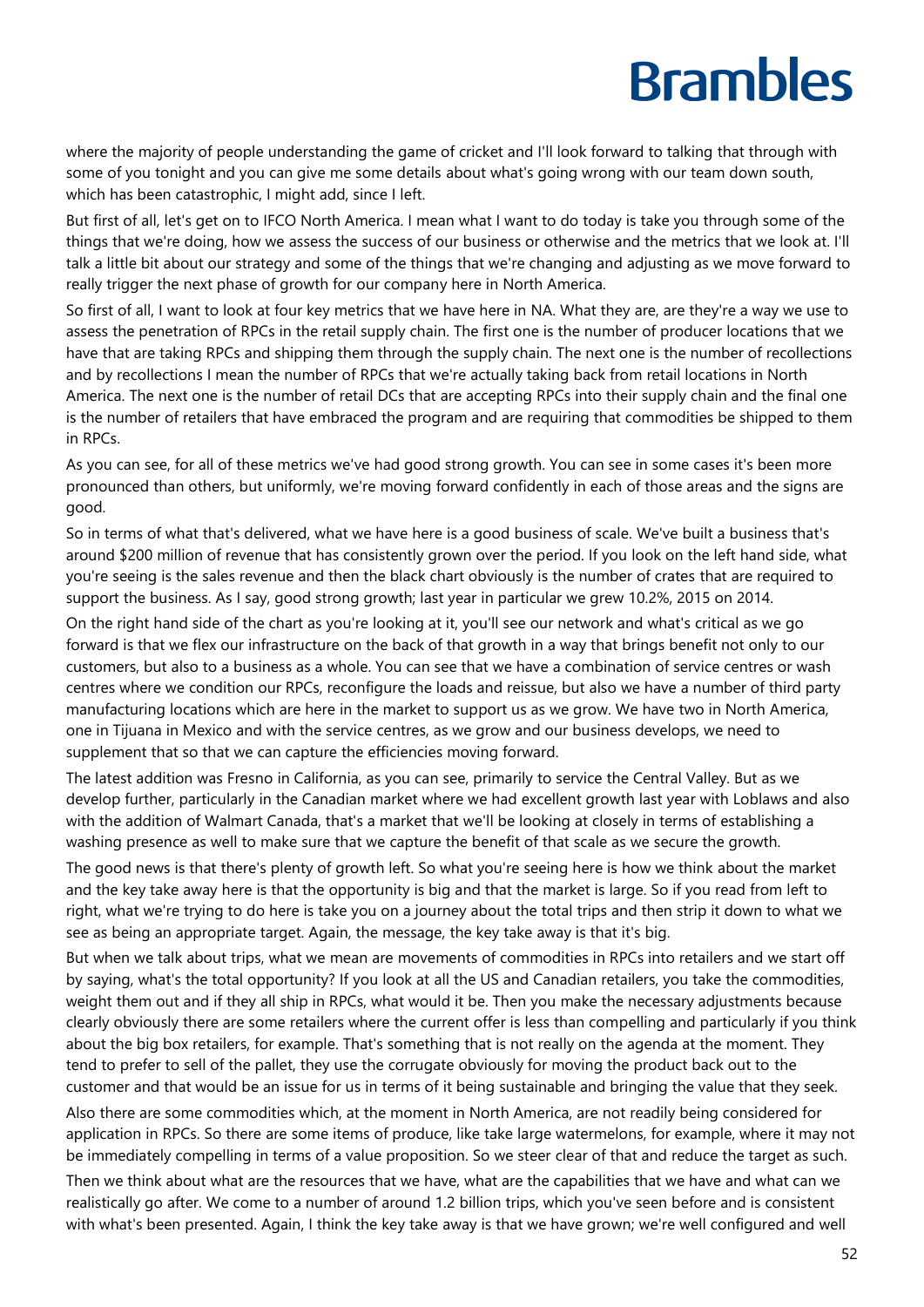developed to support that growth. We've delivered it successfully but we have much more growth available to us as we move into the next phase of the development of IFCO RPC in North America.

The other great thing about where we are at the moment is we're perfectly positioned to execute against that, so we have first-mover status which has proved a critical advantage for us in terms of the way we've developed in comparison to our pooling competitors. We also, as I've said a number of times, have the most extensive network to really support that growth and facilitate the next phase of our development. When we think about our competition and we think about the market, we think about the other poolers, but we also think about corrugate. What's obvious here from the chart that you can see is that there's abundant opportunity for us to get into that market and to continue to expand the offering. We have an enviable market position as we shape up to go after that.

The fact of the matter is, though, that there are a number of things that we need to think about to make sure that we unlock the value of RPCs and start to access the potential. We try to tackle them in a disciplined manner here in North America and we've grouped them into three for the purposes of the briefing today.

The first one is about aligning the market position and for us it all starts and ends at the value proposition. What's critical for us is that we understand our value proposition, that we can enunciate its specifics and that we communicate it effectively to the market. John Thelan talked this morning about simplicity. That's a theme that we've taken to heart and I'll take you through some stuff that we've done here so that you can see we're trying to organise ourselves in a way that's crisp and clear and allows for a surgical and clinical delivery of the value proposition to the market in a way that resonates.

We also want to keep growing. It's critical that whilst we're doing these things that we don't just take a break and pause and get ourselves perfectly positioned and then have a go. We understand that we need to keep the momentum going here in North America and that's why the results last year were quite pleasing from that perspective. We want to grow in a certain way, though. We have a high level of customer intimacy in IFCO North America and we want to continue that, both on the retailer side and the grower side. Wolfgang's already talked about some of the themes that we're looking at globally and we're aligned underneath those when we start to think about things like merchandising, differentiation and response to retailer consolidation.

Clearly we understand that we need to drive efficiencies in North America. I mean that's a common theme and that's something that's been put forward. We know what we need to do there, we will continue to leverage our volume to make sure that we drive the efficiencies in the pool that are needed to improve the profitability and we'll also make sure that we're disciplined in our approach to new business from a pricing perspective and that we extract fair value from the market for the service that we offer.

So I want to take you through a few of these things, first of all and the initial one, as I said, for us is the value proposition. On this slide I want to really make three points. The first is we know what our value proposition is and we can enunciate it. The second is that we think about value differently for our retailers and our growers. The third thing is that inside each of those categories, there are different levels of value that are required to be enunciated. So for example, in retailers, you may be talking at the executive level to someone that has a whole of supply chain view and can see the benefits, even if it may be more expensive in some areas compared to others but there's an overall benefit, that's fine. But then you also need to understand how the buyer assesses value when they're operating in a DC where they're not allowed to carry a lot of inventory, they have to make fast decisions; they need to be able to see the benefits that they're going to get as well.

We also don't want to leave the growers out of the equation. We understand fully, all of us understand, that the retailers are critical in terms of pulling demand forward, but we think it's crucial for us that we enunciate and take the time to enunciate the value that we bring to the growers. The growers in North America are strong; a number of them are well positioned and are able to resist initiatives of change if they don't see that and they need to be respected. Obviously that's something that we've taken to heart and we've been able to enunciate that successfully and develop really strong partnerships with a number of our growers to the point where they're helping us convert retailers onto the RPC program and to make them customers of IFCO.

Thinking about how we take that value to market, again the theme of simplicity is something that we think is critical. Frankly, there was a period of time where the way we faced up to the customer was quite convoluted. The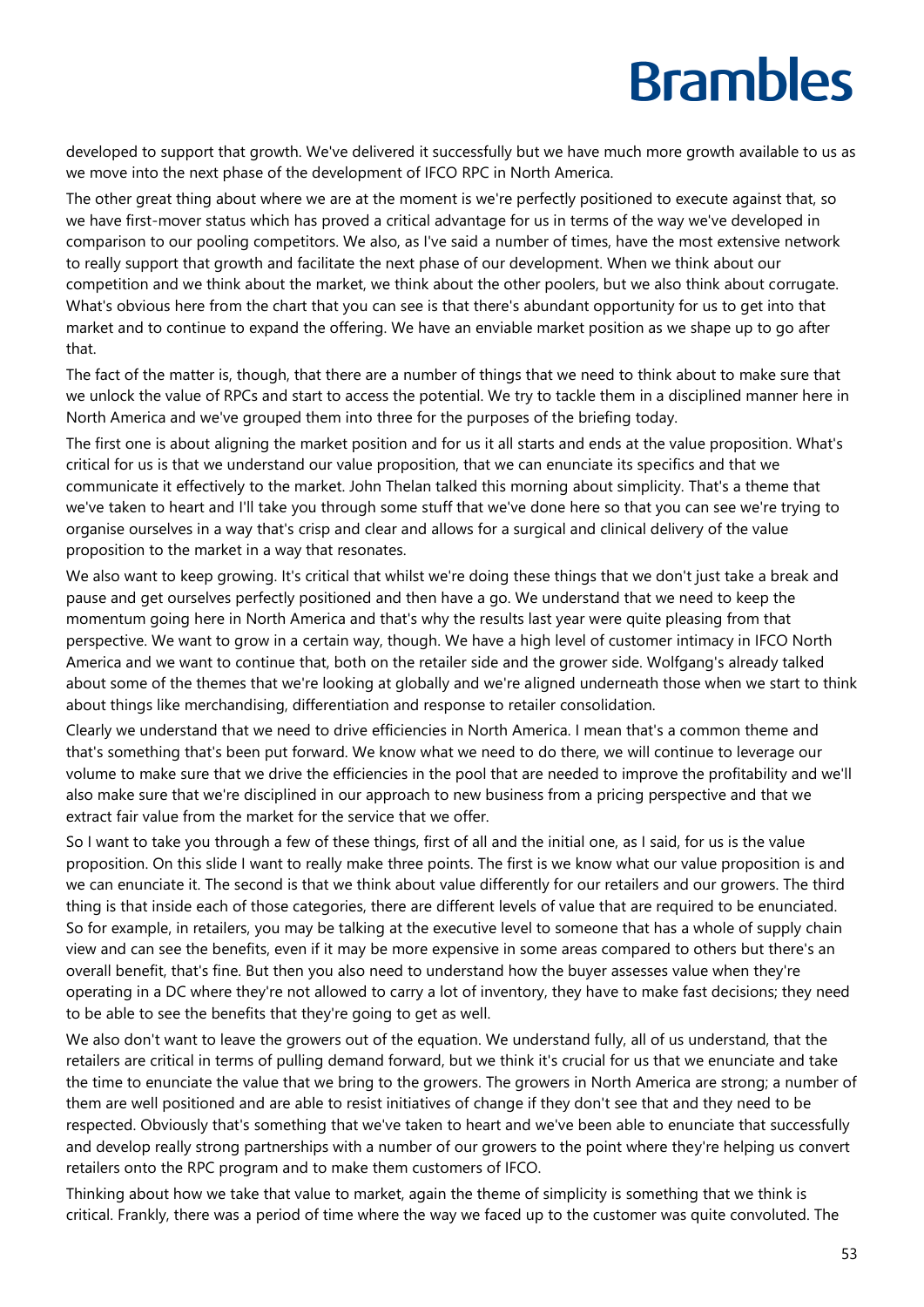take away here is twofold. The first one is that we have a very simple structure. We have a grower sales team and a retail sales team, key accounts, regional accounts, new business. The second take away is that we've added a new function here to support the delivery of the value proposition in the market and that is commodity management.

There are two factors to commodity management. One is really deep product expertise, knowledge of produce, understanding of the benefits of RPCs and a capability to talk about those in language that resonates with the customer and that is real. The second is audit and compliance and that's making sure that where we have secured conversions, that the product is actually moving in RPCs, that the compliance is being checked and assessed regularly and where we have opportunities to go back to our growers and work with them, if they're perhaps not shipping in RPCs or indeed with the retailers, then we can feed that into the commercial team and take that action.

It's very important to us that we extract the full value on the back of the conversions and that we execute them in a way that is controlled and disciplined and consistent so that we can back up the execution component of our value proposition in a way that resonates in the market. So I do want to talk a little bit more about commodity management, as it's new, and it's a critical part of our strategy. What you see on the left hand side here is what we call the commodity management cycle, and I'll take you through a couple of slides.

The first one is a case of actually getting ready to go to the market, and the second one is how we actually deliver it out there. So the first thing that we need to do is understand what's our strategy. And the strategy that we have here is focusing on our top five retailers and growing through the lane. We feel that we have additional penetration opportunities in the retail - in the top five customers that we have. We have specific opportunities where in certain cases, you'll have a commodity fully converted at one retailer but only partially converted at others.

That's something where I think if we organise ourselves properly we should be able to have the discussion and convince them to do that, and we've managed to do that successfully. The other thing is thinking about year round business. The nature of produce is that it's seasonal and that means that at times you can carry surplus inventory. So if we're able to utilise surplus inventory, contra seasonable business, that can be great for us, and we've had some real successes in that. Most notably with using the 6413s for the grape business out at Chile back up in to North America.

What that gives you then is an overview and you need to then take an assessment of where you are against that, how effectively are you executing. So you come up with an assessment on the baseline, that gives you a number of areas of opportunity. Where you can say look these are the chances that we have, these are the gaps that we have in the offer that we're taking out to the market. These are the things that the commercial team can get organised around and go and get after, to bring the value back in. So if you follow that first part of the cycle, which is what we've done. You end up with a map that says for these customers, these are the commodities that are the opportunity and these are why they're of benefit to us, and this is how we can go after it.

We then need to think about how we enunciate the value proposition and for us critically it's about quantification. It's not just enough to go in with words, and I'll talk a little bit more about how we do that. But we're really trying to go in and say by using RPCs you will save money in the supply chain. You will optimise the delivery of the product, you will secure the benefits that are associated with RPCs in terms of material handling, and generally the supply chain will operate much more effectively.

The commodity management team support our commercial teams on both sides of the river, so they work with the retailers and also with the growers in making sure that we deliver that out effectively to the market. Then once we get the conversions, we now have a team in place that regularly audits the DCs that we have in North America, we audit 52 each month. We make an assessment and secure the data about what's shipping in RPCs and what isn't. Communicate that out to the team on the back of a general process and then go after that. That's very important to us. It's delivered some great results for us in 2015.

In tomatoes for example, which is 20% of our business, we grew 19% year-on-year and a lot of that was down to improving conversion at some of our major - compliance I'm sorry at some of our major retail customers. That is getting growers to ship in RPCs, where the products had already been approved for shipment at the retailer.

When we talk about delivering the value, again what we've said is it's necessary for us to quantify this. What's not appropriate is to just go in with a bunch of slides and words. What we're trying to do is actually put some hard numbers around it.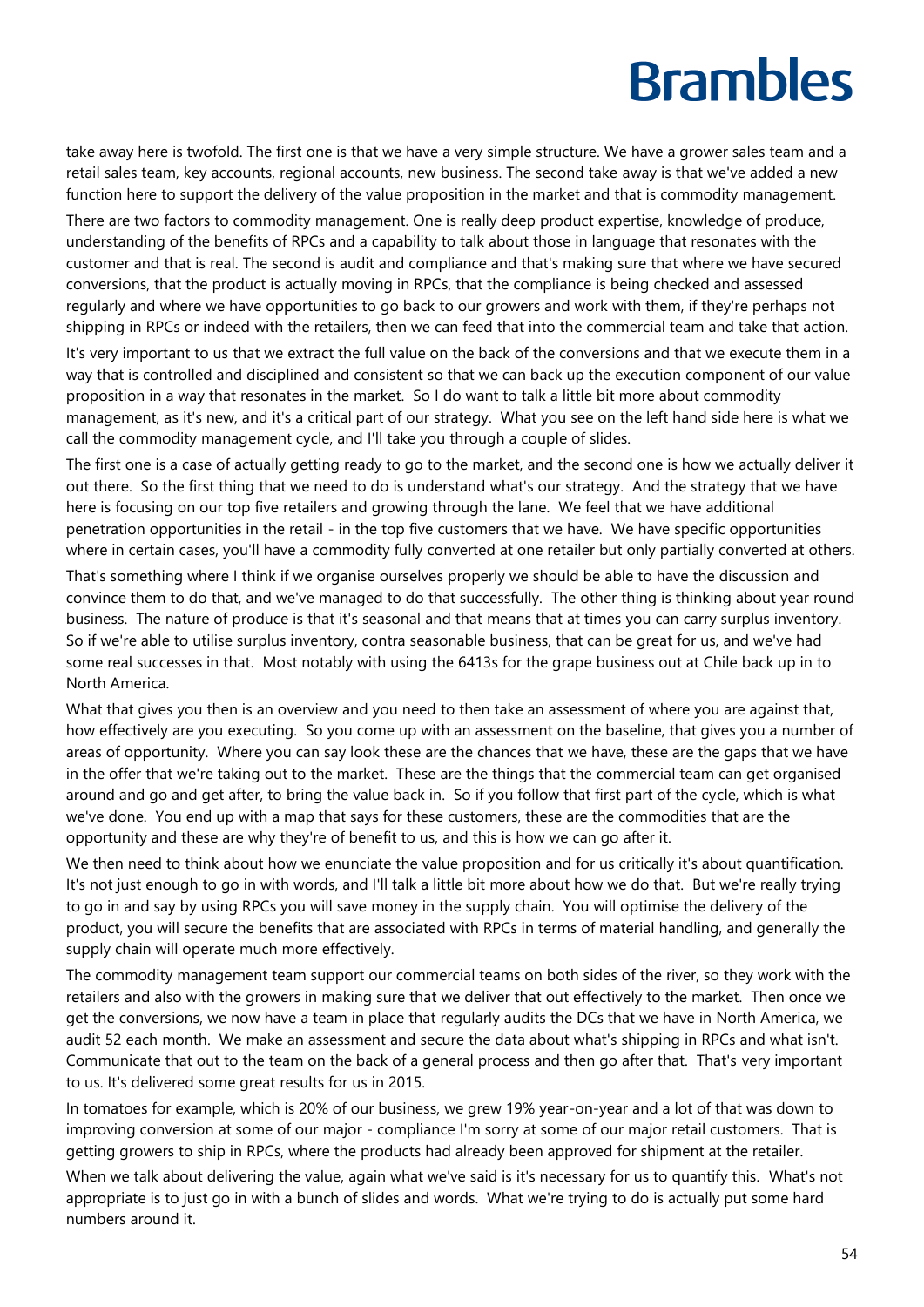So on the back of an initiative that was developed in Europe with the Fraunhofer Institute, we transplanted that learning to the United States and partnered with Cal Poly up at San Luis Obispo here in California. We got them, we commissioned them to do an assessment of the relative benefits of RPCs against corrugate at various points in the supply chain, inside retailers. They looked in three areas, the first one was distribution, the distribution centre, the next one obviously was the store, and the last one and final one was the reverse logistics centre, the process of bringing them back through the supply chain and returning them to us.

As you can see, without going through the specifics, in the vast majority of cases we were materially better than corrugate. The advantage of that is that we're able to use then average retail costing, present that to the customer and say look, based on the numbers that we have this is what we think the value is available to you, from the use of RPCs. Now even if they then dispute those numbers, if they don't want to use it, they can work independently with our partners from Cal Poly, put their own numbers in, and determine if there's value there or otherwise. So it's a way of putting a real and sustained quantification around that value proposition and compelling the retailers to actually make the decision to shift over. Or to expand the penetration of RPCs as well.

So far we've taken it to 11 retailers in North America, and the results have been good. We've grown at nine of them so far on the back of it with additional conversions. This will be a critical tool for us as we go to the next phase of our growth here in this key market. Wolfgang talked about merchandising differentiation, and I know that this is a topic that people are keen to hear about. The case study that I want to talk about here, is the Walmart Wood Grain RPC. You know, it's fair to say that we're excited about this opportunity. We understand that it's perhaps suboptimal in the sense that, as Wolfgang said we would like one pool for all the world that operated in all the market.

But this is a real opportunity for Walmart to trigger a second wave of advocacy here in North America, and we grew very, very strongly on the back of the first one. Our commitment in terms of this process is, that we will assess it critically, we will develop a quality product that will perform in the supply chain, and we will make sure that when we do this, if we do this in a way that makes sense. We will do it in a way that's sustainable, that we will flex our infrastructure to its full capacity, and we will prove to Walmart our capacity which we believe is unique. To genuinely serve their demand in the market of this scale, on a universal basis, and that's a critical thing.

The fact that we have this expertise in running differentiated pools, is also something that's been recognised by the customer, and the dialogue that we've had with Walmart around this has been very, very pleasing. Because we've had the opportunity to show them different elements to our capability, it's been very well received and we're moving closer to completion on this, and we're confident that it will be a good initiative. Not only for Walmart but for the supply chain and for IFCO and Brambles.

Finally I want to talk about, or not finally, but I also want to talk about Cajas Agricolas. We have Roberto with us here today, and this is an example of how we partner to grow in new markets and to expand our penetration. So in the case of Mexico for example, we had a specific opportunity, a number of the commodities, the produce commodities that are actually sold in North America. The production of those commodities is shifted out of North America and in to Mexico. So more of the produce that's being sold here is coming over the border, and you can see there that it's a massive market with 650 million annual issues in terms of its potential.

A lot of the customers however are small to medium sized, and it's difficult for a company of our dimensions to serve profitably. So by partnering with Roberto and Cajas Agricolas, we've been able to really grow the business and access a vast array of customers that may not have been able to be reached, with our conventional model. That's delivered very, very strong growth for us, in the order of 13 million issues last year from 33 million in that market. As I said we grew 15% from 14% to 15%, so we're satisfied with the level of development there, that's broadly in line with what we're seeing in the market in general. We now have Cajas Agricolas partnering with us, to supply 135 locations. So it's been a good example of collaboration and partnership, that has triggered real and meaningful growth in a critical area for produce, here in North America.

The last slide is looking at the, before we get to the conclusion, is looking at Rancho tomorrow, we're delighted that we're going to be able to host you. You'll be able to see a great facility tomorrow, it's in the order of 83 metres sorry, washed is 83 million RPCs, 200,000 square feet and it's a fantastic location. It's really one of our most productive and critical facilities, 60% of our growers are actually serviced, are part of the south west here in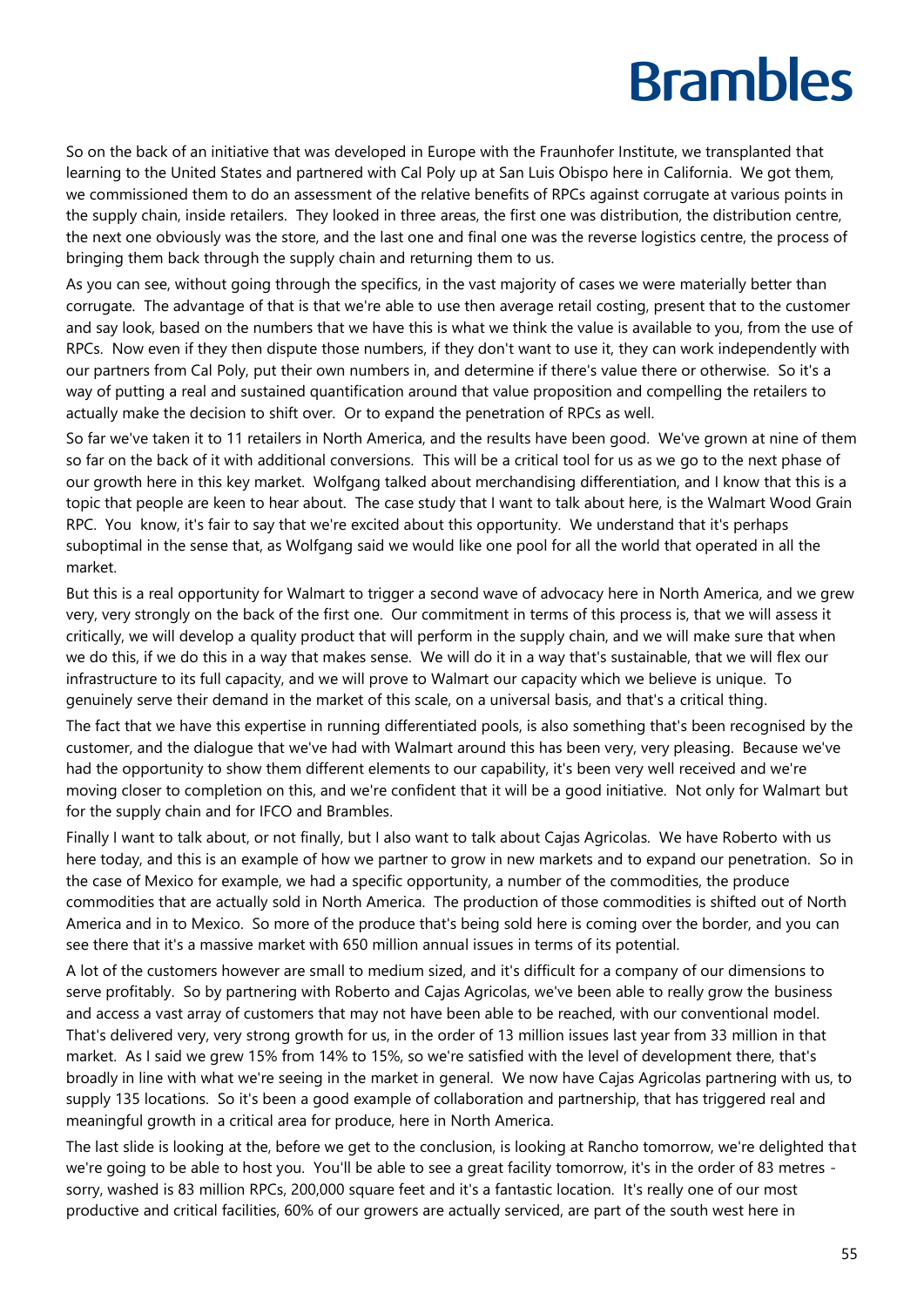California. This is really the service centre that serves that vast bulk of them, except for the Central Valley, which moves up towards Fresno, and we've only recently added that location. So that will be a great exercise and we're looking forward to hosting you there tomorrow.

So in terms of what we need to do to take things forward and to improve the value that IFCO RPC brings to the Brambles portfolio in North America. We really need to concentrate on effective delivery of our value proposition. We think we're well configured to do that. We want to grow our business to improving the penetration of RPCs with our existing accounts. We need to continue the retailer market and segment diversification and we've done a nice job of that, and I think that that's something that we will accelerate confidently in to the coming years.

We recognise that we need to be more disciplined on price, or have discipline around price, and we are working very hard to do that here in North America, and the results so far, both at the latter end of FY15 and heading in to FY16 have been encouraging, and that's something that we'll continue. Really we have this unique advantage in terms of our market position and the infrastructure that we have built up to support it. Where we have this network, which is uniquely configured to support the growth of the business, and the growth of customers business. We're focused on extracting the efficiencies through that network as we grow the business with scale.

So at that point, I'll pause and take questions.

Anthony Moulder: (Citigroup, Analyst) Good afternoon, Anthony Moulder from Citigroup. Can you talk to exactly what the average saving is that you think on a grower, using an RPC versus a corrugate box?

Dan Walsh: Well that's a tough one Anthony because it depends by commodity. So for some commodities, say for example wet veg, where the standard corrugate box is a wax corrugate box, the saving is quite pronounced. For other commodities, if you where you have perhaps smaller sizes, say for example tomatoes or maybe even apples, it can be less significant, even though it is there. It also depends on the amount of graphics that are evident on the corrugate as well. So if they're heavily marketed, obviously they're more expensive, if they're more basic, then they're not as expensive. So it can range.

Anthony Moulder: (Citigroup, Analyst) But if you go to a customer, to a grower and you say we can save you money on this, on per trip basis using RPC, we're going to save you on reduced waste, which ultimately growers pay for the retailers don't. What fundamentally is the pushback, because I would have thought that those kind of value propositions for the grower were fairly strong?

Dan Walsh: Yes I mean look there's a couple of points to make there. The first one is there is a strong value proposition that's right, and particularly around the reduced rejections right, which is the critical cost driver for the growers. But sometimes the growers are quite attached to their brands, and they like the merchandising capability that they have through corrugate. That's something that they hang on to, in our view, sometimes irrationally, to a point where it doesn't really make sense. But it can be seen by some growers on occasion as something that dilutes their brand, in a highly competitive space. So we need to work through that, and that's why some of the initiatives that we've been talked about with the promo plates et cetera, where we run in to that opposition, will be very, very important.

Anthony Moulder: (Citigroup, Analyst) Lastly, can you talk to availability of the crates, I think that was one of the issues that growers had some issues on conversation, can you talk to how that's been improved?

Dan Walsh: Yes look, I think that's a fair challenge. I think what's critical for us is that we manage that balance effectively, between having enough crates where we can supply perfectly without any issues at all, but also having the appropriate CapEx discipline. You know what's critical for us is that we're cycling the assets effectively and that our network is configured in a way that lets us recover them quickly, condition them quickly and get them out. The business as you know, the produce business is highly seasonal, and in particular in the summer demand can be tight. But I would say that in the last summer just gone, we had a much better performance than we've had in the past. One of the things that we've done, which has been very effective, is work much more closely with the retailer.

So for example when you get a good graft around the data associated with the grower behaviour. You can see sometimes that they're ordering in advance of the contracted lead-time. So they're compressing those lead times, which makes it difficult to respond. We can talk to the growers a lot about that but they sometimes can be reluctant to change. However if the retailer understands that that's a factor that's impacting on their capability to receive RPCs. They can go to work on that and help us out. In the example of Loblaws in Canada for example, they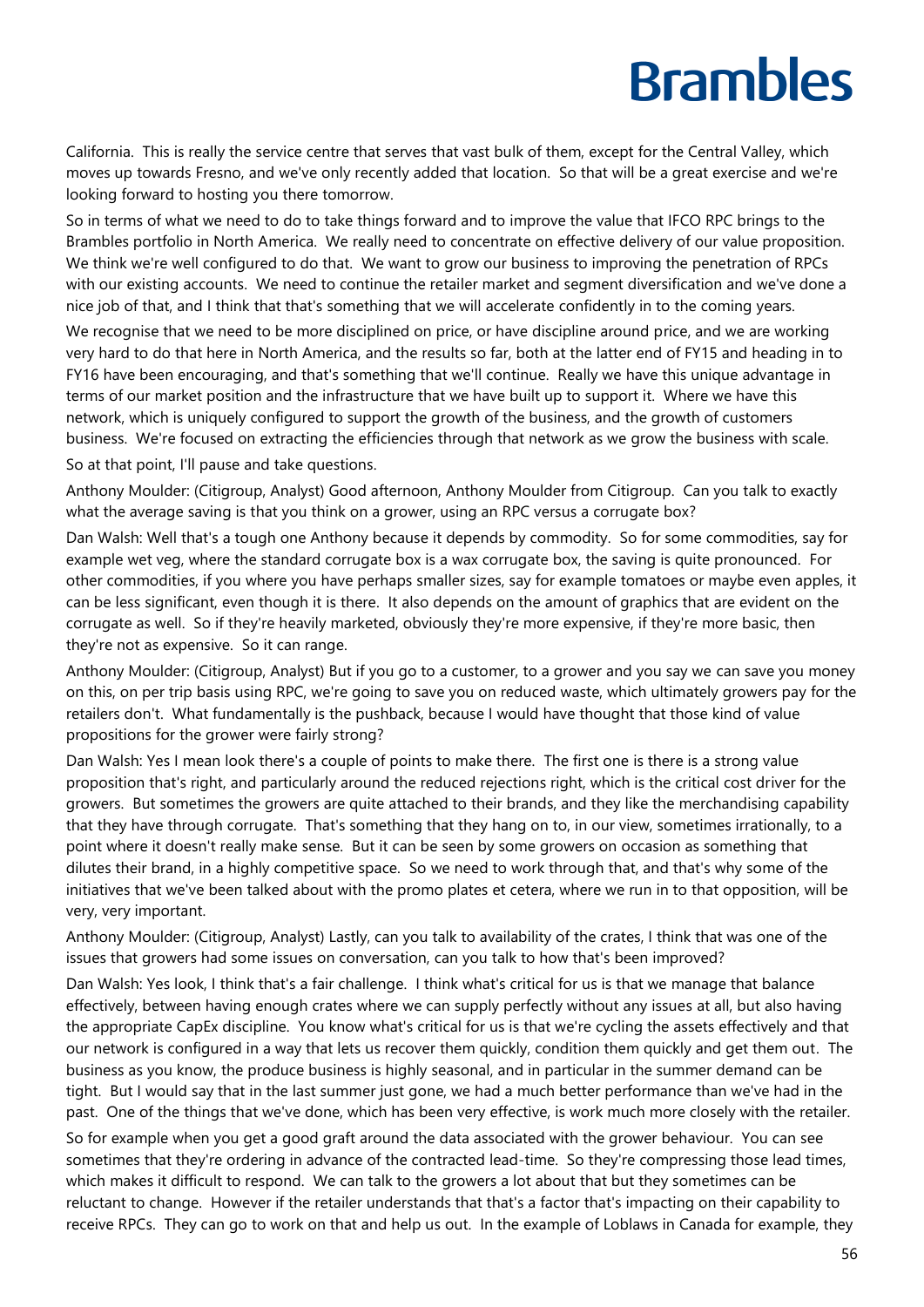did that and we had a fantastic summer with them. So I think our performance is improving there. You know we're partnering more effectively on the retail side, we're looking in advance, investing ahead of the curve and making sure that we're managing things in an appropriate fashion. While balancing CapEx and the need to service our customers.

Andre Fromyhr: (CBA, Analyst) Andre from CBA. Can you talk a bit about the economics of a custom pool, maybe Walmart's a bit unique to the general comments, but are the contracts sufficiently long or is the payback sufficiently short to protect against the risk that they just change their minds and fashion changes?

Dan Walsh: Yes I think that the-we'll only do it in a way that makes sense for us. That's why we're taking our time and working through that appropriately with them. You know the feedback that they've given us, and all the indications are that they are extremely committed to this. Like, for example, they're purchasing new merchandising units for their stores, they're changing the layouts et cetera, they're communicating actively to growers. They've engaged very effectively with us around that initiative. So look, I think our approach will be that we will seek an agreement with Walmart, but we'll enter in to the business with our eyes open. As we see the business grow we'll continue to invest. I think that Walmart being Walmart, has the capacity to develop a pool of vast scale, you know one that makes sense for us. But we'll be watching the take up closely and just making sure that the strategy continues. I see no issues with Walmart rolling of the strategy in the near term.

Unidentified Participant: Dan, if you convince a producer on RPCs and manage to get them off across the line on it. Will they then generally go and get a quote from one of your competitors as well as yourselves?

Dan Walsh: Not always, right, sometimes is the answer to that. I think that if you think about what the value is right, if you're a grower or you're a retailer and you've decided to go for RPCs. Then what you want is, I mean price is obviously one element of it, but you want certainty. You want to understand that you're going to partner up with someone, that has the capability to service you, especially if you're a large grower and you've got multiple locations. Across North America, across multiple growing regions, in a way that's consistent and clear and simple for them to administer. So it's not really of any advantage to a grower, to go out and extract a lower price for the circuit in Texas, when they've also got growing locations in Florida, in Georgia, because they then have to run multiple poolers.

So I think that the thing that differentiates us in the market is our capability to service growers on a national scale. We really are unique in terms of the infrastructure and in terms of the profile, and that's something that's recognised in the industry. So whilst there is a desire on occasion to check us against the market. What you see more than anything else Matt, is growers understand, and particularly growers of scale, that if they're going to partner with anyone on RPCs, they need to be able to partner with someone that can service them consistently and right across the country, and that's us.

Unidentified Participant: Dan quick question, where are you at in terms of the network build out in the states?

Dan Walsh: Well you mean in terms of do we have enough service centres? Yes at the moment we do, but I think as we continue to grow, we try and do two things. Obviously we reconfigure and flex our infrastructure to support the growth. But then we try and think about what's coming. So for example we have been thinking hard about other markets, other locations, Canada being one, because that market is growing very nicely for us in retail, with the retailers we have up there. Both through Loblaws and Walmart Canada, which came on to the program last year.

So at the moment we have a sufficient infrastructure, but we do have the willingness to invest further, if we can generate the demand where that makes it viable. Because it's obviously critical for us to be able to recover, condition and reissue in market that helps the economics. Whilst there's fixed costs associated with the set-up of the service centre, as long as there's the demand there, there's a payoff. So at the moment we're good, but we continue to review and look at it.

Unidentified Participant: Are these unique products that you're rolling out. Are they exclusive to retailers, specific retailers or can they theoretically be used on multiple competitors so to speak?

Dan Walsh: In theory they could be used on multiple competitors. The reality, I mean one of the limiting factors is production capability, it depends how deep you have to get in to it, you know you might not be able to-you can only produce a certain amount, and it depends on demand. But at the moment, no they're not exclusive.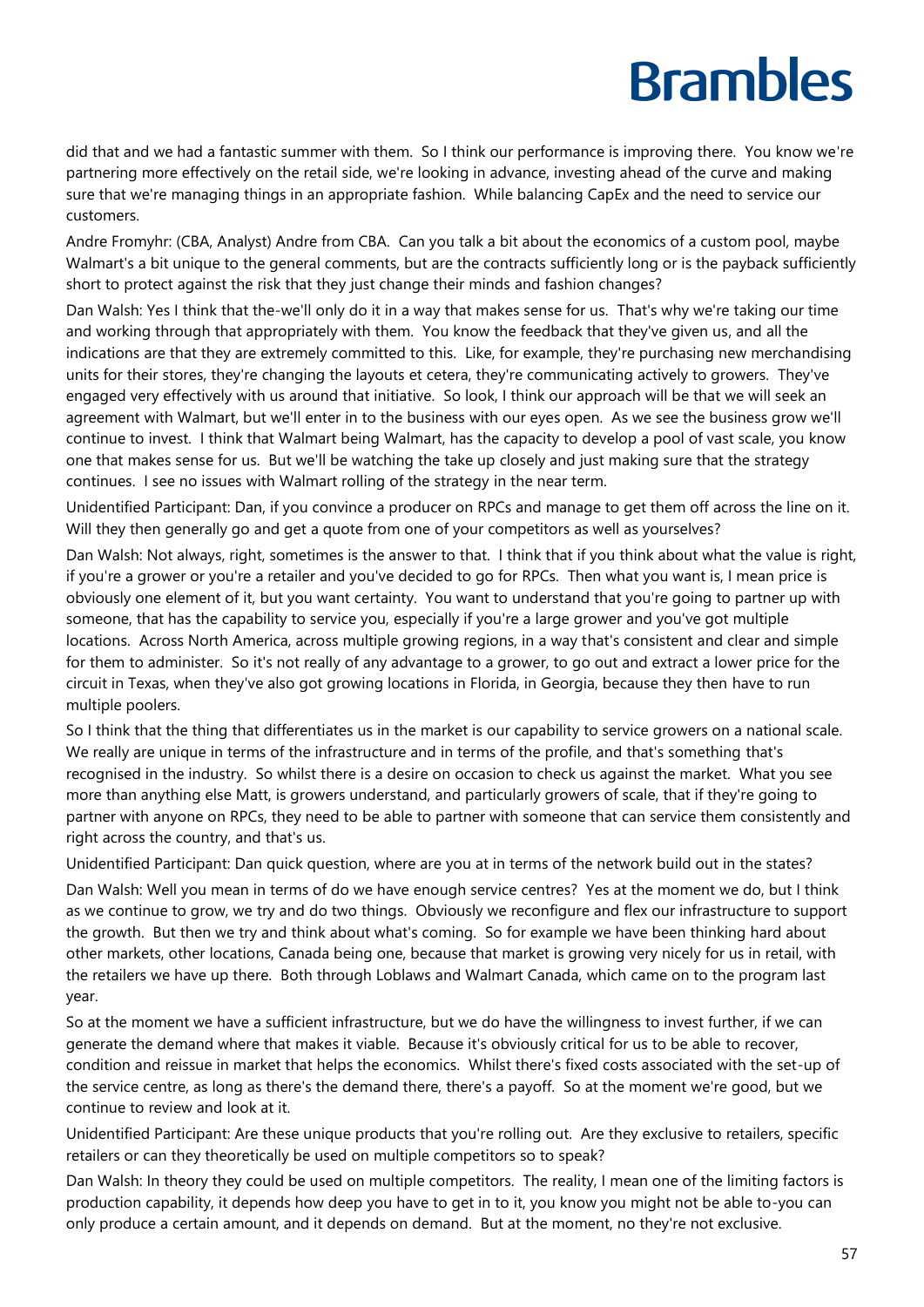Cameron McDonald: (Deutsche Bank, Analyst) Dan, Cameron McDonald from Deutsche. Just regards to the changing fashion and stuff that you were talking about driving product development. Can you give us as idea of how much you actually spent developing the wood crate, how long it took to develop. Then what's the cycle, do you see that going forward with that product development and that cost. Particularly with some of the other trends that Wolfgang talked about with small store formats, and therefore different fashion tastes if you like, in various locations geographically, which could alter even within the United States itself?

Dan Walsh: Yes look, in terms of the production costs, I'm not going to comment on that one, I don't think we're prepared to go to that level of detail. In terms of the time, I can say that once the idea came back from the retailer, as Wolfgang says we're in the business of saying yes to our retailer customer. So we were down there straight away talking about it. Now I think one of the things that we all need to understand is that sometimes turning an idea in to an RPC can be different. You know, okay it can be a protracted exercise, so you can have a retailer that is heavily focused on merchandising, that says I want something that looks like that.

But then we need to go away and think about, well how will it actually travel through the supply chain, can you wash it effectively, what's the weight light in terms of transport. The great news is we have the expertise to do that. So I guess the point I'm trying to make is it's not just enough to come up with an idea, you need to produce a product that can make it through the supply chain and live on sustainably. Now that's something that we've built a real capability around, as evidenced by our business around the world.

I think broadly from gestation, it depends on the product, but between I don't know, nought to anywhere up to six months or anywhere as short as six weeks, depending on the complexity. And depending on the level of variation they want from what we have that's standard. But because if we have to build new inserts or build new moulds, then obviously that lengthens the time. But if it's something that can be done off an existing production base, just a change of colour with a pan tone or something, then we can do that in faster period.

Paul Butler: (Credit Suisse, Analyst) Hey Dan, Paul Butler here.

Dan Walsh: Sorry mate, blinded by the lights up here.

Paul Butler: Just wonder if you could talk about how you see what your advantages in providing a service, I mean to say Walmart compared to what they could do themselves in house. How you can you know?

Dan Walsh: Yes I think that's a good question. Look, the trend that we see with retailers is they want to do less of stuff that's noncore not more. There was a point in time where Walmart had their own pool, just to pick on Walmart and the result was not good, they got out of it, that was primarily in Mexico. I think that obviously there's a capital investment piece, because it's not just having the pool, but it's maintaining it and conditioning it and getting it out to the growers. So you don't just have a one off investment if you want to run your own pool, you have to continue to give to it over the years. There's less and less of an appetite for that in retailers in our experience, for anything that's not centrally related to merchandising or retailing.

They're actually looking to divest more and more things where they've had an interest, or a foot in the water or a toe in the water about that sort of stuff, and get it out on to the third parties. Which is great news for us, and one of the reasons why we're partnering so effectively with them on multiple platforms, for multiple applications. Not just with the IFCO business but across the Brambles business generally. You know retailers just don't want to get in to the business of running their own pools and you heard John Thelan say that today. We're happy to let them do it, we just don't want to do it, we just want to make sure his terminology was a board, that there's one available when we want it. That's perfect for us because we've got them.

Paul Butler: (Credit Suisse, Analyst) Okay and just one more, when you think about the opportunity to go after growth over the next few years. Do you see the challenge being more on converting retailers or more about getting the growers on board?

Dan Walsh: Look in my view, demand is retail driven, you know you really need to have structured retail demands. So I think what we want to do is convince the retailers of the value of RPCs through the whole supply chain, and we talked about how we're going to do that. But what we don't want to do is leave the growers behind while we're doing that. We certainly do not want to be the company that turns up and says, Kroger's converted mushrooms, how many do you want? We want to partner with our growers, work with them, make them see the value. Put our people in to the packing sheds, where we have that level of expertise, some of these commodity managers we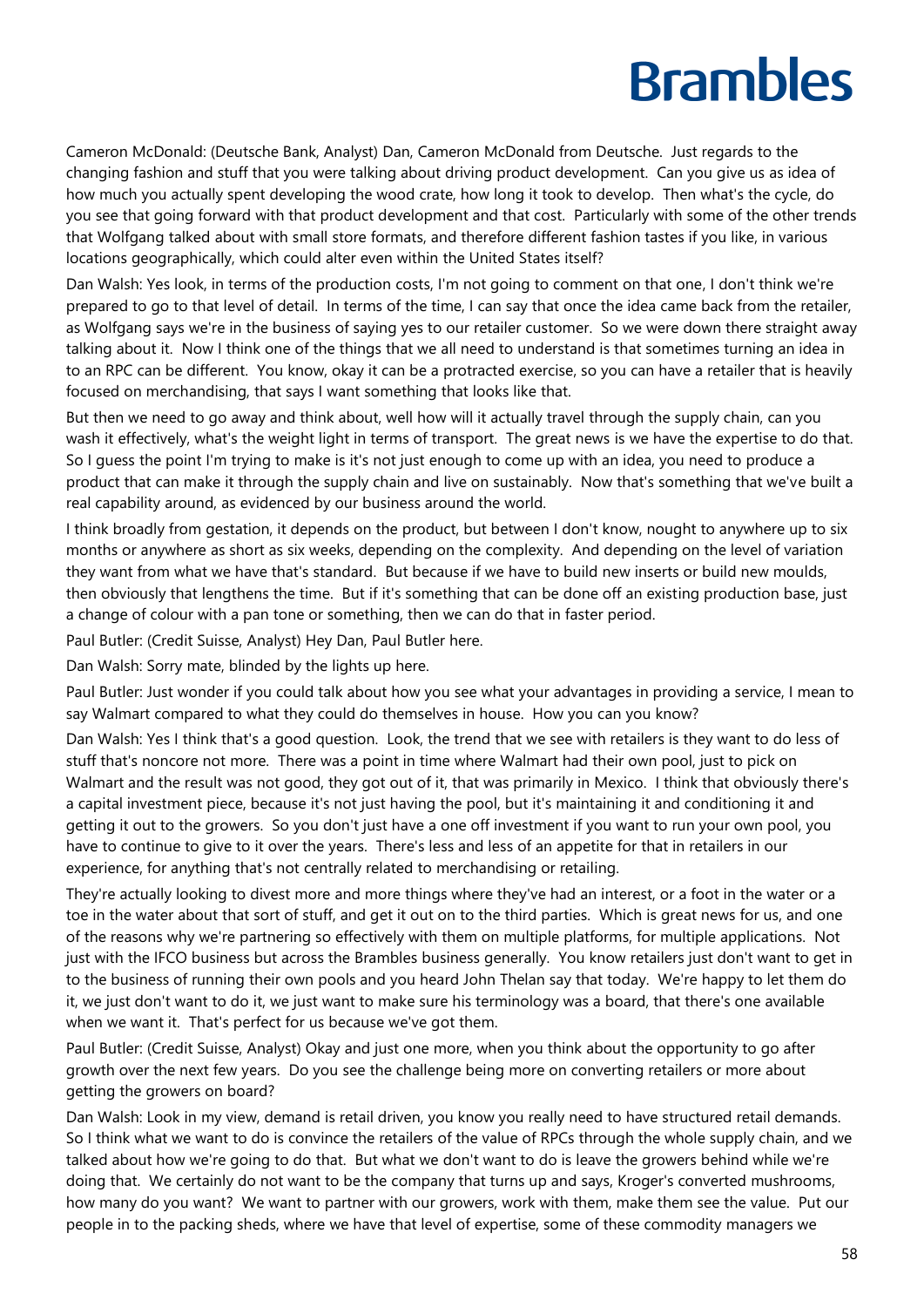brought on, 20 years in the tomato business, 15 years working in citrus, third generation farming families out of the central valley. I mean we want to be working with the retailers to get them to see the supply chain benefit, but we also want to be partnering with our growers, so they can use the RPCs in a way that benefits them, benefits their products and gives them less rejections and more product on sale.

Paul Butler: (Credit Suisse, Analyst) Okay so you've got 20 retailers now, where would you expect that to be in say another four, five years' time?

Dan Walsh: I mean that's a tough question, certainly beyond 20. I think that we're in active discussions with a number of retailers and look it can take a long time, but then it can come on fast. So sometimes we were working on Walmart Canada for example for a number of years in FY14, we have zero business with them, last year we exited on a run rate of around five million trees. So we're getting decent growth. I think that if you look over time we've added at least one a year, we'd be looking to do that and more as we move forward.

Paul Butler: (Credit Suisse, Analyst) Final one on price, what does price discipline mean?

Dan Walsh: Oh I think what it means is that we need to extract fair value from the market for what we bring. I think that what we can't be in the business of doing is just dropping price to whatever is required. Be it some spurious comparison about with corrugate or someone else or some idea in a growers mind, or anyone's mind about what it should be. It needs to be a considered and data drive process that leads us to a point where it can justify the investment, that's what I mean about that. I think it's critical for us that we do that. Because that's a capability that will go on in to time. I think that the wrong approach is to just take a lax approach. I mean one of the great things about Brambles is we do have good governance, we do have good discipline, Peter talked about that. That's a real thing and that's something that we want to establish deeply in RPC, not just for the next growth cycle, but for the one beyond that and beyond that and beyond that.

Paul Butler: (Credit Suisse, Analyst) So can I ask what kind of price growth you were getting FY15?

Dan Walsh: Look I want give you a number, but I can say that we exited the fourth quarter positive year-on-year.

Paul Butler: (Credit Suisse, Analyst) That's good, thank you.

Unidentified Participant: Sorry this may be a dumb question Dan, but…

Dan Walsh: That's all right.

Unidentified Participant: Just from a retailer perceptive, obviously in Europe you compensate them with the fee. How do you deal with the fact that someone like Walmart must be selling tonnes of corrugate on a recycling basis and how does he get compensated?

Dan Walsh: That's not a dumb question, that's a great question. Look, I mean it was interesting actually, while some retailers might be selling that and getting something for it. What most retailers want, is they don't want to have trips to the bailer. They don't want to have people cutting up corrugate standing around folding up things, they're very sensitive to accusations that they're flooding the supply chain with corrugate at a time when they're under scrutiny for waste, in terms of both produce and their impact on the supply chains.

One of the great benefits of RPCs is that there's less corrugate in the supply chain rather than more. They don't need to have the labour cost to handle it out the back, they don't produce the waste, they don't send the product to landfill. In North America as you know, I mean the sustainability commitment of our retail partners is real and serious. I mean Walmart in particular. That's one of the key reasons why RPCs have been picked up, not only in this market but in most major markets around the world, and are becoming the standard. Okay thank you very much.

James Hall: Thanks Dan, thanks everyone. We'll have a quick coffee break now, a quick leg stretch, and then ifwe've made up a little bit of time. If I can ask everyone to try and be back not too long after three, so by five past three, then we'll get on with the container sessions. Thanks.

[Break]

Jason Rabbino: So good afternoon everybody and welcome back. I think I know almost everybody at this point after the years, I'm Jason Rabbino and I lead the containers group for Brambles and also lead strategy for the company overall. So I think Tom picked Danger Zone for me, which I hope was because it was from Top Gun and not because of the name of the song. So we'll see how the next half hour goes and you guys can let me know.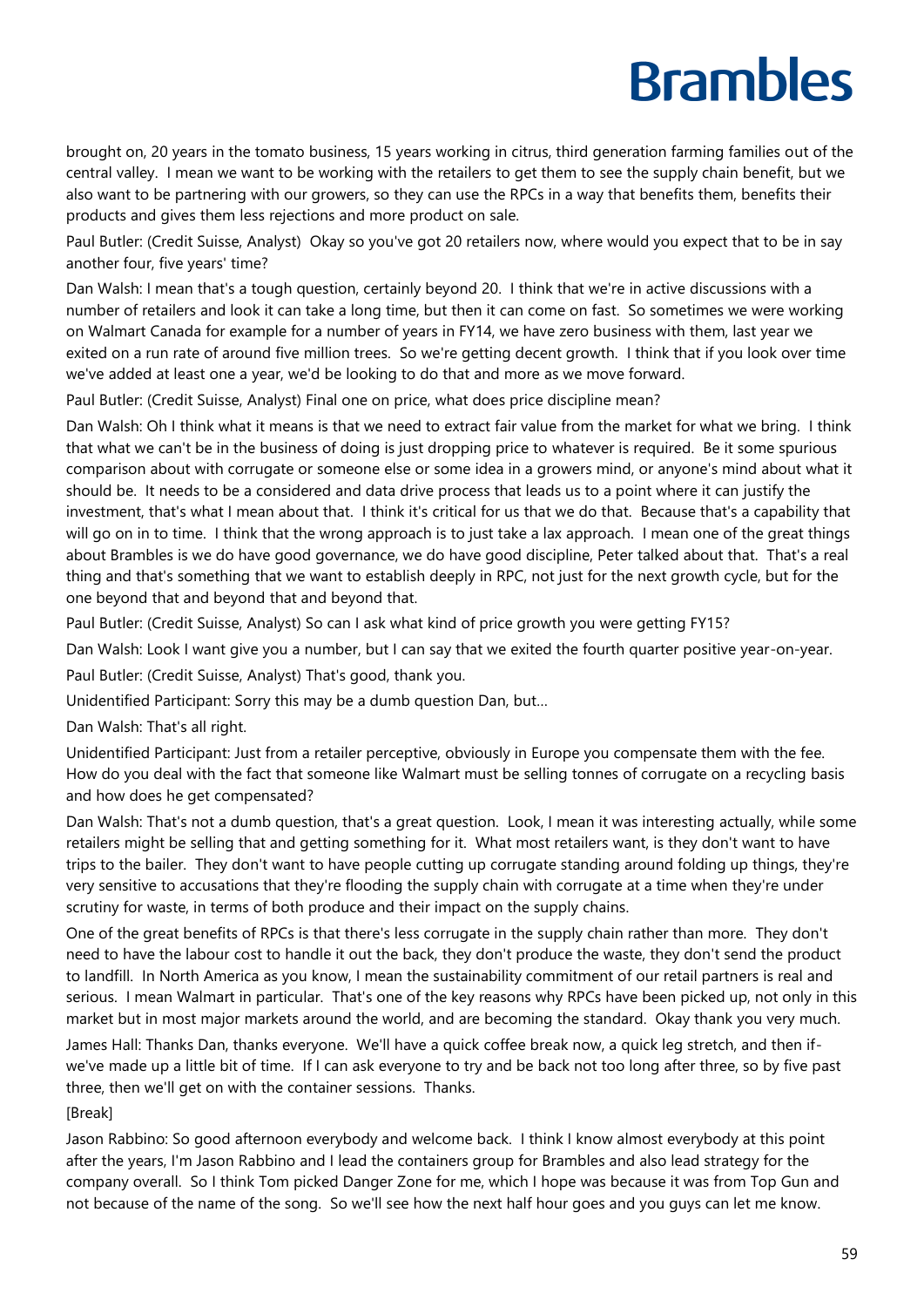So what I want to do really is just three things with you, and we have a relatively short time to cover this, but we'll take a lot of time for Q&A. First is to give you an update on how the containers group's performed in FY15, what's gone well and where some challenges are. Secondly talk to you about what our strategies are in terms of how we're continuing to grow and evolve the business, and then third talking about why we think that that creates more incremental value as time goes on. So hopefully at the end of the day you'll say I understand the strategy much more clearly, I like what's going on and I understand what the challenges are and how they're trying to address those.

I'll take about 30 minutes to cover that, then I'll ask Drew Merrill to come up and actually talk to you in detail about what's going on in our North America Pallecon IBC business, and the North American automotive business which Drew leads both of.

So let's start off and just a reminder. So the containers group is actually not one business, it's a collection of businesses that serve four distinct supply chains. So the supply chains we serve are aerospace, which is in the lower right hand side there. Automotive which is in the upper left. IBC our intermediate bulk containers and oil and gas which are both in the centre, and then also lean logistics, which has come up earlier today as part of the containers group as well.

Now you see much like Wolfgang talked about, we've got businesses that are in very different stages of their evolution. We have automatic which has been in the Brambles organisation for about 20 years, has great performance, our biggest challenge there is really accelerating the growth on what's been a relatively challenged market, and I'll share you with a bit about why that's been. In IBC and oil and gas, we have two businesses we like very much in terms of their fundamentals and their incremental return on investor capital. Now we put a lot of money in to acquisitions to build up those two businesses, and get economies of scope and scale. So you see if they look below the value creation frontier, as a standalone basis, but if you take out the intangibles and good will, they're actually quite well performing businesses overall.

Now we're very conscious of the fact that we actually have to deliver return on the tangibles. So we don't overlook that fact, and you'll see we actually are making good progress against that. Now the one that does stick out on this chart is the aerospace business, and I think we've talked about that a fair bit over the years. It's a good fundamental business, in terms of it is a pooling model, we've actually created an industry largely from scratch. But aerospace business is one where it requires a lot of capital to build out the business. It takes a long time to convert customers, and at the end of the day the market size is relatively finite. We shared in the past, I think both in Sydney and in Melbourne, we actually have some very clear metrics, both financial and operational for aerospace.

We continue to make progress and on my of those, FY15 was a good year, but it's not where we need it to be, and we continue to look at all of our businesses, particularly ones that are below the line fundamentally. And say what do they look like for us over the long term and how do they fit in our portfolio. So I'll spend most of the time today talking about the three that are above the line, either without good will or with good will in it, and go in more depth on that. Happy to take questions on all the segments at the end.

Now let me talk about our scorecard for FY15 and how the year played out. You see on here - and probably not surprisingly given that this is the most early stage business of our three within Brambles - we have a bit more of a mixed scorecard. So I hope to come back next year and show you one that looks more like Wolfgang's scorecard. But we have a bit more yellow and mix within green. What we see is a couple of things. So in terms of the growth rate, our top line growth was over 30% for the year. So we like that number, what we don't like is the fact that a lot of it was very heavily reliant on acquisitions. So our underlying organic growth, if you look at a containers group level, is 4%.

Now we want to break that apart a little bit for you, because if you look underneath the group level, you see we have our four different supply chains. We had two of those, aerospace and our IBC business, which actually grew at double-digit rates for the year. So really good performance from an organic standpoint, and we've actually had strategies focused on those businesses, which really paid off quite well in FY15. In contrast we had the automotive business, which for a number of reasons that I'll come to, was actually negative growth last year, the most notable factor being obviously the decline in automotive manufacturing in Australia. But also some headwinds in our large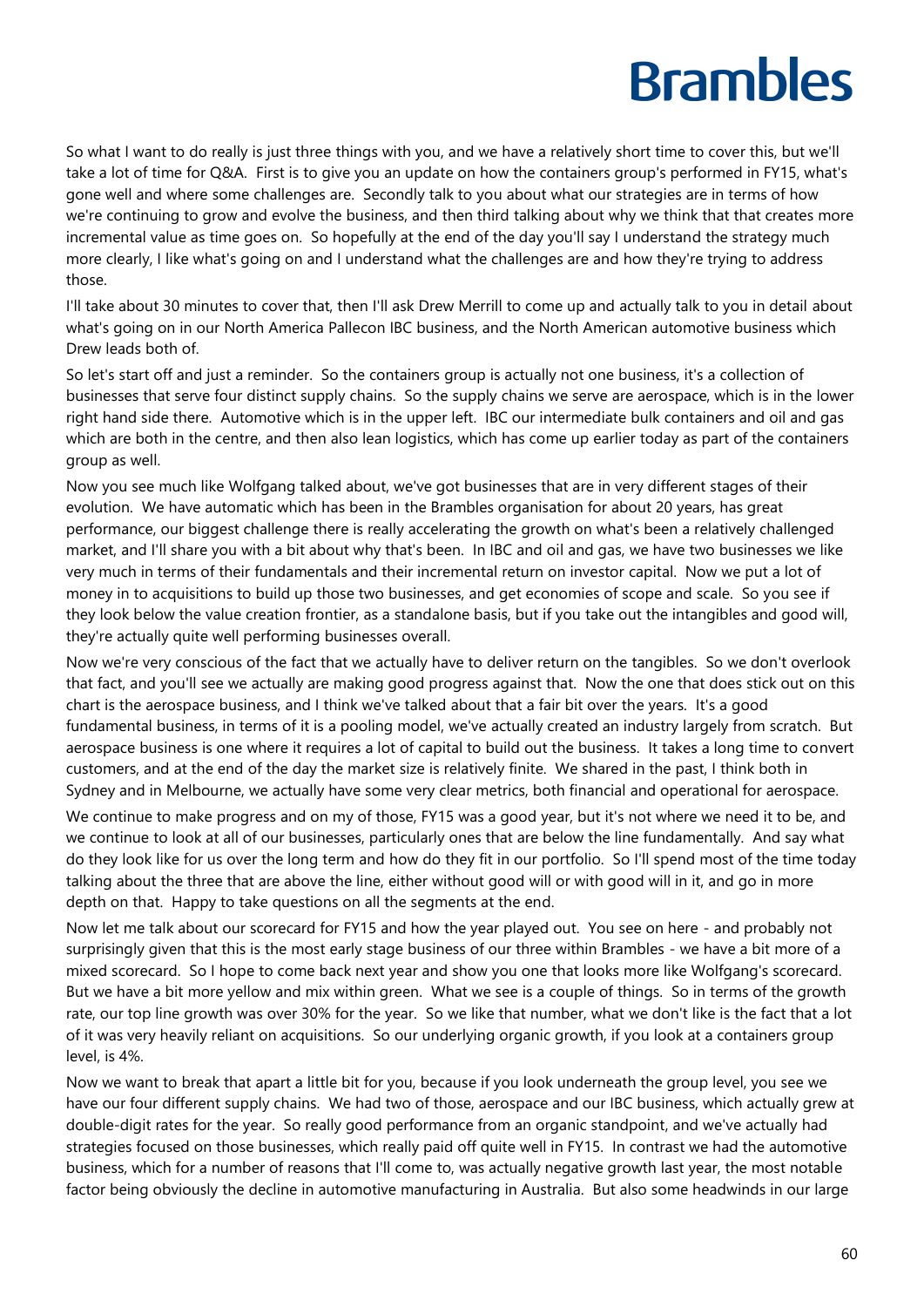European business, which makes up more than two thirds of automotive today. Then finally oil and gas, which I know you're all interested in and we'll spend more time on as well.

Obviously a pretty difficult year for the industry overall. Relative to the industry and we think we actually had a pretty good year, but on an absolute basis, it was a tough year for oil and gas. Most of that was our CCC business on a like-for-like comparison. So CCC had a down year, which it tends to do as the oil cycle goes up and down. The Ferguson business actually year for year on a pro forma basis, had a growth year, which I'll talk more about towards the end. But obviously we had very high growth expectations and we had some challenges there. So netnet, not where we want to be on organic growth, however you do see very good leverage to the bottom line.

So our underlying profit performance was quite good, obviously with acquisitions, but even ex acquisitions, you see good leverage there. That's resulted in teams being very focused on getting leverage wherever they can, and even in supply chains where the industries are challenged, is finding ways to draw more profit to the bottom line. Now on the cash flow, we had a nice year on cash flow performance as well, now some of that was certainly a contribution of Ferguson, which helped out a fair bit. But all the teams are very focused on delivering cash flow. Now we continue to reinvest in all four supply chains, so we're not getting cash on the sacrifice of growth, but we actually are focused on delivering cash where we can.

Then last but not least, the two bottom ones in terms are employee focus metrics, on our safety metric, the business overall on a year for year basis, like-for-like. We also saw improvement as the pallets team and the IFCO teams did. If you bring in the acquired business, which are really Ferguson and Transpac, which weren't in our prior year numbers, the results were not quite as good. But net-net, the core business, what we say is the like-for-like business, did improve on safety, and we're roughly flat on employee engagement for the year. That's not where we want to be, and we seem to be keeping score today, so I'll say of the three businesses, we are the lowest on that metric.

I hope to have an improved colour to share with you next time around. But suffice to say that we're five points below the high performance norm. So given that we're a collection of a largely acquired businesses over the years. Very different cultures, very different backgrounds. The fact that we're still bumping up against the high performance norm, although not where we want to be, is why we say that's yellow. So we're making some good progress on that early in FY16, and we think we'll see kind of improved results for the year to come.

So net-net the takeaway for you should be, the business is performing well in some aspects, other aspects is definitely challenged. Some of the challenges are a reflection of the diversity you get with the containers group, some good supply chains and some challenge supply chains. So now let's talk a bit about what's happening in the markets. A lot of you have asked me during the breaks or over meals, what's happening from a competition standpoint, what's happening in the market fundamentals. So I thought I'd take a few minutes and walk you through each of the four supply chains, and explain how they're performing from both a market dynamic standpoint, as well as a competitive standpoint.

So let's start off with the IBC business. So in IBC is we see generally a very good market around the world. Pretty stable, IBC is the most like our other businesses, where it tends to go GPD plus or minus a few percentage points. So that's a very stable business around the world, and we like the characteristics of that. Now we've also seen on the customer side, given some of the global macro and economic pressures, customers have seen some cutback in their own CapEx that's available to them. So we've had more customers reaching out and saying, we're a bit more capital constrained, is there a way for CHEP to come in and help us improve our performance there. So we think this is actually a good trend for us, and continue to support that double-digit growth in IBCs.

On the competitive side, the IBC market is largely a market right now, that's in cardboard or corrugate or in drums. So it's less a matter of dynamic competition for us in terms of IBCs or reusable containers, and more a matter of converting people over, from old form factors in to IBCs. It's very fragmented in terms of pooling, we are by far the leader in the space, and we haven't seen any new competitors or really much change in competitive dynamics from other people who do pool today.

Now in the automotive sector, you see very different dynamics around the world. So in our largest potential market, which is North America, right now the automotive industry is doing great. So the equipment manufacturing's, the OEMs, the car producers, are actually going gangbusters. That's great for the industry,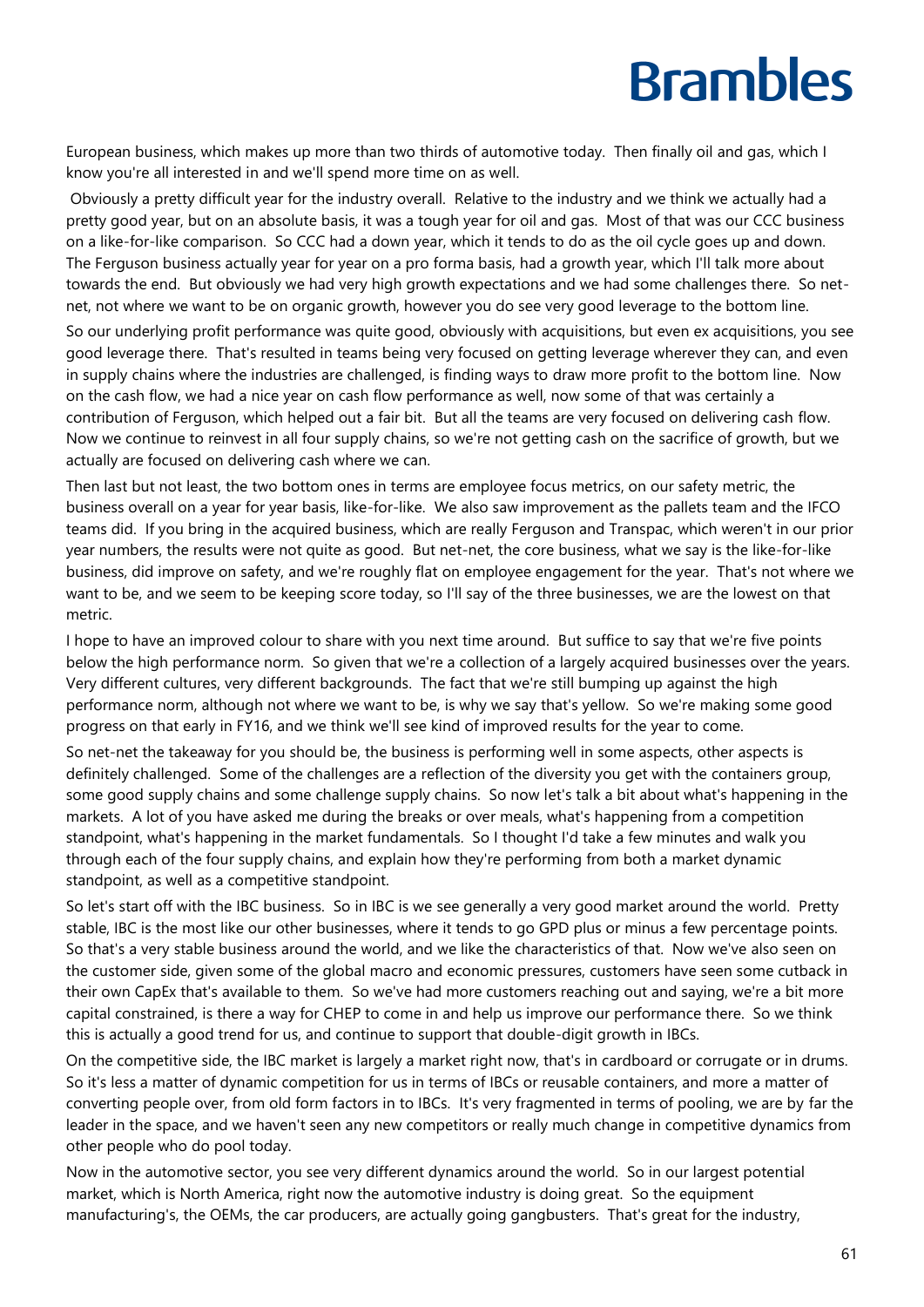ultimately it's great for consumers in some ways. For us I suppose it's a little bit of a challenge, because as we're trying to build an early stage business, they're just focused on maximising output, and they just don't have the time or the bandwidth in many cases. To step back and say well let me think about what I do with my container pool

We've made some really great progress in that industry, Drew's going to share more with you, so we like how we're growing, but it is a matter of getting mindshare of the customer and we think our solutions are starting to gain more and more resonance. In our European business, different story. The market's been actually quite slow for a number of years. We've started to see in the last couple of quarters a bit of an uptick in the European business. But what you see is you see new car sales, and new car registrations taking up, production tends to lag that. So you see what is called the equivalent of dealers inventory, has been coming down the last couple of quarters. The manufacturers are just starting to ramp up production now. We are seeing some flow through benefits for that in our top and bottom line. But we expect to see more benefit from that in Europe in FY16.

The other challenge in a European market, is I think we talked at our last IMB with you, that the Russian market was a key opportunity for growth. Now just for Brambles but the industry overall. What a difference 12 months makes. The Russian market for a lot of reasons, as you're well aware of has really gone very far backwards. Key customers like Ford have gone from three shifts down to one shift, GM has decided to exit the market entirely, Toyota, Volkswagen have all slowed down. We still that think long term Russia's a good market. But some of our growth plans for Russia have actually been put on hold, waiting for the market to come back. Again the Australian market, I think most of the audience here is aware, is obviously a headwind for us. It's about 9% of our business today and that market overall is going towards zero. So we have to work particularly hard in our growing markets to offset that headwind as well.

On the competitive side for automotive, our main competition there, is very much owned pools. Most of this industry is not pooled by anybody, it's actually pooled by the OEMs or the tier suppliers themselves. So for us, much like in IBC it's converting people over from different form factors, in automotive it's converting people over from their own pool to a CHEP solution. Our strategies have changed a bit in the last year, and I'll come to that in a couple of slides. We think that'll help us gain more traction in the short term.

The one competitive set that we have seen in the last few years, has been the 3PLs. The logistics providers for the OEMs. We've seen them investing in the pooling market and trying to get in to the space, saying we've got trucks going in and out of the plants anyway, how do we actually optimise those assets. They've been pretty tough competitors for a couple of years. I will say in FY15, we saw a number of these players start to back off just a little bit. We didn't see them bid on pieces of business we thought they would, and some cases we've seen them actually slow down their performance in deliveries to OEMs.

I wouldn't say it's a change in behaviour per se, but in terms of their aggressive approach to the market, we've seen some scaling back of that in the last year. On the oil and gas side, that's been by far the most challenged and most dynamic market of our four supply chains during the course of the year. When we actually closed the Ferguson deal, which is the majority portion of our business, I believe oil that day was at \$92 a barrel, mathematically we're actually at exactly 50% of that today. So we're at \$46 today. So you'd have to expect, as I think you're all aware, that's not a great thing for people who service the industry. Our teams in both CCC and Ferguson have worked very hard to try to offset those headwinds.

You'll see on the slide that CapEx last year for the industry was down about 22%. Most of the forecasts say CapEx will be down that much again this year. So really a dramatic scale back year-on-year and we work very hard to actually address that. We think we've done some very good things to do that, but with that kind of headwind in the market everyone who serves the oil and gas sector has battened down the hatches a little bit and tried to make their businesses more efficient and more customer focused. What does that mean on the competitive side?

Well it means that while we have some challenges to work through we see the smaller players under quite a bit more threat. People that have one big customer account or serve just one niche market, a lot of stress on those companies right now and we think that over the next couple of years we'll see a number of those fade away in one form or another which may create opportunity for Brambles. Now sometimes in that kind of environment you see people acting somewhat irrationally, pricing behaviour gets a bit out of control, people are doing anything to maintain market share and I will say we've seen some of that in some regions in some sub-sectors of the industry.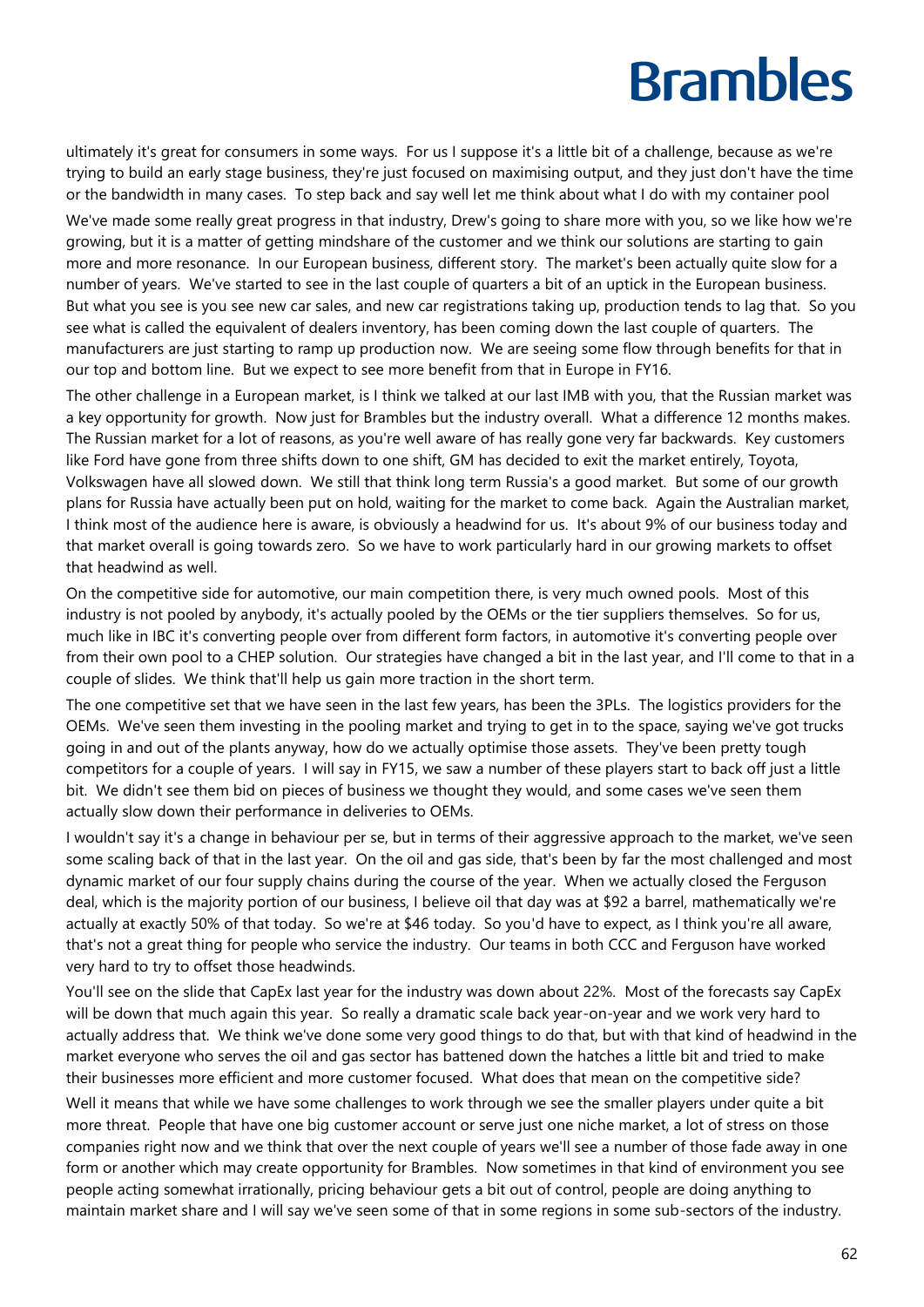But overall we think that the industry, the offshore container industry, has been relatively rational during the course of this and everyone's worked to cut costs.

We think we've done as good a job or better than others but it has been an interesting time certainly to be in this space and we think that we were going to come out of it in good shape. But we have to really expect that this year and next year will be challenging for our team and how do we work through that is our primary focus right now.

Last but not least is our aerospace business. So from a market standpoint far more customers or potential customers are talking to us today. We are speaking to more than half of the industry out there in terms of other opportunities to work with CHEP and partner with us. That's up from about 20% just three years ago, so a dramatic increase in the number of conversations and people now understand what pooling is for ULDs. That's the good news side.

The bad news side, which is good I guess if you're an airline company but not good for us, is that the fuel prices have come way down and with prices way down it's actually freed up more capital within the airlines. We would argue there are probably some other places they should invest it but the start thinking about well, should we actually invest in renewing our ULD fleet. What it's done is it hasn't taken away opportunities from us, but it's actually slowed down the pace of conversations and the pace of conversion. For an industry where we've told you in the past the sales cycle is one of the longest we see in our business, to extend it out even further does create some challenges for the team.

Now on the competition side, again another industry where you don't see a lot of competition per se in part because we've created the market largely ourselves. So the market is really a mixed of owned pools, CHEP and then our competitor out there which is owned by one of the airlines, so they're not an independent competitor. Most of the industry is still insourced so we see plenty of opportunity to convert it over. At the end of the day it's not a matter of can we grow and can we win, as I said in FY15 we grew at double-digit rates and won a couple of big airlines. The question is what does that achieve in terms of scale over time and what does it do in terms of return on capital. The average asset in this industry is over \$1000, you compare that to an RPC or a pallet it's a very different type of economics.

So now let's talk about our supply chain segments and what's happening within them in terms of our strategies. We'll start off with IBCs and we'll go through the order I just covered. So in IBCs we have three fundamental strategies. First is introducing new platforms or going into new vertical markets. Now to be clear we're not trying to extend a broad range of SKUs out there but going into segments where we know we can win and saying we've got a great pooling value proposition and a great network, how do we leverage that in new ways.

The second is we are now very strong in all three primary regions: the Americas, EMEA and Asia Pacific. How do we actually transfer knowledge and expertise from one to the other and in some cases how do we transfer solutions that work in one region to another region as well. That's something which we've done a great job on this year, I'll share a bit and I think Drew will share a bit more, but it shows the leverage and the power of the Brambles network. Not just, by the way, within containers or IBCs but as we leverage other parts of Brambles for talented solutions as well.

Then our third strategy across the entire business is expansion, both geographic expansion and into new countries, but then also expansion into intercontinental and I'll share with you in a minute an example of intercontinental in IBCs. We actually had really focused intercontinental on the automotive segment initially. We've had opportunities come to us through our IBC teams and we're actually starting to win business in that space as well.

So what exactly are we doing in these segments? Let me start off with new verticals and new solutions. So just to give you one example, in Drew's business in North America we have identified as we've done our segmentation that the processed meat market is a very attractive potential market for us. We think there's at least \$50 million, maybe up to \$100 million in potential opportunity across different parts of the value chain. Most of that moves today in either corrugate or it moves in very heavy work in progress containers. There is no lightweight solution that's durable and meets the needs of the industry. What we've done now is we're working with a container manufacturer we've developed a potential solution for the market that we think can allow us to capture a sizeable share in a relatively short number of years.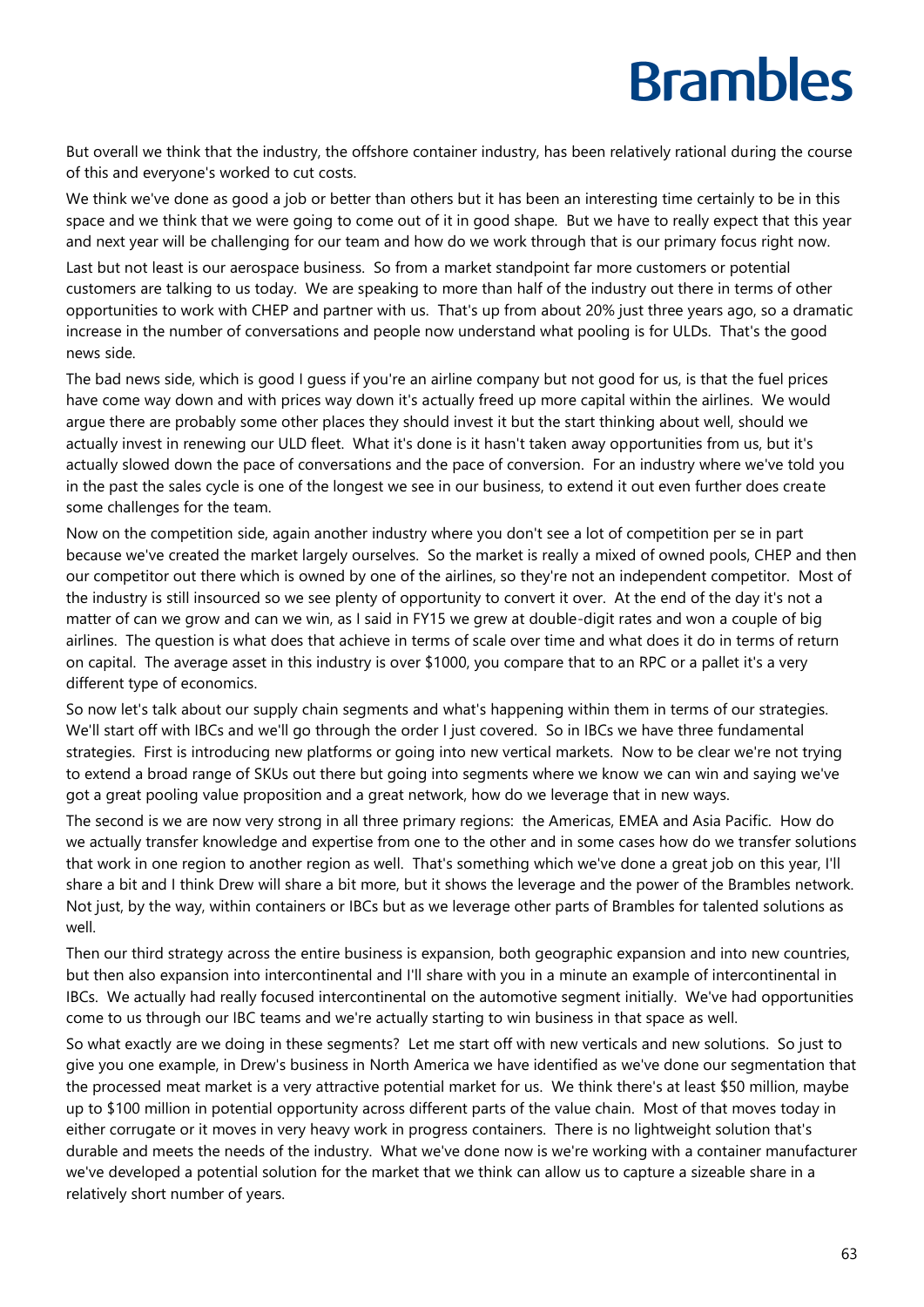Now like with all of our investments what we're doing is number one we're partnering with the manufacturers, so we're actually sharing the risk with them to develop new solutions, but secondly we're doing pilot programs. So before we buy lots of containers and roll them out in the market and hope customers come with us we're actually doing a pilot program in North America with half a dozen of the largest manufacturers representing more than 50% of the industry. Getting feedback, adapting the container, making modifications where necessary and then putting it through our review process, saying it needs to pass hurdles in terms of operating performance and financial result as we work with customers on the business model. Only when it passes those hurdles does it become a standard product in our pooling inventory. So that type of discipline and rigour around introducing new solutions or going after new supply chains is exactly how we have the teams focused.

Now secondly on the people side and leveraging our talent and our expertise. So we've got great people all around the world who've actually developed lots of experience over a decade or more in our different parts of our business. So how do we gain the benefit of that and gain the benefits of our scale? Well, some great examples. Neale Myers, who many of you met at Sydney I guess a year and a half or so ago; Neale actually led our Pallecon business in the Asia Pacific region for many years. The opportunity came up for Neale to move to Europe and so he relocated there in April this year and has taken all the experience with more than a decade in Australia and New Zealand and brought that to the European team. So he's actually changing the mindsets and our behaviours in the entire team by moving a person around the world.

Likewise in both Europe and North America we then have opportunities to move the team in different ways and we brought some expertise in Europe over from the pallets group; so again the leverage of the Brambles organisation. Valerie Noury was one of our sales leaders for pallets in France, has now moved over to the Pallecon IBC business there. She brings a lot of energy, different ways of thinking, but also a lot of experience in the pallet business. So the IBC team knows quite a bit, but Brambles has expertise elsewhere. How do you bring that to these teams and help them accelerate their growth and performance? Someone like Valerie can really elevate our team going forward.

The last but not least is new solutions. So it's one thing to move people around but that can be a very expensive way of actually transferring knowledge so we've also done an exchange program. We've taken leaders from each of the business segments and sent them to other regions, sometimes for a week, sometimes for a month; let them immerse themselves in their market and say what do you do in an ANZ that we could possibly apply in North America? What are we doing in California that the team in Benelux can actually benefit from? Drew will share with you a number of innovations that have not been new to Brambles but they've been new to one region that we worked very successfully in another. That type of transfer of expertise in solutions is helping us to grow.

So finally on intercontinental and geographic expansion. So we've done a couple of things here. So first of all in the Asia Pacific market - we used to call this our ANZ business because Pallecon IBC there was mostly Australia New Zealand. We now call it Asia Pacific because in the last 18 months we've successfully expanded to Thailand, Malaysia and Singapore; and to be clear - as Pete was talking about with emerging markets - these are very low cost entries. This is putting a person or two on the ground and taking assets from one market that are approaching end of life, fully depreciated assets, bringing them to this new market, introducing a pooling concept there. So it gives us a chance to learn the market, test customer willingness and re-evaluate market sizing with people on the ground and not a lot of investment. All three of these markets, while early stage, have proven to be quite attractive for us and we're leveraging that low cost model in other parts of the world.

Another example is here in North America. So we've built a good business certainly in the US, we've expanded that to Canada working with the pallet team there who actually acts as our sales force for IBCs in Canada, but then we've also this year begun to extend out in Mexico. I don't want to steal too much of Drew's thunder but between Drew's team, [Alessandro's] team, and then we have a few people - actually our partner from Cajas as well - is helping us to actually look at the Mexican market in saying how do we work together as a Brambles team? We've got IFCO in Mexico, we have the CHEP pallet team in Mexico, as we move the IBC business there how do we actually leverage people and expertise we have in the market so we don't actually reinvent the wheel for ourselves.

Then last but not least is intercon. I mentioned before we've actually started to win a bit in intercon, so I'll share a case study with you in a second but suffice to say that we built up expertise in intercontinental movements to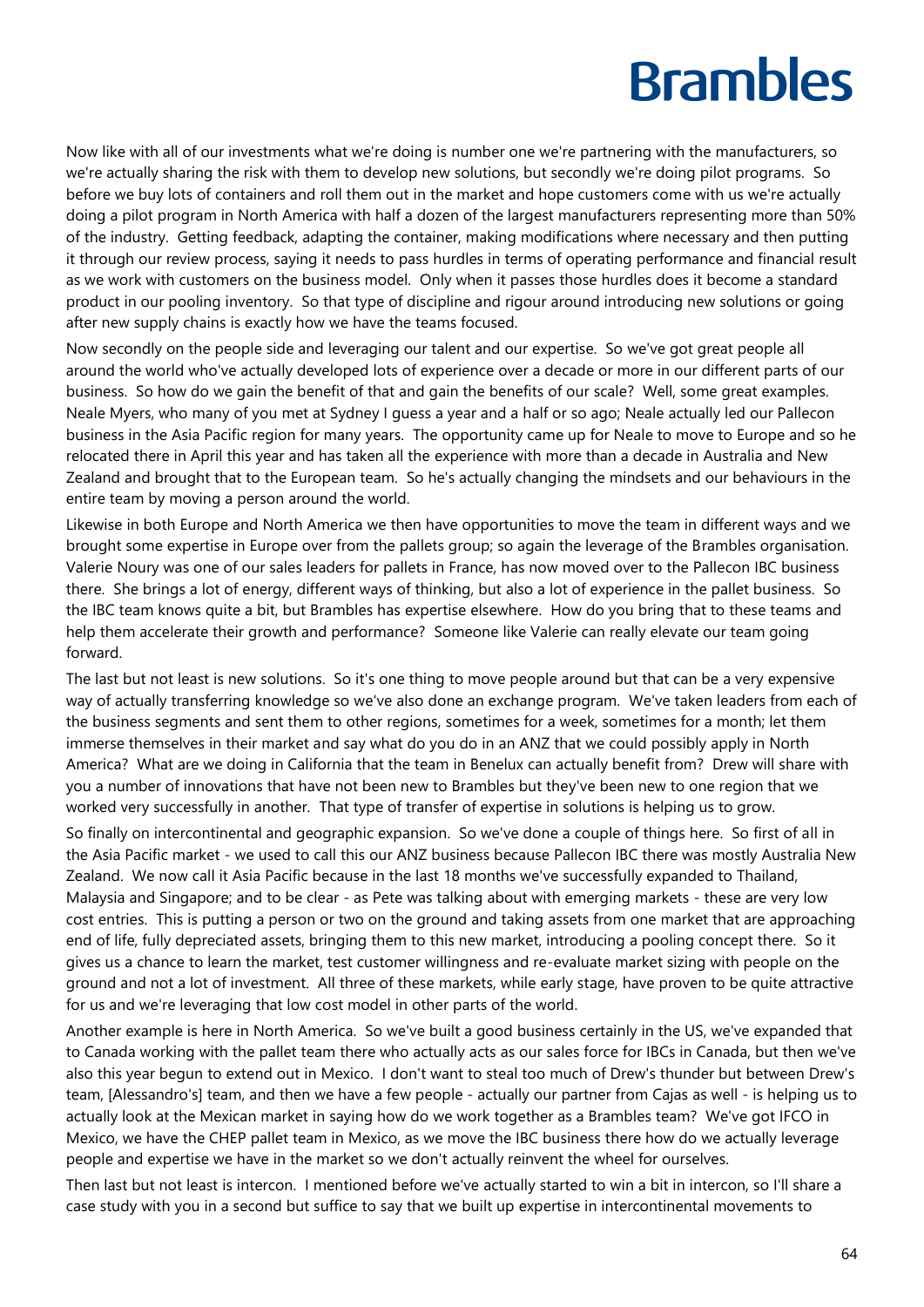support initially automotive business. It's turned out that this same expertise, as you would expect, applies to other parts of the company and specifically to IBCs. We've seen some early wins there, probably faster than we expected.

One of them is a company called Rana Meal. So many of you might have heard of this, it's a European base company and they're actually the largest filled pasta company in all of Europe. So our team in EMEA had actually approached Rana about doing some work with them within the continent. The response was we might want to work with you but we have a really urgent need right now. So we move all this basil powder and basil paste from Italy to North America. Right now we use these metal recycled drums: it's not an efficient solution for us; it's not optimised for sea container; it has issues with handling and safety; is there anything you can do?

So our EMEA team reached out to Drew and the team in North America, reached out to our intercontinental experts and put together a solution. It's a million dollar piece of business for us over a three year contract term, it allows us to prove ourselves to a great company like Rana, that opens up other intercontinental lanes with them. It also opens up a relationship in both North America and across the European continent as well. So this is exactly a kind of thing we can do to leverage knowledge and expertise but also get the businesses working together not as a North American business and EMEA business and an Asia Pacific business but as a true worldwide IBC business over time.

Now let's turn our attention to the automotive business and I'll take you back in time just a bit to how we've gotten where we are and what we're doing going forward that's a little bit different than we've done in the past. So for background - and again many of you have been with us for a while but some of you may be a little bit newer to Brambles, so just a real brief history. We've been in automotive for over 20 years and we've faced a lot of challenges and we've had a lot of success at the same time over the years. But in the last several years we've seen the wind down of manufacturing begin in Australia, and again we've seen a flat European market starting to come back now, and a Russian market which started to surge and then went backwards very quickly.

At the same time we started up a number of markets in places like China, India, North America which we re-entered several years ago, and then launched our intercontinental platform I guess now two years back. Those platforms for the most part have all done quite well and they've grown quite quickly but off a really small base. So they're working very hard to try to offset some European headwinds and then the challenge in Australia. But what we see fundamentally, if you remember that first bubble chart, we've got a very solid, very well established business that has the benefits of global scope and scale that we think no-one else has out there to offer today. So we really want to continue to invest in this business. We need to see more of the growth coming back and we certainly acknowledge and admit that, so our real focus is maintaining our performance financially while improving our performance on organic growth.

But we think that CHEP has unique advantages and what we've done is we've leveraged it into a new strategy in FY15 that we've just really began rolling out in the last 90 days. So that strategy, which internally we call CARS 2020 because everyone has to have a catchy name for their strategy, but it really is our five year strategy to change the business. The fundamental change we made is that right now we want to be the global, pooled packaging expert around the world. That seems pretty simple and you would think that's what Brambles and CHEP had focused on all along but what we've done historically is we actually ran the business as very discrete markets. So the North American team did their own thing, the European team did their own thing, South Africa, Brazil, Japan, China, India; everyone worked very independently. That's not the way the automotive industry works.

The OEMs and car manufacturers are used to large suppliers coming to them and saying Ford, GM, Volkswagen, BMW, I'd like to be your global partner for braking systems, for wiping systems, for exhaust systems. That's not how we worked and I think it caused us a lot of challenges really growing with our customers, working in these silos. We've now brought all the teams together, we've put them under one common leadership structure and we're beginning to go back to all our customers around the world and say listen, we are truly CHEP global automotive, the same service we give you in Detroit, or the same service we give you in Hamburg, we can give you that in India, in China and Brazil and Saudi Arabia. Very, very early stages, the team was just put in place in the last few months but we're already starting to see some early wins.

I think Drew may cover some of this, but I'll steal a little bit of his thunder. One of the industries we serve very well in Asia and in Europe is the exhaust system industry, catalytic converters and other parts of exhaust. We weren't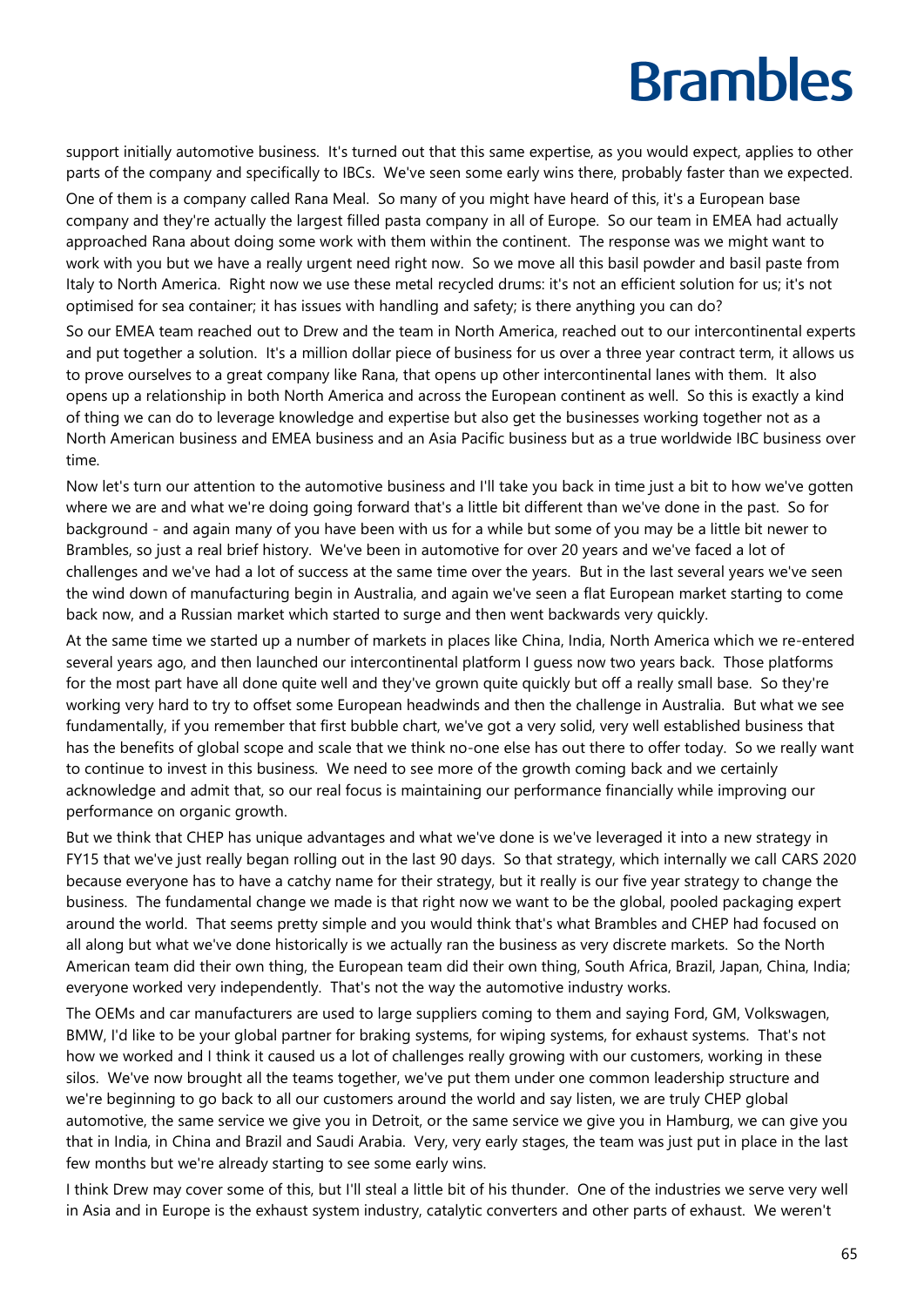serving them at all in North America because the North American team had no relationship with those providers there. In the last 90 days we've actually introduced the teams within our business to one another, shown how you win in exhaust systems and why it's a great solution for CHEP to support and we've already won just in the last 90 days two pieces of business with large global players in North America. Again, early stages on this, we have a lot more work to do internally and with the customers but the fact we do talk to them as one automotive business we know is going to make a real difference to our growth rate.

Then finally a last but not least, just to be clear there is not one global automotive strategy other than to be the global pooling leader. We represent that each one of our markets still has unique characteristics and differences so what we do in North America, the overall goal in the end state is the same, but how we work there growing our managed service business with the OEMs is different than how we'd work in Australia where we need to manage the wind down and redeploy the assets in more productive ways. So we understand our regional differences and that is part of our strategy, is to have an overall approach to customers in the market while actually managing each market to address some local issues.

Now I mentioned intercontinental as being a big growth opportunity and one of the things I'm really incredibly excited about is how quickly we're starting to see wins come in now that we've put in the spade work to build the expertise and understand how to make intercontinental work. A great example of this was just in the last few months we won a huge piece of business with Honeywell Turbo Technologies. Obviously everyone knows Honeywell the brand, great global brand, lots of opportunity in the automotive space.

So Honeywell had approached us almost a year ago and said, we actually make all these turbo chargers in India and China, we need to move them to mostly Europe, some to North America as well. Right now they move them one way corrugate, that's not very efficient, again for sea container utilisation, it subjects the parts to handling issues and damage issues, what can you do to work with us? It was a very long, very complicated process to work through this because when any company makes a big change from one solution to another they want to be 100% certain the partner they're working with is the right partner.

After much back and forth and a huge amount of work on the part of our teams in Europe, in North America and in Asia we actually won the business from Honeywell. We're about to just start up right now, the first issues actually start in October of this year. It'll take us most of FY16 to ramp up, so this is a gradual ramp up as we take on the lanes, but FY17 we're in full run rate. This is going to be \$3 million plus per year in business just in this one product category alone. Given where we started off with no intercontinental business a \$15 million contract with a huge brand like Honeywell we think is tremendously exciting.

There have been other wins during the course of the year as well and we think now that we've proven we can do this and we've got our people excited and customers excited we'll have a lot more to share with you in the years to come.

So now let's turn our attention over to the oil and gas segment and give you an update, and again for those of you who were with us at Melbourne this will be starting off with a review about what we said at Melbourne and what the reality has been. In many cases we'd like to say we've over delivered on our commitments, in not all cases is that true and this is one where we actually have a mixed set of results for sure in a tough environment.

So we said there were four levers of value creation and I'll walk through them but I know you have them in front of you. So the first is accelerating organic growth. As part of Brambles how does Ferguson move the growth along faster and bring our expertise and this has been a very mixed bag. So overall the industry has obviously been weighed down, we've had to work against that. But even despite that we've seen some really bright spots. So I mentioned on a pro forma basis at constant FX rates we actually saw in our rental business, which is the bulk of Ferguson and where really the money is generated, we actually did see a 7% growth in FY15. So again, we beat up the team every day and Tom beats up me every day but at the end of the day actually seeing growth in a very down market we think was a good outcome despite not achieving our goals there.

Now overall it's been a very mixed bag around the world. Some customers are doing okay, no one's doing great, some customers are doing okay, some are under a bit of pressure and some are really suffering. Now we've shared with you in the past our exposure is not to the highest risk, highest variable parts of the supply chain. So we don't do a lot of work in exploration and if we did we'd actually have a lot more challenge on the growth side, but even in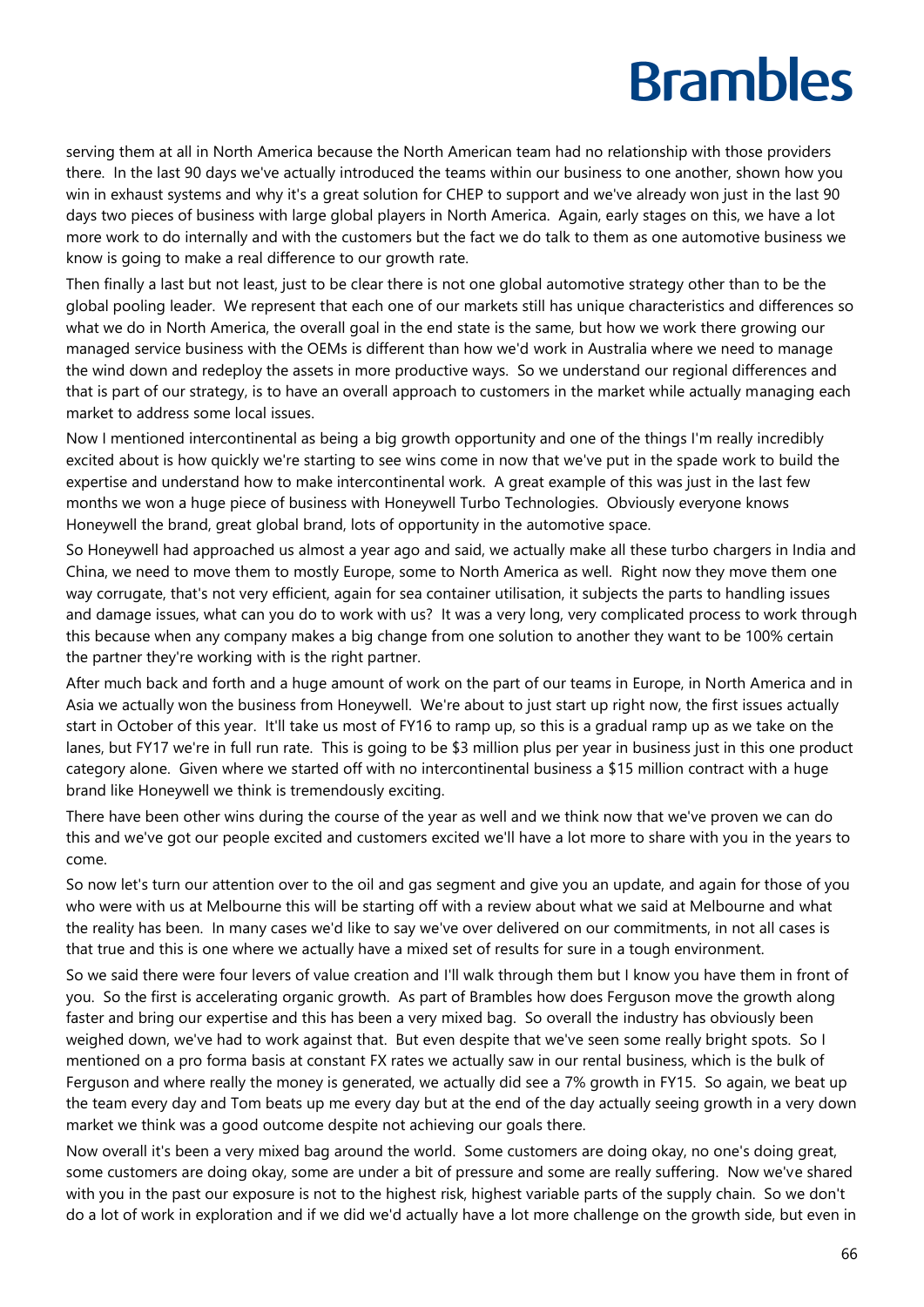segments we play and there strongly has been some challenge along the way and you see some mature markets places like the Norwegian market and the Singaporean markets which were good markets for Ferguson - under a lot of pressure. At the same time markets we had started to invest in just at the time of acquisition, like the Middle East, have really continued and actually do quite well and our Middle Eastern business is up quite nicely year-onyear.

So for us it's a challenge for organic growth, battening down the hatches a little bit, taking out costs where we need to, but redeploying people and assets to markets and customers where the growth still does exist. Making sure that while we actually find ways to cut costs and make the business more and more efficient we don't lose our position as a premier player in the space and as the industry comes back, which obviously it will in the years to come, we're well positioned to capitalise on relationships and growth going forward.

So the second area we said we were going to focus on was strategic sourcing. How do we actually leverage what Brambles knows and the scale of Brambles to make the Ferguson business better? We've done a lot of good things in FY15, so we took the Ferguson purchasing team which was essentially two people and we've combined them with the Brambles procurement team. So now they're part of a much larger organisation, they have much more economies of scale and scope in terms of procurement and we know that we can drive a lot of costs out of the business. Now we haven't seen a lot of the benefits of this in FY15 because candidly we spent a bit of money on capital when we first bought the business, but then we turned off most of the capital spending in the second half of FY15 as you'd hopefully expect us to do when the market got fairly slow.

So we're much better positioned in terms of our sourcing team and we've expanded our relationships with low cost suppliers throughout Asia, but we haven't frankly bought much from them in FY15 and FY16 will be relatively slow as well. So we still have capital for maintenance and we do have some growth capital in our FY16 budget, but the benefits of sourcing will really kick in as the business starts to grow and the industry starts to rebound.

So the third area we talked about was regional diversification. Ferguson has a great global breadth and frankly, with one exception, it's the most global of all the players in the space but we have some markets that we don't play in today; most notably large portions of the African continent as well as the Americas where Ferguson does have no presence. So we talked about how we actually fill in those gaps in our portfolio and go to an Exxon, go to a Schlumberger, to go to a BP and become their true global partner around the world. Now we haven't done much on this in the year that's passed and again as you'd expect that's largely because the industry's been focused on many other things. We're trying to be very prudent stewards of capital in fine returns.

What we have done however, is we've had ongoing conversations with players all over the industry as we've gotten to know more of the people in there and we've focused very much on could we go into other markets through a greenfield approach, through a joint venture approach, through some other acquisition type approach and do a bolt on here or there. For us it's very much around three things. Any entry we do needs to have the right strategy behind it, does it make sense to our company, to our customers and our shareholders, what's the right structure? If it's an acquisition or it's an organic investment can we actually find a way through the financials to make it work? Last but not least are we actually confident that we're actually going to get the returns and minimise our risk at the same time.

In FY15 we didn't see any opportunities to do that to check all three of those blocks. So we do think the industry will shake out over the coming years, we are still very much prepared where we can create value when we know it actually delivers a good return to grow this business and invest in new areas. But we need to do it in conjunction with customers and it needs to meet our criteria for growth.

Last but not least our fourth category was optimising the assets we have in place. How do we actually get more organic benefit from the assets we've invested in and improve our asset utilisation? So on that front again a fairly challenging market makes it a bit tough to improve the utilisation of our assets when people are actually slowing down projects. What we've done here though is we've focused on areas where we could win and we've actually seen things like modules, for example, actually up very nicely year-on-year. So growth in that segment, which by the way has very good financial associated performance to it, we've done quite well. Overall our utilisation actually did come down as a business this year and again that's not what we had expected to do and not what we want to do but it really didn't surprise us in the space of the current market.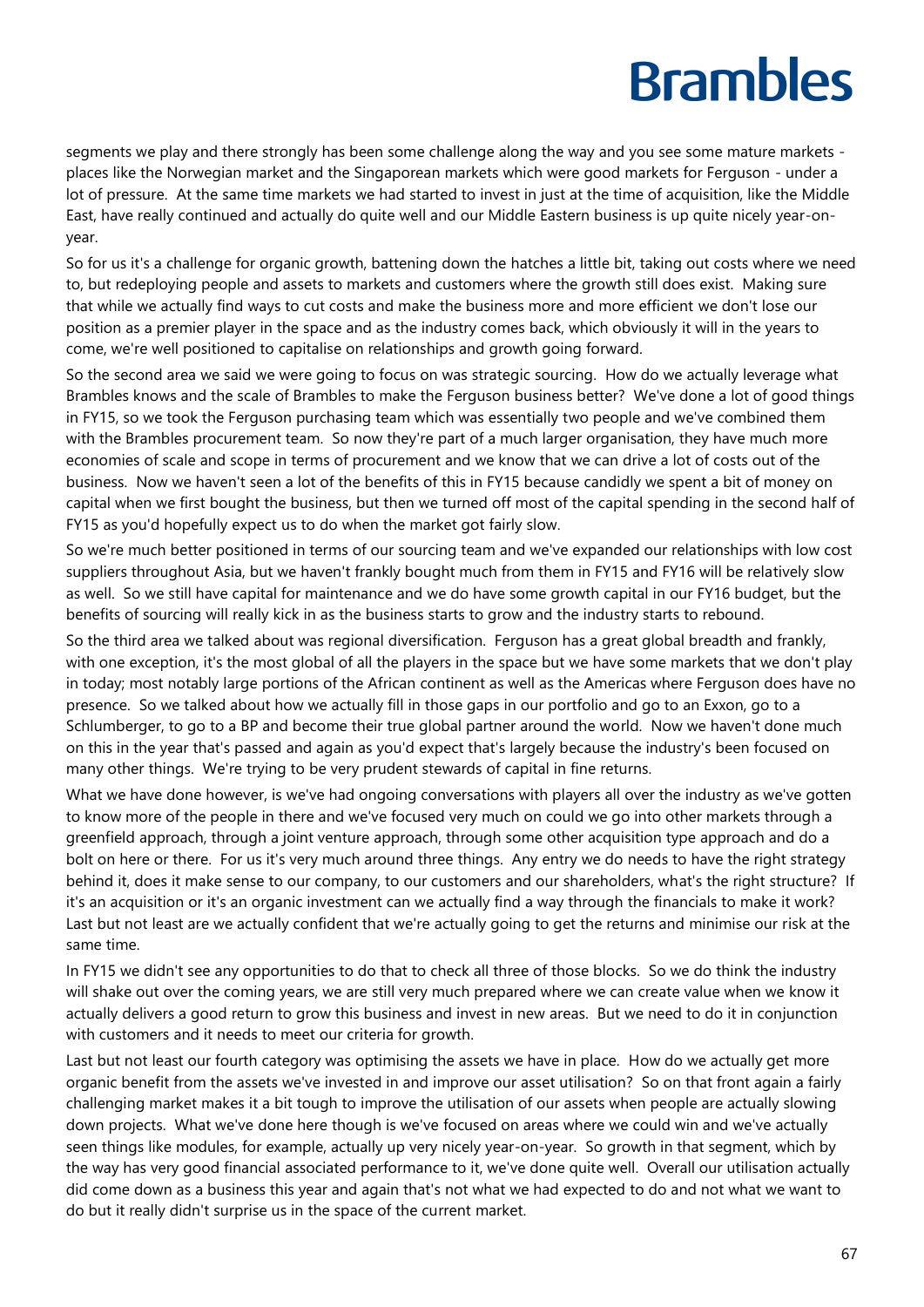What we're looking at for FY16 and beyond though is how do we actually limit our investment in new assets and where it's financially appropriate to do so redeploy assets. I mentioned the market like the Middle East is actually doing quite well, rather than buying new assets for them there how do we take assets from a Norwegian market, from South East Asia, from Australia and redeploy them there and making better use of the capital we have in place? The team is very much focused on CapEx constraints and CapEx requirements, again we will invest in growth for maintenance and certainly invest in growth for customers but only where we make sure we can't use other assets we've already paid for first.

So finally let me just sum up our four priorities as we've talked about in other segments. What are we doing from a strategic standpoint across these complicated supply chains to drive the business forward and deliver on our value commitments to you and our investors? So first and foremost more organic growth. I started off saying organic growth was a mixed bag among the four supply chains but fundamentally we want to see a double-digit growth rate so we have quite a bit more to do on that front. We're changing our approach to tools and systems we have in place, we're upgrading our teams, and we're actually changing some of our incentives to focus more and more of our team's effort on making sure we get the organic growth rates we want.

Secondly is improving our operating margins. So I mentioned in Ferguson's case, but also for all of containers, we've now joined the Brambles procurement team so we have much more sophistication, much more scale to lever with our customers to do that. We are taking price in our businesses as well, again it's very targeted like the other teams have talked about. We don't take price equally everywhere, we talk to customers one by one and we discuss how are we adding more value, what are we seeing in terms of our price headwinds and therefore can we have a good conversation with them.

For some of our teams that's still a bit of a challenge. It's always a tough conversation to go to a customer and say I need to take your price up especially when your market's under siege right now. So for us it's going in with the data and saying we can prove to you why we can add more value, we need to get 1%, 2%, 3% and here's why that's going to bring value to you; here's what our costs look like. We've been very transparent with our customers about what it looks like.

The third area of focus is reducing overhead as a percentage of sales; how do we actually bring more of our business down towards the bottom line. We've done a number of things early on in the evolution of the containers group which we think were quite good but now give us a chance to pause and step back a bit. So like building a house, three years ago we didn't have a containers group. In order to actually bring the businesses together, to actually do acquisitions and integrate them properly, we needed to build the foundation for that house. We think we have invested well and we invested prudently, we're at the point now we're investing in group overheads. It's not something we need to do much of, in fact very little going forward.

So as the businesses grow around us we'll see our overheads at the containers level, and hopefully at the Brambles level, really stay flat and get much more leverage from that across the board. Secondly one way we can get more benefit from overheads is to leverage what Brambles has. So whether it's through the One Better program or other initiatives we're saying we don't want to invest much more on the overhead for the containers group, let's look across Brambles and say what does Brambles have that we can actually get benefit from and use resources the company's already invested in across the whole world to actually make our business better.

Finally, like all of our businesses, we're finding ways to leverage technology. What are we doing with technology in terms of allowing employees to do self-service, but also allowing customers to do that as well? Does a customer need someone on the other end of the phone every day, or would they prefer to actually go online and order containers themselves? The answer is it's a mix. So for customers who want a customer service rep to answer their phone we're going to have people there; but for customers who say I don't need that, I just want to go on and order IBCs, order automotive FLCs, order offshore containers can I do it myself, the answer more and more is yes to that. So a lot more automation coming into our business allows us to be more customer focused and more responsive but also to take cost out of our business.

Then last but not certainly not least is improving our return on the capital and that comes from two things. One is utilising our assets better that we have in place and then secondly is actually reducing the number of assets we have out there. In years past - I don't mean the last couple of years, but you go back five, 10 years ago whether it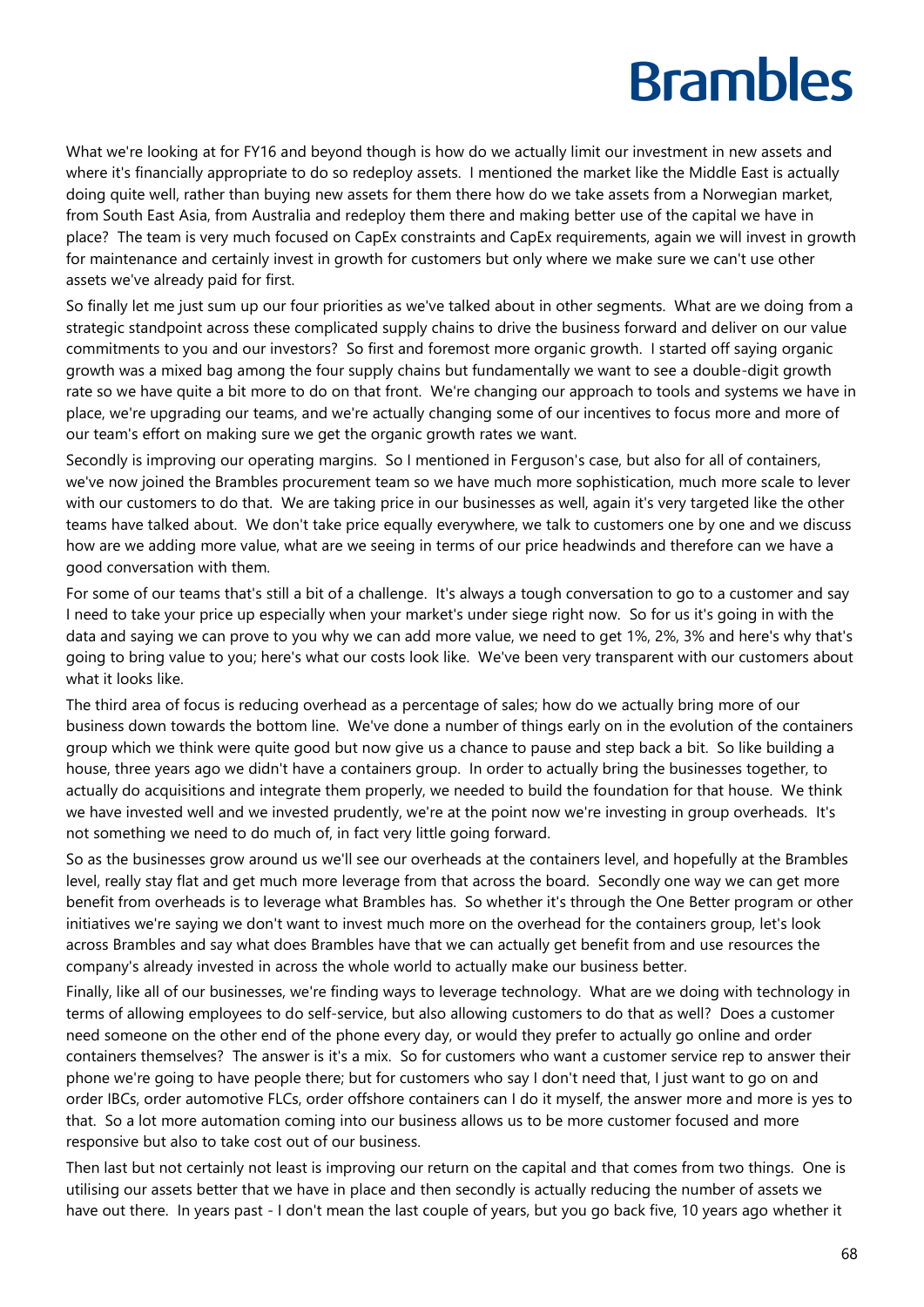was automotive or IBC - we had a huge proliferation of SKUs. If a customer wanted something you didn't have in your fleet we would normally say yes to it, but if you look back we actually have a long legacy of assets that don't get a lot of utilisation turns today.

As we've gone forward more and more we discipline the customers down and if a customer asks for a bespoke set of packaging we explain why as the experts in packaging we don't think that's the right solution for them and we work with them to explain how the form factors we've invested in today can be applied for their use. Customers are actually very, very willing to go on the journey with us to do this and the feedback has been quite positive. You didn't just say no, you explained why CHEP has a better solution for me, you've sat down with my plant operations team and helped us adapt your solution to our needs. That's a kind of partnership and the customer centred mentality would be like we want to be great partners with you and you'll hear a great example from one of our key customers, from Darifair, about how we've worked with them over a very long period of time and hopefully the stories will be great going forward.

So with that I want to thank you guys for the time today. Again, I'm going to turn over to Drew who leads Pallecon IBC in automotive in North America. What we'll do is we'll save I think questions for the end and then Drew and I can answer questions for you together. So, Drew?

Drew Merrill: Yes, I live near lovely Detroit, thank you for that. So as Jason mentioned I'm here to provide a deeper dive on two of our North America container divisions, automotive and IBC. I'll spend about 20 minutes going through seven slides and we'll cover three things. One, how are we doing in North American automotive, but more importantly what are we doing to address this historical challenge in penetrating the North American OEMs. We'll review the successful growth we've had in IBC and talk about what we're doing to continue that growth and layer in some scale at the same time. Then lastly we'll have a great conversation with one of our longstanding customers, Darifair.

What I hope you get out of this are a few things. One is that we have a new service offering called managed services that's gaining traction with the North American OEMs and allowing us a platform for growth. You'll see that we'll have a method of continuing our double-digit growth in the IBC by being able to leverage some of those global practices, technologies and relationships that Jason referred to earlier; and we also have some adjacencies and some new geographies that allow us in a low risk way to add in scale for the IBC group. In our conversation with our customer I hope you'll see that we're not standing still, that despite a long 11 year relationship we're continuing to push each other to evolve and innovate together.

So with that, let's show a snapshot of our business - let's see here - where we'll talk about historical growth, some key features and some key partners we've picked up along the way. So you'll see on the left hand side there our combined North America automotive and IBC growth over the last five years. Just to note, historically we report out automotive and IBC globally from a revenue standpoint but I split it up for North America for two reasons. One, I want you to see that since the CAPS acquisition in January of 2011 we have continually had double-digit growth year over year with an ultimate CAGR of 23%.

Secondly as someone who's personally been on both sides of that CAPS acquisition I can say a lot of that growth is directly attributable to the value the Brambles CHEP family brought to CAPS through things like access to capital and leveraging some of these global relationships. We have roughly 90 employees serving 150 customers that canvass about 500 supply chain points between fillers and users, OEMs and suppliers. To support those customers we have roughly 400,000 containers ranging in size from small handheld totes up to some of the larger containers you see in the other room. I'm happy to report that we continue to maintain our trend in IBC as far as not losing a customer in the IBC [trip rental] since the inception of business. It scares me to have that up every year because you never know, but knock on wood we're having a good run there.

We've also picked up some great partnerships along the way. You'll talk with Darifair who is our first customer and still remains one of our largest. Through the recent acquisition of Transpac our relationship with P&G has evolved beyond just being about wood pallets and we're now working on inbound movements of raw material goods like adhesive products and other things like that. Through leveraging our relationships in Europe we were able to make our first penetration in the cosmetic industry with L'Oréal, and I have a case study that I'll go into that a little bit.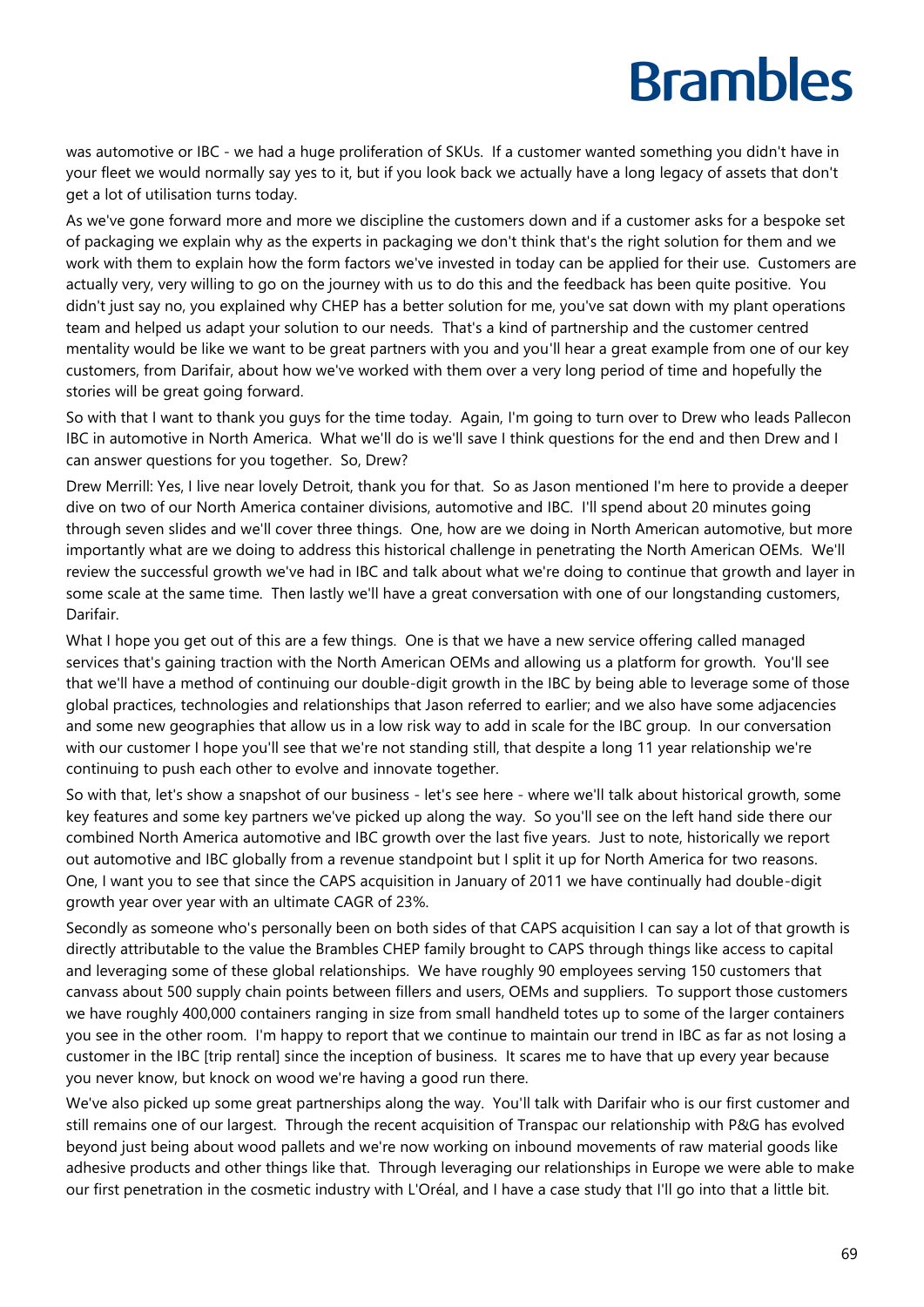Then through our retooled offering in North America we've signed a multiyear contract with General Motors to help them on their path for reusable packaging excellence.

So let's stick with automotive and talk a little bit more about the strategic rationale about why we're changing our approach in automotive and what some of the key priorities are going forward. So historically we've had some decent traction with the tiered suppliers and with the non-automotive OEMs. But we've had limited traction with the large auto OEMs primarily because they have a preference for their own large customer owned pools. So in essence if you think about it CHEP is competing with the containerisation groups that are embedded within these large OEMs and so to shift that conversation we broadened our solution set to offer a wider range of non-asset based options - some of them you see up here: track and trace; onsite container processing; offsite container maintenance - and try to help them support in their journey as opposed to compete.

So what are we doing with GM? Well we roughly have about 40 CHEP employees that are positioned at various GM plants in Canada, US and Mexico. We have a team that's in the field to support the thousands of inbound suppliers. We have a group at our call centre that canvasses all the suppliers to ensure compliance with the various GM technologies, GM processes. Then we have a few folks at their containerisation corporate to coordinate the efforts and really act as an extension for these containerisation groups in doing things like reducing the amount of cardboard expendable substitution they have, avoiding capital for replacements, reducing premium freight and a few other things.

So you see our first key priority going forward, we obviously need to execute flawlessly with GM but how do we take this and how do we grow this within the industry? We want to continue pooling conversions to procure tier one supplier targets. Jason referred to some success we've had in the exhaust sector and that has translated well having more of this globally knit conversation. Mexico continues to be a huge hotbed, as you know, for automotive. At least one out of 10 cars are manufactured there so getting that infrastructure in place and having that cross border expertise is critical for us to do that and some of our customers have brought us along for the ride and we're supporting there now in Mexico, so we're positioned. Then lastly as you saw with Honeywell, intercon continues to be a good differentiator for us in the market and a good point of entry point.

So let's jump back now over to IBC and talk a little bit why we're looking just beyond our core liquid markets. It's a very simple three-step plan and I wish execution was easy as one, two, three; it obviously requires some discipline to effect it, but there's a reason why it's not just about liquid. We'll continue and entrench and expand and there's a lot of white space in the market, but when you have a liquid product and you're conveying it over the road for a particular customer once the volume gets to a certain size there's a tendency where they'll move out of the IBC, the intermediate bulk container, format for something larger, like bulk tanker over the road. So what this means is we tend to see smaller deals within this and so when you have a long sales cycle with smaller deals your timescale's a little bit broader.

So with that we're layering in some close adjacencies that have bigger deal opportunity place and close means leveraging customers, leveraging existent operations, taking a leveraged approach and then also looking at some other geographies. So before we get into two and three, why don't we talk a little bit more how we're leveraging global technologies and relationships to continue this double-digit trend in our core liquid markets?

So you'll see a number of, we call them accessories or quick hit innovations. These are tools that we can use with our customer to improve the experience from a fill or a decant standpoint and the key takeaway here, none of these innovations existed prior to the CAPS acquisition. It was really after the acquisition of CEVA where we blended them into the IBC family and had our three regions in APac, EMEA and the US and the exchange program that allowed us to embed different employees in different groups to learn about what's working in Europe; what are the technologies we can leverage; are there relationships we can bring back home? Then we bring them back in and they're tasked with executing on that.

So whether it's a heater pad that helps liquefy some of the edible oil products, all the way up to a bladeless air agitator that premixes the product before you empty it, these are all new ways that allow us to extend the opportunity within our existing core markets; but more importantly position us as solution experts with that customer that allows us to optimise value. But it's not just technologies we're leveraging.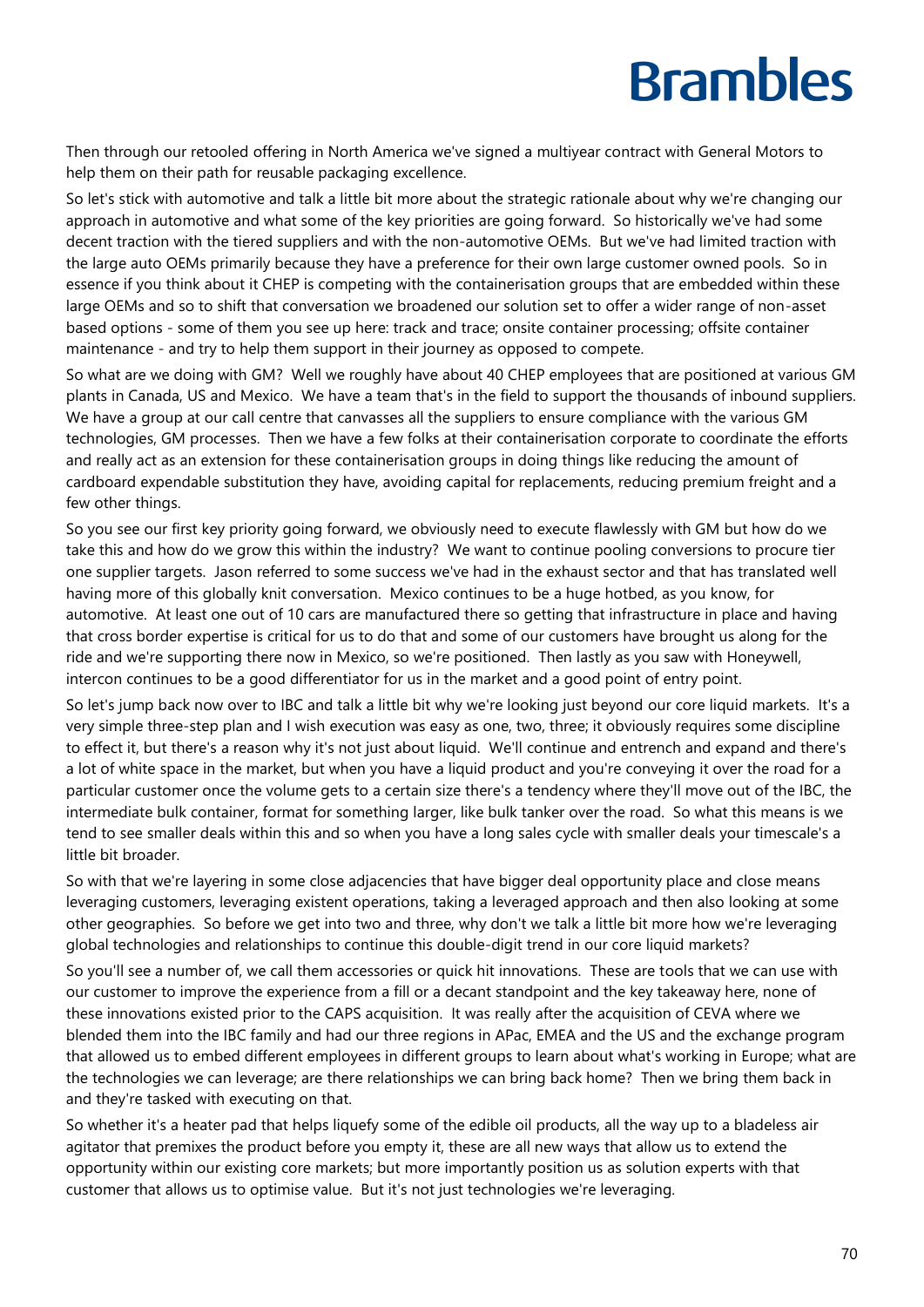I showed you earlier L'Oréal, it's a perfect example of us with our conversations in Europe. When we acquired CEVA about 20% of their business was cosmetic based and North America was pretty close to that. So being able to embed ourselves over there, learn about what are the customer relationships they have, what are the specific pain points in the industry we can solve for, and bringing that back we were able, with very little traction in the US market, land with one of the largest cosmetic providers a great deal.

This opportunity is in Florence, Kentucky L'Oréal, that's where they make all their North American shampoos, and the platform they were using before was something called a rigid bottle in a cage. Through our solution they were able to not only reduce the per pound packaging cost, but also reduce the amount of product left in the container after it was emptied. They were able - because our containers collapse, because they're more durable, can stack higher when full - significantly reduce the floor space both at the plant and at the end users that were using it. Because we use a single use liner every time we fill a container the risk of cross contamination went down. So just a great example of transferring a relationship abroad into revenue at home and embedding ourselves in a new sector that we didn't have experience with before and have something to build on going forward.

So let's jump into some of the adjacency players we're looking at in the new regions. In the interest of time I won't go through in great detail each of these, but if you look across the slide and look at meat, look at dry, bulk produce, Mexico, Brazil, there's a common theme. Because we're experiencing decent growth in our core liquid markets we have the opportunity to be both patient and pick in what we're looking at in the future. What I mean by picky, it's taking a low risk approach with a gated process for the deployment of resources and capital based on early successes; and meat's a great example of that.

If we were still CAPS in the old days and we wanted to go after the meat sector we would have to put together a go to market team, we'd have to invest in sales, marketing resources, we'd have to learn about the customers. But if you know anything about the meat industry in North America there are four or five big players and then it becomes highly fractured below that. We happen to have longstanding pallet relationships with each of these large players. So to get that kind of access early on to the decision makers as you're going through a prototype process to see what type of container would be sell for their pain points that's a rare good experience that allows a real low risk approach to try. Then before we make that big next step which might mean buying automated washing equipment or investing in the right service centre infrastructure, we get key green lights based upon that gated process.

Mexico's another great example. Roberto from Cajas Agricolas, so we're absolutely aware of all the opportunity with automotive from a Mexican standpoint but in IBC we're still learning and here we have a wonderful partner that's a longstanding customer of IFCO, they understand the market, they have good relationships. We're leveraging them as our sales partner to explore Mexico and understand what the opportunity is there and then we'll scale up behind that. So it's just being smart how we do it, it may take a little longer but it's a prudent approach when that's layered on with our existing liquid growth, provides us a nice growth pattern

So with that we're going to have a conversation with a customer. I'd love to introduce Rob. Rob Welling is the Vice President of Supply Chain for Darifair which is a food solutions based company. We're going to get you a microphone in just a second. As we mentioned they're our first and largest customer, one of our largest customers, and Rob if you come up here why don't you just talk a little bit about Darifair, maybe why you chose CHEP and if you could tee up the video on innovation and how we jointly got together to address some of the food safety challenges I'd appreciate it.

Rob Welling: (Darifair, Vice President - Supply Chain) Absolutely, good afternoon. Good to see everybody, nice to meet a lot of you over the last 24 hours. I'm Rob Welling and I'm Vice President of Supply Chain for Darifair Foods out of Jacksonville, Florida. A little bit about Darifair: we're a private, family owned, third generation dairy food solutions based company. A lot of what we do is very custom orientated. We run a research and development centre in Jacksonville, we have five chefs on staff, four food scientists and we're very solutions based. Half of our business is geared towards the major national restaurant chains, the other half of our business is for the industrial use. Thus our relationship with CAPS came about 11 years ago, 2004.

Since then with the acquisition and merger in with CHEP and with Brambles we've been able to advance our business with them dramatically. A lot of what we're doing today is innovative, challenging and demanding. Trust me, I'm demanding on them. With that, we started out 10 years ago, or I started out managing the business 10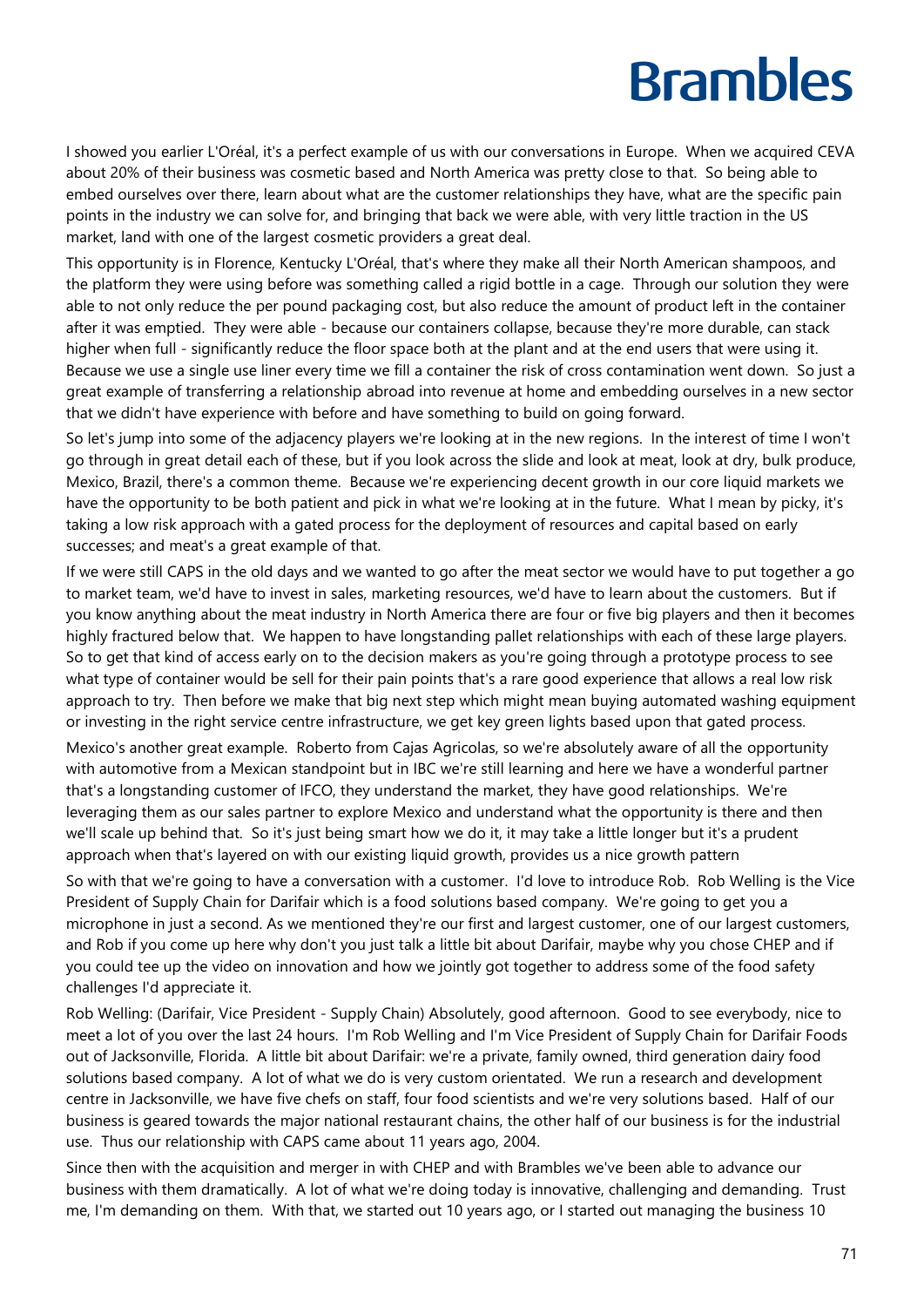years ago. We were doing a whopping, significant amount of business. Today I can say we're 11 fold that and growing double-digit each year. So with that we're really excited about our relationship with CHEP and with the future that they bring.

One of the things we brought to the table though with them is I challenged Drew and his team two years ago, two and a half years ago, to bring about trace and track, identification, being able to obligate ourselves today and in the future to what food safety in America was bringing to the table. Many of you have talked about food safety already, a couple of you have talked about trace and track, and when I'm dealing with a unit like the large tote that you see around the corner out there and you've got 315 gallons of dairy fluid in there which is usually pretty expensive because it's a custom product and when we have truckloads of that and it's very perishable I need to know where it is 24 hours a day.

Thus right now, at this point with the CHEP track system not only have they brought IT to the table and Brambles has supported that - Tom, thank you - and you've seen it referred to elsewhere in other segments of your organisation, we've brought rubber to the road. We're doing it right now. I know where every one of my totes are 24 hours a day, seven days a week which is huge, it's very important, it's very demanding and we're already talking about next generation, Drew, of what we're going to take it to next. So such as temperature control, RFI readers, different things like that that we have to be innovative to each other and challenge each other in what we do.

So with that we've had a great run so far and with that we started out 20 years ago with one filler, three end users; today we have 11 fillers and over 18 users some of which our users are some of the largest industrial customers in America across the United States. So with that we're really tickled with the relationship we've had with CHEP and with the tote program, we keep challenging each other as we go on. It is a true partnership, it's not one of these where I beat him up and see what kind of price I can get. Oh yes, I'm going to pay him a fair price, he needs to make a penny, not a nickel, I'll let him make a penny okay. But with that he has to provide a great service and with that they do provide a great service for us. Okay, any questions?

Drew Merrill: Will we want to show the video real quick?

Rob Welling: (Darifair, Vice President - Supply Chain) Excuse me, I almost forgot. Please.

Drew Merrill: [Unclear] before so I'm going to see if this works here. Do you want to cue that video that was up? [Video plays]

Rob Welling: (Darifair, Vice President - Supply Chain) So CHEP track has allowed us a great opportunity to be able to measure, monitor, track, trace, have controls on our inventory and on our finished goods that we're providing to our customers.

I will tell you about a year and a half ago we had an episode where one of those major customers called into our office with a real concern and a potential for a nationwide product recall. Within a matter of seconds my assistant was at the other end of the building, by the time I walked over we had generated off of the website all the information about that load, all 15 totes, all the bar scans off of each unit, the safety seals, the [unclear] positions, the temperature registration and we were able to instantaneously send that over to the client and they immediately responded and said it isn't you. So it was a good feeling to know that we had that kind of information.

One or two of the other things about the program that we've put together: why do we use their totes; why do we use their system; why didn't we go out and buy it? I don't want the assets, I don't want to make the investment. Our philosophy within Darifair is we use other people's assets, we use other people's money and we use other people's expertise. These guys are the experts in the field and how many times, Drew, have I called up and said hey Drew, we've got a situation in Montana, we need to figure out a solution. Oh, I'm sorry you have to figure out the solution, you're the expert in the business; and we truly appreciate that relationship and the ability to be able to pick up the phone and call him and have that kind of conversation. So with that.

Jason Rabbino: Yes, so any questions? IBC auto, containers in general, something specific for Rob? Will. Will: With the automotive business given the Australian operations are really coming backwards, I think you said it's 9% of that business, is there enough growth in the other parts of the business to upset that decline?

Jason Rabbino: Yes, I mean the short answer is yes there is. Largely for us the issue is that in some parts of the world we haven't actually delivered the growth rate at the scale we need to, so Drew's business is a good example.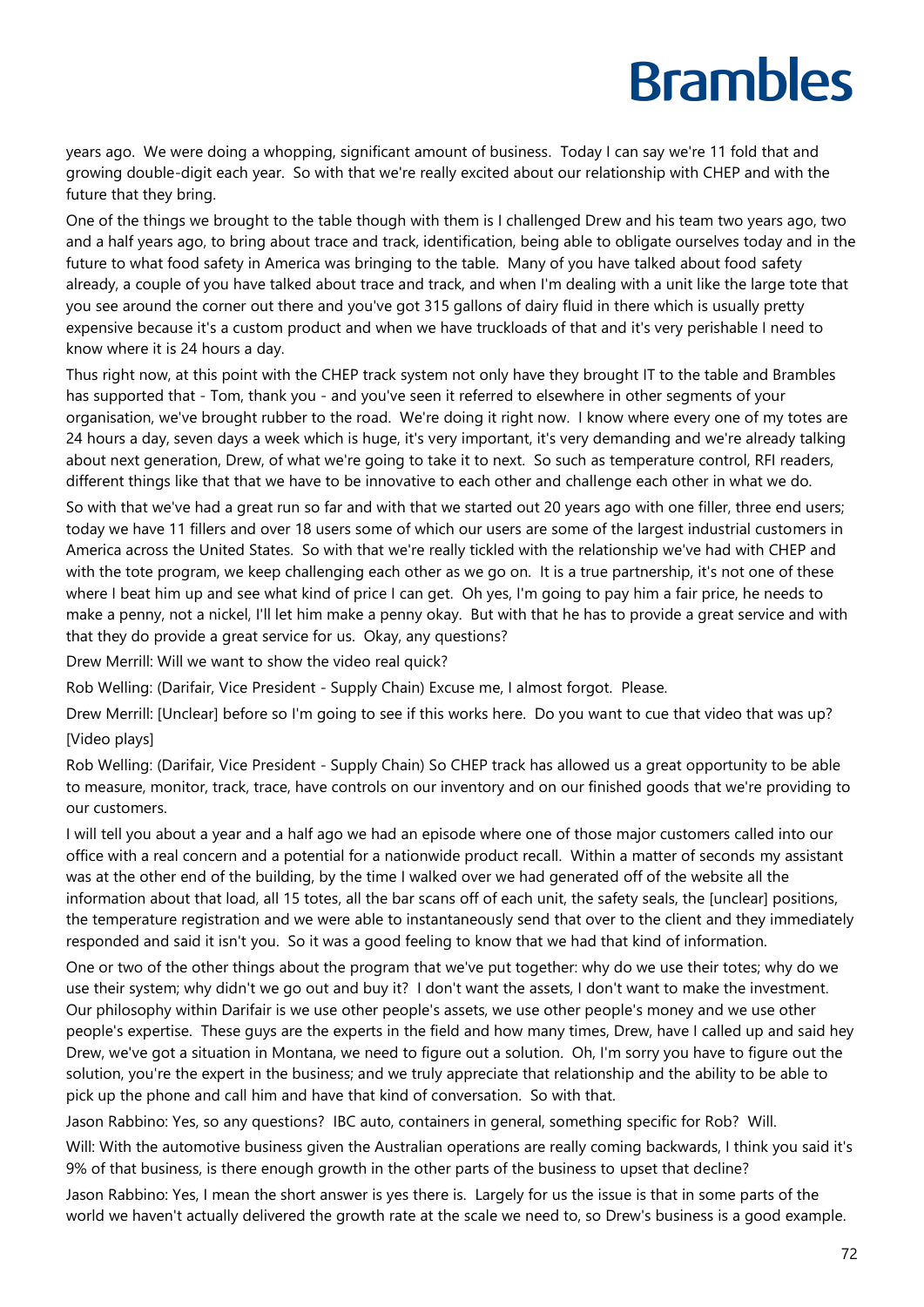It actually grew very phenomenally last year but off a small base. But if you say if we can keep up that growth rate for the next two or three years that does offset the Australian downside. Yes, we also see that even though the manufacture is declining in Australia it doesn't mean we throw up our hands and say too bad, we still have imports coming in, we still have aftermarket business going on. So we think there's still opportunities in the Aussie market, but yes, we fundamentally need to offset in other parts of the world.

But you will see as North America, as intercon and as places like India and China grow there's going to be probably an overlap year where Australia's going to downsize a bit faster than they do and then probably somewhere in the next 12 to 24 months you'll see a tipping point where we've more than offset that and we actually have a lot more headwind. But again it's having the right strategy and going to market as a global player is very different than going to market as nine different regions trying to knock on doors. So we think it's fundamental that you start with the right strategy and then you get the growth and Australia - it's unfortunate for us but ultimately at the end of the day we think we'll actually offset that okay.

Unidentified Participant: You yourself mentioned that containers as a division has a lot of different businesses but we see one return on capital. Can you give a bit more detail about what parts of containers are high returns versus the fledgling businesses which are low?

Jason Rabbino: Sure, so I will give as much detail as I can without having Z throw things at me. So - and Z's going to come back to the overall and he'll share a bit more I think in his section. But if you go back to that first slide where we essentially have the value creation frontier I mean that is our cost to capital line for all intents and purposes. So what you'd say is that the automotive business is well above that and without getting into gory detail it looks a lot like what the numbers you'd like to expect from Brambles overall.

So the IBC business and the oil and gas business are hovering, relatively speaking, below that or just below that but again if you do exclude goodwill and intangibles those businesses on an incremental basis actually have very nice return. So our challenge is to accelerate the growth, improve the profitability and actually get them consistently above the line on an all in basis and they're moving in the right direction right now; again, granted oil and gas being probably a challenge for the near term.

The one that sticks out in terms of the supply chains we focus on is aerospace. That continues to move to the right in terms of requiring a lot of capital put into it and we're not right now seeing quite the trajectory we want. The top line growth is quite good, but the return on capital is still lagging well behind where it needs to be and that's why every year we've said more and more the business has to meet certain thresholds. It's meeting the growth thresholds, it's meeting some of the underlying profit thresholds, but the return on capital is not what we'd expect from a Brambles business. So hopefully that was clear enough while being still vague enough to keep me out of trouble. Thumbs up from Z, that's a good sign.

Drew Merrill: Anyone else? Anthony.

Anthony Moulder: (Citigroup, Analyst) Rob, from a customer's perspective what could CHEP do better?

Jason Rabbino: What can CHEP do better?

Drew Merrill: From a customer's perspective what do CHEP do better?

Rob Welling: (Darifair, Vice President - Supply Chain) I think good communications, rising to the challenge. Our business is very quick and some of the horror stories I could share with you from a development, R&D perspective in the food industry. Our company is extremely nimble and very quick to market and sometimes we've brought challenges to CHEP and to Drew's organisation and they've responded admirably. So I think one of the things is quick to respond, good communications. They've delivered a good service. Rarely, if ever, I think I've had one occasion where we had to have a tough discussion but they've addressed that matter quickly. So as a customer I'm real pleased with them.

Anthony Moulder: (Citigroup, Analyst) One of the issues we hear is about their invoicing, their ease of business. How do you rate that?

Rob Welling: (Darifair, Vice President - Supply Chain) As a…

Drew Merrill: He's asking about the invoicing.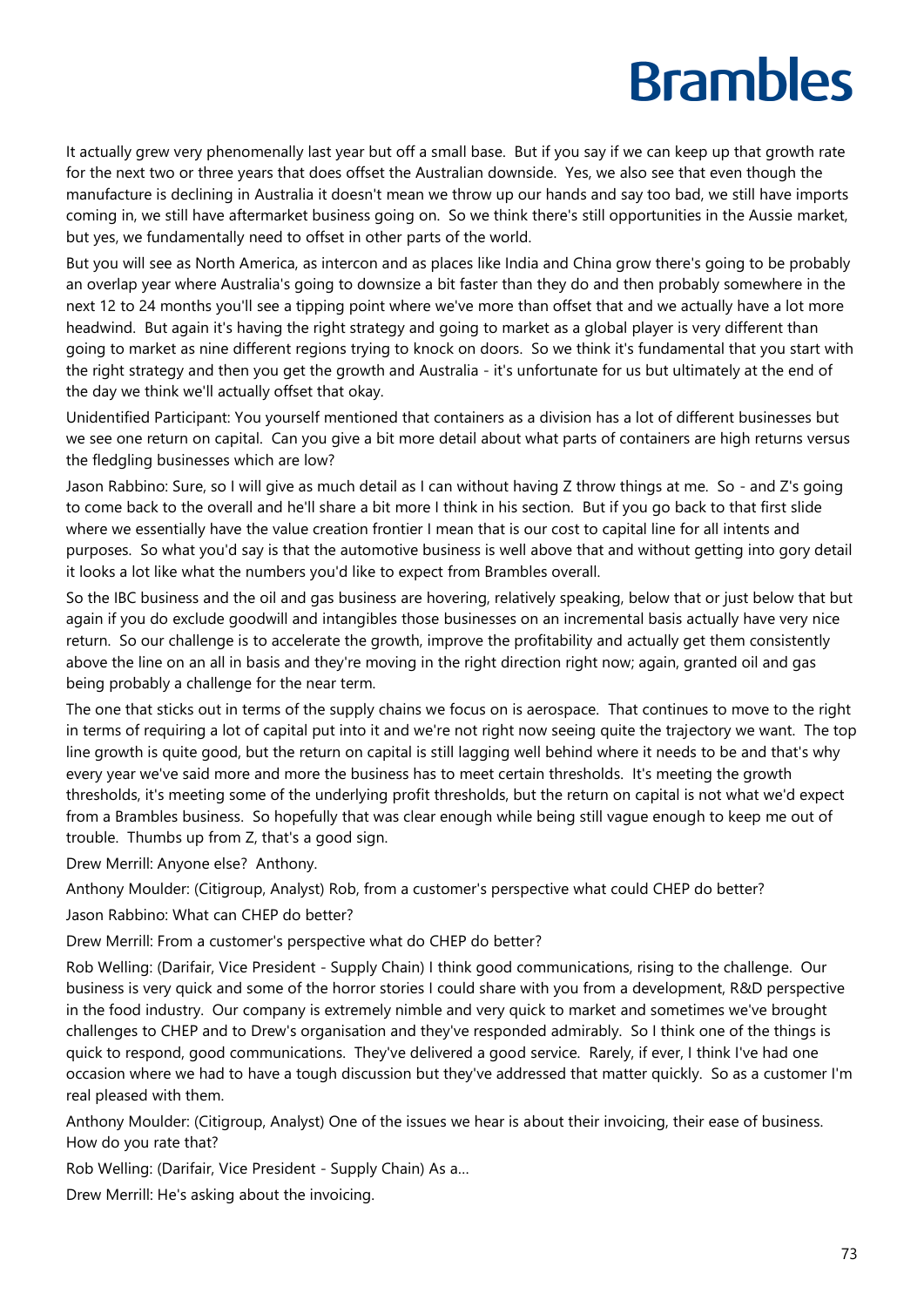Rob Welling: (Darifair, Vice President - Supply Chain) Oh, as far as the complexity it's real simple for me. I'm coin operated, I pay on a per trip basis with our tote systems. Is that where you were headed?

Anthony Moulder: (Citigroup, Analyst) Yes, that's…

Rob Welling: (Darifair, Vice President - Supply Chain) Okay, and with that there's services associated with that. In some instances - we had one ugly situation up in the upper Midwest where we could not get the correct logistics to it. So literally I rented the totes from them on a per diem basis and then we paid another operator to clean them and then we brought them back. In other situations they provide a full service for me from beginning to end so that at my filler, at my dairy, they bring in the clean containers, shrouded in plastic, had been sanitised. All our operator does is pop it open, as you saw in that video, we put the bridge on it like you'll see on one out there and they fill it up, we put the lid on it, seal it up, ship it off to our end user - and some of our end users are some of the largest name customers in America out there as industrial customers - they decant it. Once they're done it's set to the side, they pick it up. It's a complete cycle.

With that and the CHEP track system too with that, Anthony, what we've done is developed a closed cycle of communications so that when that unit is shipped from their facility into our filling dairy it's scanned out, it's received in. When we fill it it's scanned back out and the barcodes are scanned, the information is recorded, it's all uploaded. When it comes to my end user customer that's where it's being used it's received in. Then they come through and do a pick up. So at all times we know exactly where that asset is whether in their possession, in our dairy's possession or in my end users possession. So it's a really good system and we really enjoy the opportunity there. But also too the invoicing is very clear; it's a per trip basis.

Anthony Moulder: (Citigroup, Analyst) I guess some other customers would wish they had such an ease of invoicing system as well. For the oil and gas business you mentioned 22% down as far as the CapEx spend. Is that how we should be thinking about the growth trajectory of oil and gas? Or how can you offset to grow more than that kind of decline that you're seeing across the customer based on CapEx?

Jason Rabbino: Good question. The short answer is no I wouldn't say that's how you should think about it in Australia from a Brambles perspective. No, obviously it's a pretty big industry and so we talk in the old large macro numbers so that's an overall industry aggregate. What you see is that that's more heavily weighted towards the exploration, the true upstream portion of it. So if you look at where we play, which is more around the production space - again there are many different numbers you can cite so I don't want to pick one that I happen to like - but that's anywhere from 5% to 15% down year-on-year. So you'd say okay, that's what their CapEx spend looks like.

What it means for us though is that even if people are slowing down in some cases they need to decommission old assets where they're going to shut down some rigs. To decommission you still need containers offshore to shut them down so there's still opportunities there for us. We are not as cyclical as the industry itself overall.

The other issue you see is again it might be down in one market, I mentioned Norway and South East Asia as being markets where the CapEx is down much larger than that across the whole spectrum; other markets like the Middle East are still spending. Frankly the North Sea has actually held up relatively well. Now again, given the projections of the industry we expect some markets to see more challenge going forward, but net-net we've got a couple of markets which are clear challenges for us; others that are holding up pretty well, North Sea, Australia actually being a pretty decent market despite tough conditions; and then some markets which are doing well.

So it's not a single industry story, it's a tale of different stories and our responsibility, as they said, is if we have industries where the CapEx is slowing down how do you take the capital you've already put out there and redeploy in efficient ways. So it's - I'm not saying it's easy, our teams are working really, really hard to deal with this but I think we've done a good job. It's expected the next year or so is going to be tough sledding but we think that in a tough market we'll be the standout relative to the peer group for sure.

Anthony Moulder: (Citigroup, Analyst) Thank you.

Jason Rabbino: Anthony, if I could. Just on your question on the customer one because we get that a lot, I think what I can - and I don't want to speak on behalf of our customers per se - but if you look at our four supply chains our automotive business is actually the one that grew up within the CHEP family so that's the one that's tied into SAP and other things. Our invoicing there looks a lot like what you see in the pallet portion of the business. So and I spend more than a third of my time with customers, the one customer segment which actually gives me the most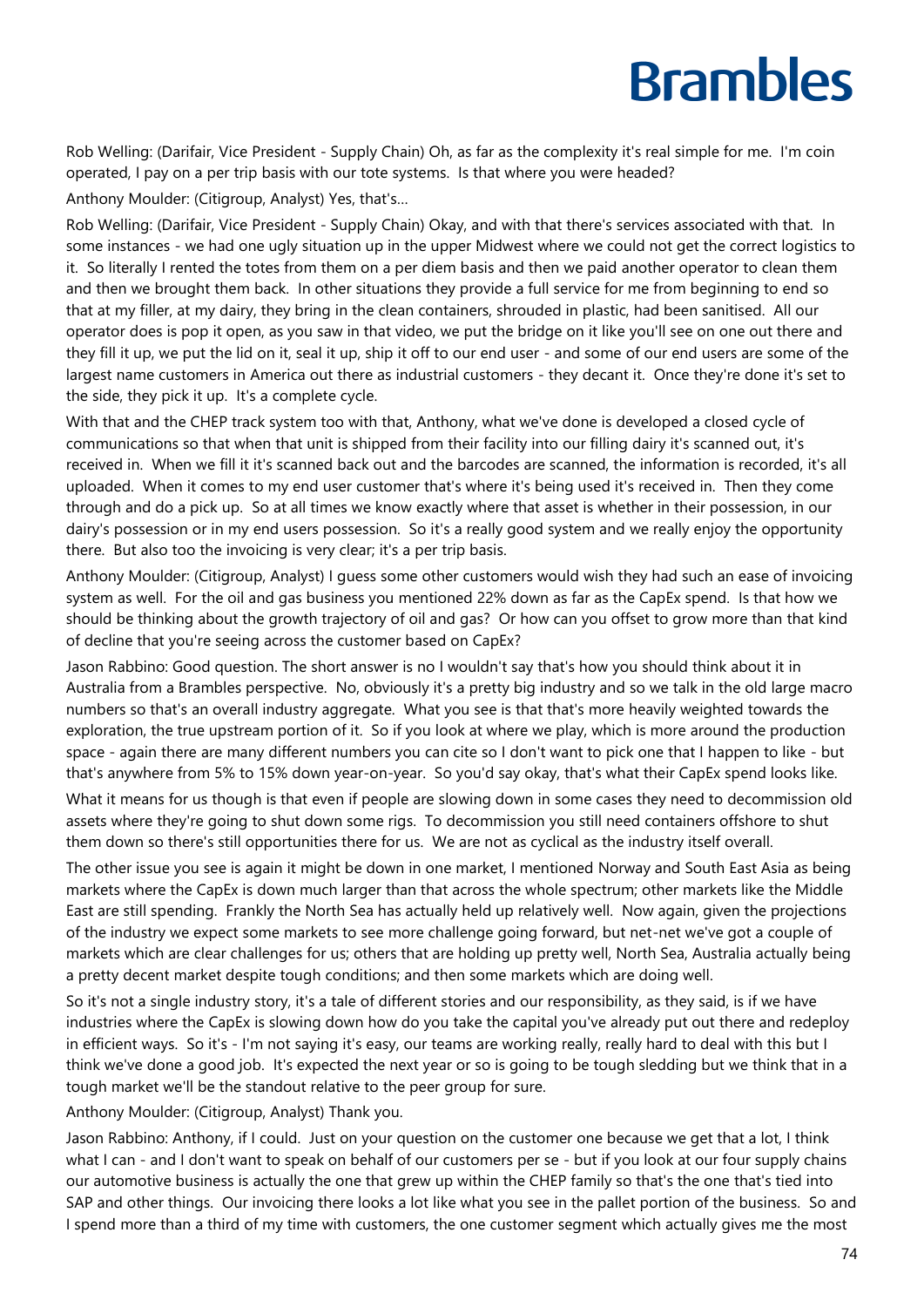complaints is the one that's tied to our core legacy systems. Now Pete mentioned the My CHEP program because that's being applied for the SAP environment all told. The auto team's actually going to benefit from that.

So you don't hear those customer issues for the most part in aerospace and IBC and oil and gas, and I think that the issue we had historically in the automotive segment is going to be solved in part by the work that Pete and his team have done. Not fixed by the way, partly solved.

Paul Butler: (Credit Suisse, Analyst) Hey Jason, Paul Butler here.

Jason Rabbino: Yes, hey Paul.

Paul Butler: (Credit Suisse, Analyst) Just wondering if you can share what you see happening, what your competitors are doing in the oil and gas space. Are they, is there any chance that you're going to see some players exit the market?

Jason Rabbino: Yes, it's a good question and as you might expect we spend a fair bit of time talking about that. We see people doing different things, so we have one competitor who happens to be a bit larger than us and we have a lot of competitors who are smaller and then some who are mum and pop shops. The mum and pops for the most part have either begun to go away, or they're actually acting somewhat irrationally, but these are people who may have one or two customers, maybe 500 or 1000 assets. So they're not doing things to fundamentally crash the market and we think those are players who will fade away or can be acquisition opportunities for us at a very attractive multiple in the next couple of years.

What you see there though, and sort of a saying in this offshore container industry that containers never die, they just re-emerge somewhere else and I think it's true in the pallet industry as well. So we realise that even when smaller players go away the assets don't disappear. So there may be opportunities where people fade away and we can actually just get assets where we need them on the cheap. Now some of the larger players - a lot went on in the industry around the time we did Ferguson, right, so Swire basically stayed kind of as they were but then a company called OEG which was acquired by KKR around the same time we did our deal, and then a company called Hoover - which many of you may have heard of - which was acquired by the company called First Reserve, a large private equity firm.

So there was a lot of dynamics going on just as all this happened and we see those players acting relatively rationally in the industry. People are cutting prices selectively but I think everyone said listen, people have been through these cycles before. This one is a bit odd and a bit different for people who have been in the industry for a long time, but most people are saying listen, we need to cut costs, we need to be aggressive on price where it makes sense, but you can't destroy the economics of the industry.

We've had a lot of customers come to us - I wouldn't say everyone, but all of them except one or two - and said we need you to cut your prices, the industry is down. In some cases we actually have where we felt like we had an opportunity to do that and still maintain a good return, in others we've gone back and one of the things we had on our side was that as the industry has boomed we have not raised prices for the most part, and this is true in both CCC and in Ferguson. So we've actually had a pretty good leg to stand on and said listen, we've given you all the upside for the last five, seven years in the industry run up; we understand that you're under pressure but hey, we've been good partners for you.

I would say most customers have been okay with that answer because the thing that we've always stood for in both CCC and at Ferguson is we're not usually the low cost provider, we're the person who's always going to provide the highest quality asset and the best quality of service. People are always going to pay a little bit more, now in this environment they're not going to pay a lot more but they actually have said okay, we value what you do so your competitors may do X, Y, Z, but fundamentally want to work with you.

That's a global answer. Again, in some of these challenged markets, Norway, you probably see more irrational behaviour than you see in the North Sea, in the Gulf of Mexico, Australia and the Middle East, so that's a market where you see competitors doing some odd things. But fundamentally we want to run a good business, which means we need to be competitive in the market but we want to maintain that quality and our brand image that we've had all along. So we don't follow the competition. We [necessarily] see what they're doing and where we think we need to compete we will. But it's not a race to the bottom and we're not going to play that game.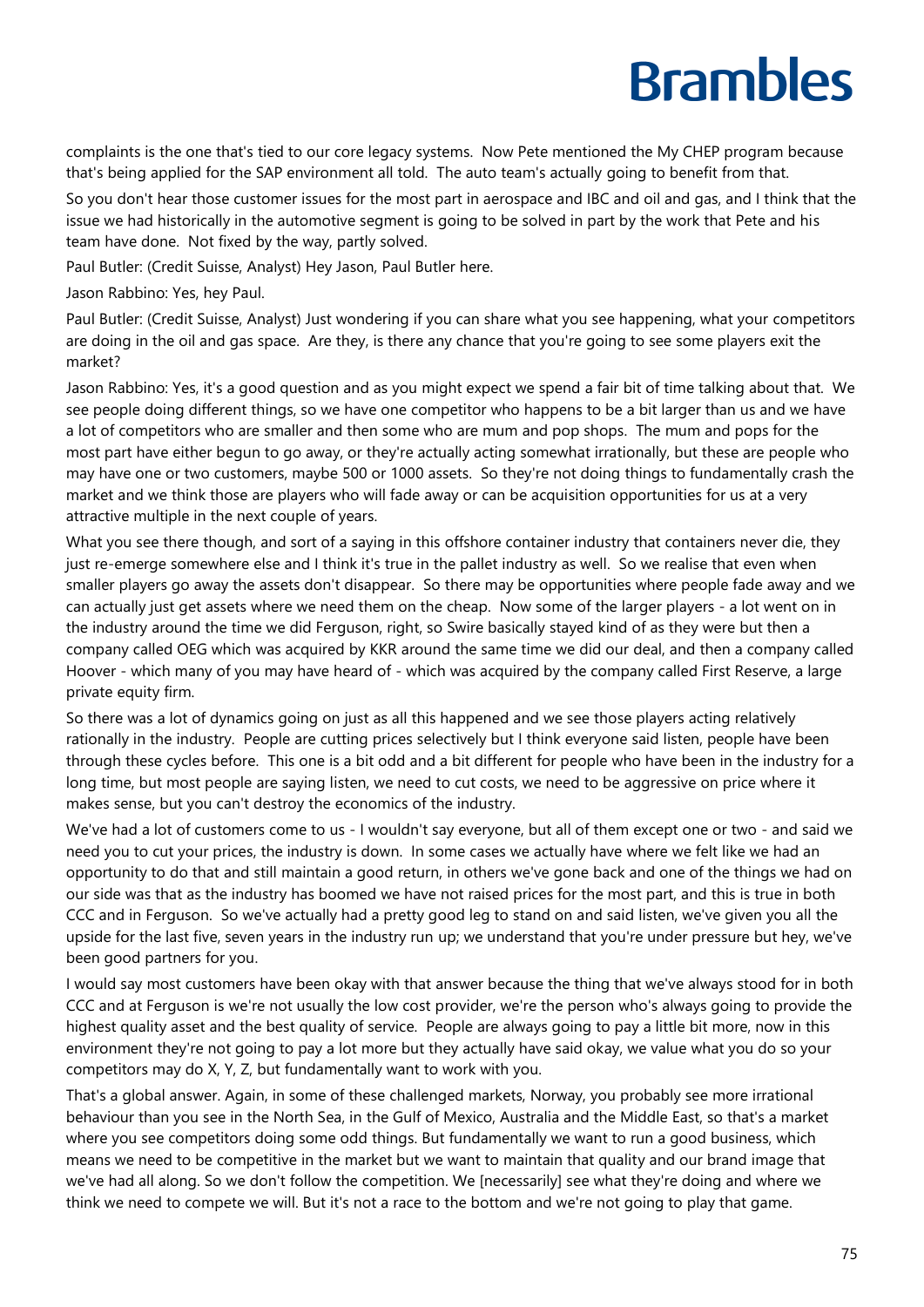Paul Butler: (Credit Suisse, Analyst) Okay, and just one more if I can. Is there anything you can share with us on what your focus has been in terms of your corporate strategy role?

Jason Rabbino: Sure. Tom may chime in on this as well if he wants to. I think many of you know just a little over a year ago I took on the role for leading corporate strategy for the Company as well. There it's been a couple of things. I'd say on an internal basis it's been more about how we improve our strategic planning process. Frankly I think we've had a good one today but one of the benefits and one of the downsides is you're giving an operator leader control over strategy and I start complaining to myself all the time the strategy process is very annoying.

So we've actually now, I'd say, improved the process such that it's not perfect but it's much more - well for me as an operating leader, okay what do I need from the strategy process and how do I satisfy the needs of Brambles and our shareholders, and I'd say - and these guys can chime in - but I think that we don't always agree but Pete, Wolfgang and I talk a lot more about how do we make the process constantly better for the business. So I'd say it's more business focused and more outcome oriented and not quite as theoretical. Again, I'm not saying it was entirely theoretical before but I think more the dialogue with the operating team has improved quite a bit. So that's the internal answer.

I think the external answer and the one that's probably more important is you've heard one theme throughout well hopefully you've heard many - but you've heard one consistent theme throughout the way, which is solutions, solutions, solutions. We're always going to be the best pallet pooler, the best IBC pooler, the best automotive pooler, the best RPC pooler, let's assume that's a given. We want to be more than that going forward. I think if you go back in Brambles history we were very diversified for a long time and then we were a pooler with Recall and then we were a pooler. Now we're coming out the other side. So I think our strategy is talking more about - some people asked - I think Kim got this question, how do you actually expand the range of what you're doing without losing your core DNA and what separates you competitively from other people.

So I'd say when you ask me where I spend my time, a lot of it is working with the business leaders, with the corporate leaders, with Tom and the Board saying we want to be a bit more without losing what we fundamentally are that makes us unique. That's a great strategic challenge. I think we're doing a great job. You've heard bits and pieces of that today. I'd say if you fast-forward a few years I want people to think of Brambles as the world's best pooler but I want them to think of them as a solutions provider. I think you heard from Darifair, I mean we talked about the totes and the assets but your comment is more about partnership, I think that's something you don't hear universally across our customer base and that's where our strategy's heading the coming years.

Cierra Obioha: Well all right, I guess that concludes the Q&A, thank you gentlemen.

Jason Rabbino: Thank you.

Cierra Obioha: We'll go ahead and take a quick break. If everyone could be back in about five minutes that would be helpful.

Zlatko Todorcevski: Keep it going Steve. The boss had me actually worried all day today I think. Some of you know that I was born and raised in Wollongong and I thought he'd play a song called Bogan, but I'll take AC/DC any day of the week.

Tom Gorman: Half the audience doesn't know what that means.

Zlatko Todorcevski: I'll explain it to the foreigners later.

Tom Gorman: You're the foreigner pal.

#### [Laughter]

Zlatko Todorcevski: We'll just keep the banter going for a little while. So look, maybe before I jump in hopefully we do these investment market briefings about every 18 months, so hopefully you've got a lot of value out of today here, particularly from the business leaders and various people from around the business. As we always do we transparently talk about some of the issues that we're facing and tell you about how we're going to deal with those issues, but more importantly we also talk about the opportunities. It's a great chance for us to give you a sense of how we see those opportunities panning out across the group. In particularly those opportunities play into what I want to spend a little bit of time talking to you about here today.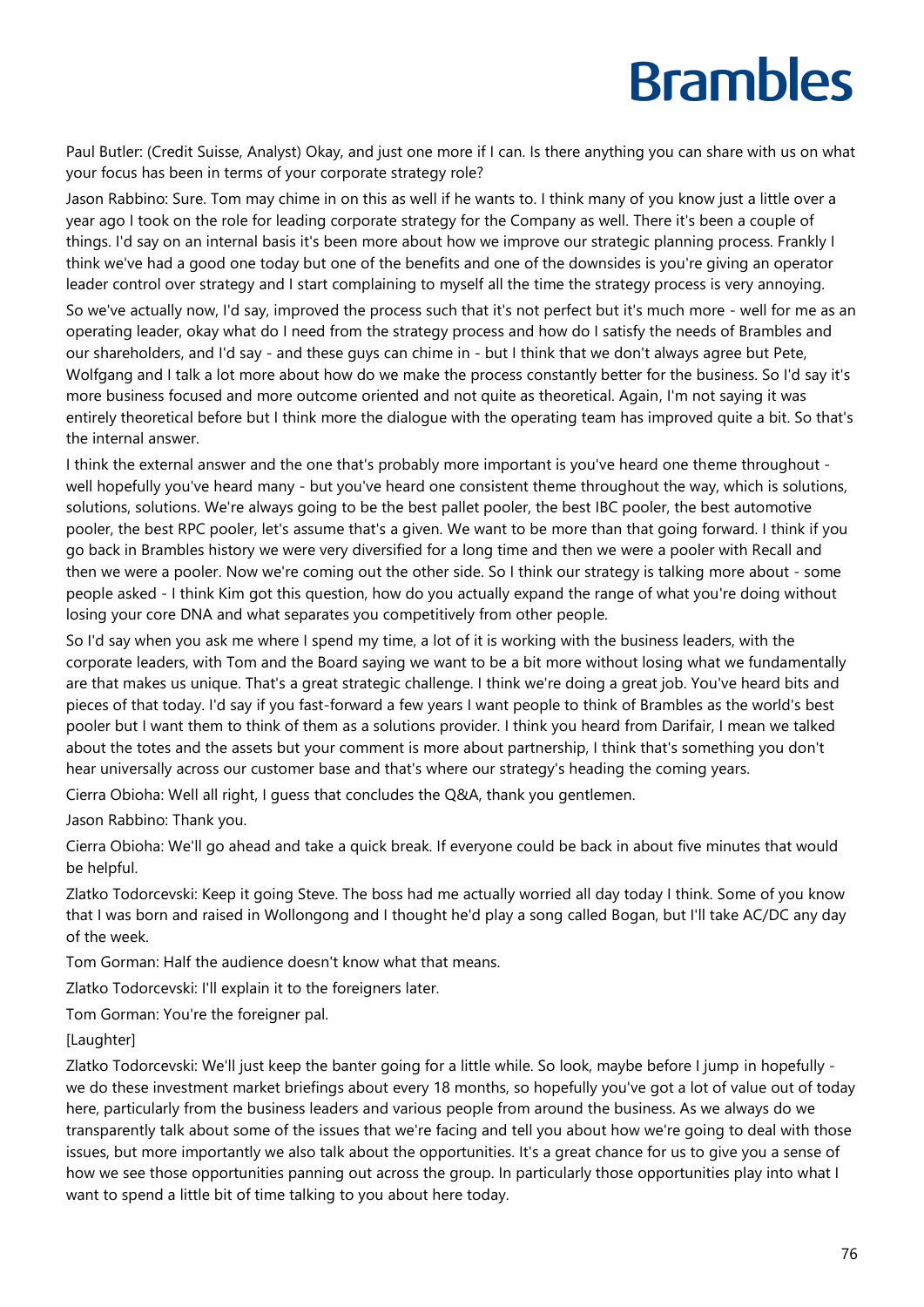Two things in particular that I'll cover is - and Tom touched on this yesterday - is return on capital. I think it's fair to say that we're focused on return on capital but we're not fixated on return on capital. So I'll spend a little bit of time talking about how we think about return on capital in the context of broader value creation and some of the other metrics that we look at, then importantly how that focus on return on capital and those other metrics play into how we make decisions about how we allocate capital. So I know there's been a lot of questions around the \$1.5 billion of growth CapEx that we spoke about at the full year results, and I'll give you a little bit of a sense of what that looks like and how we're thinking about how we're going to allocate that capital.

Now this won't be an applied theoretical finance discussion, there won't be any Greek alphabets or anything like that used here but we'll keep it fairly practical and try to make sure you understand how we're thinking about it at the macro level. I'll get rid of that very quickly. But first of all let me touch on the last five years and just explain the journey we've gone through and where we sit today and the very, very solid base that we've got to build off. The chart you've got up on the screen, as you've heard us talk on a number of occasions in the last day and a bit really emphasises the quantity and quality of the equation of how we see value creation going forward.

So on the dark blue bars there you can see the average capital invested profile for the business over the last five years, starting back in FY11. You can see that it's significantly grown over that period of time, from less than \$4 billion to in excess of \$6 billion in FY15. That's a result of a very strong investment that we've put into growth over that period of time but also reflects the fact that we've done a number of acquisitions and clearly those acquisitions have come with goodwill as well. So we've seen very, very strong growth in ACI over that five year period.

At the same time if you look at that solid yellow line the reported return on capital right across the business hasn't really changed a great deal. I think that's a testament to the quality of the underlying business we've got where we've been able to deliver improvements in those underlying businesses to really offset the impact of goodwill as we think about reported return on capital. But if you look at that dashed yellow line towards the top of the page, that shows you what return on capital, excluding the impact of intangibles and goodwill looks like. As you can see there it's quite a substantial number and once again it hasn't really changed over that five year period, despite the fact that we have entered a number of new geographies and we have entered a number of new sectors that are relatively immature and as we spoke on a number of occasions generally don't deliver the kind of return on capital the base business does.

So where we sit today we have expanded the base quite considerably over that five year period but we feel very good about where we sit today and have a very strong position on which to build over the next five years.

The other key takeaway from this slide that I think is fairly obvious is that most of the value creation that we have achieved over the last five years has really been driven by the quantity part of that equation. So really increasing the capital base without really diluting the return on capital over that period of time. But going forward our focus is to get much more of a balance. So you'll continue to see strong growth in investment but at the same time a refocus on ensuring that we get the right kind of quality equation out of the business as well.

I'll spend a little bit of time just going through each of the businesses and I'll start with pallets. So maybe just to orient you on the slide. So what this picture is showing you on the X-axis is sales revenue over average capital invested and on the Y-axis we're talking about underlying profit margins. I think the key takeaway from the pallets business over the last five years is that we've seen consistent incremental improvement in return on capital as has been publically reported over that five year period. Once again, I think that goes to the strength of the pallets portfolio when despite the fact that we periodically face challenges in some of our businesses like we're seeing in the North American business with sharp transportation inflation and higher plant costs from some of the damage rate issues we've been talking about, that the overall pallets group has been able to show an improvement in return on capital over that period of time.

Now the forward plan is to continue to show improvement in return on capital of a similar nature, small, incremental steps year-on-year but the composition of that improvement going forward will obviously be quite different to what we've seen in the last five years. We've been talking to you about the fact that we don't expect to see pallets in Europe increase its return on capital substantially, in fact we'll probably see that going backwards a little bit from where it has been, particularly in FY15, but we do see opportunities particularly in the US pallets business to more than offset that so we continue to see incremental improvement overall.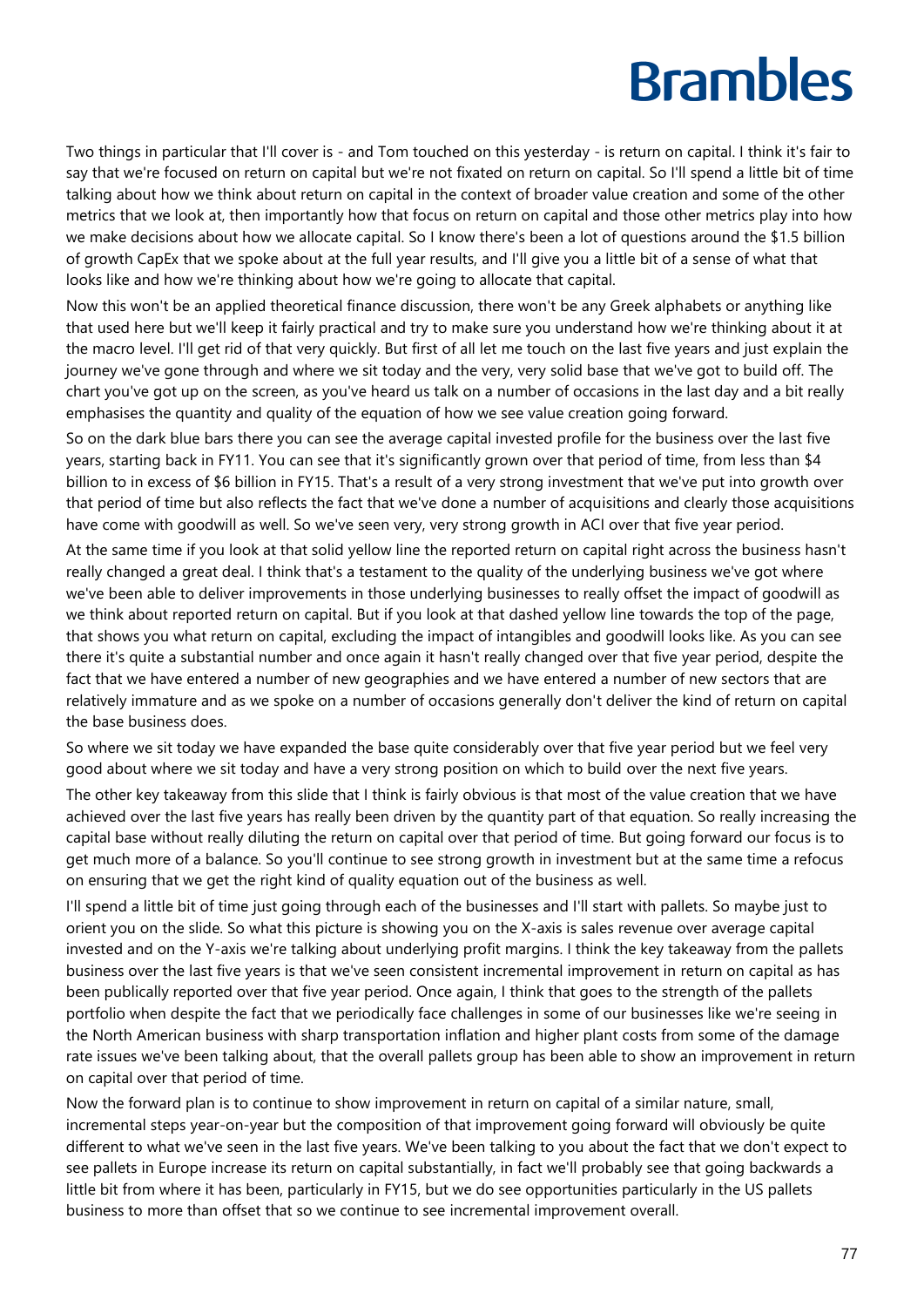Now in terms of where we see the key building blocks of value creation - and Pete and Kim in particular spoke about this earlier today - but continued investment particularly in our more well established businesses. That investment comes in a number of forms. It includes protecting the very, very strong business that we've got, particularly where we've got high penetration, but also continuing to focus investment as we see diversification opportunities or further penetration opportunities to make sure that we capture those in all of the established markets we're in.

Continuing to mitigate some of the issues that we're seeing particularly in America, as I said, the transportation, sharp inflation we saw in FY15, we expect that to moderate a little bit but continue in '16, but we're focused on how we offset that and then how we deal with some of the durability initiatives that Kim was talking about to offset some of the plant cost challenges we've had in the last year or so.

Then finally we're focused on how we continue to manage cost right across the business. You'd be aware that we've had an operating cost challenge for the last four years or so to take \$100 million out of the business. That's now done and delivered. That doesn't mean we stop focusing on operating efficiencies. In the same was we continue to focus on overheads. So that's always going to be a feature of what we try to do within that business.

But fair to say given the scale of the pallets business this will be the part of the Brambles' organisation that continues to be the main driver of value going forward over the next four or five years as well.

If we next look at RPCs, this is probably more of a complex story than what we've seen in the pallets business. So if you go back to FY10 you can see on this chart here that the RPCs' business back then was delivering a return on capital in excess of 20%. That's what we'd normally expect from most of the pooling businesses once they're at a mature state. But clearly our competitive position in some of the markets we're in and our ability to compete at that point in time, particularly with IFCO, was not where we wanted it to be, so we bought them. As you can see then from FY10 through to FY11 and 12 our return on capital declined as well took on board the goodwill from the IFCO acquisition. It continued to either decline or moderate a little bit as we continued to invest a lot of money into the IFCO business to make sure that we could have availability, continue to win customers and grow that business the way that we knew we could.

Pleasingly more recently in FY15 we did show that improvement in return on capital that Wolfgang was talking about. So we are starting to see a more positive trend. But as we've spoken about with the go forward investment profile we continue to see opportunities to invest both in Europe in particular and North America as well as in South America and other emerging markets.

I think importantly within RPC, if you have a look at the star on this chart, that's the return on capital from the RPC business, excluding intangibles and goodwill. Now I'll come back and talk about that more in a moment but that's really important for us, particularly as we think about the high level of incremental investment hat we're going to put into the business over the next four years. That's comparable to what we're seeing in some of the more established pallets businesses.

Similarly, if you think about some of the key value drivers, we've shared with you a lot of data around the European RPCs' business, not so much around ANZ and South Africa, but fair to say they're more established and they're delivering similar rates of return as we're seeing in the European RPC business at the moment.

We're also focused on supporting Dan Walsh and his team around making sure that as they grow the business aggressively they get further penetration and build scale in North America, we can drive some efficiencies out of that business. Although we've got some fantastically exciting opportunities in new, emerging markets that Wolfgang alluded to, we also want to make sure that we continue to be fairly disciplined and prudent particularly in how we deploy both financial and in particular human capital, because Wolfgang doesn't have a huge team, we want to make sure that he's actually focused on the biggest prize as well as planting some of the seeds for the longer term opportunities that we see.

Then if we move to containers, similar story. So Jason touched on some of this. But if you go back to FY10 again the core businesses that we had within what's today the containers group back then, we're very high returning capital businesses. So it was predominantly the European automotive business as well as the chemical and cattle container business. But at that point in time we weren't satisfied with the growth we were getting across containers and we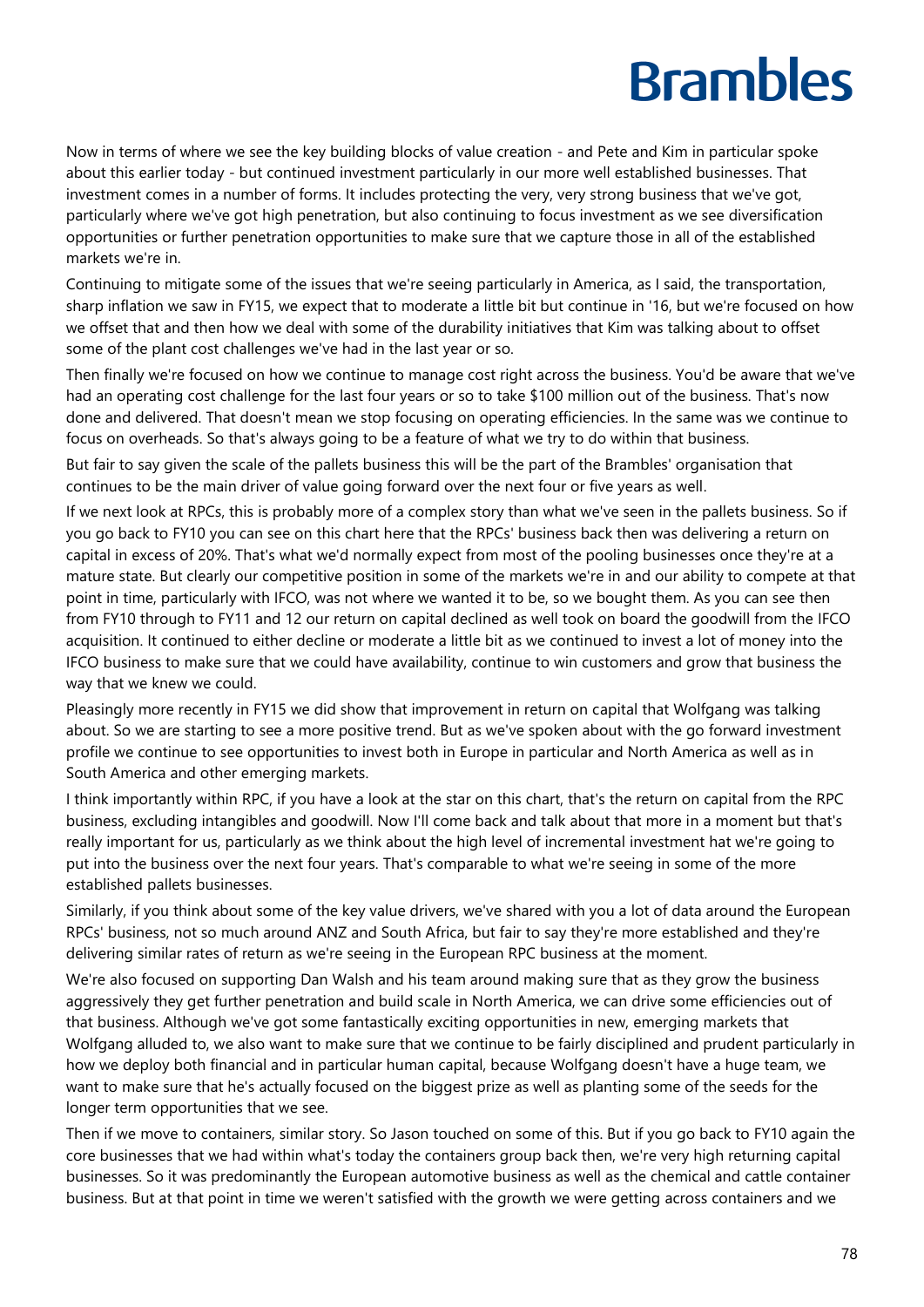created the containers' group and obviously Jason joined us and we've reinvigorated growth. In particular we've not only challenged the organic growth profile but we've taken on a number of acquisition opportunities.

So over the last five years you've seen reported return on capital decrease from that 20% to be around the 7% or 8% on a reported basis. But as we did with RPCs, if you exclude the impact of intangibles and goodwill the reported return on capital right across the container's group is in that mid-teens range, drawn down a little bit by aerospace. So as Jason was alluding too there was a little bit of a mix effect there and some of our businesses are at the same kind of return on capital as we see in pallets, if not a little bit better, but drawn back particularly by the impact of aerospace.

Then as we think about the key value drivers going forward from the containers business it's really about reinvigorating this global growth strategy within the automotive business that Jason spoke about, really making sure that we continue to deliver scale efficiencies and you saw some of the impact in that particularly in '15 as we start to leverage the overheads we got within the group but continue to focus on operating efficiencies as well. Then Drew, I think very articulately spoke about some of the opportunities we're seeing in IBC. So how we continue to net that business from three regions into more of a global business and share learnings but then also think about how we continue to join the dots intercontinentally. So that will be part of the focus that we bring to that business over the next four years.

What I now want to do is spend a little bit of time just talking about the \$1.5 billion in growth CapEx that we spoke about, about three or four weeks ago. Before I do that there have been a couple of questions around the group just around the composition of the \$1.5 billion. So before I dive in and explain the slide I'll just give a sense of what's in that \$1.5 billion. So broadly 55% of it will be spent on the pallets group, roughly 35% will be spent on RPCs and the balance being 10% will be focused on growth within the container sector. So we didn't share that with you last time and clearly that will evolve as we get greater visibility around where the opportunities sit and the timing off all that, but broadly that's how we're thinking about the break-up of the \$1.5 billion.

Now in terms of the chart I will say it's not exactly to scale but I think if you think about the relative positioning of some of the businesses we have up there and the relative size of the bubbles that's probably the important piece to focus on. What the chart shows is the growth in average capital invested on the horizontal axis and if you look on the vertical axis we're talking about return on capital invested there. The curve represents the point where those two factors, both the quantity and quality merge to create value as we see it today, particularly from a BVA perspective.

As I said, the size of those different bubbles reflects what we anticipate the growth CapEx to be across each of those businesses and then particularly with a focus on incremental CapEx. So if you look at the ACI that we're talking about there and the return on capital, they're both excluding intangibles. We're doing that because as we focus on the \$1.5 billion of growth CapEx the incremental returns we get from these opportunities is what's important. So that's why we're showing it here excluding intangibles.

I think one of the key takeaways - there are a number of key takeaways here - but the first one is when you look at all those bubbles that are above that dashed line that's where the vast majority of our growth CapEx is going. So you should be pleased with the fact that most of the CapEx is going into businesses that today are delivering very high incremental return on capital. In particular if you look at the European RPC business there and North American pallets, they're the two largest consumers of growth capital over the next four or five years. If we deliver on the growth and execution plans that we have at the moment that will result in a hell of a lot of shareholder wealth being created, particularly from those two businesses.

The other key takeaway is if you look to the top left of this chart there are a couple of businesses there that deliver incremental return on capital that's quite attractive. So whether it's automotive, Asia Pacific pallets or European pallets, very high incremental return on capital but the growth in the investment we're making in those businesses isn't as large as some of the others. That's in particular reflecting the fact that if you think about Asia Pacific or in some cases the Western European pallets business we're probably more opportunity constrained than we are elsewhere. So we'd love to invest more in those businesses but we don't today have the opportunities that we'd ultimately like to have.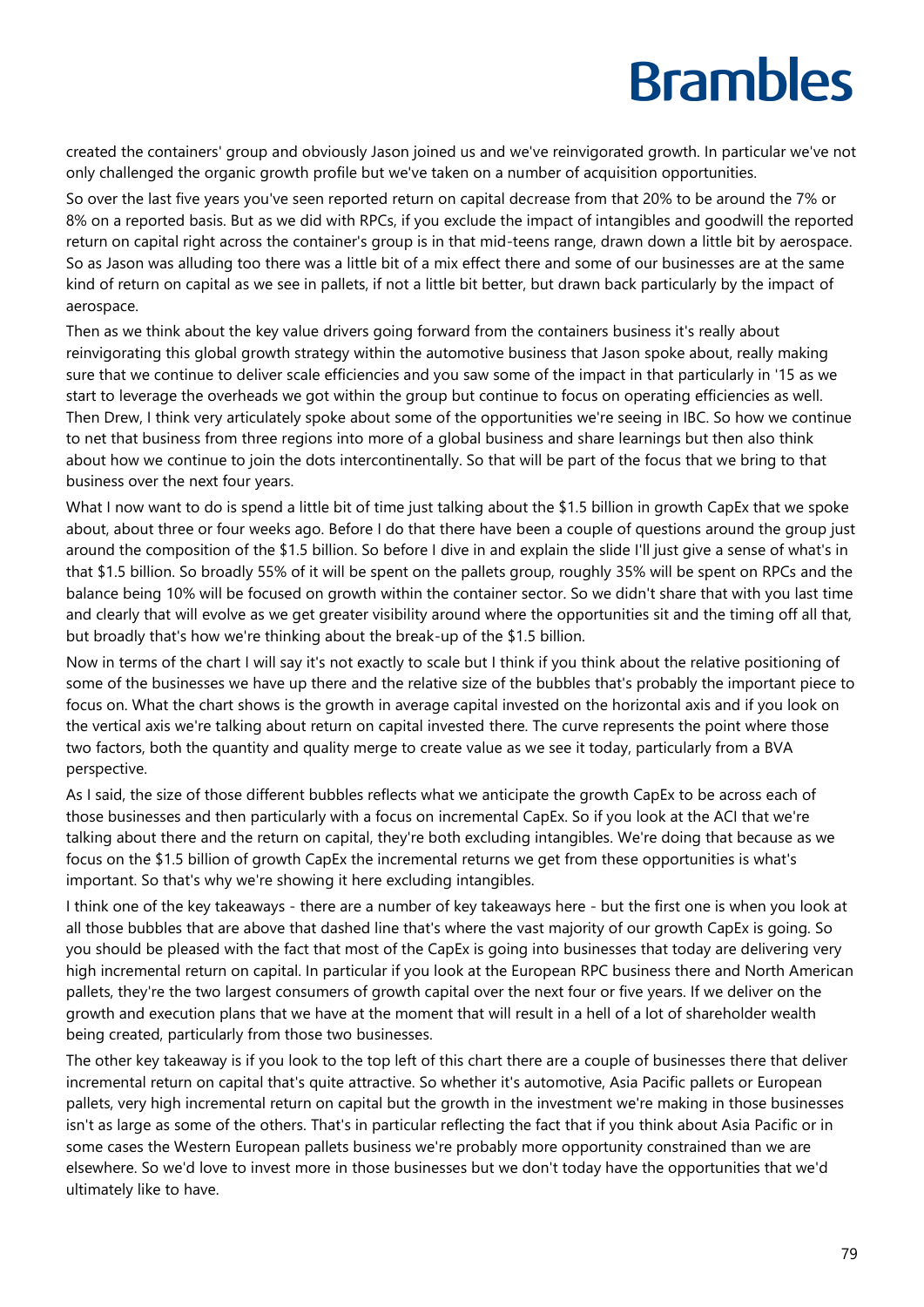Automotive is a similar story. So as Jason was saying, it's dominated by European auto today, which is a fairly mature opportunity, and the growth areas that we're seeing particularly in North America or in Asia aren't yet at a scale where they're able to consume the amount of capital that we'd love to put into that. So we are thinking about how can reshape that business but the positive is that the higher returning businesses are getting the bulk of the capital.

Now there are two businesses below that dash line. I won't spend a lot of time talking about those. You've heard various people cover them today. What this chart doesn't do though is give you a sense for how we might see the value creation potential from those two businesses in the future. We're doing quite a lot of work on both aerospace and North American RPCs at the moment and we feel very good about the ability for the North American RPCs business in particularly to get to a point where as we continue to build out that network, build scale and deliver efficiencies, that it can be above that dash line and start to deliver very strong incremental value for the Group going forward.

Now moving from the positioning of the portfolio I'd like to spend a little bit of time just quickly talking about how we think about allocating capital across the group and particularly how we think about allocating capital to opportunities that have different investment horizons. Now this looks like a simple chart with three blobs on it but it is actually trying to convey quite a bit. So let me explain how we set this up. Firstly, the data up here is illustrative and although it's based off real Brambles' information it's important for you just to keep in mind that the data's not representative of any particular businesses.

Now I think what you might have in your printed version is some mislabelling on a couple of the bubbles. So if you look at the dark blue bubble on the right I think it might say organic expansion opportunity in new markets, it's actually existing markets. So if you can change that, that'd be great. The yellow one is the converse of that, it's probably labelled existing, it should actually read new.

What the chart shows is the NPV of investing today in those existing markets, new markets, all those acquisition opportunities. Across the X-axis it looks at the present value of the cash that we invest in those businesses or derive from those businesses to get them to maturity. Maturity in the sense of what we're showing you here is the point at which they're starting to deliver positive BVA.

On the Y-axis there we're talking about what we expect the return on capital to be once those businesses get to maturity.

So if we start at the far right with the dark blue blob which is that organic opportunity in existing businesses, clearly there's a couple of things here you can take away. One is the NPV opportunity from investing in existing established, more mature businesses is quite substantial relative to some of the others. Although we continue to invest to protect those businesses and continue to identify penetration opportunities or develop new platforms, because of the higher return on capital that we generally see in existing businesses, they're also very, very strong cash generators. So they consume quite a lot of CapEx if we can deploy it but they also generate a lot of cash as well.

If you move to the left of that the smaller, lighter blue blob is a depiction of an acquisition proxy. What we see with these acquisition opportunities is generally that the bubble is smaller because the NPV opportunity is less because we've gone and acquired them and we've had to pay good will. So despite the fact that they're still NPV accretive the opportunity for that NPV accretion is more than you'd normally see for an Organic growth opportunity.

The positive thing though is - and this is why - I'll touch on this in a moment as well - the positive thing about the acquisitions is you're actually de-risking them. So they're generally in markets that are proven, they've got customer acceptance and are generating cash on day one. So in some cases that's why we will elect to pursue an acquisition strategy and that's why on this chart you can see that the present value of the cash that comes out of that business post acquisition is positive.

Then finally if you look at the yellow blob on the left it's a depiction of what a new market organic entry would look like. Once again, when you get to maturity the NPV potential from a new market entry like that is quite substantial. The issue is that the gestation period to get to that point can take you quite a long time. As you can see with the negative cash flow at the bottom of that the investment to get those opportunities to a point where they're mature can also take quite a lot of money. So although it can create a lot of value if it is successful at that point in time the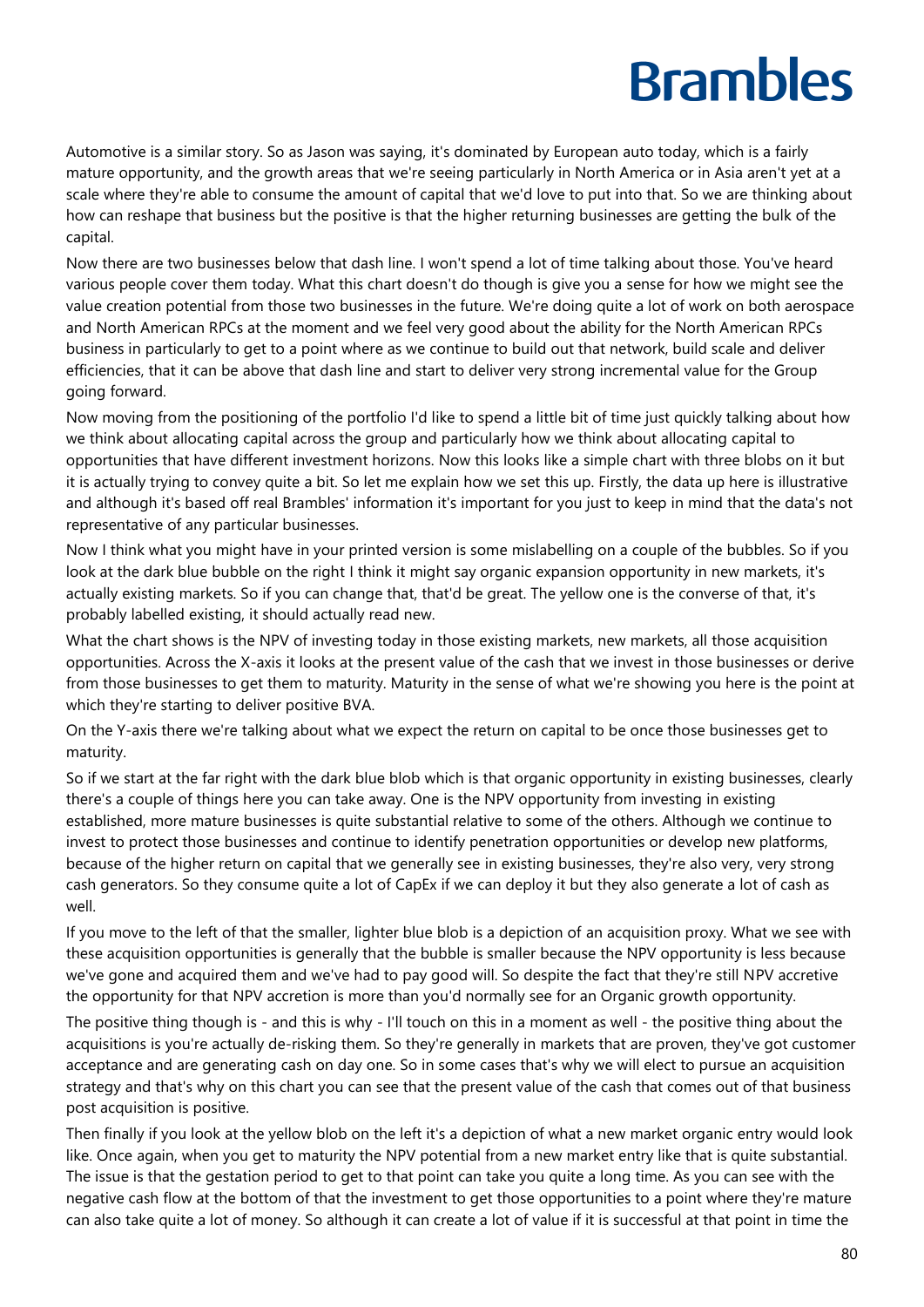two issues are that it takes quite an amount of time and it can take 10 or 15 years as it had with a number of our businesses but the opportunity to create that is obviously available to us. To be fair that's what we're seeing with most of our pooling businesses.

So if you think back to the experience within the North American pallets business, we've been here for 25 years for the first 13-15 years we were cash flow negative. It's only more recently that we've started to generate returns that we think are acceptable and starting to generate positive cash flow out of the business. IFCO North America's another similar example that's on that same trajectory. So it continues to consume a lot of cash, it's not yet delivering the kinds of returns we think it can and should be we fully expect it will get there at some point in time.

The final slide I wanted to quickly touch on was using those same characterisations or organic growth in existing markets, acquisitions and then organic growth in new markets is just to give you a sense of how we see the spread of return on capital profile through the period to FY20.

So if we start on the left here - once again just to give you orientation on the chart, the Y-axis here is looking at seven year average ROCI and the dash line is essentially our BVA neutral position, so it's a 12% pre-tax weighted average cost of capital.

If you start at the left and look at organic growth in existing markets that's really the more established, more mature, predominantly pallets businesses. As you can see, they generate in most cases very, very healthy return on capital on a reported basis.

If we look at acquisitions you're starting to get a broader spread of return on capital. In some cases particularly with acquisitions that we've had in the portfolio for quite a period of time you get a very, very strong return on capital, as we've been able to grow out of the goodwill from the acquisition. But in some cases they're not yet at the point where they're BVA neutral, because we haven't yet got them to a scale or a level of efficiency where they're able to outgrow their goodwill.

So although the fact that we can get some pretty decent returns out of those businesses is pretty obvious, in some cases depending on where we are in the acquisition cycle you might see return on capital be a little bit below 12%.

Then if you look at the far right this is another way of depicting what I was talking about with a new market entry. You can get an opportunity to have a return on capital that's quite comparable to a more mature market, but by the same token depending on where you are in the lifecycle of those opportunities they could be a negative return on capital as we've seen with a couple of businesses, particularly with new market or new geographic entries right through to something that might be comparable to a more established pallets business. So that's really driven by where we stand in the lifecycle of those businesses.

So when we think about capital allocation I think it's fair to say that our focus is always going to be on what creates the most value for Brambles. Acquisitions clearly have a role to play in that. But when we think about acquisitions relative to the organic opportunity it's really with a focus on does the opportunity for an acquisition accelerate our market penetration? Does it bring capability that we either don't have today or don't think that we can create? Or does it de-risk a market or sectoral entry where there's already a proven player there that's generating cash on day one and we don't have to spend 10 to 15 years running through the investment profile and running the risks on that.

So when we think about how we pay good will it's with a view to making sure that we understand those opportunities that the acquisition brings relative to an organic case.

So I've said acquisition probably about 20 times there. I don't want you leaving the room thinking that this is kind of setting you up for a bunch of acquisitions that we're going to announce in the next six months, that's not the case whatsoever. Most of the things that we're looking at today are relatively small and they're predominantly focused either on the containers group or one or two sitting in the RPCs area. They're generally of a size similar to what we've done more recently with Wolfgang's group, so sub \$50 million kind of size. But this was just to try and help you frame how we're thinking about either organic growth driven by the CapEx or acquisitions where they might fit with that.

So with that what we're going to do is actually invite all of the ELT up here. We know there are a lot of questions that you've probably got throughout the day that you might not have had a chance to answer and then we're either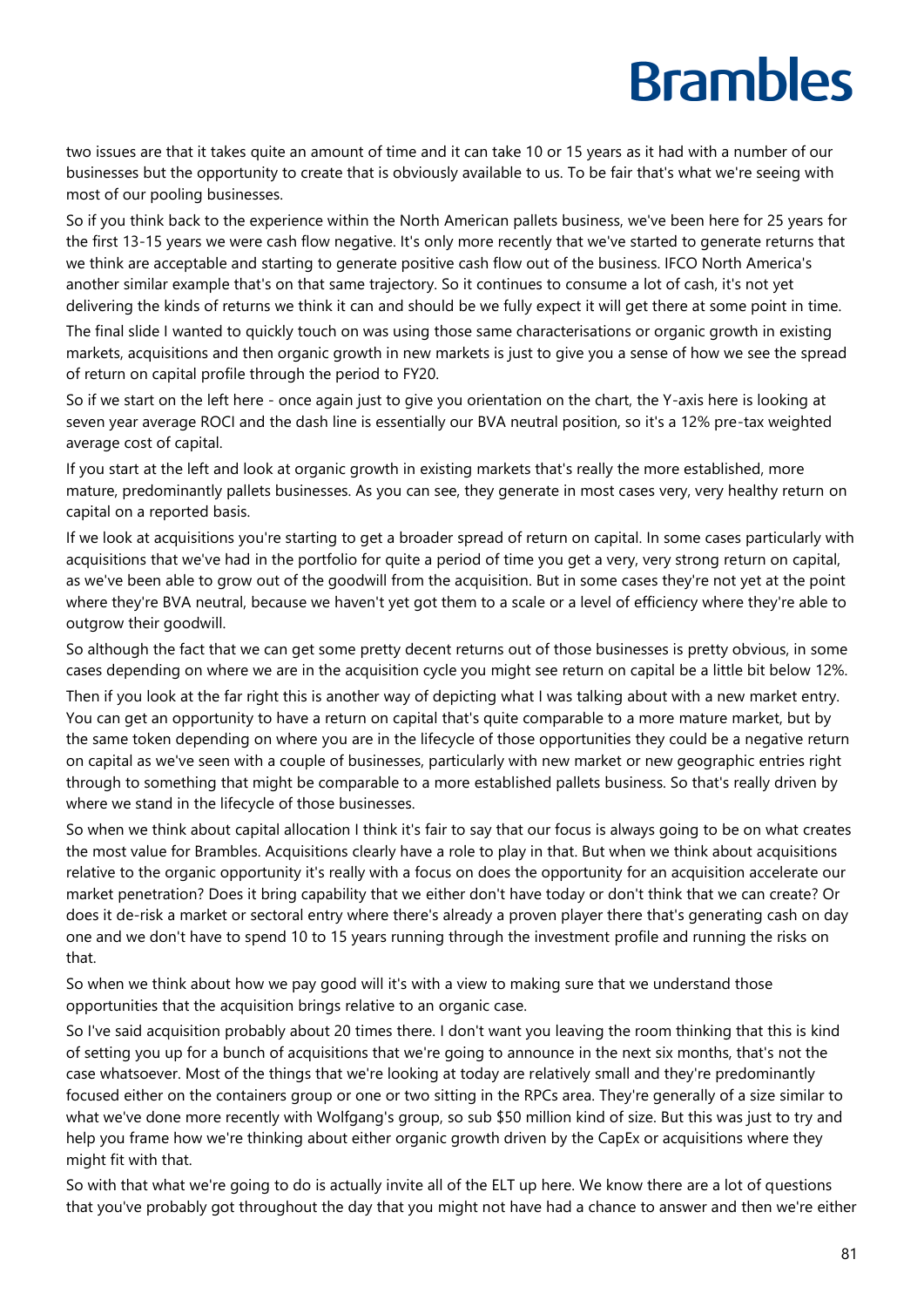happy to answer your questions on what you've seen prior to that or we're happy to answer any questions you've got on what I've just gone through as well.

Unidentified Company Representative: There's no soundtrack for the whole group?

Unidentified Company Representative: No, no [unclear].

Tom Gorman: I'll just say - as the guys are grabbing a seat here I'll just say thank you very much again to all of you. It's been a pretty lengthy day and I know there's been a tonne of material shared with you. I'm sure for all of you it will take a little bit of time to absorb. But I also would like, while the whole group is here, to really say a big thank you not only to my team and to their team that pulled stuff together for this session but also particularly to the IR and comms team. So to James, Raluca, Louise, Cierra, thank you very much for the great job to put this whole day together and to all the presenters, and most specifically to our customers that made the time out of their very busy schedule to join us. We are indebted to you. We would be no business without you as customers and we're deeply grateful for your willingness to spend time with us.

I think I can keep us back on schedule. I'm not really going to make any wrap up comments at the moment. I thought what we would do though as Z said is we'll just jump right in to questions. The whole leadership team is here as well as the other presenters, who are still in the audience, but it's rare that we're all together. Actually there are two people missing from the leadership team, Jean Holley who's the CIO, she's making sure the systems are working and so far they are and Nick Smith, who's our HR Director. He's back in Sydney after a couple of weeks on the road.

But having said that we'll open for questions and anything is fair game.

Matt, Surprisingly.

Matt Spence: (Bank of America Merrill Lynch, Analyst) Yes. Zlatko, can I just start with the CapEx issue. So the \$1.5 billion over four years and if we work that into the target return on invested capital for FY19, what sort of return to do you have to get off that \$1.5 billion do you reckon to drag yourself up?

Zlatko Todorcevski: North of 20%.

Matt Spence: (Bank of America Merrill Lynch, Analyst) Well north of 20% did you say?

Tom Gorman: No, I don't think [it is]. But in fairness though you have a gigantic ACI. You already have a gigantic base of invested capital. So if we were to never to invest another single dollar in the US, which we're not going to do, but if we never did, I think what you heard the team say is that we're going to make that business better. So it's a combination of two things, it's getting a strong return on the marginal dollar invested but it's also taking the businesses we have today and continually improving those businesses.

I think Jason was very clear with his businesses, particularly in terms of leveraging overheads and things of that nature and I think when Kim presented I think it was very clear that there are things in the US - and we've demonstrated them here physically - the actions that we're going to take to improve the underlying margin structure of that business. So if you never had another dollar for growth the return on capital will be better in the US business.

Zlatko Todorcevski: Somebody asked me earlier this morning, they said do you think that the path to 20% is a combination of quantity or quality or what's the mix of that. I think it's fair to say it's probably equally both. As Tom was saying, we do expect the North American business to improve but we do see a lot of opportunities out there. If you think about that first chart that I spoke to, excluding goodwill the incremental return on capital from the portfolio is well in excess of 20% and some businesses are above that.

Matt Spence: (Bank of America Merrill Lynch, Analyst) So just the capital base that's generating the 16% return at the moment, what's that capital base?

Zlatko Todorcevski: It's about \$6 billion. A little over \$6 billion.

Matt Spence: (Bank of America Merrill Lynch, Analyst) So it still implies you've got to get [25] for the \$1.5 billion and then draft the \$6 billion up as well, doesn't it?

Zlatko Todorcevski: Yes.

Matt Spence: (Bank of America Merrill Lynch, Analyst) All right.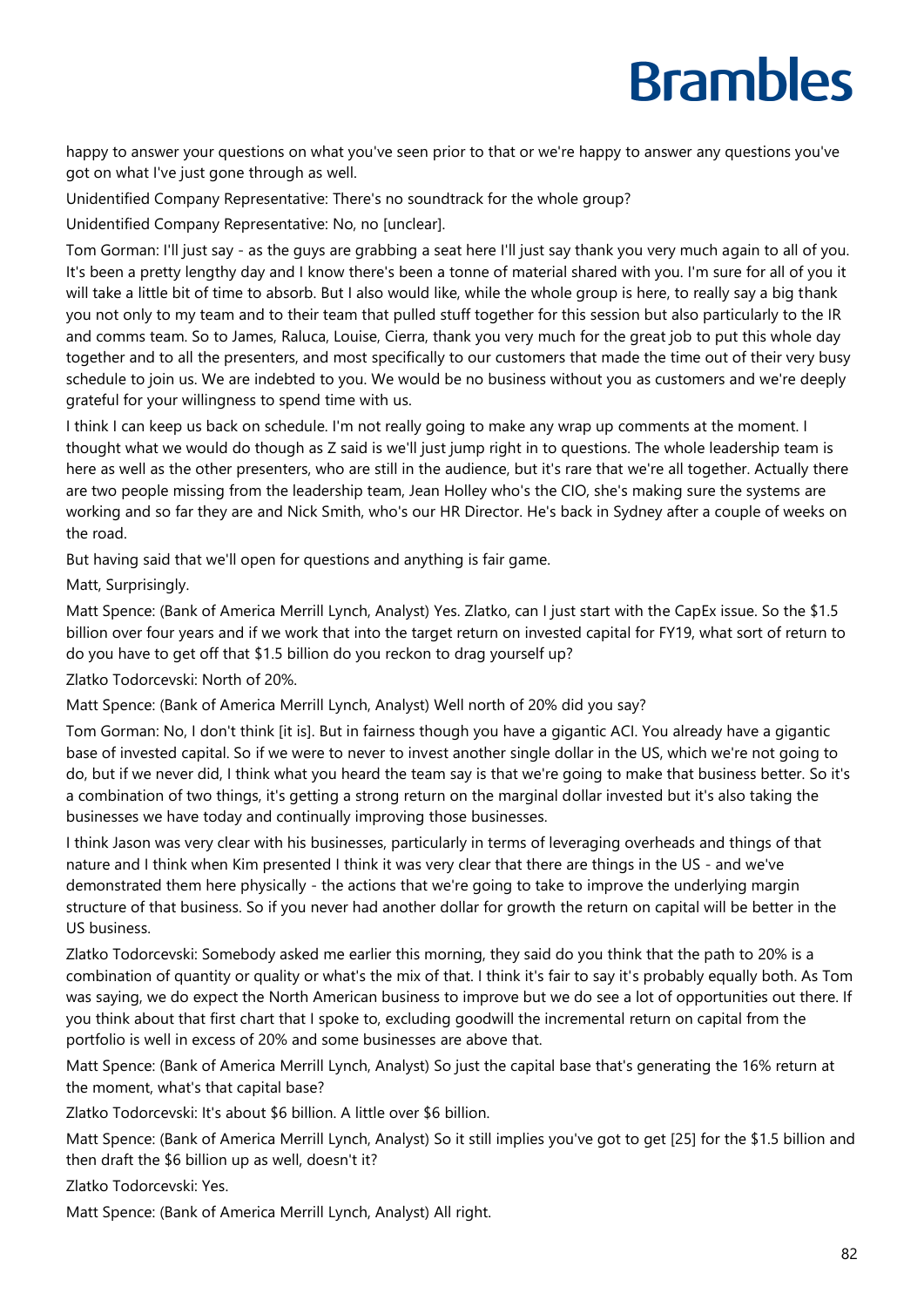Tom Gorman: While you're passing it around I mean the other comment I would make, if you look at - I mean I think we've tried to show this pretty clearly but if you look at what we've done over the last five years we've essentially doubled the size of the business. The top line has grown at about 12% annually over the five years. So from a revenue basis the business is almost twice as large as it was back in FY10. I think that we've also grew the ACI, as we said, by 14% during the period. So that's a big jump in average capital invested through that five year period from FY10. We actually showed the data on Zlatko's slide from FY11 but go back to FY10 you'll see that we really grew this business significantly and there are a couple of big chunks in there, notwithstanding the IFCO business was a big component of that growth.

I think what we're saying now is we have the structure of the businesses we like in big terms. We have the business we want today. Yes, we'll continue to do some small bolt-ons as Z indicated but what we really need to do is to get the performance out of the performance out of the businesses that we have. So the mix going forward, you'll get both a combination of growth, quality and quantity, whereas I think if you look over the last five years I think it was heavily skewed towards the quantity. We kept the quality quite consistent as I think we've shown quite well but we've put a lot of assets on the books. We don't see our ACI growing anywhere near that rate over the next five years. So if you're going to improve the return on capital you must get better performance out of the businesses that we have.

Andre Fromyhr: (CBA, Analyst) Still on returns - I'm just referencing that slide where you showed the spread of returns between different projects. In terms of the new markets there's a fair chunk that's below zero, as in for seven years you would expect to make losses. Can you give some context around what kind of projects you're willing to take such a long duration of weak performance?

Zlatko Todorcevski: Yes, I think Andre the best example is any kind of new market entry - any kind of new geographic expansion, that's kind of the profile we see. That's the profile we've seen historically as well. So if you think about entering a new market like Peru, that Pete spoke about earlier today, it takes you quite a bit of time before first of all you're profitable, second of all before you get to even a BVA neutral position at 12%, until you ultimately start delivering decent kinds of returns. So it's not unusual for us to take seven years to get to even a cash flow neutral position but it will be predominantly those kinds of businesses, new geographies or particularly new markets where we're creating a sectoral exposure that doesn't exist today.

Tom Gorman: I mean perhaps even very specifically we could give the example of Turkey probably, Pete, that - I know we entered Turkey four years ago, maybe almost five years ago now. I know the revenue has grown very well in that business. If you think about a gross margin of 30% or 40% just in the way of doing math and you can ramp up to call it \$20 million of revenue relatively quickly, at 30% to 40% margin you have somewhere between \$6 million and \$8 million to contribute to your overheads.

Now we don't put a lot of overheads in on the incremental basis but you do put people on the ground. You put asset control people, you put customer service people, you put salespeople. So you put a bit of overhead into that business. That overhead ramps up a little bit ahead of revenue, as you would expect. So let's say after three or four years like in Turkey, on the margin from an income statement standpoint the business breaks even or makes a little bit of money but you've now put the capital in there, so your return on capital is zero. So it's value destructive from that perspective.

But I think what maybe we haven't articulated well enough is that if you look at the history of our business and why is Brambles this gem of a company. Because we have taken the moves and we have had the first mover advantage and we have moved quickly when we've had that first mover advantage. Because it's a network based business when you establish that network you can quickly extend the moat around the business. I think if we're worried about maximising return on capital in that first decade we're going to miss the opportunity to dig a very deep and wide moat. That's ultimately what we want to do with our businesses.

So frankly we worry a lot less about the return on capital in an emerging business. We focus quite a bit on the gross margin. You have to make sure that the structure of the business is correct but if the gross margin is good we're happy, in a way, to pour capital into that business and so we get the density of the network established, we build scale and we kind of extend the moat. I think that we've all seen how this works. I mean you look at our businesses around the world, we are in privileged positions. I mean there's this great Warren Buffett quote, I'll paraphrase more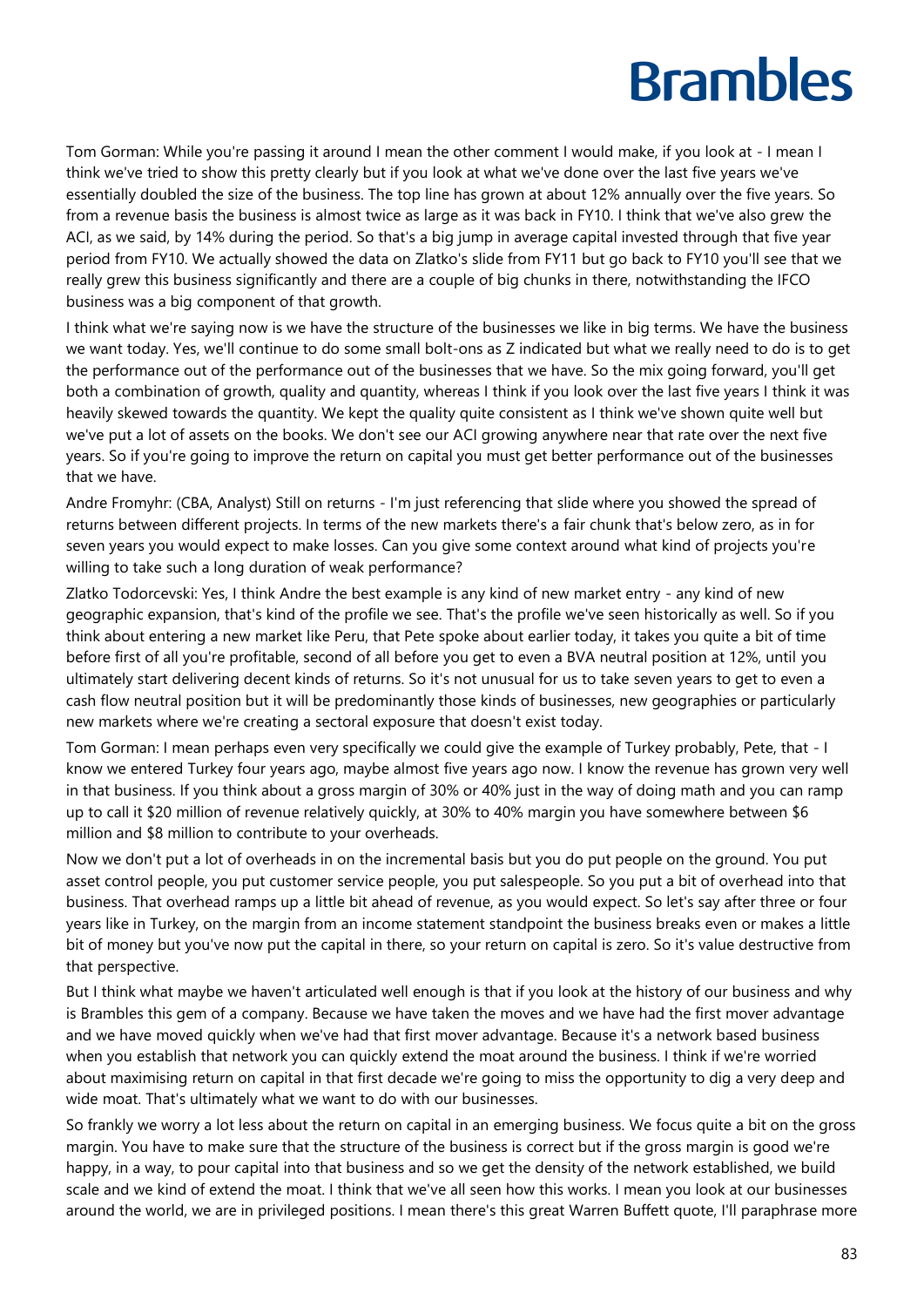or less, but I plant the seeds for trees under whose shade I will never sit. That's essentially what you've got here. Some of these businesses take a heck of a long time to develop.

If you look at the US business people were bold enough to enter the US with some very good partners, no question about it. But we provided a value-added service, partners helped us build that business for 10, 13 years the thing was value destructive. But if you look at it now no business is impenetrable but it has some very high walls around it that if we continue to deliver value for our customers those businesses are very secure. That's really the mentality that I think all of us try to build to building out these businesses.

We've almost worn everyone out I think.

Paul Mason: (RBC Capital Markets, Analyst) Hi, Paul Mason from RBC. Just a question from Peter. On the automation that was discussed before in Europe, I just wanted to get an idea of what exactly you're going to automate within the service centres and what sort of equipment it is, is it like robots that just destroy the pallets or the robots to put them back together and stuff. Because I've had interactions with you guys in the past where you talk down what was going to be automated.

Peter Mackie: Yes look we've worked out - I think if you look at probably our most extreme example of automation is Erskine Park in Australia and probably a number of you have visited Erskine Park. I think we automated everything you could possibly automate and we had robot-stencilling pallets. Look, part of the challenge with that exercise is we tried to run a normal plant where everything was automated and we learnt a lot of lessons, one is that there's a lot of preventative maintenance to keep a whole fully automated plant going. So one of the things we got from Erskine Park was a lot of lessons around where does it make sense to automate and where you do automate where's your plan - preventative maintenance plan to keep the thing up and running really well.

Where we focus now is much more on where are the really highest areas, the most difficult cost repairs to get done and focused our development around those particular areas. So the very high gain areas for automation and the other ones we've generally left to say actually they're better off in a manual situation.

But the key part of automation is also - one is about the cost of repair but the other one is about the repeatability of those repairs. So you get repeatable quality from them. The other piece that we were talking today about the turnover of staff in the repair centres, it takes a while for a new member of staff to ramp up to the right level of capability and productivity, whereas with automation you teach it once and it carries on at that same level. So there are a number of things but we're much more selective about how we do automation now and it will focus on those more complex, highest cost repairs that one, we benefit from the cost but we also benefit from the repeatability.

Tom Gorman: I think if you come tomorrow and as you come on the site visits tomorrow, I think one of the unique things about this business - and I spend most of my life in automotive assembly plants, automotive assembly or any assembly that produces a new product is quite basic. You get standard inputs to assemble and then produce a standard output. Our business is quite unique on the pallet side because you get non-standard inputs randomly delivered to try to produce a standard output. So it's very, very hard to automate every aspect of that because on any given day you have no idea what's coming in the inbound door, meaning the type of damage that you're going to receive, where that damage is actually going to be on the asset. Actually you don't even know what the damage rate is going to be on any given day.

So it's very hard to put fixed automation in place when the inputs are random. I think what we've learnt - and Erskine Park I think we joked - we refer to it more as a science lab, it was a very interesting science project and we learnt a tonne from it but it was not a production ready facility. What we've done now, largely through sortation, we can sort those repairs that are the most difficult, that are the most labour intensive, that are the most costly, now when you sort those off and you build a buffer and you build an inventory of a standard repair it's easier to feed the automation. I think that operationally we've learnt that over the years and so automation can work in certain ways.

As Pete said, some of the solutions we've come up with in terms of stencilling we've actually learnt that stencilling and actually painting over time, some of the least automated approaches were actually the most efficient for us. So there was a view - I don't know, Pete, it's probably five, six, seven years ago there was this concept called the perfect plant. Those of you who have been around have probably heard it, it's the worst thing you could ever say. We no longer use the word perfect because nothing is perfect. But this idea of the perfect plant really was maximum amount of automation as far as I could tell. We were automating everything. In fact some of the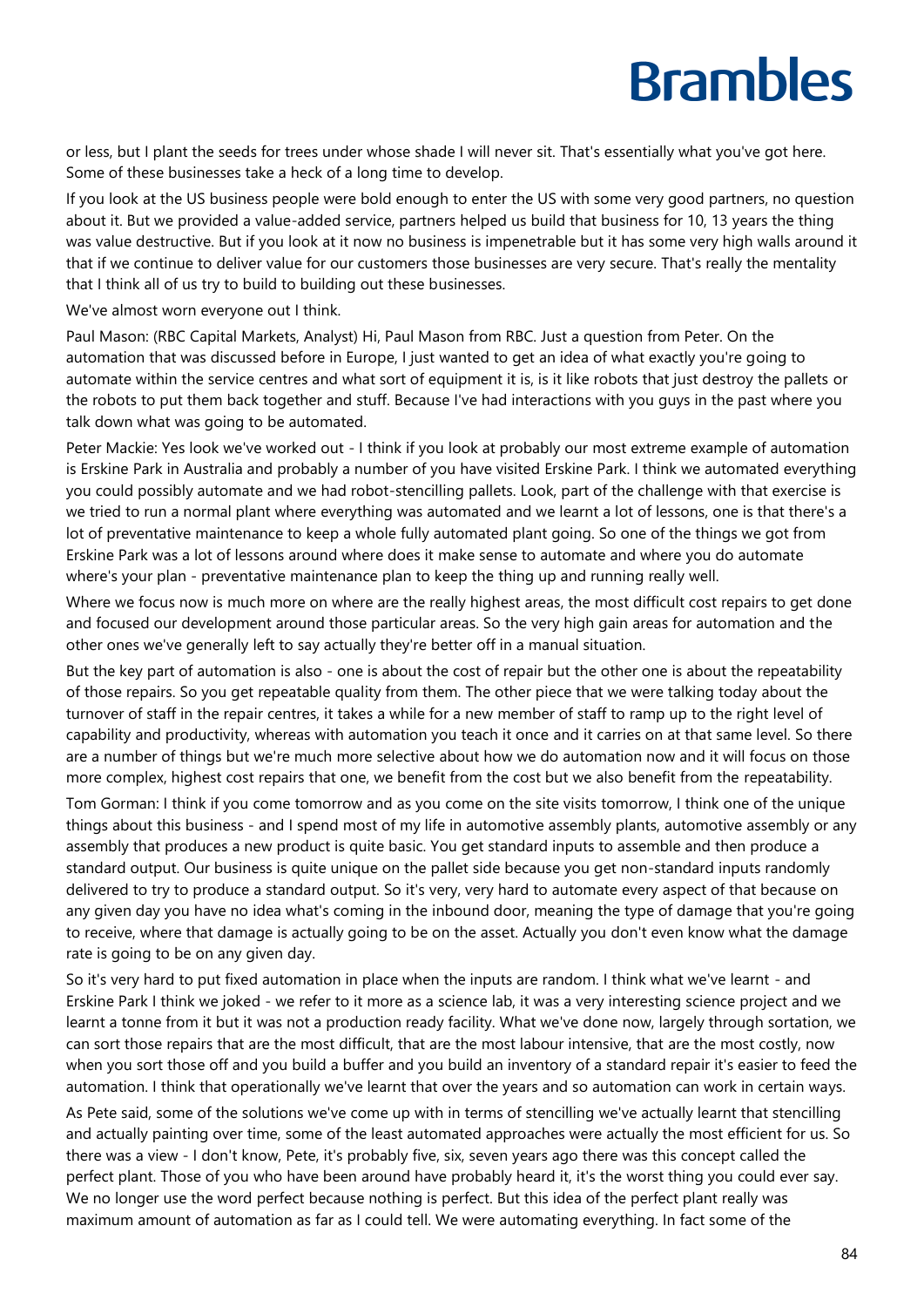automation didn't really work. So I think we got carried away with automation for automation's sake rather than the output at the other end.

I think to Peter's credit and to Carmelo's credit and to the whole operating team, I think that we've taken a good step back and have looked at where automation really is applicable and now it's paying dividends for us, significant dividends.

Paul Mason: (RBC Capital Markets, Analyst) Just one other question, it's more back to returns so maybe for Zlatko. Just in terms of acquisitions in say what we'd all here call an emerging market or Turkey which is developed but it's say a higher inflation environment, so do you still use the same 12% ROCI target for that sort of environment or is that a US dollar terms return?

Zlatko Todorcevski: Really 12% is what we use to think about BVA neutrality. So what we actually look at is for each different business that we operate in, for each different market we've got a different rate of return. So we differentiate emerging markets from the more mature markets and we differentiate specific businesses from others even in the same market.

Cameron Macdonald: (Deutsche Bank, Analyst) Thanks. Zlatko, just when you back solve the numbers there, the end of this \$1.5 billion and the capital employed, 20%, you're looking at 40% to 50% increase in EBIT by the end of that program versus what you've guided to for FY16, how does this program and the profitability of the firm and the return profile alter the capital intensity of the business over that for or five year period or at the end of that period and then how do you - and what's your recommendations to the Board around capital structure or implications for capital structure and the appropriateness of the capital structure of the business?

Zlatko Todorcevski: Yes, so there's a lot in that Cam but look, I think…

Cameron Macdonald: (Deutsche Bank, Analyst)) Always like to keep you on your toes mate.

Zlatko Todorcevski: You do that very well. So capital intensive generally, so what we've said is FY16 is a spike in a growth CapEx predominantly because we see a lot of opportunities in the short term. But going forward as the guys in particular drive ongoing efficiencies, better asset utilisation, more turns and lower cycle time we're expecting to see better asset utilisation and lower capital intensity. You might recall about 18 months ago we spoke about the fact that we expect replacement CapEx as a percentage of total CapEx to decline. Now it's already declined but not because of efficiency, it's declined because we're spending more on growth. Now that will normalise as we get to a more normal level of growth CapEx. So we do expect lower capital intensity except for where we see opportunities for growth. That would be the only caveat I'd say.

In terms of capital structure for the board, look I think we periodically have these discussions with the board. I'd say there's nothing off limits. So we talk about everything from the credit rating, we're at BBB plus today, should it be A minus, should it be BBB, how does it impact our ability to raise funds through the cycle, what does that do for funding costs, what our dividend policy should be, should we declare it and pay in Aussie dollars or US dollars. So all of that gets discussed on a very regular basis. At this point in time I'd suggest that there won't be any changes. But that doesn't mean we ignore it and we don't raise it and talk about it with the Board, that happens fairly regularly.

Tom Gorman: Well I'll take that that I think we're ready to wrap up. So, again, just on behalf of all of my colleagues up here we can't thank you enough for the dedication today. I thought the energy was great in here, and I know it's a long day. Many of you just arrived, some of you as recently as this morning. So we're greatly appreciative of you. To the bankers here we greatly appreciate your support. I think there are a number of you that have really stepped up specifically for us in the last couple of years and even more recently when we've been doing some tricky things in Latin America, we appreciate your support.

To our shareholders we greatly appreciate your ongoing support of our Company. We know who we work for so that should never be misunderstood that we work for the owners and we try to do the best we can to deliver longterm value. For the analyst community here, those of you that pepper us with all these great questions, I think quite frankly I hate to admit this but you do make us better. You get us often to think about things in a different way, in a different light and that helps us drive our business to a better position.